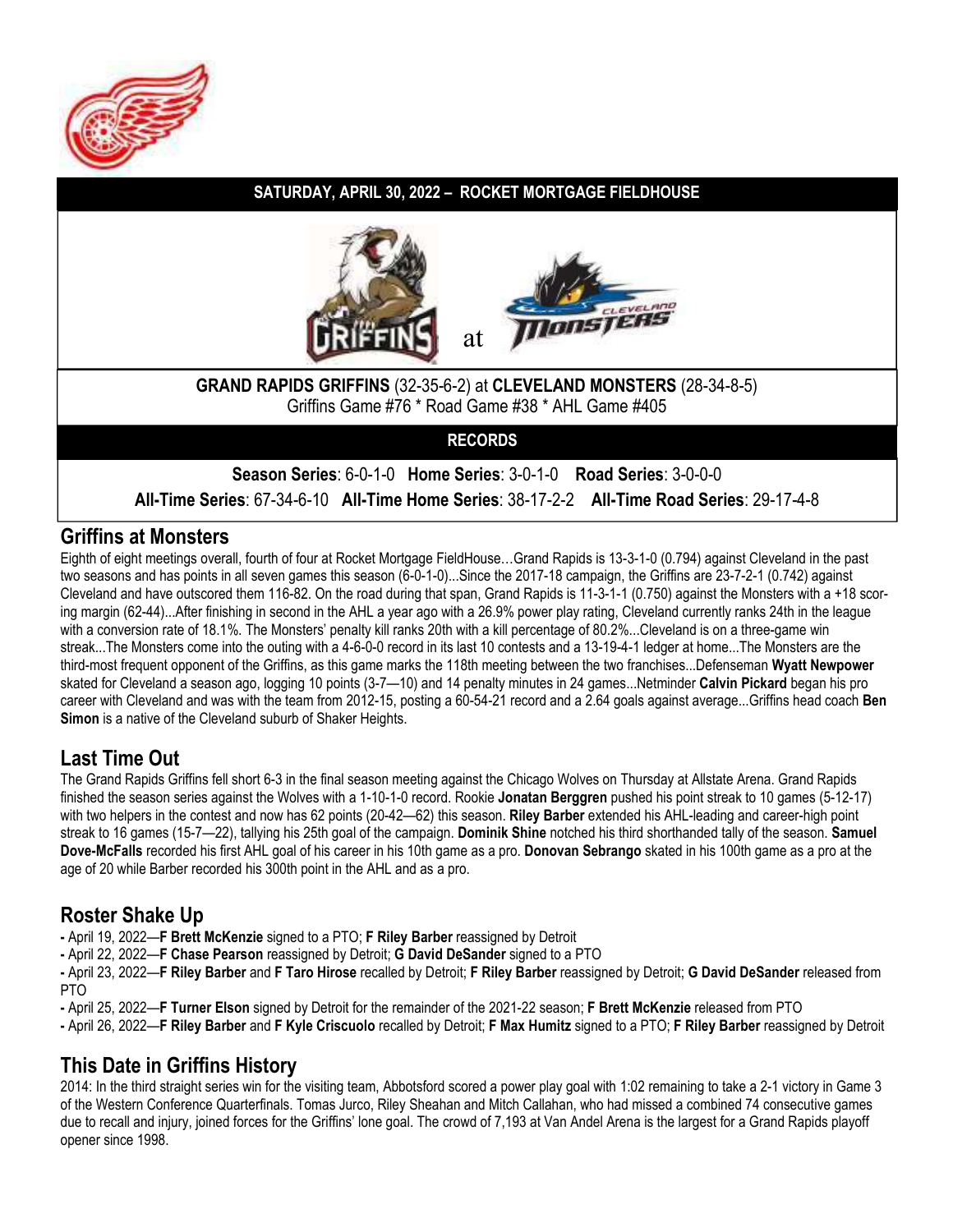### **All Good Things Must End**

The Griffins currently sit in seventh place in the Central Division standings with a 32-35-6-2 (0.480) mark. The top five teams from the division will qualify for the Calder Cup Playoffs, with the top three receiving a first-round bye. The Griffins were eliminated from playoff contention when Texas defeated Iowa on April 23. Grand Rapids has appeared in the last seven Calder Cup Playoffs, dating back to the 2012-13 season when it lifted the cup for the first time. During this playoff stretch, the Griffins went 52-31-3-0 (0.598) and outscored their opponents 282-233. In addition, Grand Rapids went 12-5 in playoff series since 2013 with two Calder Cups. Excluding the NHL lockout season of 2004-05, and the 2019-21 COVID seasons, this is the first time since Grand Rapids' inception that neither the Griffins nor the Red Wings have qualified for the playoffs. Sunday's contest in Chicago was the first game the Griffins played after having been eliminated from playoff contention since April 15, 2012. This will be the first time since the 2009-10 season that the Griffins will finish below the 0.500 mark.

### **Rewrite the History Books**

**Jonatan Berggren** on April 24 became the first rookie in Griffins history to record 60 points when he bagged two assists in the outing. With those two points, Berggren passed Teemu Pulkkinen (2013-14) for the Griffins' rookie single-season scoring title. Berggren has 24 points (6-18—24) in his last 17 games, including an active season-high 10-game point streak (5-12—17). The Uppsala, Sweden, native paces the Griffins and is tied for second among rookies with his 62 points, while his 42 assists are second in the league among first-year players. Berggren is also second among rookies with seven game-winning goals. His 42 assists are the most by a rookie in a Griffins uniform while his 20 goals are tied for eighth among Griffin rookies. Berggren is on pace for 63 points, four more than the previous record held by Pulkkinen. Berggren is on track to become the first rookie to ever lead the Griffins in assists, and the third to pace the team in either points (Teemu Pulkkinen 59 in 2013-14, Gustav Nyquist 58 (tied) in 2011-12) or game-winning goals (Landon Ferraro 4 in 2011-12 and Petr Schastlivy 6 in 1999-00). His seven game-winning goals and three overtime goals are both franchise records for a rookie.

| <b>Player (Season)</b>        | GP | G A   |    | <b>PTS</b> |
|-------------------------------|----|-------|----|------------|
| Jonatan Berggren (2021-22) 69 |    | 20    | 42 | 62         |
| Teemu Pulkkinen (2013-14)     | 71 | 31 28 |    | 59         |
| Gustav Nyquist (2011-12)      | 56 | 22 36 |    | 58         |
| Glen Metropolit (1997-98)     | 79 | 20    | 35 | 55         |
| Justin Abdelkader (2008-09)   | 76 | 24    | 28 | 52         |

### **Welcome to the Barber Shop**

**Riley Barber** has been on a tear as of late, with points in a career-high 16 straight games (15-7—22), including his third-ever hat trick on April 9 at Toronto. There have been only two longer point streaks in franchise history (Derek King 17, 2000-01; Donald MacLean 19, 2005-06). Barber's 16 game streak is the longest in the AHL this season and the longest by a Griffin in more than 16 years, since MacLean's franchise-record run. Since being reassigned by Detroit on March 2, Barber has notched 30 points (17-13—30) in 25 games, including eight multi-point outings. The Pittsburgh, native ranks third on the roster with 49 points (25-24—49) in 48 outings. Through 80 contests with the Griffins, the 28-year-old veteran has 83 points (45-38—83) and 46 penalty minutes.

### **Streaking Good**

This is the second season in franchise history that Griffins players have had at least three scoring streaks of 10 games or longer. **Riley Barber** (15- 7—22, 16 GP), **Jonatan Berggren** (5-12—17, 10 GP) and **Kyle Criscuolo** (7-11—18, 10 GP) have all reached the 10-game plateau this year. The record of four players was set back during the 2005-06 campaign. If Barber would to get a point in today's contest, his 17-game streak would tie for the longest run in the AHL over the last five season with Ontario's Mike Amadio in 2017-18. His 16-game streak already ties for the longest over the last four seasons with Utica's Reid Boucher in 2019-20, is one of only four streaks of 16 games or more over the last 10 seasons, and is tied for the seventh-longest streak over the last 16 seasons. The longest AHL point streaks since 2006-07 (last 16 seasons) are listed below.

| Player (Team)            | <b>Season</b> | <b>Point Streak Length</b> |
|--------------------------|---------------|----------------------------|
| *Darren Haydar (CHI)     | 2006-07       | 39 games                   |
| Jason Krog (CHI)         | 2006-07       | 26 games                   |
| Alexandre Giroux (HER)   | 2008-09       | 23 games                   |
| Paul Carey (HER)         | 2016-17       | 19 games                   |
| Mike Amadio (ONT)        | 2017-18       | 17 games                   |
| Ryan Vesce (WOR)         | 2008-09       | 17 games                   |
| <b>Riley Barber (GR)</b> | 2021-22       | 16 games                   |
| Reid Boucher (UTI)       | 2019-20       | 16 games                   |
| Keith Aucoin (HER)       | 2011-12       | 16 games                   |
| Keith Aucoin (HER)       | 2009-10       | 16 games                   |
| *AHL record              |               |                            |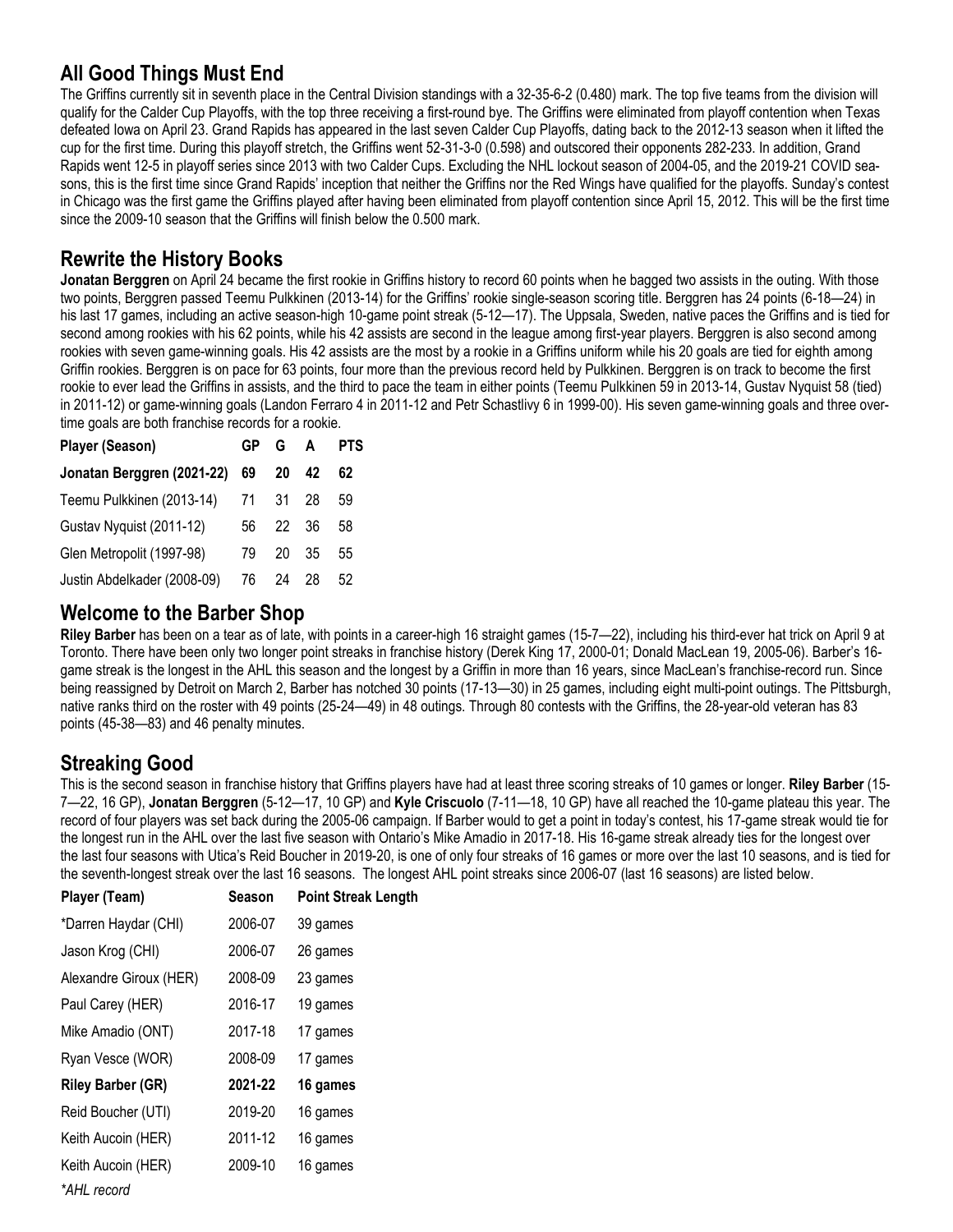### **The Roaring 20s**

**Turner Elson** reached the 20-goal mark for the first time in his career on April 9. The ninth-year pro has had a career-high season on the offensive end, with a career-best 21 goals, 24 assists and 45 points. Elson, **Riley Barber** (24) and **Jonatan Berggren** (20) are the first three Griffins teammates with 20-plus goals each since Eric Tangradi (31), Matt Lorito (23), Matthew Ford (22), Matt Puempel (22) and Ben Street (21) in 2017-18. The alternate captain has turned it on as of late with 18 points (8-9—17) in his last 24 games. In comparison, Elson had just nine points (3-6—9) in the 24 contests before this run. On Monday, Elson signed with Detroit for the remainder of the 2021-22 NHL season.

### **Work Horse**

Netminder **Victor Brattstrom** appeared in 14 consecutive games from March 22-April 20. His 14 straight appearances are tied for second all time among Griffins rookie goaltenders with Jimmy Howard (2005-06) and trailed only Jordan Pearce (2010-11, 26 GP). Through 31 games this season, the Goteborg, Sweden, native shows a 10-16-3 mark with a 0.893 save percentage and a 3.36 goals against average. Brattstrom's 31 games played are the fifth-most ever for a Griffins rookie goaltender and the most since Petr Mrazek made 42 appearances in 2012-13.

### **Traffic Jam**

The Griffins have won just three games in their last 12 contests away from West Michigan, having been outscored 56-35. Grand Rapids has secured seven out of 18 points in its past nine outings away from home. Grand Rapids went on a season-high five-game road trip from March 19-27 and finished with a 1-3-1-0 mark. The Griffins are 15-19-2-1 (0.446) this season away from Van Andel Arena while they are 17-16-4-1 (0.513) at home.

### **Northern Exposure**

The Griffins have fared well against opponents from the North Division, as they hold a 7-2-2-0 record (0.727) and have outscored their opponents 38-28. In comparison, Grand Rapids is 22-29-3-2 (0.438) against Central-Division foes and 3-4-1-0 (0.438) against teams from the Pacific Division.

### **Stalled Engine**

The Griffins have struggled out of the gate recently, allowing the first goal in 14 of their past 15 contests. The Griffins snapped an 11-game run on April 20 at Rockford. Grand Rapids has six wins in those 15 games, showing a 6-8-1-0 mark. During this run, Grand Rapids won its first opening period on April 28 at Chicago and snapped its 14-game stretch. The Griffins have been outscored 19-8 in the last 15 first periods. Narrowing it down even more, Grand Rapids has been outscored 15-7 in the last nine first frames while it has outscored its opponents 11-10 in the past nine second periods. When scoring first, the Griffins are 20-8-2-1 (0.694) this season while they are 12-27-4-1 (0.330) when conceding the opening goal.

### **Rarified Air**

**Brian Lashoff's** 579 games played for the Griffins ranks first among active AHL players who have spent their entire AHL career with the same club and fourth in league history among one-team players. Of the players ahead of him on that list, the most recent – and, coincidentally, the recordholder – last played during the 1970-71 season (Bill Needham of the Cleveland Barons, 981 games played). Lashoff overtook Paul Larivee (Providence Reds, 1952-62) for the No. 4 spot on April 6 against Cleveland and is now 29 games behind No. 3 Howie Yanosik (Hershey Bears, 1957-67). Lashoff is still 76 games away from breaking the Griffins' all-time games played record, held by Travis Richards with 655 games (1995- 2006).

### **AHL Leaderboard Tracker**

**Jonatan Berggren**—62 points (20-42—62) are tied for second among first-year players, 42 assists are second among rookies, seven gamewinning goals are second among rookies

**Jared McIsaac**—24 points are tied for ninth among rookie defensemen, 19 assists are tied for eighth among rookie defensemen **Ryan Murphy**—11 goals are tied for fourth among defensemen **Dominik Shine**—141 penalty minutes are tied for second

### **Milestones**

**Riley Barber** scored 300th point as a pro and in the AHL on April 28 at Chicago while Donovan Sebrango appeared in his 100th pro game at the age of 20. Other upcoming milestones include:

**Riley Barber**—One assist from 150 in the AHL and as a pro **Kyle Criscuolo**—One point from 100 as a Griffin **Jan Drozg**—Three goals from 50 as a pro **Ryan Murphy**—Three assists from 200 as a pro, two points from 250 as a pro **Chase Pearson**—Three games from 150 in the AHL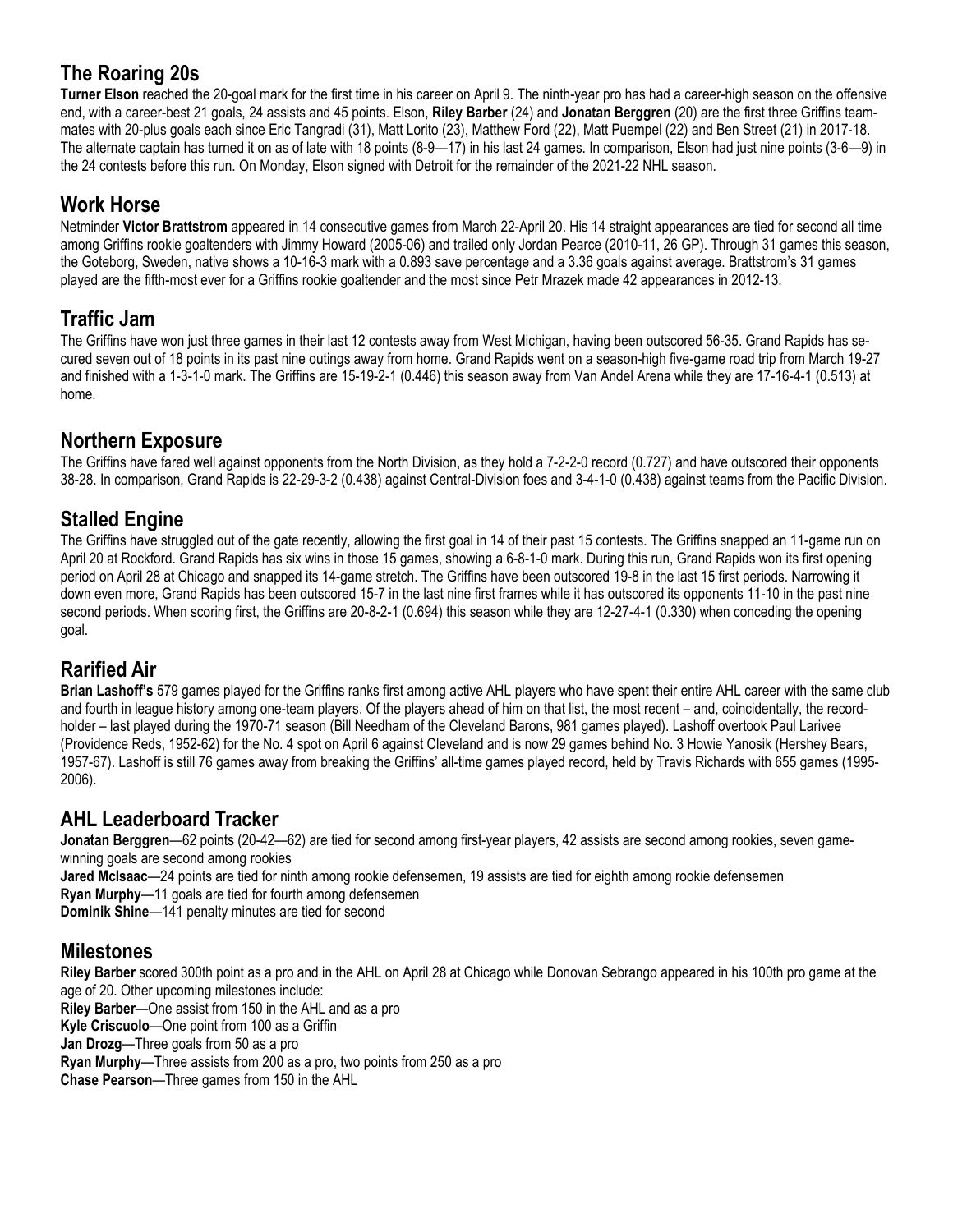#### **2021-22 GRAND RAPIDS GRIFFINS - RESULTS**

 $\mathsf{r}$ 

|                            | 2021-22 GRAND RAPIDS GRIFFINS - RESULTS                                                                                                                                                                                                                                                 |                                              |                                 |                        |                                    |                                  |                  |                                 |                                                                                                 |                        |                |                                |                |
|----------------------------|-----------------------------------------------------------------------------------------------------------------------------------------------------------------------------------------------------------------------------------------------------------------------------------------|----------------------------------------------|---------------------------------|------------------------|------------------------------------|----------------------------------|------------------|---------------------------------|-------------------------------------------------------------------------------------------------|------------------------|----------------|--------------------------------|----------------|
|                            |                                                                                                                                                                                                                                                                                         |                                              |                                 |                        |                                    |                                  |                  | <b>GRIFFINS</b>                 | <b>GRIFFINS</b>                                                                                 | GW                     | GR/OPP         | <b>POWER PLAY</b>              |                |
| GМ                         |                                                                                                                                                                                                                                                                                         | DAY DATE                                     | <b>OPPONENT</b>                 | <b>SCORE</b>           | <b>RECORD</b>                      | <b>PTS</b>                       | <b>STANDING</b>  | <b>GOALIE</b>                   | <b>GOAL SCORERS</b>                                                                             | GOAL                   | <b>SHOTS</b>   | <b>GR/OPP</b>                  | <b>ATTEND</b>  |
| 1 H <sub>1</sub>           | Fri.                                                                                                                                                                                                                                                                                    | Oct. 15                                      | <b>ROCKFORD</b>                 | 6-1 W                  | $1 - 0 - 0 - 0$                    | $\mathbf{2}$                     | 1st              | Pickard                         | 90,32,15,38,22,21                                                                               | Spezia                 | 24/24          | $2 - 3/0 - 3$                  | 10,834 (c)     |
| 2 R1<br>3 R <sub>2</sub>   | Sat.<br>Fri.                                                                                                                                                                                                                                                                            | Oct. 16<br>Oct. 22                           | @ Milwaukee<br>@ Manitoba       | $3-7L$<br>$0-1$ L      | $1 - 1 - 0 - 0$<br>$1 - 2 - 0 - 0$ | $\overline{c}$<br>$\overline{2}$ | T3rd<br>T6th     | <b>Brattstrom</b><br>Pickard    | 90(2), 11                                                                                       | Solow<br>Maier         | 23/31<br>22/38 | $2 - 7/1 - 5$<br>$0 - 6/0 - 2$ | 7,243<br>4,188 |
| 4 R3                       | Sun.                                                                                                                                                                                                                                                                                    | Oct. 24                                      | @ Manitoba                      | 2-3 SOL (0-1)          | $1 - 2 - 0 - 1$                    | 3                                | 5th              | Brattstrom                      | 6, 21                                                                                           | N/A                    | 23/31          | $1 - 1/1 - 5$                  | 2,284          |
| 5 H2                       |                                                                                                                                                                                                                                                                                         | Wed. Oct. 27                                 | CHICAGO                         | $0-3L$                 | $1-3-0-1$                          | 3                                | 6th              | Pickard                         |                                                                                                 | Drury                  | 25/32          | $0 - 3/2 - 6$                  | 4,102          |
| 6 H3                       | Sat.                                                                                                                                                                                                                                                                                    | Oct. 30                                      | <b>MILWAUKEE</b>                | 4-1 W                  | $2 - 3 - 0 - 1$                    | 5                                | 5th              | Pickard                         | 22 (2),48,51                                                                                    | Criscuolo              | 30/38          | $0 - 2/1 - 7$                  | 4,664          |
| 7 H4                       | Sun.                                                                                                                                                                                                                                                                                    | Oct. 31                                      | <b>CHICAGO</b>                  | 3-6 L                  | 2-4-0-1                            | 5                                | 5th              | <b>Brattstrom</b>               | 11 (2),48                                                                                       | Smith                  | 27/30          | $2 - 6/1 - 4$                  | 3,195          |
| 8 R4                       | Fri.                                                                                                                                                                                                                                                                                    | Nov. 5                                       | @ lowa                          | 6-5 OTW                | $3 - 4 - 0 - 1$                    | $\overline{7}$                   | 4th              | Pickard                         | 6, 11, 15, 17, 38, 48                                                                           | Berggren               | 28/33          | $1 - 5/3 - 4$                  | 5,218          |
| 9 R <sub>5</sub>           | Sat.                                                                                                                                                                                                                                                                                    | Nov. 6                                       | @ Rockford                      | 2-1 W                  | $4 - 4 - 0 - 1$                    | 9                                | 4th              | Pickard                         | 17,32                                                                                           | Hirose                 | 27/22          | $0 - 0/1 - 2$                  | 3,801          |
| 10 H <sub>5</sub>          | Fri.                                                                                                                                                                                                                                                                                    | <b>Nov. 12</b>                               | <b>MANITOBA</b>                 | 2-0 W                  | 5-4-0-1                            | 11                               | 3rd              | Pickard                         | 15,11                                                                                           | Elson                  | 25/33          | $0 - 1/0 - 2$                  | 9,025          |
| 11 H <sub>6</sub>          | Sat.                                                                                                                                                                                                                                                                                    | <b>Nov. 13</b>                               | <b>MANITOBA</b>                 | 2-6 L                  | $5-5-0-1$                          | 11                               | 4th              | <b>Brattstrom</b>               | 15,51                                                                                           | Eyssimont              | 16/35          | $0 - 4/1 - 1$                  | 6,969          |
| 12 H7                      |                                                                                                                                                                                                                                                                                         | Wed. Nov. 17                                 | <b>CHICAGO</b>                  | 1-2 OTL                | $5-5-1-1$                          | 12                               | 4th              | Pickard                         | 25                                                                                              | Poturalski             | 27/48          | $0 - 3/0 - 4$                  | 4,795          |
| 13 R <sub>6</sub>          | Fri.<br>Sat.                                                                                                                                                                                                                                                                            | Nov. 19                                      | @ Texas                         | 5-4 OTW                | $6 - 5 - 1 - 1$                    | 14<br>15                         | 4th<br>4th       | Pickard                         | 15, 17, 18, 32, 65                                                                              | Elson                  | 23/27<br>34/37 | $0 - 4/2 - 5$                  | 4,510<br>5,237 |
| 14 R7<br>15 R <sub>8</sub> |                                                                                                                                                                                                                                                                                         | Nov. 20<br>Wed. Nov. 24                      | @ Texas<br>@ Milwaukee          | 3-4 OTL<br>6-3 W       | $6 - 5 - 2 - 1$<br>$7 - 5 - 2 - 1$ | 17                               | 4th              | Pickard<br>Pickard              | 48 (2),51<br>17,48,65 (2),40,51                                                                 | Gleason<br>Shine       | 20/34          | $0 - 4/1 - 4$<br>$1 - 4/1 - 3$ | 3,691          |
| 16 H8                      | Fri.                                                                                                                                                                                                                                                                                    | <b>Nov. 26</b>                               | <b>CHICAGO</b>                  | $3-5$ L                | $7-6-2-1$                          | 17                               | 4th              | Pickard                         | 3, 51(2)                                                                                        | Smith                  | 32/34          | $0 - 2/1 - 3$                  | 7,901          |
| 17 R9                      | Sun.                                                                                                                                                                                                                                                                                    | Nov. 28                                      | @ Chicago                       | $1-3L$                 | $7 - 7 - 2 - 1$                    | 17                               | 4th              | Pickard                         | 6                                                                                               | Leivo                  | 19/44          | $1 - 5/1 - 5$                  | 3,935          |
| 18 H9                      | Fri.                                                                                                                                                                                                                                                                                    | Dec. 3                                       | <b>ROCKFORD</b>                 | $1-4L$                 | $7-8-2-1$                          | 17                               | 5th              | Pickard                         | 51                                                                                              | Regula                 | 41/31          | $1 - 4/2 - 4$                  | 7,305          |
| 19 H10 Sat.                |                                                                                                                                                                                                                                                                                         | Dec. 4                                       | <b>ROCKFORD</b>                 | 6-2 W                  | $8 - 8 - 2 - 1$                    | 19                               | T4th             | Pickard                         | 6, 18, 21, 48, 51, 65                                                                           | Yan                    | 29/32          | $1 - 5/0 - 4$                  | 5,367          |
| 20 R10 Mon.                |                                                                                                                                                                                                                                                                                         | Dec. 6                                       | @ Cleveland                     | 4-1 W                  | $9 - 8 - 2 - 1$                    | 21                               | 4th              | Pickard                         | 11, 15, 40, 51                                                                                  | Barber                 | 29/36          | $0 - 4/0 - 3$                  | 3,389          |
| 21 R11 Fri.                |                                                                                                                                                                                                                                                                                         | Dec. 10                                      | @ Manitoba                      | 2-4 L                  | 9-9-2-1                            | 21                               | T4th             | Pickard                         | 32,15                                                                                           | Gustafsson             | 16/42          | $0 - 2/0 - 2$                  | 1,905          |
| 22 R12 Sat.                |                                                                                                                                                                                                                                                                                         | Dec. 11                                      | @ Manitoba                      | 2-3 L                  | $9 - 10 - 2 - 1$                   | 21                               | 5th              | Pickard                         | 11,15                                                                                           | Reichel                | 21/22          | $0 - 5/0 - 1$                  | 2,859          |
|                            | Sat.                                                                                                                                                                                                                                                                                    | Dec. 18                                      | <b>TORONTO</b>                  |                        |                                    |                                  |                  |                                 | *** Postponed due to league COVID-19 protocols affecting Toronto (Rescheduled for Jan. 24) ***  |                        |                |                                |                |
|                            |                                                                                                                                                                                                                                                                                         | Sun. Dec. 19                                 | <b>TORONTO</b>                  |                        |                                    |                                  |                  |                                 | *** Postponed due to league COVID-19 protocols affecting Toronto (Rescheduled for Feb. 2) ***   |                        |                |                                |                |
|                            | 23 H11 Wed. Dec. 22<br><b>MILWAUKEE</b><br>1-2 OTL<br>$9 - 10 - 3 - 1$<br>22<br>6th<br>Pickard<br>15<br>Grimaldi<br>39/35<br>$0 - 4/2 - 7$<br>6,969<br>*** Postponed due to league COVID-10 protocols affecting Cleveland (Rescheduled for April 30) ***<br>Mon. Dec. 27<br>@ Cleveland |                                              |                                 |                        |                                    |                                  |                  |                                 |                                                                                                 |                        |                |                                |                |
| 24 H12 Fri.                |                                                                                                                                                                                                                                                                                         | Dec. 31                                      | <b>MILWAUKEE</b>                | 5-4 W                  | 10-10-3-1                          | 24                               | T4th             |                                 | Brattstrom 11,27,32,55,65                                                                       | <b>Barber</b>          | 32/33          | $1 - 4/1 - 2$                  | 7,824          |
| 25 R13 Sat.                |                                                                                                                                                                                                                                                                                         | Jan. 1                                       | @ Milwaukee                     | 4-2 W                  | $11 - 10 - 3 - 1$                  | 26                               | T3rd             | Pickard                         | 6, 17(2), 37                                                                                    | Sebrango               | 29/35          | $0 - 2/0 - 3$                  | 4,546          |
|                            | Sun.                                                                                                                                                                                                                                                                                    | Jan. 2                                       | @ Chicago                       |                        |                                    |                                  |                  |                                 | *** Postponed due to league COVID-19 protocols affecting Chicago (Rescheduled for April 28) *** |                        |                |                                |                |
|                            |                                                                                                                                                                                                                                                                                         | 26 H13 Wed. Jan. 5                           | <b>MILWAUKEE</b>                | 7-2 W                  | 12-10-3-1                          | 28                               | 3rd              | Pickard                         | 3, 15, 21 (2), 23, 32, 40                                                                       | Yan                    | 35/27          | $1 - 7/0 - 4$                  | 3,121          |
| 27 H14 Fri.                |                                                                                                                                                                                                                                                                                         | Jan. 7                                       | <b>IOWA</b>                     | $3 - 1$ W              | 13-10-3-1                          | 30                               | 3rd              | Pickard                         | 17,22,55                                                                                        | <b>Dickinson</b>       | 27/36          | $0 - 3/0 - 0$                  | 5,382          |
| 28 H15 Sat.                |                                                                                                                                                                                                                                                                                         | Jan. 8                                       | <b>CLEVELAND</b>                | <b>1-2 OTL</b>         | 13-10-4-1                          | 31                               | 3rd              | Brattstrom 51                   |                                                                                                 | Fix-Wolansky           | 23/36          | $0 - 5/0 - 3$                  | 7,295          |
| 29 R14 Wed.                |                                                                                                                                                                                                                                                                                         | Jan. 12                                      | @ Chicago                       | $0-4L$                 | $13 - 11 - 4 - 1$                  | 31                               | 4th              | Pickard                         |                                                                                                 | Noesen                 | 23/34          | $0 - 5/1 - 3$                  | N/A            |
| 30 H16 Fri.                |                                                                                                                                                                                                                                                                                         | Jan. 14                                      | <b>MANITOBA</b>                 | 3-2 OTW                | 14-11-4-1                          | 33                               | 4th              | Brattstrom 6,51,48              |                                                                                                 | Berggren               | 35/27          | $1 - 3/1 - 1$                  | 6,366          |
| 31 H17 Sat.                |                                                                                                                                                                                                                                                                                         | <b>Jan. 15</b>                               | <b>MANITOBA</b>                 | 1-2 SOL (1-2)<br>5-3 W | 14-11-4-2                          | 34<br>36                         | 3rd              | Pickard                         | 17                                                                                              | N/A<br>Martin          | 28/26<br>31/31 | $1 - 9/0 - 3$<br>$1 - 3/0 - 2$ | 8,380<br>3,866 |
| 32 R15 Tue.<br>33 H18 Sat. |                                                                                                                                                                                                                                                                                         | Jan. 18<br>Jan. 22                           | @ Cleveland<br><b>MILWAUKEE</b> | $2-5L$                 | 15-11-4-2<br>15-12-4-2             | 36                               | 3rd<br>3rd       | Pickard<br><b>Brattstrom</b>    | 15, 17, 32, 51, 71<br>21,14                                                                     | Schneider              | 31/32          | $0 - 2/0 - 2$                  | 9,475          |
|                            |                                                                                                                                                                                                                                                                                         | 34 H19 Mon. Jan. 24                          | <b>TORONTO</b>                  | 3-4 OTL                | 15-12-5-2                          | 37                               | 3rd              | Pickard                         | 3,21,15                                                                                         | <b>Duszak</b>          | 27/28          | $1 - 3/0 - 2$                  | 4,227          |
|                            |                                                                                                                                                                                                                                                                                         | 35 H20 Wed. Jan. 26                          | <b>MILWAUKEE</b>                | $0-1$ L                | 15-13-5-2                          | 37                               | 3rd              | <b>Brattstrom</b>               |                                                                                                 | Donovan                | 30/22          | $0 - 6/1 - 5$                  | 4,977          |
| 36 R16 Fri.                |                                                                                                                                                                                                                                                                                         | Jan. 28                                      | @ Chicago                       | $1-4L$                 | 15-14-5-2                          | 37                               | T4th             | Brattstrom                      | 14                                                                                              | Noesen                 | 16/40          | $0 - 3/3 - 8$                  | 5,523          |
| 37 R17 Sat.                |                                                                                                                                                                                                                                                                                         | Jan. 29                                      | @ Milwaukee                     | $0-5L$                 | 15-15-5-2                          | 37                               | 6th              | Fulcher                         |                                                                                                 | Richard                | 42/26          | $0 - 6/1 - 2$                  | 5,296          |
|                            |                                                                                                                                                                                                                                                                                         | 38 H21 Wed. Feb. 2                           | <b>TORONTO</b>                  | $3-4$ L                | 15-16-5-2                          | 37                               | 6th              | Pickard                         | 71,6,25                                                                                         | Suomela                | 24/32          | $0 - 3/2 - 6$                  | 7,396          |
| 39 H22 Fri.                |                                                                                                                                                                                                                                                                                         | Feb. 4                                       | <b>ONTARIO</b>                  | $2-5L$                 | 15-17-5-2                          | 37                               | 6th              | Pickard                         | 20,90                                                                                           | Frk                    | 37/28          | $1 - 4/3 - 4$                  | 7,586          |
| 40 H23 Sat.                |                                                                                                                                                                                                                                                                                         | Feb. 5                                       | <b>ONTARIO</b>                  | 5-3 W                  | 16-17-5-2                          | 39                               | 6th              | <b>Brattstrom</b>               | 48,28,3,90,32                                                                                   | Veleno                 | 37/31          | $1 - 4/0 - 7$                  | 9,273          |
| 41 R18 Thu.                |                                                                                                                                                                                                                                                                                         | Feb. 10                                      | @ lowa                          | 4-3 OTW                | 17-17-5-2                          | 41                               | 6th              | Pickard                         | 17,28,48 (2)                                                                                    | Berggren               | 37/23          | $1 - 3/0 - 2$                  | 2,955          |
| 42 R19 Fri.                |                                                                                                                                                                                                                                                                                         | Feb. 11<br>43 R20 Tue. Feb. 15               | @ lowa                          | $1-6L$<br>2-1 W        | 17-18-5-2<br>18-18-5-2             | 41<br>43                         | 6th              | Brattstrom<br>Pickard           | 6<br>17,48                                                                                      | Misley                 | 17/37<br>27/24 | $0 - 3/2 - 4$<br>$1 - 4/0 - 3$ | 8,023<br>3,177 |
|                            |                                                                                                                                                                                                                                                                                         | 44 R21 Wed. Feb. 16                          | @ Texas<br>@ Texas              | $1-3L$                 | 18-19-5-2                          | 43                               | 6th<br>6th       | Pickard                         | 6                                                                                               | Berggren<br>Kawaguchi  | 20/30          | $1 - 4/0 - 4$                  | 3,580          |
|                            |                                                                                                                                                                                                                                                                                         | 45 H24 Sat. Feb. 19                          | <b>ROCKFORD</b>                 | 5-2 W                  | 19-19-5-2                          | 45                               | 6th              | Pickard                         | 6,17,28,65,71                                                                                   | Witkowski              | 33/31          | $0 - 1/0 - 2$                  | 8,731          |
|                            |                                                                                                                                                                                                                                                                                         | 46 R22 Sun. Feb. 20                          | @ Rockford                      | 5-2 W                  | 20-19-5-2                          | 47                               | T <sub>5th</sub> | Brattstrom                      | 3, 15, 32, 48, 90                                                                               | Berggren               | 38/33          | $1 - 5/1 - 3$                  | 3,412          |
|                            |                                                                                                                                                                                                                                                                                         | 47 R23 Wed. Feb. 23                          | @ Cleveland                     | 2-1 OTW                | 21-19-5-2                          | 49                               | 5th              | Pickard                         | 22,18                                                                                           | Lashoff                | 24/34          | $0 - 2/0 - 1$                  | 4,138          |
| 48 H25 Fri.                |                                                                                                                                                                                                                                                                                         | Feb. 25                                      | <b>BAKERSFIELD</b>              | $0-2L$                 | 21-20-5-2                          | 49                               | 5th              | Pickard                         |                                                                                                 | Malone                 | 24/37          | $0 - 3/0 - 2$                  | 6,472          |
| 49 H26 Sat.                |                                                                                                                                                                                                                                                                                         | <b>Feb. 26</b>                               | <b>BAKERSFIELD</b>              | 4-3 SOW (2-1)          | 22-20-5-2                          | 51                               | 5th              | Pickard                         | 18,9,48                                                                                         | N/A                    | 29/37          | $1 - 3/2 - 3$                  | 9,340          |
| 50 H27 Fri.                |                                                                                                                                                                                                                                                                                         | March 4                                      | <b>IOWA</b>                     | $0-4L$                 | 22-21-5-2                          | 51                               | T5th             | Pickard                         |                                                                                                 | Rossi                  | 40/24          | $0 - 5/2 - 4$                  | 6,157          |
| 51 H28 Sat.                |                                                                                                                                                                                                                                                                                         | March 5                                      | <b>IOWA</b>                     | $3-0$ W                | 23-21-5-2                          | 53                               | 4th              | <b>Brattstrom</b>               | 22,17,12                                                                                        | Pearson                | 27/35          | $1 - 3/0 - 5$                  | 8,906          |
| 52 R24 Sun.                |                                                                                                                                                                                                                                                                                         | March 6                                      | @ Milwaukee                     | $2-3L$                 | 23-22-5-2                          | 53                               | 4th              | Pickard                         | 11,17                                                                                           | Schneider              | 30/31          | $0 - 1/1 - 3$                  | 4,609          |
| 54 H30 Fri.                |                                                                                                                                                                                                                                                                                         | 53 H29 Wed. March 9                          | CHICAGO<br><b>CLEVELAND</b>     | $2-4L$<br>$6-1$ W      | 23-23-5-2<br>24-23-5-2             | 53                               | T4th             | <b>Brattstrom</b>               | 15,32                                                                                           | <b>Miletic</b>         | 22/33<br>27/28 | $0 - 4/0 - 4$<br>$3 - 6/1 - 2$ | 4,711          |
| 55 R25 Sun.                |                                                                                                                                                                                                                                                                                         | March 11<br>March 13                         | @ Chicago                       | 2-1 OTW                | 25-23-5-2                          | 55<br>57                         | 5th<br>4th       | Pickard<br>Pickard              | 15, 11, 32 (2), 25, 6<br>22,15                                                                  | <b>Barber</b><br>Elson | 30/27          | $1 - 6/1 - 2$                  | 8,104<br>8,532 |
|                            |                                                                                                                                                                                                                                                                                         | 56 H31 Wed. March 16                         | <b>TEXAS</b>                    | 5-4 OTW                | 26-23-5-2                          | 59                               | 4th              | Pickard                         | 21,25,65,55,15                                                                                  | Elson                  | 32/28          | $0 - 0/1 - 2$                  | 4,712          |
| 57 H32 Fri.                |                                                                                                                                                                                                                                                                                         | March 18                                     | <b>TEXAS</b>                    | $2-4L$                 | 26-24-5-2                          | 59                               | 4th              | <b>Brattstrom</b>               | 15,65                                                                                           | Damiani                | 26/40          | $0 - 1/2 - 2$                  | 7,315          |
| 58 R26 Sat.                |                                                                                                                                                                                                                                                                                         | March 19                                     | @ Rockford                      | $1-5L$                 | 26-25-5-2                          | 59                               | 5th              | Pickard                         | 32                                                                                              | Slavin                 | 30/36          | $0 - 6/1 - 4$                  | 4,294          |
| 59 R27 Tue.                |                                                                                                                                                                                                                                                                                         | March 22                                     | @ Ontario                       | $2-6L$                 | 26-26-5-2                          | 59                               | 5th              | Pickard                         | 65,11                                                                                           | Tynan                  | 26/20          | $1 - 5/0 - 4$                  | 4,953          |
| 60 R28 Fri.                |                                                                                                                                                                                                                                                                                         | March 25                                     | @ Bakersfield                   | 3-7 L                  | 26-27-5-2                          | 59                               | 5th              | Brattstrom                      | 65,27,11                                                                                        | Sceviour               | 28/35          | $2 - 3/2 - 2$                  | 3,357          |
| 61 R29 Sat.                |                                                                                                                                                                                                                                                                                         | March 26                                     | @ Bakersfield                   | 4-3 OTW                | 27-27-5-2                          | 61                               | T <sub>5th</sub> | <b>Brattstrom</b>               | 71,65,55,11                                                                                     | Barber                 | 35/33          | $1 - 7/1 - 3$                  | 5,026          |
| 62 R30 Sun.                |                                                                                                                                                                                                                                                                                         | March 27                                     | @ Ontario                       | 3-4 OTL                | 27-27-6-2                          | 62                               | T5th             | <b>Brattstrom</b>               | 48,65,20                                                                                        | Gaunce                 | 27/29          | $1 - 4/1 - 5$                  | 7,001          |
| 63 H33 Fri.                |                                                                                                                                                                                                                                                                                         | April 1                                      | <b>TEXAS</b>                    | $1-2L$                 | 27-28-6-2                          | 62                               | T6th             | <b>Brattstrom</b>               | 11                                                                                              | Karow                  | 25/25          | $0 - 3/0 - 3$                  | 6,775          |
| 64 H34 Sat.                |                                                                                                                                                                                                                                                                                         | April 2<br>65 R31 Sun. April 3               | <b>TEXAS</b><br>@ Milwaukee     | $2-3L$<br>$1-3L$       | 27-29-6-2<br>27-30-6-2             | 62<br>62                         | 6th<br>7th       | <b>Brattstrom</b><br>Brattstrom | 15,11<br>65                                                                                     | Melnick<br>Schneider   | 37/33<br>27/27 | $1 - 2/0 - 1$<br>$1 - 3/2 - 3$ | 8,719<br>4,004 |
|                            |                                                                                                                                                                                                                                                                                         | 66 H35 Wed. April 6                          | <b>CLEVELAND</b>                | 2-1 SOW (2-1)          | 28-30-6-2                          | 64                               | 7th              | <b>Brattstrom</b>               | 48                                                                                              | N/A                    | 33/36          | $0 - 3/0 - 2$                  | 7,554          |
| 67 R32 Sat.                |                                                                                                                                                                                                                                                                                         | April 9                                      | @ Toronto                       | 7-5 W                  | 29-30-6-2                          | 66                               | 7th              | Fulcher                         | 11 (3), 15, 18, 20, 65                                                                          | Barber                 | 26/24          | $4 - 6/0 - 5$                  | 3,877          |
|                            |                                                                                                                                                                                                                                                                                         | 68 R33 Sun. April 10                         | @ Toronto                       | $1-4L$                 | 29-31-6-2                          | 66                               | 7th              | Brattstrom                      | 11                                                                                              | Blandisi               | 30//31         | $1 - 2/2 - 6$                  | 3,601          |
|                            |                                                                                                                                                                                                                                                                                         | 69 H36 Wed. April 13                         | CLEVELAND                       | 4-2 W                  | 30-31-6-2                          | 68                               | 7th              | <b>Brattstrom</b>               | 65, 17, 48, 51                                                                                  | Berggren               | 24/26          | $0 - 3/1 - 3$                  | 5,503          |
| 70 H37 Fri.                |                                                                                                                                                                                                                                                                                         | April 15                                     | <b>IOWA</b>                     | $3 - 1$ W              | 31-31-6-2                          | 70                               | T6th             | <b>Brattstrom</b>               | 51,48,55                                                                                        | Berggren               | 28/31          | $0 - 3/0 - 2$                  | 10,834 (c)     |
|                            |                                                                                                                                                                                                                                                                                         | 71 R34 Tue. April 19                         | @ lowa                          | $2-5L$                 | 31-32-6-2                          | 70                               | 7th              | <b>Brattstrom</b>               | 48,51                                                                                           | Rau                    | 30/28          | $1 - 2/0 - 5$                  | 3,723          |
|                            |                                                                                                                                                                                                                                                                                         | 72 R35 Wed. April 20                         | @ Rockford                      | 5-3 W                  | 32-32-6-2                          | 72                               | 7th              | <b>Brattstrom</b>               | 26, 16, 11 (2), 15                                                                              | Elson                  | 34/18          | $2 - 5/2 - 3$                  | 2,111          |
| 73 H38 Fri.                |                                                                                                                                                                                                                                                                                         | April 22                                     | CHICAGO                         | $2-4L$                 | 32-33-6-2                          | 72                               | 7th              | Fulcher                         | 48,11                                                                                           | Panik                  | 29/34          | $0 - 4/0 - 1$                  | 10,834 (c)     |
|                            |                                                                                                                                                                                                                                                                                         | 74 R36 Sun. April 24<br>75 R37 Thu. April 28 | @ Chicago<br>@ Chicago          | $2-6L$<br>3-6 L        | 32-34-6-2<br>32-35-6-2             | 72<br>72                         | 7th<br>7th       | Fulcher<br><b>Brattstrom</b>    | 11(2)<br>11,65,5                                                                                | Ponomarev<br>Drury     | 28/35<br>25/37 | $0 - 3/3 - 3$<br>$0 - 3/0 - 2$ | 9,623<br>5,120 |
|                            |                                                                                                                                                                                                                                                                                         | 76 R38 Sat. April 30                         | @ Cleveland                     |                        |                                    |                                  |                  |                                 |                                                                                                 |                        |                |                                |                |
|                            |                                                                                                                                                                                                                                                                                         |                                              |                                 |                        |                                    |                                  |                  |                                 |                                                                                                 |                        |                |                                |                |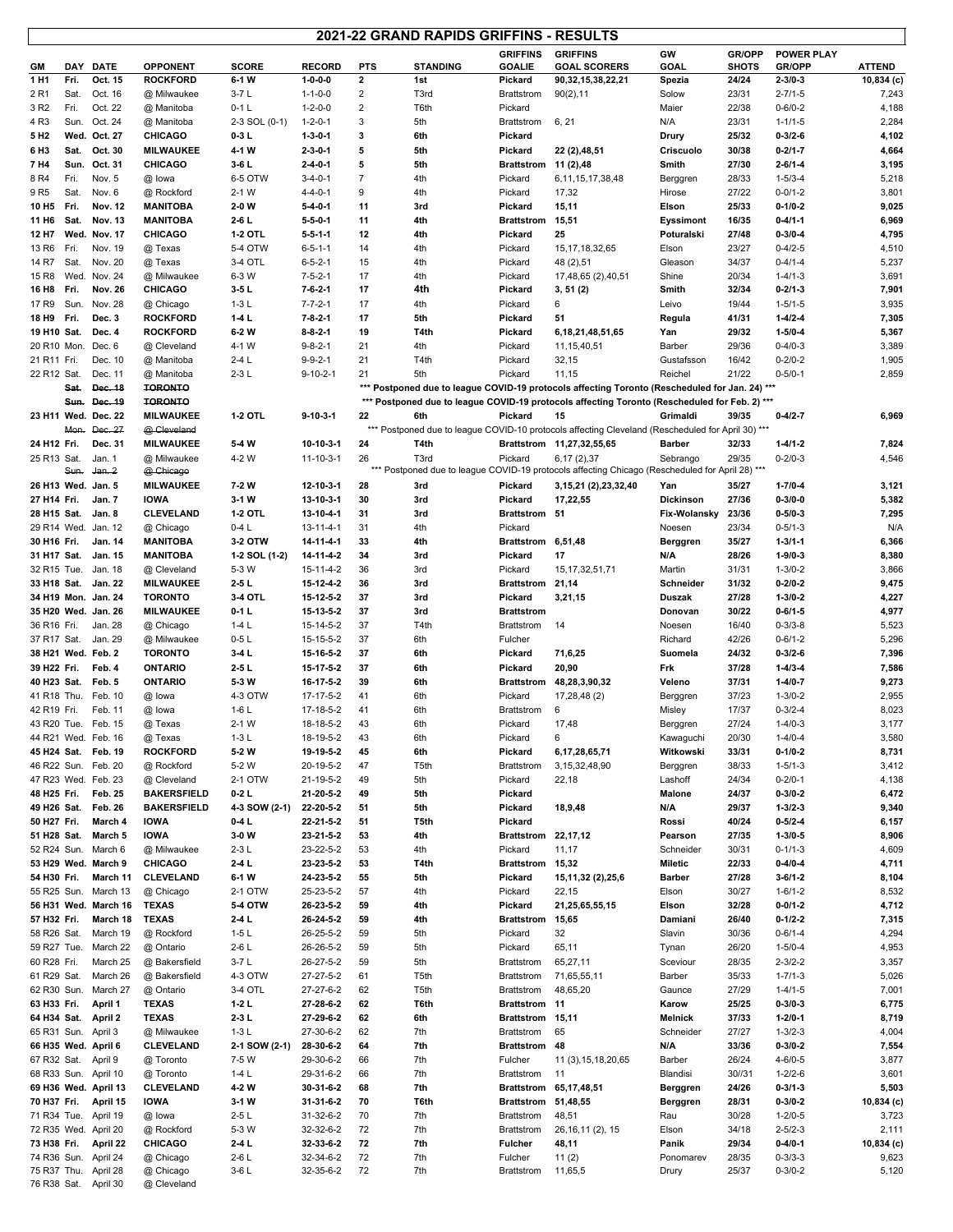### **2021-22 GRAND RAPIDS GRIFFINS - HIGHS & LOWS TEAM**

| <b>CATEGORY</b>                           |                | <b>GRIFFINS</b>                        |              | <b>OPPONENT</b>                   |
|-------------------------------------------|----------------|----------------------------------------|--------------|-----------------------------------|
| Longest Winning Streak - Overall          | 4              | Dec. 31-Jan. 7                         |              |                                   |
| Longest Winning Streak - Home             | 3              | Twice (MR: April 6-15)                 |              |                                   |
| Longest Winning Streak - Road             | 3              | Nov. 5-19                              |              |                                   |
| Longest Losing Streak - Overall           | 7              | Jan.22-Feb. 4                          |              |                                   |
| Longest Losing Streak - Home              | 6              | Jan. 15-Feb. 4                         |              |                                   |
| Longest Losing Streak - Road              | 3              | Twice (MR: March 19-25)                |              |                                   |
| Largest Margin of Victory                 | 5              | Three times (MR: March 11 vs. CLE)     | 5            | Twice (MR: Feb. 11 at IA)         |
| Largest Deficit Overcome                  | 3              | April 9 at TOR                         | 3            | Nov. 26 vs. CHI                   |
| Most Goals, Game:                         | 7              | Twice (MR: April 9 at TOR)             | 7            | Twice (MR: March 25 at BAK)       |
| Fewest Goals, Game:                       | 0              | Seven times (MR: March 4 vs. IA)       | 0            | Twice (MR: March 5 vs. IA)        |
| Most Goals, Period:                       | 5              | Dec. 4 vs. RFD, 1st                    | 5            | Nov. 26 vs. CHI, 3rd              |
| Most Shots, Game:                         | 42             | Jan. 29 at MIL                         | 48           | Nov. 17 vs. CHI                   |
| Most Shots, Period:                       | 23             | Feb. 5 vs. ONT, 1st                    | 20           | Twice (MR: Dec. 10 at MB, 2nd)    |
| Fewest Shots, Game:                       | 16             | Three times (MR: Jan. 28 at CHI)       | 18           | April 20 at RFD                   |
| Fewest Shots, Period:                     | 2              | Four times (MR: Feb. 11 at IA, 2nd)    | 2            | Nov. 13 vs. MB, 2nd               |
| Most Penalty Minutes, Game:               | 39             | Oct. 30 vs. MIL                        | 38           | Jan. 15 vs. MB                    |
| Fewest Penalty Minutes, Game:             | $\mathbf{0}$   | Jan. 7 vs. IA                          | $\mathbf{0}$ | Twice (MR: March 16 vs. TEX)      |
| Most PP Goals, Game:                      | 4              | April 9 at TOR                         | 3            | Four times (MR: April 24 at CHI)  |
| Most PP Chances, Game:                    | 9              | Jan. 15 vs. MB                         | 8            | Jan. 28 at CHI                    |
| Fewest PP Chances, Game:                  | 0              | Twice (MR: March 16 vs. TEX)           | $\mathbf{0}$ | Jan. 7 vs. IA                     |
| Most PP Goals, Period:                    | 2              | Twice (MR: April 9 at TOR, 2nd)        | 3            | Jan. 28 at CHI, 2nd               |
| Most PP Chances, Period:                  | 4              | Four times (MR: March 11 vs. CLE, 1st) | 4            | Twice (MR: Feb. 5 vs. ONT, 2nd)   |
| Most SH Goals, Game:                      | $\overline{2}$ | Feb. 5 vs. ONT                         | 1            | 11 times (MR: April 9 at TOR)     |
| Most Assists, Game:                       | 12             | Three times (MR: April 9 at TOR)       | 12           | Three times (MR: March 25 at BAK) |
| Most Points, Game:                        | 19             | Twice (MR: April 9 at TOR)             | 19           | Twice (MR: March 25 at BAK)       |
| <b>Fastest Consecutive Goals:</b>         | :10            | Nov. 6 at RFD                          | :09          | March 16 vs. TEX                  |
|                                           |                | Spezia, Hirose                         |              | L'Esperance, Petrovic             |
| <b>Fastest Goal From Start of Game:</b>   | :22            | Feb. 19 vs. RFD                        | :23          | Jan. 24 vs. TOR                   |
|                                           |                | Murphy                                 |              | Suomela                           |
| <b>Fastest Goal From Start of Period:</b> | :06            | March 16 vs. TEX, Overtime             |              | :14 Jan. 8 vs. CLE, Overtime      |
|                                           |                | Elson                                  |              | Fix-Wolansky                      |

### **2021-22 GRAND RAPIDS GRIFFINS - HIGHS & LOWS INDIVIDUAL**

| Longest Goal Streak:                 | 5  | Elson (March 9-18)                                                                                                        |
|--------------------------------------|----|---------------------------------------------------------------------------------------------------------------------------|
| Longest Assist Streak:               | 4  | Criscuolo (Nov. 20-28), Berggren (Dec. 22-Jan. 8; April 9-15; April 20-28), Murphy (March 9-<br>16), Hirose (April 13-20) |
| Longest Point Streak:                | 16 | Barber (March 22-April 28)                                                                                                |
| Goaltender's Longest Winning Streak: | 4  | Pickard (Oct. 30-Nov. 12)                                                                                                 |
| Most Saves, Game:                    | 46 | Pickard (Nov. 17 vs. CHI)                                                                                                 |
| Fewest Saves, Game:                  | 15 | Brattstrom (April 20 at RFD)                                                                                              |
| Most Goals, Game:                    | 3  | Barber (April 9 at TOR)                                                                                                   |
| Most Assists, Game:                  | 4  | Berggren (Jan. 18 at CLE)                                                                                                 |
| Most Points, Game:                   | 4  | Berggren (Jan. 18 at CLE)                                                                                                 |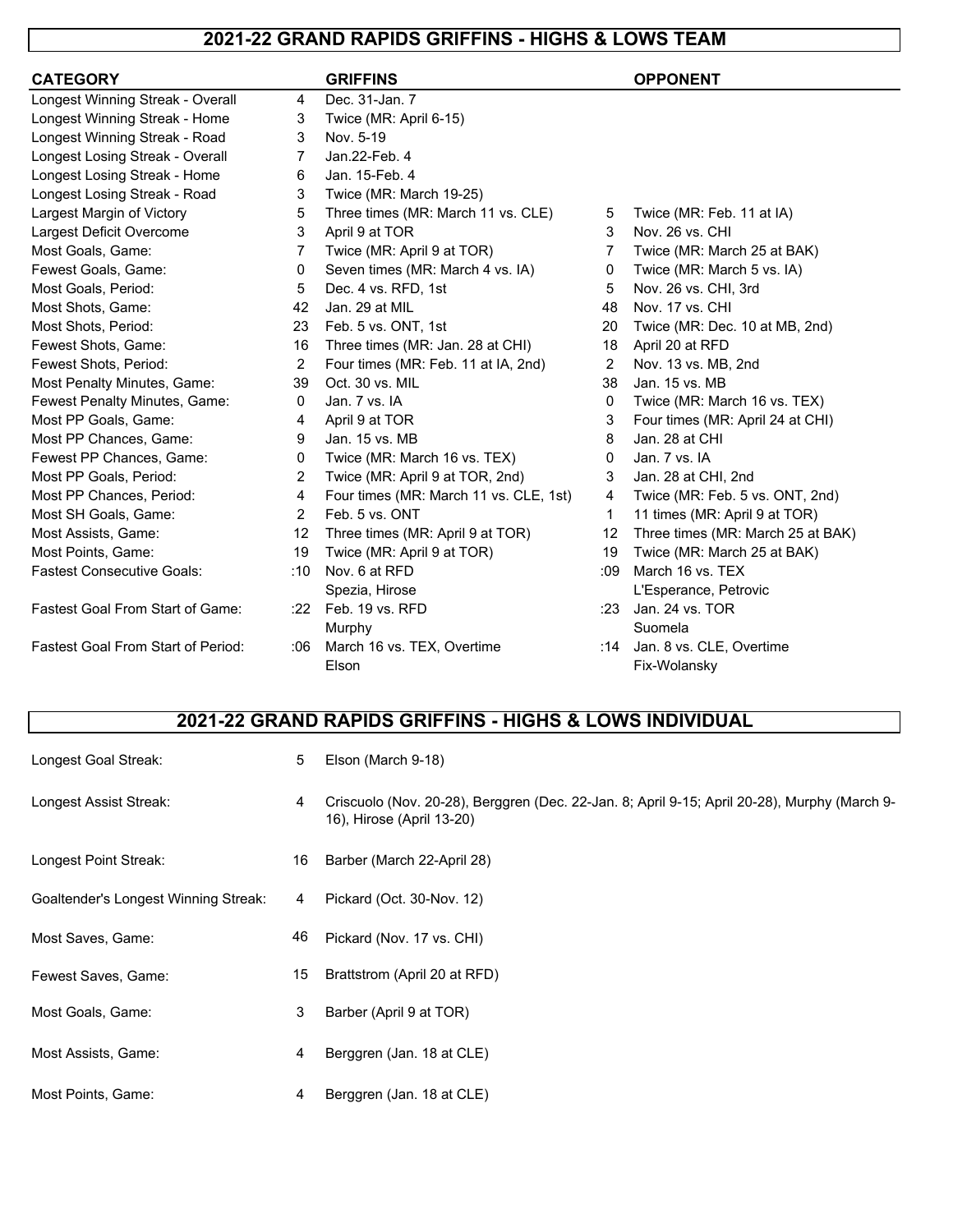#### **2021-22 GRAND RAPIDS GRIFFINS - TRANSACTIONS**

| <u>DATE</u>                   | <b>TRANSACTION</b>                                                                                                                                                                                      |
|-------------------------------|---------------------------------------------------------------------------------------------------------------------------------------------------------------------------------------------------------|
| May 31, 2021                  | <b>D Wyatt Newpower</b> signed a two-year entry-level contract with Detroit                                                                                                                             |
| July 15, 2021                 | F Dominik Shine re-signed a one-year contract with Grand Rapids                                                                                                                                         |
| July 22, 2021                 | F Michael Rasmussen re-signed a three-year contract with Detroit                                                                                                                                        |
| July 26, 2021                 | D Gustav Lindstrom received a qualifying offer from Detroit; Agreed to terms on a two-year contract extension with Detroit                                                                              |
| July 27, 2021                 | F Kyle Criscuolo agreed to terms on a two-year contract extension with Detroit; F Taro Hirose agreed to terms on a one-year contract extension with D                                                   |
| July 28, 2021                 | G Calvin Pickard agreed to terms on a one-year contract extension with Detroit; D Ryan Murphy signed a one-year contract with Detroit                                                                   |
| July 29, 2021                 | F Hayden Verbeek signed a one-year contract with Grand Rapids; D Dan Renouf signed a one-year contract with Detroit; D Luke Witkowski signed a                                                          |
|                               | contract with Detroit; F Jon Martin signed a one-year contract with Grand Rapids                                                                                                                        |
| July 30, 2021                 | D Brian Lashoff agreed to terms on a one-year contract with Detroit; F Turner Elson signed a one-year contract with Grand Rapids                                                                        |
| July 31, 2021                 | <b>F Tyler Bertuzzi</b> re-signed a two-year contract with Detroit                                                                                                                                      |
| Aug. 4, 2021                  | F Tyler Spezia re-signed a one-year contract with Grand Rapids                                                                                                                                          |
| Aug. 5, 2021                  | <b>F Chase Pearson</b> re-signed a one-year contract with Detroit                                                                                                                                       |
| Sept. 14, 2021                | F Givani Smith re-signed a two-year contract with Detroit                                                                                                                                               |
| Sept. 17, 2021                | <b>F Dennis Yan</b> signed a one-year contract with Grand Rapids                                                                                                                                        |
| Oct. 7, 2021                  | G Victor Brattstrom, D Jared McIsaac, D Wyatt Newpower and D Donovan Sebrango assigned by Detroit                                                                                                       |
| Oct. 8, 2021                  | <b>F Chase Pearson, D Brian Lashoff and D Ryan Murphy assigned by Detroit</b>                                                                                                                           |
| Oct. 9, 2021                  | F Jonatan Berggren, D Dan Renouf and D Luke Witkowski assigned by Detroit                                                                                                                               |
| Oct. 10, 2021                 | <b>G Calvin Pickard</b> assigned by Detroit                                                                                                                                                             |
| Oct. 11, 2021                 | F Riley Barber, F Taro Hirose and F Joe Veleno assigned by Detroit                                                                                                                                      |
| Oct. 19, 2021                 | <b>F Josh Dickinson</b> signed to a PTO                                                                                                                                                                 |
| Oct. 26, 2021                 | <b>F Kyle Criscuolo</b> assigned by Detroit; <b>F Josh Dickinson</b> released from PTO                                                                                                                  |
| Oct. 30, 2021                 | <b>F Joe Veleno</b> recalled by Detroit                                                                                                                                                                 |
| Nov. 3, 2021                  | F Max Humitz and D D.J. King signed to PTOs                                                                                                                                                             |
| Nov. 7, 2021                  | <b>F Joe Veleno</b> reassigned by Detroit                                                                                                                                                               |
| Nov. 8, 2021                  | <b>F Max Humitz released from PTO</b>                                                                                                                                                                   |
| Nov. 15, 2021                 | F Joe Veleno recalled by Detroit                                                                                                                                                                        |
| Nov. 16, 2021                 | F Max Humitz and F Brett McKenzie signed to PTOs; D D.J. King released from PTO; G Victor Brattstrom reassigned to Toledo by Detroit; G Kader                                                           |
|                               | reassigned to Grand Rapids by Detroit                                                                                                                                                                   |
| Nov. 24, 2021                 | D Dan Renouf recalled by Detroit; D Blake Hillman signed to a PTO                                                                                                                                       |
| Nov. 28, 2021                 | <b>F Matt Berry</b> signed to a PTO                                                                                                                                                                     |
| Nov. 29, 2021                 | <b>F Kyle Criscuolo</b> recalled by Detroit                                                                                                                                                             |
| Nov. 30, 2021                 | <b>F Max Humitz released from PTO</b>                                                                                                                                                                   |
| Dec. 2, 2021                  | <b>D Dan Renouf and F Kyle Criscuolo reassigned by Detroit</b>                                                                                                                                          |
| Dec. 6, 2021                  | D Dan Renouf recalled by Detroit; D Seth Barton reassigned to Grand Rapids by Detroit; G Victor Brattstrom reassigned to Grand Rapids by Detroit;                                                       |
|                               | <b>Fulcher</b> reassigned to Toledo by Detroit                                                                                                                                                          |
| Dec. 7, 2021                  | D Luke Witkowski recalled by Detroit; F Kyle Criscuolo recalled by Detroit                                                                                                                              |
| Dec. 8, 2021                  | F Max Humitz signed to a PTO                                                                                                                                                                            |
| Dec. 9, 2021                  | D Brian Lashoff recalled by Detroit                                                                                                                                                                     |
| Dec. 10, 2021                 | F Josh Dickinson and D Randy Gazzola signed to PTOs; D Luke Witkowski reassigned to Grand Rapids by Detroit; D Donovan Sebrango reassigne                                                               |
|                               | Canada by Detroit                                                                                                                                                                                       |
| Dec. 11, 2021                 | F Kyle Criscuolo and D Brian Lashoff reassigned by Detroit                                                                                                                                              |
| Dec. 13, 2021                 | D Randy Gazzola released from PTO                                                                                                                                                                       |
| Dec. 14, 2021                 | <b>D Gordi Myer</b> signed to a PTO; <b>G Kaden Fulcher</b> reassigned to Grand Rapids by Detroit                                                                                                       |
| Dec. 15, 2021                 | <b>F Kyle Criscuolo and F Taro Hirose recalled by Detroit</b>                                                                                                                                           |
| Dec. 17, 2021                 | <b>F Max Humitz released from PTO</b>                                                                                                                                                                   |
| Dec. 18, 2021                 | F Riley Barber and G Calvin Pickard recalled by Detroit; G Victor Brattstrom reassigned to Toledo (ECHL) by Detroit                                                                                     |
| Dec. 19, 2021                 | F Riley Barber, F Kyle Criscuolo, F Taro Hirose, D Dan Renouf and G Calvin Pickard reassigned by Detroit                                                                                                |
| Dec. 20, 2021                 | G Victor Brattstrom reassigned to Grand Rapids by Detroit; F Max Humitz signed to PTO                                                                                                                   |
| Dec. 23, 2021                 | F Josh Dickinson, F Max Humitz and D Gordi Myer released from PTOs                                                                                                                                      |
| Dec. 26, 2021                 | F Riley Barber, F Kyle Criscuolo, D Dan Renouf, D Luke Witkowski and G Victor Brattstrom recalled to Detroit's taxi squad                                                                               |
| Dec. 27, 2021                 | <b>F Josh Dickinson, F Max Humitz and D Gordi Myer signed to PTOs</b>                                                                                                                                   |
| Dec. 29, 2021                 | D Luke Witkowski and G Victor Brattstrom reassigned by Detroit                                                                                                                                          |
| Dec. 30, 2021                 | D Donovan Sebrango reassigned by Detroit; F Riley Barber reassigned by Detroit                                                                                                                          |
| Dec. 31, 2021<br>Jan. 2, 2022 | F Kyle Criscuolo and D Dan Renouf reassigned by Detroit<br>F Riley Barber, D Dan Renouf, D Luke Witkowski and G Kaden Fulcher recalled to Detroit's taxi squad; F Riley Barber, D Dan Renouf and D Luke |
|                               | reassigned by Detroit                                                                                                                                                                                   |
|                               |                                                                                                                                                                                                         |
| Jan. 5, 2022<br>Jan. 6, 2022  | <b>F Erik Bradford</b> signed to a PTO; <b>F Riley Barber</b> and <b>D Luke Witkowski</b> recalled to Detroit's taxi squad                                                                              |
| Jan. 11, 2022                 | <b>F Max Humitz released from PTO</b>                                                                                                                                                                   |
| Jan. 13, 2022                 | D Luke Witkowski reassigned by Detroit<br>F Kyle Criscuolo recalled by Detroit                                                                                                                          |
| Jan. 14, 2022                 | <b>F Kyle Criscuolo</b> reassigned by Detroit                                                                                                                                                           |
| Jan. 16, 2022                 |                                                                                                                                                                                                         |
| Jan. 17, 2022                 | <b>F Taro Hirose, D Luke Witkowski and G Calvin Pickard recalled to Detroit's taxi sqaud</b><br>F Taro Hirose, D Luke Witkowski, G Kaden Fulcher and G Calvin Pickard reassigned by Detroit             |
| Jan. 20, 2022                 | <b>G Calvin Pickard recalled to Detroit's taxi squad</b>                                                                                                                                                |
| Jan. 21, 2022                 | F Justin Abdelkader signed to a PTO                                                                                                                                                                     |
| Jan. 22, 2022                 | <b>F Gemel Smith</b> assigned by Detroit; <b>F Kyle Criscuolo</b> and <b>D Luke Witkowski</b> recalled to Detroit's taxi squad                                                                          |
| Jan. 23, 2022                 | F Kyle Criscuolo, D Luke Witkowski and G Calvin Pickard reassigned by Detroit                                                                                                                           |
| Jan. 24, 2022                 | <b>G Kaden Fulcher</b> recalled to Detroit's taxi squad                                                                                                                                                 |
| Jan. 25, 2022                 | <b>G Kaden Fulcher</b> reassigned by Detroit                                                                                                                                                            |
| Jan. 26, 2022                 | <b>G Calvin Pickard recalled by Detroit</b>                                                                                                                                                             |
| Jan. 27, 2022                 | F Justin Abdelkader and D Gordi Myer released from PTOs                                                                                                                                                 |
| Jan. 28, 2022                 | F Gemel Smith recalled by Detroit; D Luke Witkowski recalled to Detroit's taxi squad                                                                                                                    |
|                               |                                                                                                                                                                                                         |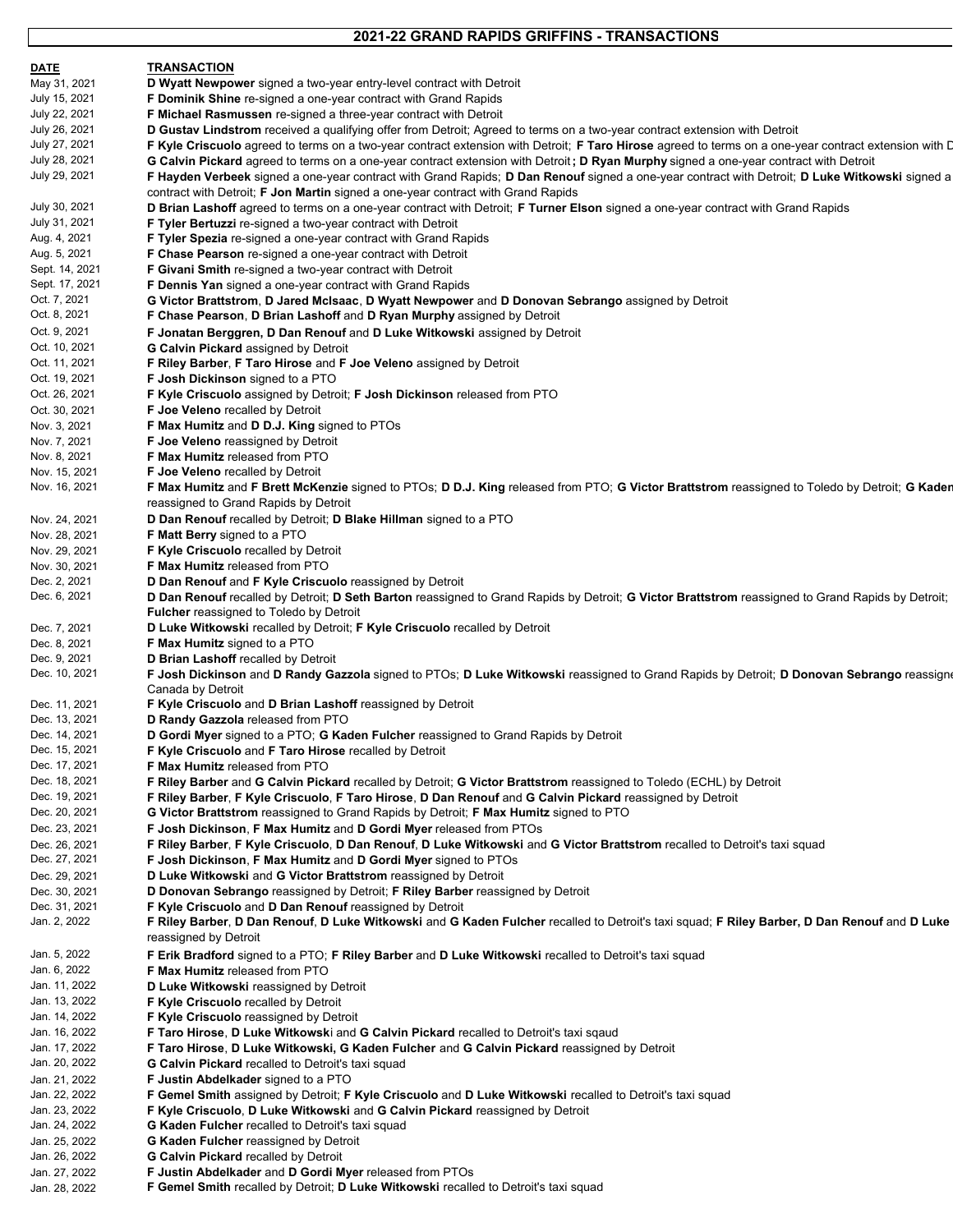#### **2021-22 GRAND RAPIDS GRIFFINS - TRANSACTIONS**

| <b>DATE</b>    | <b>TRANSACTION</b>                                                                                                                              |
|----------------|-------------------------------------------------------------------------------------------------------------------------------------------------|
| Jan. 29, 2022  | F Brett McKenzie resigned to a PTO                                                                                                              |
| Jan. 30, 2022  | D Luke Witkowski and G Calvin Pickard reassigned by Detroit                                                                                     |
| Jan. 31, 2022  | <b>G Kaden Fulcher reassigned to Toledo (ECHL) by Detroit</b>                                                                                   |
| Feb. 3, 2022   | <b>F Joe Veleno</b> reassigned by Detroit; <b>F Josh Dickinson</b> released from PTO                                                            |
| Feb. 5, 2022   | D Blake Hillman released from PTO                                                                                                               |
| Feb. 7, 2022   | <b>F Matt Berry released from PTO</b>                                                                                                           |
| Feb. 8, 2022   | <b>F Joe Veleno</b> recalled by Detroit; <b>F Josh Dickinson</b> and <b>D Gordi Myer</b> signed to PTOs                                         |
| Feb. 11, 2022  | D Dan Renouf recalled by Detroit                                                                                                                |
| Feb. 12, 2022  | <b>D Dan Renouf</b> reassigned by Detroit                                                                                                       |
| Feb. 18, 2022  | <b>F Erik Bradford released from PTO; F Joe Veleno reassigned by Detroit</b>                                                                    |
| Feb. 19, 2022  | D Gordi Myer released from PTO                                                                                                                  |
| Feb. 23, 2022  | <b>F Taro Hirose and F Joe Veleno recalled by Detroit: F Taro Hirose reassigned by Detroit</b>                                                  |
| March 2, 2022  | <b>F Riley Barber</b> reassigned by Detroit                                                                                                     |
| March 4, 2022  | F Alexis D'Aoust signed to a PTO                                                                                                                |
| March 6, 2022  | <b>F Joe Veleno</b> reassigned by Detroit                                                                                                       |
| March 7, 2022  | <b>F Joe Veleno</b> recalled by Detroit                                                                                                         |
| March 11, 2022 | F Jan Drozg reassigned from Wilkes-Barre/Scranton by Pittsburgh; F Taro Hirose recalled by Detroit; D Butrus Ghafari signed to a PTO            |
| March 12, 2022 | <b>D Luke Witkowski recalled by Detroit; F Patrick Curry assigned to Toledo (ECHL) by Grand Rapids</b>                                          |
| March 14, 2022 | <b>F Patrick Curry</b> recalled by Grand Rapids; <b>F Hayden Verbeek</b> assigned to Toledo (ECHL) by Grand Rapids                              |
| March 16, 2022 | D Seth Barton reassigned to Toledo (ECHL) by Detroit                                                                                            |
| March 18, 2022 | D Luke Witkowski reassigned by Detroit                                                                                                          |
| March 21, 2022 | D Luke Witkowski recalled by Detroit; F Taro Hirose and F Joe Veleno reassigned by Detroit; F Joe Veleno recalled by Detroit; D Seth Barton re  |
|                | Grand Rapids by Detroit                                                                                                                         |
| March 22, 2022 | <b>F Taro Hirose recalled by Detroit</b>                                                                                                        |
| March 24, 2022 | <b>F Chase Pearson recalled by Detroit</b>                                                                                                      |
| March 25, 2022 | <b>G Kaden Fulcher reassigned to Grand Rapids by Detroit; G Calvin Pickard recalled by Detroit</b>                                              |
| March 26, 2022 | <b>F Chase Pearson reassigned by Detroit; F Chase Pearson recalled by Detroit</b>                                                               |
| March 27, 2022 | F Chase Pearson reassigned by Detroit; F Brett McKenzie resigned to a PTO                                                                       |
| March 29, 2022 | <b>G Victor Brattstrom recalled by Detroit</b>                                                                                                  |
| March 30, 2022 | F Hayden Verbeek recalled by Grand Rapids; F Trenton Bliss and F Drew Worrad signed by Grand Rapids                                             |
| March 31, 2022 | <b>F Alexis D'Aoust released from PTO; G Victor Brattstrom reassigned by Detroit</b>                                                            |
| April 2, 2022  | <b>F Kyle Criscuolo</b> recalled by Detroit                                                                                                     |
| April 4, 2022  | <b>F Kyle Criscuolo</b> reassigned by Detroit; <b>F Josh Dickinson</b> resigned to a PTO                                                        |
| April 5, 2022  | <b>F Samuel Dove-McFalls</b> signed to an ATO; F Kyle Criscuolo recalled by Detroit; F Kyle Criscuolo reassigned by Detroit                     |
| April 6, 2022  | <b>F Kyle Criscuolo</b> recalled by Detroit                                                                                                     |
| April 7, 2022  | <b>F Kyle Criscuolo reassigned by Detroit</b>                                                                                                   |
| April 8, 2022  | <b>F Taro Hirose</b> reassigned by Detroit                                                                                                      |
| April 12, 2022 | F Patrick Curry reassigned to Toledo (ECHL) by Grand Rapids; F Taro Hirose recalled by Detroit; F Taro Hirose reassigned by Detroit             |
| April 16, 2022 | F Chase Pearson recalled by Detroit                                                                                                             |
| April 17, 2022 | F Chase Pearson reassigned by Detroit; F Riley Barber recalled by Detroit                                                                       |
| April 18, 2022 | <b>F Chase Pearson recalled by Detroit; F Brett McKenzie released from PTO</b>                                                                  |
| April 19, 2022 | <b>F Brett McKenzie</b> signed to a PTO; <b>F Riley Barber</b> reassigned by Detroit                                                            |
| April 22, 2022 | <b>F Chase Pearson</b> reassigned by Detroit; <b>G David DeSander</b> signed to a PTO                                                           |
| April 23, 2022 | F Riley Barber and F Taro Hirose recalled by Detroit; F Riley Barber reassigned by Detroit; G David DeSander released from PTO                  |
| April 25, 2022 | F Turner Elson released from standard player's contract and signed by Detroit for the remainder of the season; F Brett McKenzie released from P |
| April 26, 2022 | F Riley Barber and F Kyle Criscuolo recalled by Detroit; F Max Humitz signed to a PTO; F Riley Barber reassigned by Detroit                     |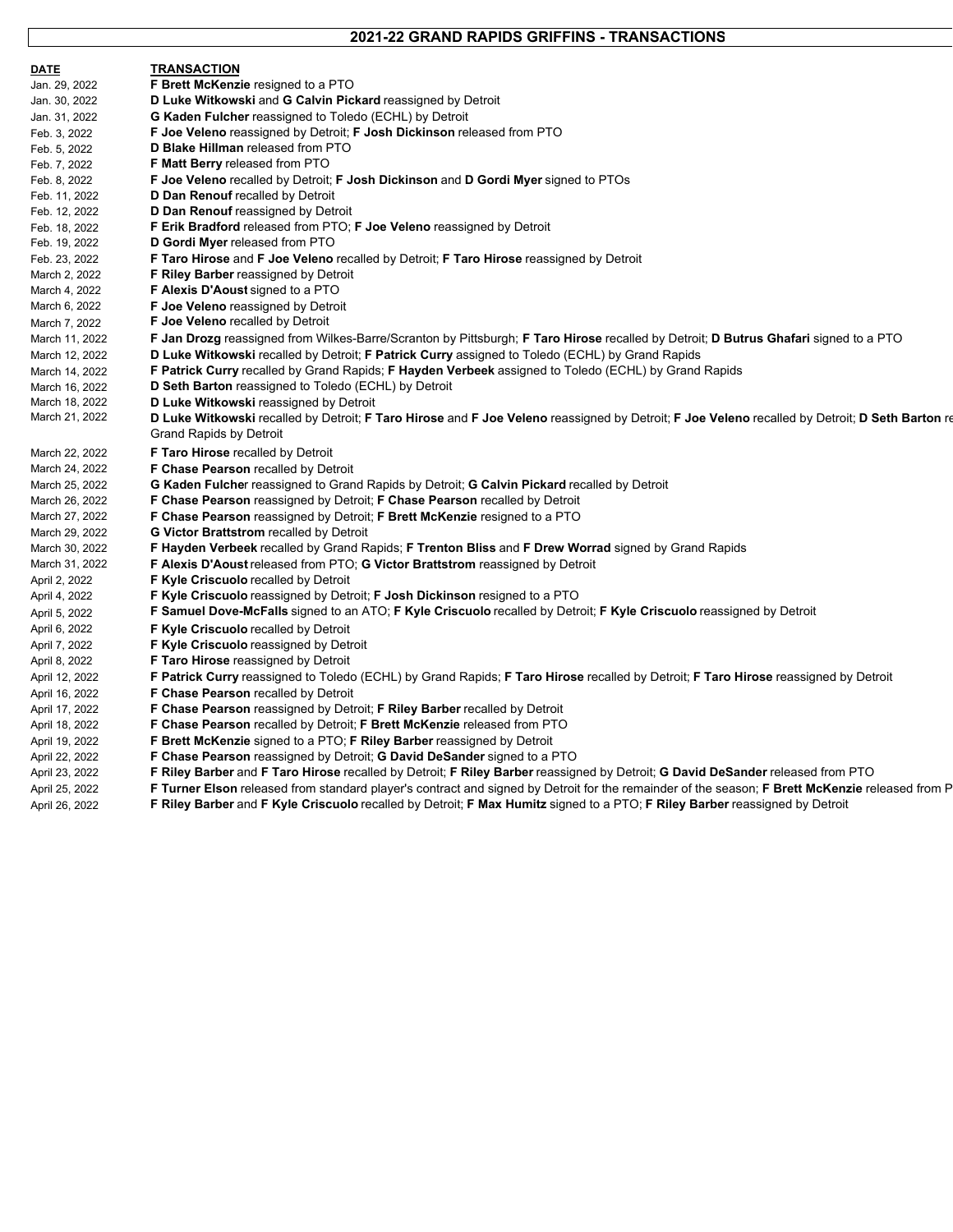### **2021-22 GRAND RAPIDS GRIFFINS - SHOOTOUT STATISTICS**

| <b>DATE</b> | <b>OPPONENT RESULT</b> |         | <b>GRIFFINS SHOOTERS (Scorers in CAPS)</b> | <b>GR GOALIE</b>  | <b>OPP. GOALIE</b> |
|-------------|------------------------|---------|--------------------------------------------|-------------------|--------------------|
| Oct. 24     | at MB                  | 2-3 SOL | Barber, Veleno, Hirose                     | <b>Brattstrom</b> | Holm               |
| Jan. 15     | vs. MB                 | 1-2 SOL | CRISCUOLO, Berggren, Hirose                | Pickard           | Holm               |
| Feb. 26     | vs. BAK                | 4-3 SOW | Berggren, HIROSE, Spezia, MURPHY           | Pickard           | Skinner            |
| April 6     | vs. CLE                | 2-1 SOW | Barber, Berggren, Worrad, Shine, E         | <b>Brattstrom</b> | Johnson            |
|             |                        |         | LSON, Barton, Spezia, McIsaac, M           |                   |                    |
|             |                        |         | cKenzie, Dove-                             |                   |                    |

| <b>PLAYER</b>          | <b>GOALS</b> | <b>ATTEMPTS</b> | <b>PCT</b> |
|------------------------|--------------|-----------------|------------|
| Barber                 |              | 2               | $0.0\%$    |
| Barton                 |              |                 | 0.0%       |
| Berggren               |              |                 | 0.0%       |
| Criscuolo              |              |                 | 100.0%     |
| <b>Dickinson</b>       |              |                 | 100.0%     |
| Dove-McFalls           |              |                 | $0.0\%$    |
| Elson                  |              |                 | 100.0%     |
| Hirose                 |              |                 | 33.3%      |
| McIsaac                |              |                 | 0.0%       |
| McKenzie               |              |                 | 0.0%       |
| Murphy                 |              |                 | 100.0%     |
| Shine                  |              |                 | 0.0%       |
| Spezia                 |              |                 | 0.0%       |
| Veleno                 |              |                 | 0.0%       |
| Worrad                 |              |                 | 0.0%       |
| Yan                    | 0            |                 | 0.0%       |
| <b>GRIFFINS TOTALS</b> | 5            | 22              | 22.7%      |
| <b>Opponent Totals</b> | 5            | 21              | 23.8%      |

McFalls,Yan,DICKINSON

| <b>GOALIE</b>          | <b>SAVES</b> | <b>ATTEMPTS</b> | PCT   | <b>SOW</b> | <b>SOL</b> |
|------------------------|--------------|-----------------|-------|------------|------------|
| <b>Brattstrom</b>      | 12           | 15              | 86.7% |            |            |
| Pickard                |              | 'n              | 50.0% |            |            |
| <b>GRIFFINS TOTALS</b> | 16           | 21              | 76.2% |            |            |
| <b>Opponent Totals</b> |              | 22              | 77.3% |            |            |

| <b>GRIFFINS ALL-TIME SHOOTOUTS</b> |            |                |  |  |  |  |
|------------------------------------|------------|----------------|--|--|--|--|
| <b>YEAR</b>                        | <b>SOW</b> | SOL            |  |  |  |  |
| $2021 - 22$                        | 2          | $\overline{2}$ |  |  |  |  |
| 2020-21                            | 0          | 1              |  |  |  |  |
| 2019-20                            | 2          | 4              |  |  |  |  |
| 2018-19                            | 6          | 4              |  |  |  |  |
| 2017-18                            | 6          | 7              |  |  |  |  |
| 2016-17                            | 3          | 5              |  |  |  |  |
| 2015-16                            | 1          | 1              |  |  |  |  |
| 2014-15                            | 2          | $\overline{c}$ |  |  |  |  |
| 2013-14                            | 5          | 5              |  |  |  |  |
| 2012-13                            | 5          | 4              |  |  |  |  |
| 2011-12                            | 4          | 4              |  |  |  |  |
| 2010-11                            | 5          | 8              |  |  |  |  |
| 2009-10                            | 4          | 4              |  |  |  |  |
| 2008-09                            | 6          | 6              |  |  |  |  |
| 2007-08                            | 4          | 6              |  |  |  |  |
| 2006-07                            | 8          | 5              |  |  |  |  |
| 2005-06                            | 6          | 4              |  |  |  |  |
| 2004-05                            | 7          | 2              |  |  |  |  |
| 2000-01                            | 5          | 3              |  |  |  |  |
| 1999-00                            | 10         | 9              |  |  |  |  |
| 1998-99                            | 8          | 8              |  |  |  |  |
| 1997-98                            | 6          | 13             |  |  |  |  |
| 1996-97                            | 7          | 12             |  |  |  |  |
| <b>TOTALS</b>                      | 112        | 119            |  |  |  |  |

### **2021-22 GRAND RAPIDS GRIFFINS - PENALTY SHOTS**

| DATE    | <b>OPPONENT</b> | <b>RESULT</b> | <b>SHOOTER</b> | <b>GOALIE</b>         | <b>PERIOD</b> |       | TIME GAME RESULT |
|---------|-----------------|---------------|----------------|-----------------------|---------------|-------|------------------|
| 11/5/21 | at Iowa         | No Goal       | Mason Shaw     | <b>Calvin Pickard</b> | 2nd           | 11.25 | 6-5 OTW          |
| 2/15/22 | at Texas        | No Goal       | Jon Martin     | Adam Scheel           | 2nd           | 17.20 | 2-1 W            |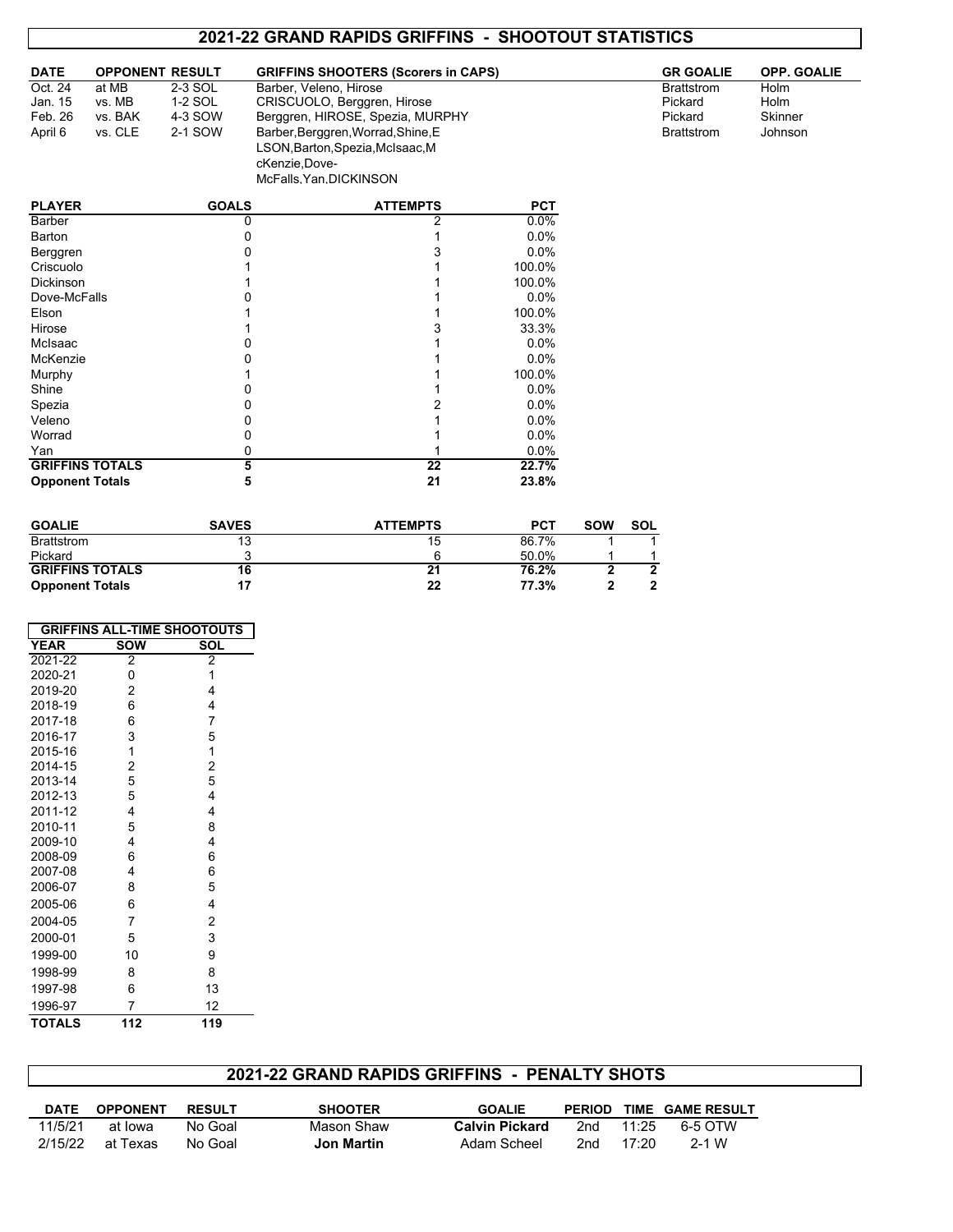#### **2021-22 GRAND RAPIDS GRIFFINS - THE LAST TIME…**

#### *INDIVIDUAL*

**Opposing player had a hat trick:** Rocco Grimaldi, 1/22/22 vs. MIL **Griffins player had a hat trick:** Riley Barber, 4/9/22 at TOR

**Two or more Griffins had a hat trick in the same game:** Never **Two or more opposing players had a hat trick in the same game:** Rob Sirianni, Jonathan Matsumoto, 3/28/09 at PHI

**Griffins player scored four or more goals in a game:** 4, Derek King, 4/21/01 vs. CLE (playoffs, never occurred in reg. season) **Opposing player scored four or more goals in a game:** 4, Tim Stapleton, 2/8/09 at TOR

**Griffins player had three or more assists in a game:** 3, Jonatan Berggren, 4/9/22 at TOR **Opposing player had three or more assists in a game:** 3, Josh Leivo, 4/22/22 vs. CHI

**Opposing player recorded five or more points in a game:** 5 (3-2--5), Andrew Poturalski, 5 (1-4--5), C.J. Smith, 10/31/21 vs. CHI **Griffins player recorded five or more points in a game:** 5 (2-3--5), Chris Terry, 3/6/19 vs. TEX

**Griffins player scored on a penalty shot:** Anthony Mantha, 2/17/16 vs. MIL **Opposing player scored on a penalty shot:** Mitchell Fossier, 4/28/21 vs. RFD

**Griffins player attempted a penalty shot:** Jon Martin, 2/15/22 at TEX, no goal **Opposing player attempted a penalty shot:** Mason Shaw, 11/5/21 at IA, no goal

*TEAM*

**Griffins recorded a shutout:** 3/5/22 vs. IA, 3-0 W (Brattstrom) **Griffins were shut out:** 3/4/22 vs. IA, 0-4 L (McIntyre)

**Griffins recorded a shutout in consecutive games:** 2, 2/15/18 at MB, 2/17/18 at MB **Griffins were shut out in consecutive games:** 2, 1/23/16 vs. RCH, 1/27/16 vs. TOR

**Griffins won in overtime:** 3/26/22 at BAK, 4-3 OTW **Griffins lost in overtime:** 3/26/22 at ONT, 3-4 OTL

**Griffins won in a shootout:** 4/6/22 vs. CLE, 2-1 SOW **Griffins lost in a shootout:** 1/15/22 vs. MB, 1-2 SOL

**Griffins scored seven or more goals:** 7, 4/9/22 at TOR, 7-5 W **Opponent scored seven or more goals:** 7, 3/25/22 at BAK, 3-7 L

**Griffins scored 10 or more goals:** 11, 1/19/13 at RFD, 11-6 W **Opponent scored 10 or more goals:** 10, 2/8/09 at TOR, 5-10 L

**Griffins won after trailing in the third period:** 3/26/22 at BAK (trailed 3-2, 4-3 OTW) **Griffins lost after leading in the third period:** 3/6/22 at MIL (led 2-1, 3-2 L)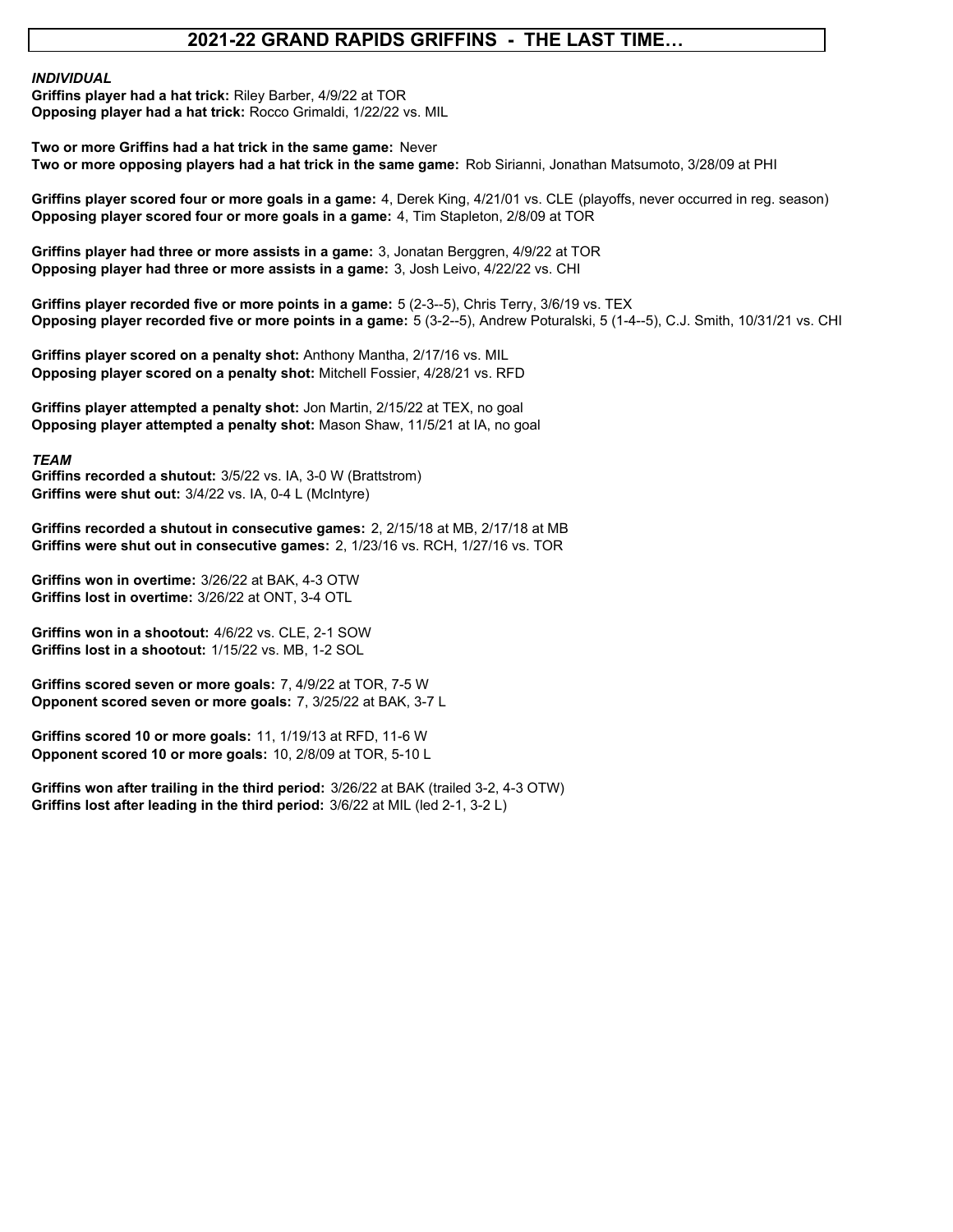### **2021-22 GRAND RAPIDS GRIFFINS - SITUATIONAL STATISTICS**

| <b>GRIFFINS' RECORD WHEN:</b>       |                |                |   |              | <b>HOME/ROAD:</b>             |                           |                          |                |
|-------------------------------------|----------------|----------------|---|--------------|-------------------------------|---------------------------|--------------------------|----------------|
|                                     | <u>w</u>       | L              |   | OTL SOL      |                               | $\overline{GP}$           | <u>W</u>                 | ╚              |
| Scoring first goal:                 | 20             | 8              | 2 | 1            | Home Record                   | 38                        | 17                       | 16             |
| Allowing first goal:                | 12             | 27             | 4 | 1            | Road Record                   | 37                        | 15                       | 19             |
|                                     |                |                |   |              | <b>Overall Record</b>         | 75                        | 32                       | 35             |
| Leading after one period:           | 16             | 4              | 0 | 0            |                               |                           |                          |                |
| Trailing after one period:          | 9              | 20             | 2 | 1            | <b>RECORD BY MONTH:</b>       |                           |                          |                |
| Tied after one period:              | 7              | 11             | 4 | 1            |                               | $\underline{\mathsf{GP}}$ | <u>W</u>                 | L              |
|                                     |                |                |   |              | October                       | $\overline{7}$            | 2                        | 4              |
| Leading after two periods:          | 22             | 3              | 2 | 0            | November                      | 10                        | 5                        | 3              |
| Trailing after two periods:         | 4              | 28             | 4 | 1            | December                      | $\overline{7}$            | 3                        | 3              |
| Tied after two periods:             | 6              | 4              | 0 | 1            | January                       | 13                        | 5                        | 5              |
|                                     |                |                |   |              | February                      | 12                        | 7                        | 5              |
| Overtime                            | 8              | 0              | 6 | 0            | March                         | 13                        | 5                        | 7              |
| Shootout                            | 2              | 0              | 0 | 2            | April                         | 13                        | 5                        | 8              |
| Game decided by one goal:           | 13             | 7              | 6 | 2            | <b>RECORD BY DIVISION:</b>    |                           |                          |                |
| Game decided by two goals:          | 9              | 9              | 0 | 0            |                               | $\overline{GP}$           | $\underline{\mathsf{W}}$ | L              |
| Game decided by three goals:        | 6              | 9              | 0 | 0            | Central                       | 56                        | 22                       | 29             |
| Game decided by four goals:         | 1              | 8              | 0 | 0            | Pacific                       | 8                         | 3                        | 4              |
| Game decided by five or more goals: | 3              | $\overline{2}$ | 0 | 0            | North                         | 11                        | 7                        | $\overline{c}$ |
| Scoring zero goals:                 | 0              | 7              | 0 | 0            | <b>RECORD BY OPPONENT:</b>    |                           |                          |                |
| Scoring one goal:                   | 0              | 9              | 3 | 1            |                               | $\overline{GP}$           | $\underline{\mathsf{W}}$ | L              |
| Scoring two goals:                  | 6              | 13             | 0 | 1            | Bakersfield                   | 4                         | $\overline{2}$           | 2              |
| Scoring three goals:                | 4              | 6              | 3 | 0            | Chicago                       | 12                        | 1                        | 10             |
| Scoring four goals:                 | 7              | 0              | 0 | 0            | Cleveland                     | 7                         | 6                        | 0              |
| Scoring five goals:                 | 8              | 0              | 0 | 0            | lowa                          | 8                         | 5                        | 3              |
| Scoring six or more goals:          | 7              | 0              | 0 | 0            | Manitoba                      | 8                         | 2                        | 4              |
|                                     |                |                |   |              | Milwaukee                     | 12                        | 5                        | 6              |
| Allowing zero goals:                | $\overline{2}$ | 0              | 0 | 0            | Ontario                       | 4                         | 1                        | 2              |
| Allowing one goal:                  | 11             | 2              | 0 | 0            | Rockford                      | 8                         | 6                        | 2              |
| Allowing two goals:                 | 7              | $\overline{2}$ | 3 | 1            | Texas                         | 8                         | 3                        | 4              |
| Allowing three goals:               | 7              | $\overline{7}$ | 0 | 1            | Toronto                       | 4                         | 1                        | $\overline{c}$ |
| Allowing four goals:                | 3              | 10             | 3 | 0            |                               |                           |                          |                |
| Allowing five goals:                | 2              | 6              | 0 | 0            | GOALS:                        |                           |                          |                |
| Allowing six or more goals:         | 0              | 8              | 0 | 0            |                               | <u>1ST</u>                | 2ND                      | 3RD            |
|                                     |                |                |   |              | <b>GRIFFINS</b>               | 65                        | 64                       | 65             |
| Scoring a PPG:                      | 19             | 12             | 2 | 2            | Opponents                     | 72                        | 76                       | 82             |
| Scoring a SHG:                      | 4              | $\overline{2}$ | 0 | 0            |                               |                           |                          |                |
|                                     |                |                |   |              | SHOTS:                        |                           |                          |                |
| Allowing a PPG:                     | 15             | 22             | 3 | 1            |                               | <u>1ST</u>                | 2ND                      | 3RD            |
| Allowing a SHG:                     | 5              | 5              | 1 | 0            | <b>GRIFFINS</b>               | 719                       | 718                      | 638            |
|                                     |                |                |   |              | Opponents                     | 801                       | 787                      | 738            |
| Outshooting opponent:               | 13             | 8              | 1 | 1            |                               |                           |                          |                |
| Outshot by opponent:                | 17             | 25             | 5 | $\mathbf{1}$ | <b>GRIFFINS POWER PLAY:</b>   |                           |                          |                |
| Shots are even:                     | 2              | $\overline{2}$ | 0 | 0            |                               | <b>GOALS</b>              | <u>ATT</u>               | <b>PCT</b>     |
|                                     |                |                |   |              | Home                          | 19                        | 135                      | 14.07%         |
| Recording 10-19 shots:              | 0              | 5              | 0 | 0            | Road                          | 26                        | 142                      | 18.31%         |
| Recording 20-29 shots:              | 18             | 18             | 4 | 2            | Overall                       | 45                        | 277                      | 16.25%         |
| Recording 30-39 shots:              | 14             | 9              | 2 | 0            |                               |                           |                          |                |
| Recording 40-49 shots:              | 0              | 3              | 0 | 0            | <b>GRIFFINS PENALTY KILL:</b> |                           |                          |                |
| Recording 50+ shots:                | 0              | $\pmb{0}$      | 0 | 0            |                               | <b>KILLS</b>              | <b>ATT</b>               | <b>PCT</b>     |
|                                     |                |                |   |              | Home                          | 95                        | 122                      | 77.87%         |
| Allowing 10-19 shots:               | 1              | 0              | 0 | 0            | Road                          | 91                        | 126                      | 72.22%         |
| Allowing 20-29 shots:               | 12             | 9              | 2 | 1            | Overall                       | 186                       | 248                      | 75.00%         |
| Allowing 30-39 shots:               | 19             | 22             | 3 | 1            |                               |                           |                          |                |
| Allowing 40-49 shots:               | 0              | 4              | 1 | 0            |                               |                           |                          |                |
| Allowing 50+ shots:                 | 0              | 0              | 0 | 0            |                               |                           |                          |                |

| GRIFFINS' RECORD WHEN:              |                |                |                |   | <b>HOME/ROAD:</b>             |                 |                          |                |                |                  |                |                           |           |
|-------------------------------------|----------------|----------------|----------------|---|-------------------------------|-----------------|--------------------------|----------------|----------------|------------------|----------------|---------------------------|-----------|
|                                     | W              | Ц              | OTL SOL        |   |                               | $GP$            | <u>W</u>                 | Ē              | OTL            | SOL              | <b>PTS</b>     | G E                       | G A       |
| Scoring first goal:                 | 20             | 8              | $\overline{2}$ | 1 | Home Record                   | 38              | 17                       | 16             | 4              | $\mathbf{1}$     | 39             | 105                       | 104       |
| Allowing first goal:                | 12             | 27             | 4              | 1 | Road Record                   | 37              | 15                       | 19             | 2              | 1                | 33             | 99                        | 134       |
|                                     |                |                |                |   | <b>Overall Record</b>         | 75              | 32                       | 35             | 6              | 2                | 72             | 204                       | 238       |
| Leading after one period:           | 16             | 4              | 0              | 0 |                               |                 |                          |                |                |                  |                |                           |           |
| Trailing after one period:          | 9              | 20             | 2              | 1 | <b>RECORD BY MONTH:</b>       |                 |                          |                |                |                  |                |                           |           |
| Tied after one period:              | 7              | 11             | 4              | 1 |                               | $\overline{GP}$ | $\underline{\mathsf{W}}$ | L              | <u>OTL</u>     | <b>SOL</b>       | <b>PTS</b>     | $G_{F}$                   | $G$ A     |
|                                     |                |                |                |   | October                       | $\overline{7}$  | $\overline{\mathbf{c}}$  | 4              | 0              | 1                | 5              | 18                        | 22        |
| Leading after two periods:          | 22             | 3              | 2              | 0 | November                      | 10              | 5                        | 3              | 2              | 0                | 12             | 31                        | 33        |
| Trailing after two periods:         | 4              | 28             | 4              | 1 | December                      | 7               | 3                        | 3              | 1              | 0                | $\overline{7}$ | 21                        | 20        |
| Tied after two periods:             | 6              | 4              | 0              | 1 | January                       | 13              | 5                        | 5              | 2              | $\mathbf{1}$     | 13             | 30                        | 37        |
|                                     |                |                |                |   | February                      | 12              | 7                        | 5              | 0              | 0                | 14             | 34                        | 35        |
| Overtime                            | 8              | 0              | 6              | 0 | March                         | 13              | 5                        | 7              | 1              | 0                | 11             | 35                        | 46        |
| Shootout                            | 2              | 0              | 0              | 2 | April                         | 13              | 5                        | 8              | 0              | 0                | 10             | 35                        | 45        |
|                                     |                |                |                |   |                               |                 |                          |                |                |                  |                |                           |           |
| Game decided by one goal:           | 13             | 7              | 6              | 2 | <b>RECORD BY DIVISION:</b>    |                 |                          |                |                |                  |                |                           |           |
| Game decided by two goals:          | 9              | 9              | 0              | 0 |                               | $\overline{GP}$ | $\underline{\mathsf{W}}$ | Ţ              | OTL            | <b>SOL</b>       | <b>PTS</b>     | GF                        | $G$ A     |
| Game decided by three goals:        | 6              | 9              | 0              | 0 | Central                       | 56              | 22                       | 29             | 3              | $\overline{2}$   | 49             | 143                       | 177       |
| Game decided by four goals:         | 1              | 8              | 0              | 0 | Pacific                       | 8               | 3                        | 4              | 1              | 0                | 7              | 23                        | 33        |
| Game decided by five or more goals: | 3              | 2              | 0              | 0 | North                         | 11              | 7                        | $\overline{2}$ | $\overline{c}$ | 0                | 16             | 38                        | 28        |
|                                     |                |                |                |   |                               |                 |                          |                |                |                  |                |                           |           |
| Scoring zero goals:                 | 0              | 7              | 0              | 0 | <b>RECORD BY OPPONENT:</b>    |                 |                          |                |                |                  |                |                           |           |
| Scoring one goal:                   | 0              | 9              | 3              | 1 |                               | $\overline{GP}$ | $\underline{\mathsf{W}}$ | L              | OTL            | <b>SOL</b>       | <b>PTS</b>     | $\underline{\mathsf{GE}}$ | <u>GA</u> |
| Scoring two goals:                  | 6              | 13             | 0              | 1 | <b>Bakersfield</b>            | 4               | $\overline{2}$           | $\overline{c}$ | 0              | 0                | 4              | 11                        | 15        |
| Scoring three goals:                | 4              | 6              | 3              | 0 | Chicago                       | 12              | 1                        | 10             | 1              | 0                | 3              | 20                        | 48        |
| Scoring four goals:                 | 7              | 0              | 0              | 0 | Cleveland                     | 7               | 6                        | 0              | 1              | 0                | 13             | 24                        | 11        |
| Scoring five goals:                 | 8              | 0              | 0              | 0 | lowa                          | 8               | 5                        | 3              | 0              | 0                | 10             | 22                        | 25        |
| Scoring six or more goals:          | 7              | 0              | 0              | 0 | Manitoba                      | 8               | $\overline{c}$           | 4              | 0              | 2                | 6              | 14                        | 21        |
|                                     |                |                |                |   | Milwaukee                     | 12              | 5                        | 6              | 1              | 0                | 11             | 35                        | 38        |
| Allowing zero goals:                | 2              | 0              | 0              | 0 | Ontario                       | 4               | 1                        | 2              | 1              | 0                | 3              | 12                        | 18        |
| Allowing one goal:                  | 11             | 2              | 0              | 0 | Rockford                      | 8               | 6                        | 2              | 0              | 0                | 12             | 31                        | 20        |
| Allowing two goals:                 | 7              | 2              | 3              | 1 | Texas                         | 8               | 3                        | 4              | 1              | 0                | 7              | 21                        | 26        |
| Allowing three goals:               | 7              | 7              | 0              | 1 | Toronto                       | 4               | $\overline{1}$           | 2              | 1              | 0                | 3              | 14                        | 17        |
| Allowing four goals:                | 3              | 10             | 3              | 0 |                               |                 |                          |                |                |                  |                |                           |           |
| Allowing five goals:                | 2              | 6              | 0              | 0 | <b>GOALS:</b>                 |                 |                          |                |                |                  |                |                           |           |
| Allowing six or more goals:         | 0              | 8              | 0              | 0 |                               | <u>1ST</u>      | 2ND                      | 3RD            | QT             | $\underline{SO}$ | <b>TOT</b>     | <b>AVG</b>                |           |
|                                     |                |                |                |   | <b>GRIFFINS</b>               | 65              | 64                       | 65             | 8              | 2                | 204            | 2.72                      |           |
| Scoring a PPG:                      | 19             | 12             | $\overline{c}$ | 2 | Opponents                     | 72              | 76                       | 82             | 6              | 2                | 238            | 3.17                      |           |
| Scoring a SHG:                      | 4              | $\overline{2}$ | 0              | 0 |                               |                 |                          |                |                |                  |                |                           |           |
|                                     |                |                |                |   | SHOTS:                        |                 |                          |                |                |                  |                |                           |           |
| Allowing a PPG:                     | 15             | 22             | 3              | 1 |                               | 1ST             | 2ND                      | 3RD            | <u>ОТ</u>      | $\underline{SO}$ | <b>TOT</b>     | <b>AVG</b>                |           |
| Allowing a SHG:                     | 5              | 5              | 1              | 0 | <b>GRIFFINS</b>               | 719             | 718                      | 638            | 25             | 22               | 2122           | 28.3                      |           |
|                                     |                |                |                |   | Opponents                     | 801             | 787                      | 738            | 36             | 21               | 2383           | 31.8                      |           |
| Outshooting opponent:               | 13             | 8              | 1              | 1 |                               |                 |                          |                |                |                  |                |                           |           |
| Outshot by opponent:                | 17             | 25             | 5              | 1 | <b>GRIFFINS POWER PLAY:</b>   |                 |                          |                |                |                  |                |                           |           |
| Shots are even:                     | $\overline{2}$ | $\overline{2}$ | 0              | 0 |                               | <b>GOALS</b>    | ATT                      | <b>PCT</b>     |                |                  |                |                           |           |
|                                     |                |                |                |   | Home                          | 19              | 135                      | 14.07%         |                |                  |                |                           |           |
| Recording 10-19 shots:              | 0              | 5              | 0              | 0 | Road                          | 26              | 142                      | 18.31%         |                |                  |                |                           |           |
| Recording 20-29 shots:              | 18             | 18             | 4              | 2 | Overall                       | 45              | 277                      | 16.25%         |                |                  |                |                           |           |
| Recording 30-39 shots:              | 14             | 9              | 2              | 0 |                               |                 |                          |                |                |                  |                |                           |           |
| Recording 40-49 shots:              | 0              | 3              | 0              | 0 | <b>GRIFFINS PENALTY KILL:</b> |                 |                          |                |                |                  |                |                           |           |
| Recording 50+ shots:                | 0              | 0              | 0              | 0 |                               | <b>KILLS</b>    | <u>ATT</u>               | <b>PCT</b>     |                |                  |                |                           |           |
|                                     |                |                |                |   | Home                          | 95              | 122                      | 77.87%         |                |                  |                |                           |           |
| Allowing 10-19 shots:               | 1              | 0              | 0              | 0 | Road                          | 91              | 126                      | 72.22%         |                |                  |                |                           |           |
| Allowing 20-29 shots:               | 12             | 9              | 2              | 1 | Overall                       | 186             | 248                      | 75.00%         |                |                  |                |                           |           |
| Allowing 30-39 shots:               | 19             | 22             | 3              | 1 |                               |                 |                          |                |                |                  |                |                           |           |
| Allowing 40-49 shots:               | 0              | 4              | 1              | 0 |                               |                 |                          |                |                |                  |                |                           |           |
| Allowing 50+ shots:                 | 0              | 0              | 0              | 0 |                               |                 |                          |                |                |                  |                |                           |           |
|                                     |                |                |                |   |                               |                 |                          |                |                |                  |                |                           |           |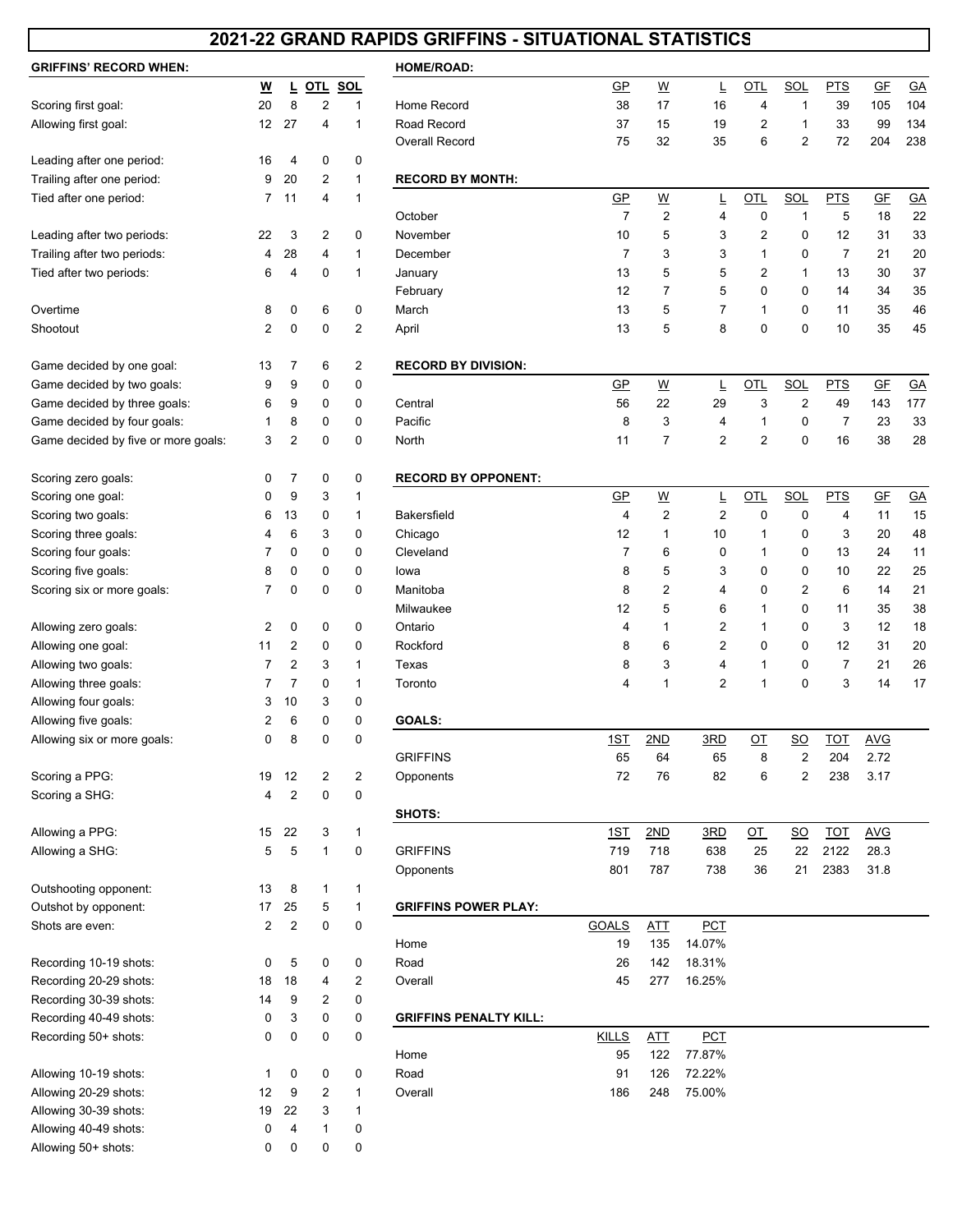| <b>2021-22 GRAND RAPIDS GRIFFINS</b> |                |             | GAME BY GAME (1-37) |             |             |            |            |                          |               |             |             |                  |            |                 |             |                          |             |             |            |             |             |             |             |             |            |                 |
|--------------------------------------|----------------|-------------|---------------------|-------------|-------------|------------|------------|--------------------------|---------------|-------------|-------------|------------------|------------|-----------------|-------------|--------------------------|-------------|-------------|------------|-------------|-------------|-------------|-------------|-------------|------------|-----------------|
|                                      |                |             | 5                   |             | 11          | 14         | 16         | 18                       | 20            | 21          | 22          | 23               | 26         | 27              | 32          | 37                       | 38          | 40          | 47         | 48          | 55          | 65          | 71          | 79          |            | 36              |
|                                      |                | D           | c                   | D           | RW          | <b>RW</b>  | D          | D                        | D             | <b>LW</b>   | C           | LW               | c          | D               |             | D                        | C           | D           | LW         | <b>RW</b>   | C           | <b>RW</b>   | RW          | LW          | G          | G               |
| GAME#<br><b>DATE &amp; OPPONENT</b>  |                |             | ゠                   | urphy       |             | Drozg      | Ghaf       |                          | ъ<br>eno<br>Ñ |             |             |                  |            |                 |             | $\circ$                  |             |             |            | œ           | z           | Shine       | 들           |             |            |                 |
| Oct. 15 vs. RFD                      | $6-1$ W        | $0 - 1 - 1$ | <b>UNB</b>          | $0 - 2 - 2$ | $0 - 0 - 0$ | <b>WBS</b> | <b>TOL</b> | $0 - 0 - 0$              | $0 - 0 - 0$   | $1 - 1 - 2$ | $1 - 1 - 2$ | KZO <sub>O</sub> | <b>WMU</b> | DE <sub>1</sub> | $1 - 1 - 2$ | $0 - 0 - 0$              | $1 - 0 - 1$ | $0 - 0 - 0$ | <b>MTU</b> | $0 - 1 - 1$ | <b>TOL</b>  | $0 - 1 - 1$ | <b>DND</b>  | $0 - 2 - 2$ | <b>DNP</b> | <b>TOL</b>      |
| Oct. 16 @ MIL                        | $3-7L$         | $0 - 0 - 0$ | <b>UNB</b>          | $0 - 2 - 2$ | $1 - 0 - 1$ | <b>WBS</b> | <b>TOL</b> | $0 - 0 - 0$              | $0 - 0 - 0$   | $0 - 0 - 0$ | $0 - 1 - 1$ | KZOO             | <b>WMU</b> | DET             | $0 - 0 - 0$ | $0 - 1 - 1$              | $0 - 0 - 0$ | $0 - 0 - 0$ | <b>MTU</b> | $0 - 0 - 0$ | <b>TOL</b>  | $0 - 0 - 0$ | <b>DND</b>  | $0 - 0 - 0$ | $L, 24-30$ | <b>TOL</b>      |
| Oct. 22 @ MB                         | $0 - 11$       | $0 - 0 - 0$ | <b>UNB</b>          | $0 - 0 - 0$ | $0 - 0 - 0$ | WBS        | <b>TOL</b> | $0 - 0 - 0$              | $0 - 0 - 0$   | $0 - 0 - 0$ | $0 - 0 - 0$ | KZO <sub>O</sub> | <b>WMU</b> | <b>DET</b>      | <b>DND</b>  | $0 - 0 - 0$              | $0 - 0 - 0$ | $0 - 0 - 0$ | <b>MTU</b> | $0 - 0 - 0$ | <b>DND</b>  | $0 - 0 - 0$ | $0 - 0 - 0$ | $0 - 0 - 0$ | <b>DNP</b> | <b>TOL</b>      |
| Oct. 24 @ MB                         | 2-3 SOI        | $0 - 0 - 0$ | <b>UNB</b>          | $1 - 0 - 1$ | $0 - 1 - 1$ | <b>WBS</b> | <b>TOL</b> | $0 - 0 - 0$              | $0 - 1 - 1$   | $1 - 0 - 1$ | $0 - 0 - 0$ | KZOO             | <b>WMU</b> | <b>DET</b>      | $0 - 0 - 0$ | $0 - 0 - 0$              | UTP         | $0 - 0 - 0$ | <b>MTU</b> | $0 - 0 - 0$ | $0 - 0 - 0$ | $0 - 1 - 1$ | <b>DND</b>  | $0 - 0 - 0$ | SOL, 28-30 | <b>TOL</b>      |
| Oct. 27 vs. CH                       | $0-3L$         | $0 - 0 - 0$ | <b>UNB</b>          | $0 - 0 - 0$ | $0 - 0 - 0$ | WBS        | <b>TOL</b> | $0 - 0 - 0$              | $0 - 0 - 0$   | $0 - 0 - 0$ | $0 - 0 - 0$ | KZO <sub>O</sub> | <b>WMU</b> | <b>DET</b>      | $0 - 0 - 0$ | $0 - 0 - 0$              | <b>UTP</b>  | $0 - 0 - 0$ | MTU        | $0 - 0 - 0$ | <b>TOL</b>  | $0 - 0 - 0$ | <b>DND</b>  | $0 - 0 - 0$ | <b>DNP</b> | <b>TOL</b>      |
| Oct. 30 vs. MIL                      | 4-1 W          | $0 - 2 - 2$ | <b>UNB</b>          | $0 - 0 - 0$ | $0 - 2 - 2$ | <b>WBS</b> | <b>TOL</b> | $0 - 0 - 0$              | $0 - 0 - 0$   | <b>UTP</b>  | $2 - 0 - 2$ | <b>KZOO</b>      | WMU        | DET             | $0 - 0 - 0$ | $0 - 0 - 0$              | $0 - 0 - 0$ | $0 - 0 - 0$ | <b>MTU</b> | $1 - 1 - 2$ | <b>TOL</b>  | $0 - 0 - 0$ | $0 - 0 - 0$ | $0 - 0 - 0$ | <b>DNP</b> | <b>TOL</b>      |
| Oct. 31 vs. CHI                      | $3-6L$         | $0 - 0 - 0$ | <b>UNB</b>          | $0 - 0 - 0$ | $2 - 0 - 2$ | <b>WBS</b> | <b>TOL</b> | $0 - 0 - 0$              | $0 - 0 - 0$   | <b>UTP</b>  | $0 - 1 - 1$ | KZOO             | <b>WMU</b> | <b>DET</b>      | $0 - 1 - 1$ | $0 - 0 - 0$              | $0 - 0 - 0$ | $0 - 0 - 0$ | <b>MTU</b> | $1 - 0 - 1$ | <b>TOL</b>  | $0 - 1 - 1$ | $0 - 0 - 0$ | $0 - 0 - 0$ | $.24 - 30$ | <b>TOL</b>      |
| Nov. 5 @ IA                          | 6-5 OTW        | $0 - 0 - 0$ | <b>UNB</b>          | $1 - 0 - 1$ | $1 - 1 - 2$ | <b>WBS</b> | <b>TOL</b> | $0 - 0 - 0$              | $0 - 0 - 0$   | <b>UTP</b>  | $0 - 3 - 3$ | $0 - 1 - 1$      | <b>WMU</b> | <b>DET</b>      | $0 - 0 - 0$ | $0 - 0 - 0$              | $1 - 1 - 2$ | $0 - 0 - 0$ | <b>MTU</b> | $1 - 0 - 1$ | <b>TOL</b>  | $0 - 0 - 0$ | $0 - 0 - 0$ | $0 - 1 - 1$ | <b>DNP</b> | <b>TOL</b>      |
| Nov. 6 @ RFD                         | $2 - 1$ W      | $0 - 0 - 0$ | <b>UNB</b>          | $0 - 0 - 0$ | $0 - 1 - 1$ | <b>WBS</b> | <b>TOL</b> | $0 - 0 - 0$              | <b>UTP</b>    | <b>UTP</b>  | $0 - 0 - 0$ | $0 - 0 - 0$      | <b>WMU</b> | DET             | $1 - 0 - 1$ | $0 - 0 - 0$              | $0 - 0 - 0$ | $0 - 0 - 0$ | <b>MTU</b> | $0 - 1 - 1$ | <b>TOL</b>  | $0 - 1 - 1$ | $0 - 0 - 0$ | $0 - 0 - 0$ | <b>DNP</b> | <b>TOL</b>      |
| 10<br>Nov. 12 vs. MB                 | $2-0$ W        | $0 - 0 - 0$ | <b>UNB</b>          | $0 - 1 - 1$ | $1 - 0 - 1$ | WBS        | <b>TOL</b> | $0 - 0 - 0$              | <b>UTP</b>    | <b>UTP</b>  | $0 - 0 - 0$ | <b>KZOO</b>      | <b>WMU</b> | DET             | $0 - 1 - 1$ | $0 - 0 - 0$              | $0 - 0 - 0$ | $0 - 0 - 0$ | <b>MTU</b> | $0 - 1 - 1$ | <b>TOL</b>  | $0 - 0 - 0$ | $0 - 0 - 0$ | <b>UTP</b>  | <b>DNP</b> | <b>TOL</b>      |
| 11<br><b>Nov. 13 vs. MB</b>          | $2-6L$         | $0 - 0 - 0$ | <b>UNB</b>          | $0 - 0 - 0$ | $0 - 1 - 1$ | <b>WBS</b> | <b>TOL</b> | $0 - 0 - 0$              | UTP           | <b>UTP</b>  | $0 - 0 - 0$ | <b>KZOO</b>      | <b>WMU</b> | <b>DET</b>      | $0 - 0 - 0$ | $0 - 0 - 0$              | $0 - 0 - 0$ | $0 - 0 - 0$ | <b>MTU</b> | $0 - 1 - 1$ | <b>TOL</b>  | $0 - 0 - 0$ | <b>DND</b>  | <b>UTP</b>  | $.15-19$   | <b>TOL</b>      |
| 12<br>Nov. 17 vs. CHI                | 1-2 OTI        | $0 - 0 - 0$ | <b>UNB</b>          | $0 - 0 - 0$ | $0 - 0 - 0$ | <b>WBS</b> | <b>TOL</b> | $0 - 0 - 0$              | $0 - 0 - 0$   | UTP         | SUS         | $0 - 0 - 0$      | <b>WMU</b> | DET             | $0 - 0 - 0$ | $0 - 0 - 0$              | $0 - 0 - 0$ | $0 - 1 - 1$ | <b>MTU</b> | $0 - 0 - 0$ | <b>TOL</b>  | $0 - 0 - 0$ | $0 - 1 - 1$ | <b>UTP</b>  | TOL        | <b>DNP</b>      |
| Nov. 19 @ TEX                        | 5-4 OTW        | $0 - 0 - 0$ | <b>UNB</b>          | $0 - 0 - 0$ | $0 - 0 - 0$ | <b>WBS</b> | <b>TOL</b> | $1 - 0 - 1$              | $0 - 1 - 1$   | <b>UTP</b>  | $0 - 0 - 0$ | <b>DND</b>       | WMU        | <b>DET</b>      | $1 - 1 - 2$ | $0 - 2 - 2$              | $0 - 0 - 0$ | $0 - 0 - 0$ | <b>MTU</b> | $0 - 0 - 0$ | <b>TOL</b>  | $1 - 0 - 1$ | $0 - 1 - 1$ | <b>UTP</b>  | <b>TOL</b> | <b>DNP</b>      |
| 14<br>Nov. 20 @ TEX                  | 3-4 OTI        | $0 - 0 - 0$ | <b>UNB</b>          | $0 - 1 - 1$ | $0 - 0 - 0$ | WBS        | <b>TOL</b> | UTP                      | $0 - 0 - 0$   | <b>UTP</b>  | $0 - 1 - 1$ | $0 - 0 - 0$      | <b>WMU</b> | DE <sub>1</sub> | $0 - 0 - 0$ | $0 - 0 - 0$              | $0 - 0 - 0$ | $0 - 0 - 0$ | <b>MTU</b> | $2 - 0 - 2$ | <b>TOL</b>  | $0 - 0 - 0$ | $0 - 1 - 1$ | <b>UTP</b>  | <b>TOL</b> | <b>DNP</b>      |
| 15<br>Nov. 24 @ MIL                  | 6-3 W          | $0 - 0 - 0$ | <b>UNB</b>          | $0 - 1 - 1$ | $0 - 1 - 1$ | <b>WBS</b> | <b>TOL</b> | UTP                      | DET           | <b>UTP</b>  | $0 - 0 - 0$ | <b>DND</b>       | <b>WMU</b> | DET             | $0 - 1 - 1$ | $0 - 0 - 0$              | $0 - 0 - 0$ | $1 - 0 - 1$ | MTU        | $1 - 1 - 2$ | <b>TOL</b>  | $2 - 0 - 2$ | $0 - 0 - 0$ | <b>UTP</b>  | TOL        | <b>DNP</b>      |
| 16<br><b>Nov. 26 vs. CH</b>          | $3-4L$         | $1 - 1 - 2$ | <b>UNB</b>          | $0 - 0 - 0$ | $0 - 1 - 1$ | <b>WBS</b> | <b>TOL</b> | UTP                      | DET           | <b>UTP</b>  | $0 - 0 - 0$ | $0 - 0 - 0$      | WMU        | DET             | $0 - 0 - 0$ | $0 - 0 - 0$              | $0 - 0 - 0$ | $0 - 0 - 0$ | <b>MTU</b> | $0 - 0 - 0$ | <b>TOL</b>  | $0 - 0 - 0$ | $0 - 0 - 0$ | <b>UTP</b>  | <b>TOL</b> | <b>DNP</b>      |
| 17<br>Nov. 28 @ CHI                  | $1-3L$         | $0 - 0 - 0$ | <b>UNB</b>          | $1 - 0 - 1$ | $0 - 0 - 0$ | <b>WBS</b> | <b>TOL</b> | UTP                      | DET           | <b>UTP</b>  | $0 - 0 - 0$ | $0 - 0 - 0$      | <b>WMU</b> | DE <sub>1</sub> | $0 - 0 - 0$ | $0 - 0 - 0$              | $0 - 0 - 0$ | $0 - 0 - 0$ | MTU        | $0 - 0 - 0$ | <b>TOL</b>  | <b>UTP</b>  | $0 - 0 - 0$ | <b>UTP</b>  | TOL        | <b>DNP</b>      |
| 18<br>Dec. 3 vs. RFD                 | $1-4L$         | $0 - 0 - 0$ | <b>UNB</b>          | $0 - 1 - 1$ | $0 - 0 - 0$ | <b>WBS</b> | <b>TOL</b> | $0 - 0 - 0$              | $0 - 0 - 0$   | $0 - 0 - 0$ | $0 - 0 - 0$ | <b>KZOO</b>      | <b>WMU</b> | DET             | $0 - 0 - 0$ | $0 - 0 - 0$              | <b>UTP</b>  | $0 - 0 - 0$ | <b>MTU</b> | $0 - 1 - 1$ | <b>TOL</b>  | $0 - 0 - 0$ | $0 - 0 - 0$ | <b>UTP</b>  | TOL        | <b>DNP</b>      |
| 19<br>Dec. 4 vs RFD                  | $6-2W$         | $0 - 0 - 0$ | <b>UNB</b>          | $1 - 1 - 2$ | <b>DND</b>  | <b>WBS</b> | <b>TOL</b> | $1 - 0 - 1$              | $0 - 1 - 1$   | $1 - 0 - 1$ | $0 - 0 - 0$ | <b>KZOO</b>      | <b>WMU</b> | <b>TOL</b>      | $0 - 1 - 1$ | $0 - 0 - 0$              | <b>UTP</b>  | $0 - 0 - 0$ | <b>MTU</b> | $1 - 1 - 2$ | <b>TOL</b>  | $1 - 0 - 1$ | $0 - 0 - 0$ | <b>UTP</b>  | <b>TOL</b> | <b>DNP</b>      |
| 20<br>Dec. 6 @ CLE                   | 4-1 W          | $0 - 0 - 0$ | <b>UNB</b>          | $0 - 0 - 0$ | $1 - 0 - 1$ | WBS        | <b>TOL</b> | $0 - 0 - 0$              | DET           | $0 - 1 - 1$ | $0 - 0 - 0$ | <b>KZOO</b>      | <b>WMU</b> | <b>DND</b>      | $0 - 1 - 1$ | $0 - 0 - 0$              | UTP         | $1 - 1 - 2$ | <b>MTU</b> | $0 - 1 - 1$ | <b>TOL</b>  | $0 - 1 - 1$ | $0 - 0 - 0$ | <b>UTP</b>  | <b>DNP</b> | TOL             |
| Dec. 10 @ MB<br>21                   | $2-4L$         | $0 - 1 - 1$ | <b>UNB</b>          | $0 - 0 - 0$ | $0 - 1 - 1$ | <b>WBS</b> | <b>TOL</b> | DET                      | DET           | $0 - 0 - 0$ | $0 - 0 - 0$ | <b>DND</b>       | <b>WMU</b> | $0 - 0 - 0$     | $1 - 0 - 1$ | $\overline{\phantom{a}}$ | UTP         | $0 - 0 - 0$ | <b>MTU</b> | $0 - 0 - 0$ | $0 - 1 - 1$ | $0 - 1 - 1$ | $0 - 0 - 0$ | <b>UTP</b>  | <b>DNP</b> | <b>TOL</b>      |
| 22<br>Dec. 11 @ MB                   | $2-3L$         | <b>UTP</b>  | <b>UNB</b>          | $0 - 1 - 1$ | $1 - 0 - 1$ | <b>WBS</b> | <b>TOL</b> | $\overline{\phantom{a}}$ | DET           | $0 - 0 - 0$ | $0 - 0 - 0$ | $0 - 0 - 0$      | <b>WMU</b> | $0 - 0 - 0$     | $0 - 0 - 0$ | $\sim$                   | <b>UTP</b>  | $0 - 0 - 0$ | MTU        | $0 - 0 - 0$ | $0 - 0 - 0$ | $0 - 0 - 0$ | $0 - 0 - 0$ | <b>UTP</b>  | <b>DNP</b> | <b>TOL</b>      |
| 23<br>Dec. 22 vs. MII                | 1-2 OTI        | $0 - 0 - 0$ | <b>UNB</b>          | $0 - 0 - 0$ | <b>UTP</b>  | <b>WBS</b> | <b>TOL</b> | $0 - 0 - 0$              | $0 - 0 - 0$   | $0 - 0 - 0$ | <b>UTP</b>  | $0 - 0 - 0$      | <b>WMU</b> | $0 - 0 - 0$     | $0 - 0 - 0$ | <b>WJC</b>               | <b>UTP</b>  | $0 - 0 - 0$ | <b>MTU</b> | $0 - 1 - 1$ | $0 - 0 - 0$ | $0 - 0 - 0$ | $0 - 0 - 0$ | <b>UTP</b>  | <b>DNP</b> | <b>DND</b>      |
| 24<br>Dec. 31 vs. Mil                | 5-4 W          | $0 - 1 - 1$ | <b>UNB</b>          | $0 - 0 - 0$ | $1 - 0 - 1$ | <b>WBS</b> | <b>ROC</b> | UTP                      | <b>DET</b>    | <b>UTP</b>  | $0 - 1 - 1$ | <b>DND</b>       | WMU        | $1 - 0 - 1$     | $1 - 0 - 1$ | $0 - 0 - 0$              | <b>UTP</b>  | <b>UTP</b>  | <b>MTU</b> | $0 - 2 - 2$ | $1 - 0 - 1$ | $1 - 1 - 2$ | <b>UTP</b>  | <b>UTP</b>  | W. 29-33   | <b>DNP</b>      |
| 25<br>၊ @ MIL<br>Jan. 1              | 4-2 W          | $0 - 1 - 1$ | <b>UNB</b>          | $1 - 0 - 1$ | $0 - 2 - 2$ | WBS        | <b>ROC</b> | UTP                      | $0 - 1 - 1$   | <b>UTP</b>  | $0 - 0 - 0$ | <b>DND</b>       | WMU        | $0 - 0 - 0$     | $0 - 0 - 0$ | $1 - 0 - 1$              | <b>UTP</b>  | <b>UTP</b>  | <b>MTU</b> | <b>UTP</b>  | $0 - 0 - 0$ | $0 - 1 - 1$ | <b>UTP</b>  | <b>UTP</b>  | <b>DNP</b> | <b>DND</b>      |
| 26<br>Jan. 5 vs. Mil                 | 7-2 W          | $1 - 0 - 1$ | <b>UNB</b>          | $0 - 0 - 0$ | <b>DET</b>  | <b>WBS</b> | <b>TOL</b> | $0 - 1 - 1$              | $0 - 0 - 0$   | $2 - 0 - 2$ | $0 - 1 - 1$ | $1 - 1 - 2$      | <b>WMU</b> | UTP             | $1 - 2 - 3$ | $0 - 1 - 1$              | <b>UTP</b>  | $1 - 0 - 1$ | <b>MTU</b> | <b>UTP</b>  | $0 - 0 - 0$ | UTP         | $0 - 1 - 1$ | <b>UTP</b>  | <b>DNP</b> | DE <sub>1</sub> |
| 27<br>Jan. 7 vs. IA                  | $3-1$ W        | $0 - 0 - 0$ | <b>UNB</b>          | $0 - 0 - 0$ | DET         | WBS        | <b>TOL</b> | $0 - 0 - 0$              | UTP           | $0 - 0 - 0$ | $1 - 0 - 1$ | <b>KZOO</b>      | WMU        | UTP             | $0 - 0 - 0$ | $0 - 0 - 0$              | UTP         | $0 - 1 - 1$ | <b>MTU</b> | $0 - 1 - 1$ | $1 - 0 - 1$ | <b>UTP</b>  | $0 - 0 - 0$ | <b>UTP</b>  | <b>DNP</b> | <b>DET</b>      |
| 28<br>Jan. 8 vs. CLE                 | 1-2 OTI        | $0 - 0 - 0$ | <b>UNB</b>          | $0 - 0 - 0$ | <b>DET</b>  | <b>WBS</b> | <b>TOL</b> | $0 - 0 - 0$              | <b>UTP</b>    | $0 - 0 - 0$ | $0 - 0 - 0$ | <b>KZOO</b>      | <b>WMU</b> | UTP             | $0 - 0 - 0$ | $0 - 0 - 0$              | <b>UTP</b>  | $0 - 0 - 0$ | <b>MTU</b> | $0 - 1 - 1$ | $0 - 0 - 0$ | $0 - 0 - 0$ | $0 - 0 - 0$ | <b>UTP</b>  | OTL. 34-36 | DE <sub>1</sub> |
| 29<br>Jan. 12 @ CHI                  | $0-4L$         | $0 - 0 - 0$ | <b>UNB</b>          | $0 - 0 - 0$ | <b>DET</b>  | <b>WBS</b> | <b>TOL</b> | $0 - 0 - 0$              | $0 - 0 - 0$   | $0 - 0 - 0$ | $0 - 0 - 0$ | <b>KZOO</b>      | <b>WMU</b> | UTP             | $0 - 0 - 0$ | <b>UTP</b>               | <b>UTP</b>  | $0 - 0 - 0$ | MTU        | $0 - 0 - 0$ | $0 - 0 - 0$ | $0 - 0 - 0$ | $0 - 0 - 0$ | <b>UTP</b>  | <b>DNP</b> | DET             |
| 30<br>Jan. 14 vs. MB                 | 3-2 OTW        | $0 - 0 - 0$ | <b>UNB</b>          | $1 - 0 - 1$ | <b>DET</b>  | <b>WBS</b> | <b>TOL</b> | $0 - 0 - 0$              | $0 - 0 - 0$   | $0 - 0 - 0$ | $0 - 0 - 0$ | <b>KZOO</b>      | <b>WMU</b> | UTP             | $0 - 0 - 0$ | UTP                      | UTP         | $0 - 0 - 0$ | <b>MTU</b> | $1 - 0 - 1$ | $0 - 0 - 0$ | $0 - 0 - 0$ | <b>DND</b>  | <b>UTP</b>  | OTW. 25-27 | DET             |
| 31<br>Jan. 15 vs. MB                 | <b>1-2 SOL</b> | $0 - 0 - 0$ | <b>UNB</b>          | $0 - 1 - 1$ | <b>DET</b>  | <b>WBS</b> | <b>TOL</b> | $0 - 0 - 0$              | $0 - 0 - 0$   | $0 - 0 - 0$ | $0 - 0 - 0$ | <b>KZOO</b>      | WMU        | <b>UTP</b>      | $0 - 0 - 0$ | $0 - 0 - 0$              | UTP         | $0 - 0 - 0$ | <b>MTU</b> | $0 - 1 - 1$ | $0 - 0 - 0$ | $0 - 0 - 0$ | <b>DND</b>  | <b>UTP</b>  | <b>DNP</b> | DET             |
| 32<br>Jan. 18 @ CLE                  | 5-3 W          | $0 - 1 - 1$ | <b>UNB</b>          | $0 - 0 - 0$ | DET         | <b>WBS</b> | <b>TOL</b> | $0 - 1 - 1$              | $0 - 0 - 0$   | UTP         | $0 - 0 - 0$ | KZOO             | <b>WMU</b> | <b>UTP</b>      | $1 - 0 - 1$ | $0 - 0 - 0$              | <b>UTP</b>  | <b>UTP</b>  | <b>MTU</b> | $0 - 4 - 4$ | $0 - 0 - 0$ | $0 - 0 - 0$ | $1 - 0 - 1$ | <b>UTP</b>  | <b>DNP</b> | <b>DND</b>      |
| 33<br>Jan. 22 vs. MIL                | $2-5L$         | $0 - 0 - 0$ | <b>UNB</b>          | UTP         | <b>DET</b>  | <b>WBS</b> | <b>TOL</b> | $0 - 0 - 0$              | $0 - 2 - 2$   | $1 - 0 - 1$ | $0 - 0 - 0$ | KZO <sub>O</sub> | <b>WMU</b> | UTP             | $0 - 0 - 0$ | $0 - 1 - 1$              | <b>UTP</b>  | UTP         | <b>MTU</b> | <b>UTP</b>  | $0 - 0 - 0$ | $0 - 0 - 0$ | $0 - 1 - 1$ | <b>UTP</b>  | $.27 - 31$ | <b>DNP</b>      |
| 34<br>Jan. 24 vs. TOR                | 3-4 OTI        | $1 - 1 - 2$ | <b>UNB</b>          | <b>UTP</b>  | DET         | WBS        | <b>TOL</b> | $0 - 0 - 0$              | $0 - 1 - 1$   | $1 - 0 - 1$ | $0 - 0 - 0$ | <b>KZOO</b>      | WMU        | UTP             | $0 - 0 - 0$ | $0 - 0 - 0$              | <b>UTP</b>  | UTP         | <b>MTU</b> | $0 - 0 - 0$ | <b>DND</b>  | $0 - 0 - 0$ | $0 - 0 - 0$ | <b>UTP</b>  | <b>DNP</b> | <b>DET</b>      |
| Jan. 26 vs. MIL<br>35                | $0-1L$         | $0 - 0 - 0$ | <b>UNB</b>          | UTP         | <b>DET</b>  | WBS        | <b>TOL</b> | $0 - 0 - 0$              | $0 - 0 - 0$   | $0 - 0 - 0$ | UTP         | KZOO             | WMU        | UTP             | $0 - 0 - 0$ | $0 - 0 - 0$              | UTP         | UTP         | <b>MTU</b> | $0 - 0 - 0$ | <b>DND</b>  | $0 - 0 - 0$ | $0 - 0 - 0$ | <b>UTP</b>  | $L. 21-22$ | <b>DNP</b>      |
| 36<br>Jan. 28 @ CH                   | $1-4L$         | $0 - 1 - 1$ | <b>UNB</b>          | <b>UTP</b>  | DET         | WBS        | TOL        | $0 - 0 - 0$              | $0 - 0 - 0$   | $0 - 0 - 0$ | UTP         | <b>KZOC</b>      | WMU        | <b>UTP</b>      | $0 - 0 - 0$ | $0 - 0 - 0$              | UTP         | $0 - 0 - 0$ | <b>MTU</b> | $0 - 0 - 0$ | $0 - 0 - 0$ | $0 - 0 - 0$ | $0 - 0 - 0$ | <b>UTP</b>  | L. 36-40   | <b>DNP</b>      |
| 37 Jan. 29 @ MII                     | $0-5L$         | $0 - 0 - 0$ | <b>UNB</b>          | $0 - 0 - 0$ | DET         | <b>WBS</b> | <b>TOL</b> | $0 - 0 - 0$              | $0 - 0 - 0$   | $0 - 0 - 0$ | <b>UTP</b>  | KZ <sub>OO</sub> | WMU        | <b>UTP</b>      | $0 - 0 - 0$ | $0 - 0 - 0$              | UTP         | $0 - 0 - 0$ | MTU        | $0 - 0 - 0$ | <b>DND</b>  | UTP         | $0 - 0 - 0$ | <b>UTP</b>  | <b>DNP</b> | L. 21-26        |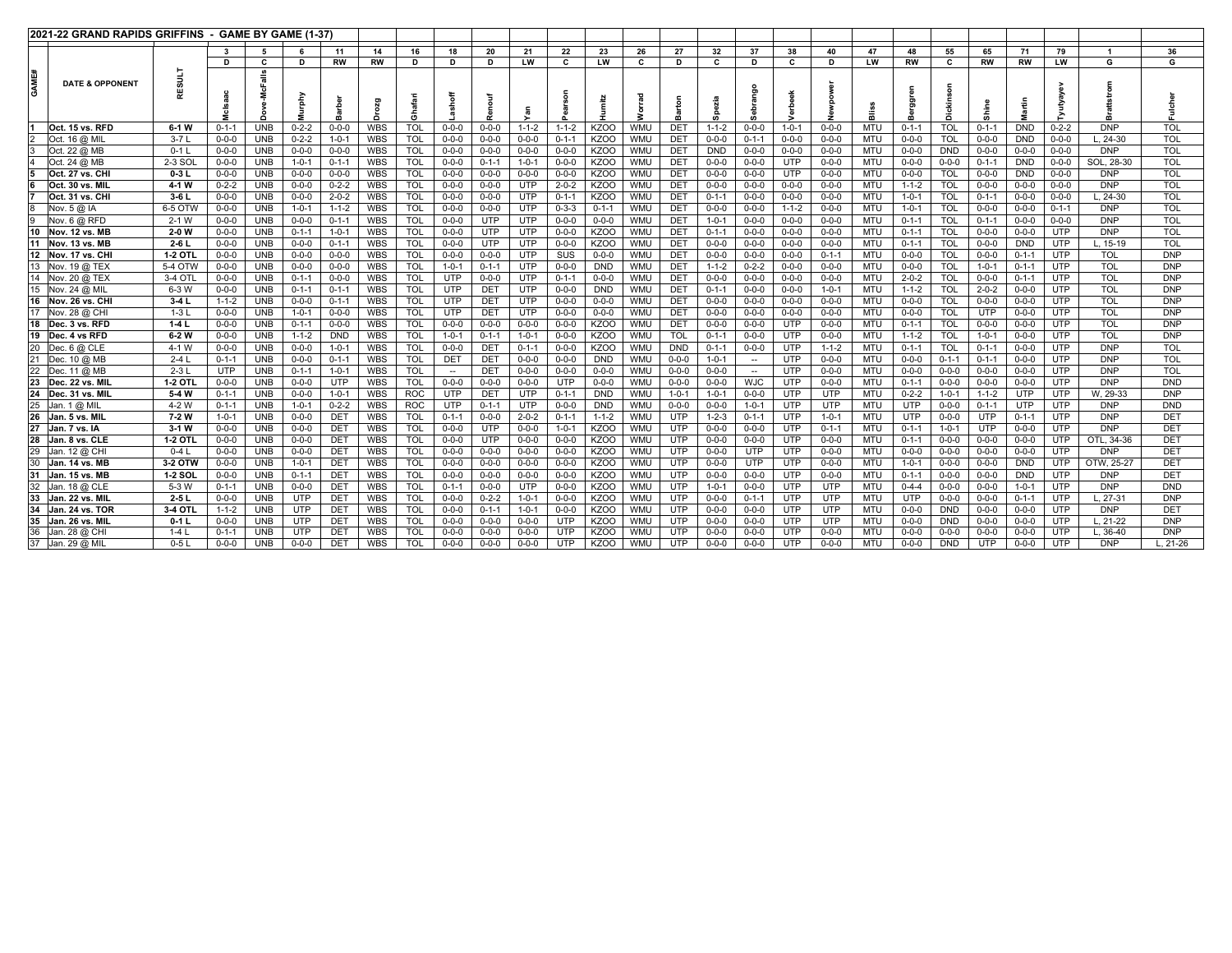|    | 2021-22 GRAND RAPIDS GRIFFINS - GAME BY GAME (38-76) |                   |                            |                          |                            |                            |                            |                           |                            |                            |                            |                           |                  |                   |                            |                            |                            |                           |                            |                          |                            |                            |                            |                            |                          |                          |                          |
|----|------------------------------------------------------|-------------------|----------------------------|--------------------------|----------------------------|----------------------------|----------------------------|---------------------------|----------------------------|----------------------------|----------------------------|---------------------------|------------------|-------------------|----------------------------|----------------------------|----------------------------|---------------------------|----------------------------|--------------------------|----------------------------|----------------------------|----------------------------|----------------------------|--------------------------|--------------------------|--------------------------|
|    |                                                      |                   | 3                          | 5                        |                            | 11                         | 14                         | 16                        | 18                         | 20                         | 21                         | 22                        | 23               | 26                | 27                         | 32                         | 37                         | 38                        | 40                         | 47                       | 48                         | 55                         | 65                         | 71                         | 79                       | -1                       | 36                       |
|    |                                                      |                   | n                          | C                        | D                          | RW                         | RW                         | D                         | Ð                          | n                          | <b>LW</b>                  | C                         | LW               | C.                | D                          |                            | D                          | c                         | D                          | LW                       | <b>RW</b>                  | c                          | <b>RW</b>                  | <b>RW</b>                  | LW                       | G                        | G                        |
| ĀΜ | <b>DATE &amp; OPPONENT</b>                           | ESII              |                            |                          | urphy                      |                            |                            | 혈<br>$\overline{c}$       |                            |                            |                            |                           | Ē                | 등                 |                            |                            | 유                          |                           |                            | ᇑ                        | m                          | ᅔ                          | a<br>Shin                  | 뒽                          |                          |                          |                          |
| 38 | Feb. 2 vs. TOR                                       | $3-4L$            | $0 - 0 - 0$                | UNB                      | $1 - 0 - 1$                | DET                        | <b>WBS</b>                 | <b>TOL</b>                | $0 - 1 - 1$                | $0 - 0 - 0$                | $0 - 0 - 0$                | <b>UTP</b>                | KZOO             | WMU               | <b>UTP</b>                 | $0 - 1 - 1$                | $0 - 0 - 0$                | <b>UTP</b>                | $0 - 1 - 1$                | <b>MTU</b>               | $0 - 0 - 0$                | <b>DND</b>                 | $0 - 0 - 0$                | $1 - 0 - 1$                | <b>UTP</b>               | <b>DNP</b>               | <b>TOL</b>               |
| 39 | Feb. 4 vs. ONT                                       | $2-5L$            | $0 - 0 - 0$                | <b>UNB</b>               | $0 - 0 - 0$                | DET                        | <b>WBS</b>                 | <b>TOL</b>                | $0 - 0 - 0$                | $1 - 0 - 1$                | $0 - 0 - 0$                | <b>UTP</b>                | KZOO             | WMU               | <b>UTP</b>                 | $0 - 0 - 0$                | <b>DND</b>                 | <b>UTP</b>                | $0 - 0 - 0$                | <b>MTU</b>               | $0 - 1 - 1$                | <b>TOL</b>                 | $0 - 0 - 0$                | $0 - 0 - 0$                | <b>UTP</b>               | <b>DNP</b>               | <b>TOL</b>               |
| 40 | Feb. 5 vs. ONT                                       | 5-3 W             | $1 - 0 - 1$                | <b>UNB</b>               | $0 - 0 - 0$                | DET                        | <b>WBS</b>                 | <b>TOL</b>                | $0 - 0 - 0$                | $0 - 0 - 0$                | $0 - 0 - 0$                | <b>UTP</b>                | KZOO             | <b>WMU</b>        | <b>UTP</b>                 | $1 - 1 - 2$                | $0 - 0 - 0$                | <b>UTP</b>                | $0 - 1 - 1$                | <b>MTU</b>               | $1 - 0 - 1$                | <b>TOL</b>                 | $0 - 0 - 0$                | $0 - 0 - 0$                | <b>UTP</b>               | W. 28-31                 | <b>TOL</b>               |
|    | Feb. $10 \omega$ IA                                  | 4-3 OTW           | $0 - 1 - 1$                | <b>UNB</b>               | $0 - 0 - 0$                | <b>DET</b>                 | <b>WBS</b>                 | <b>TOL</b>                | $0 - 0 - 0$                | $0 - 0 - 0$                | $0 - 0 - 0$                | <b>UTP</b>                | KZOO             | WMU               | <b>UTP</b>                 | $0 - 1 - 1$                | $0 - 0 - 0$                | <b>UTP</b>                | $0 - 0 - 0$                | <b>MTU</b>               | $2 - 0 - 2$                | $0 - 0 - 0$                | $0 - 1 - 1$                | $0 - 0 - 0$                | <b>UTP</b>               | <b>DNP</b>               | <b>TOL</b>               |
| 42 | Feb. 11 @ IA                                         | 1-6 L             | $0 - 0 - 0$                | <b>UNB</b>               | $1 - 0 - 1$                | DET                        | WBS                        | <b>TOL</b>                | $0 - 0 - 0$                | DET                        | $0 - 1 - 1$                | <b>UTP</b>                | KZOO             | WMU               | <b>UTP</b>                 | $0 - 0 - 0$                | $0 - 0 - 0$                | <b>UTP</b>                | $0 - 0 - 0$                | <b>MTU</b>               | $0 - 0 - 0$                | <b>DND</b>                 | $0 - 0 - 0$                | $0 - 0 - 0$                | <b>UTP</b>               | $L.31-37$                | <b>TOL</b>               |
| 43 | Feb. 15 @ TEX                                        | $2-1$ W           | $0 - 0 - 0$                | <b>UNB</b>               | $0 - 1 - 1$                | DET                        | WBS                        | <b>TOL</b>                | $0 - 0 - 0$                | $0 - 0 - 0$                | $0 - 0 - 0$                | <b>UTP</b>                | KZ00             | WMU               | <b>UTP</b>                 | $0 - 0 - 0$                | $0 - 0 - 0$                | <b>UTP</b>                | $0 - 0 - 0$                | <b>MTU</b>               | $1 - 1 - 2$                | $0 - 0 - 0$                | $0 - 0 - 0$                | $0 - 0 - 0$                | <b>UTP</b>               | <b>DNP</b>               | <b>TOL</b>               |
|    | 44 Feb. 16 @ TEX<br>45 Feb. 19 vs. RFD               | $1-3L$<br>5-2 W   | $0 - 0 - 0$<br>$0 - 1 - 1$ | UNB<br>UNB               | $1 - 0 - 1$<br>$1 - 1 - 2$ | DET<br>DET                 | WBS<br><b>WBS</b>          | <b>TOL</b><br><b>TOL</b>  | $0 - 0 - 0$<br>$0 - 0 - 0$ | $0 - 0 - 0$<br>$0 - 0 - 0$ | $0 - 0 - 0$<br>$0 - 0 - 0$ | <b>UTP</b><br>$0 - 0 - 0$ | KZ00<br>KZ00     | WMU<br>WMU        | <b>UTP</b><br><b>UTP</b>   | $0 - 0 - 0$<br>$0 - 1 - 1$ | $0 - 0 - 0$<br>$0 - 0 - 0$ | <b>UTP</b><br><b>UTP</b>  | $0 - 0 - 0$<br>$0 - 0 - 0$ | <b>MTU</b><br><b>MTU</b> | $0 - 0 - 0$<br>$0 - 1 - 1$ | <b>DND</b><br><b>DND</b>   | $0 - 0 - 0$<br>$1 - 0 - 1$ | $0 - 0 - 0$<br>$1 - 0 - 1$ | <b>UTP</b><br><b>UTP</b> | <b>DNP</b><br><b>DNP</b> | <b>TOL</b><br><b>TOL</b> |
|    | 46   Feb. 20 @ RFD                                   | 5-2 W             | $1 - 0 - 1$                | UNB                      | $0 - 0 - 0$                | DET                        | <b>WBS</b>                 | <b>TOL</b>                | UTP                        | $0 - 0 - 0$                | $0 - 1 - 1$                | $0 - 1 - 1$               | <b>KZOO</b>      | WMU               | <b>UTP</b>                 | $1 - 1 - 2$                | $0 - 0 - 0$                | $0 - 0 - 0$               | UTP                        | <b>MTU</b>               | $1 - 0 - 1$                | $0 - 0 - 0$                | $0 - 0 - 0$                | $0 - 0 - 0$                | <b>UTP</b>               | W. 31-33                 | <b>TOL</b>               |
|    | Feb. 23 @ CLE                                        | 2-1 OTW           | $0 - 1 - 1$                | UNB.                     | $0 - 0 - 0$                | DET                        | <b>WBS</b>                 | <b>TOL</b>                | $1 - 0 - 1$                | $0 - 0 - 0$                | $0 - 0 - 0$                | $1 - 0 - 1$               | KZOO             | WMU               | <b>UTP</b>                 | $0 - 0 - 0$                | $0 - 0 - 0$                | $0 - 0 - 0$               | <b>UTP</b>                 | <b>MTU</b>               | $0 - 0 - 0$                | $0 - 0 - 0$                | $0 - 0 - 0$                | $0 - 0 - 0$                | <b>UTP</b>               | <b>DNP</b>               | <b>TOL</b>               |
| 48 | Feb. 25 vs. BAK                                      | $0-2L$            | $0 - 0 - 0$                | UNB                      | $0 - 0 - 0$                | DET                        | <b>WBS</b>                 | <b>TOL</b>                | $0 - 0 - 0$                | $0 - 0 - 0$                | $0 - 0 - 0$                | $0 - 0 - 0$               | KZO <sub>O</sub> | WMU               | <b>UTP</b>                 | $0 - 0 - 0$                | $0 - 0 - 0$                | <b>UTP</b>                | <b>UTP</b>                 | <b>MTU</b>               | $0 - 0 - 0$                | $0 - 0 - 0$                | $0 - 0 - 0$                | $0 - 0 - 0$                | <b>UTP</b>               | <b>DNP</b>               | <b>TOL</b>               |
| 49 | Feb. 26 vs. BAK                                      | 4-3 SOW           | $0 - 0 - 0$                | <b>UNB</b>               | $0 - 0 - 0$                | DET                        | <b>WBS</b>                 | <b>TOL</b>                | $1 - 0 - 1$                | $0 - 1 - 1$                | $0 - 0 - 0$                | $0 - 0 - 0$               | KZOO             | WMU               | <b>UTP</b>                 | $0 - 0 - 0$                | $0 - 0 - 0$                | <b>UTP</b>                | <b>UTP</b>                 | <b>MTU</b>               | $1 - 0 - 1$                | $0 - 0 - 0$                | $0 - 0 - 0$                | $0 - 2 - 2$                | <b>UTP</b>               | <b>DNP</b>               | <b>TOL</b>               |
| 50 | March 4 vs. IA                                       | $0-4L$            | $0 - 0 - 0$                | UNB.                     | $0 - 0 - 0$                | $0 - 0 - 0$                | <b>WBS</b>                 | <b>TOL</b>                | $0 - 0 - 0$                | $0 - 0 - 0$                | $0 - 0 - 0$                | $0 - 0 - 0$               | KZO <sub>O</sub> | <b>WMU</b>        | UTP                        | $0 - 0 - 0$                | $0 - 0 - 0$                | <b>UTP</b>                | <b>UTP</b>                 | <b>MTU</b>               | $0 - 0 - 0$                | $0 - 0 - 0$                | $0 - 0 - 0$                | $0 - 0 - 0$                | <b>UTP</b>               | <b>DNP</b>               | <b>TOL</b>               |
| 51 | March 5 vs. IA                                       | $3-0$ W           | $0 - 0 - 0$                | <b>UNB</b>               | $0 - 0 - 0$                | $0 - 1 - 1$                | <b>WBS</b>                 | <b>TOL</b>                | $0 - 1 - 1$                | $0 - 0 - 0$                | $0 - 1 - 1$                | $1 - 0 - 1$               | KZOO             | <b>WMU</b>        | <b>UTP</b>                 | $0 - 0 - 0$                | $0 - 0 - 0$                | <b>UTP</b>                | UTP                        | <b>MTU</b>               | $0 - 1 - 1$                | $0 - 0 - 0$                | $0 - 0 - 0$                | $0 - 0 - 0$                | <b>UTP</b>               | W. 35-35                 | <b>TOL</b>               |
| 52 | March 6 @ MII                                        | $2-3L$            | $0 - 1 - 1$                | <b>UNB</b>               | $0 - 0 - 0$                | $1 - 1 - 2$                | WBS                        | <b>TOL</b>                | $0 - 0 - 0$                | $0 - 0 - 0$                | $0 - 0 - 0$                | $0 - 0 - 0$               | KZOO             | <b>WMU</b>        | <b>UTP</b>                 | $0 - 0 - 0$                | $0 - 0 - 0$                | <b>UTP</b>                | UTP                        | <b>MTU</b>               | $0 - 0 - 0$                | $0 - 0 - 0$                | $0 - 0 - 0$                | $0 - 0 - 0$                | <b>UTP</b>               | <b>DNP</b>               | <b>TOL</b>               |
| 53 | March 9 vs. CH                                       | $2-4L$            | $0 - 0 - 0$                | <b>UNB</b>               | $0 - 1 - 1$                | $0 - 0 - 0$                | WBS                        | <b>TOL</b>                | $0 - 0 - 0$                | $0 - 0 - 0$                | $0 - 0 - 0$                | $0 - 0 - 0$               | KZO <sub>O</sub> | <b>WMU</b>        | UTP                        | $1 - 0 - 1$                | $0 - 0 - 0$                | <b>UTP</b>                | <b>UTP</b>                 | <b>MTU</b>               | $0 - 0 - 0$                | $0 - 0 - 0$                | $0 - 2 - 2$                | $0 - 0 - 0$                | <b>UTP</b>               | L. 29-32                 | <b>TOL</b>               |
| 54 | March 11 vs. CLE                                     | $6-1$ W           | $0 - 1 - 1$                | UNB                      | $1 - 1 - 2$                | $1 - 1 - 2$                | <b>DND</b>                 | $0 - 0 - 0$               | $0 - 1 - 1$                | $0 - 1 - 1$                | $0 - 1 - 1$                | $0 - 0 - 0$               | KZOO             | <b>WMU</b>        | UTP                        | $2 - 0 - 2$                | $0 - 0 - 0$                | UTP                       | <b>UTP</b>                 | <b>MTU</b>               | $0 - 1 - 1$                | $0 - 1 - 1$                | $0 - 0 - 0$                | $0 - 2 - 2$                | <b>UTP</b>               | <b>DNP</b>               | <b>TOL</b>               |
| 55 | March 13 @ CHI                                       | 2-1 OTW           | $0 - 0 - 0$                | UNB                      | $0 - 2 - 2$                | $0 - 1 - 1$                | $0 - 0 - 0$                | $0 - 0 - 0$               | $0 - 0 - 0$                | $0 - 0 - 0$                | $0 - 0 - 0$                | $1 - 0 - 1$               | <b>KZOO</b>      | WMU               | <b>UTP</b>                 | $0 - 0 - 0$                | $0 - 0 - 0$                | <b>UTP</b>                | UTP                        | <b>MTU</b>               | <b>UTP</b>                 | $0 - 0 - 0$                | $0 - 0 - 0$                | $0 - 0 - 0$                | <b>UTP</b>               | <b>DNP</b>               | <b>TOL</b>               |
| 56 | March 16 vs. TEX                                     | 5-4 OTW           | $0 - 0 - 0$                | UNB                      | $0 - 1 - 1$                | $0 - 0 - 0$                | $0 - 0 - 0$                | $0 - 0 - 0$               | $0 - 0 - 0$                | $0 - 0 - 0$                | $1 - 1 - 2$                | $0 - 0 - 0$               | KZOO             | <b>WMU</b>        | <b>TOL</b>                 | $0 - 0 - 0$                | $0 - 0 - 0$                | <b>TOL</b>                | <b>UTP</b>                 | <b>MTU</b>               | <b>UTP</b>                 | $1 - 2 - 3$                | $1 - 1 - 2$                | $0 - 1 - 1$                | <b>UTP</b>               | <b>DNP</b>               | <b>TOL</b>               |
| 57 | March 18 vs. TEX                                     | $2-4L$            | $0 - 0 - 0$                | <b>UNB</b>               | $0 - 0 - 0$                | $0 - 2 - 2$                | $0 - 0 - 0$                | $0 - 0 - 0$               | $0 - 0 - 0$                | $0 - 1 - 1$                | $0 - 0 - 0$                | $0 - 0 - 0$               | KZOO             | <b>WMU</b>        | <b>TOL</b>                 | $0 - 0 - 0$                | $0 - 0 - 0$                | <b>TOL</b>                | <b>UTP</b>                 | <b>MTU</b>               | <b>UTP</b>                 | $0 - 0 - 0$                | $1 - 0 - 1$                | $0 - 0 - 0$                | <b>UTP</b>               | L. 36-39                 | <b>TOL</b>               |
| 58 | March 19 @ RFD                                       | $1-5L$            | $0 - 1 - 1$                | UNB                      | <b>UTP</b>                 | $0 - 0 - 0$                | $0 - 0 - 0$                | $0 - 0 - 0$               | $0 - 0 - 0$                | $0 - 0 - 0$                | $0 - 0 - 0$                | $0 - 0 - 0$               | KZOO             | WMU               | <b>TOL</b>                 | $1 - 0 - 1$                | $0 - 0 - 0$                | <b>TOL</b>                | <b>UTP</b>                 | <b>MTU</b>               | $0 - 0 - 0$                | $0 - 0 - 0$                | $0 - 1 - 1$                | <b>DND</b>                 | <b>UTP</b>               | <b>DNP</b>               | <b>TOL</b>               |
|    | 59 March 22 @ ONT                                    | $2-6L$            | $0 - 0 - 0$                | <b>UNB</b>               | <b>UTP</b>                 | $1 - 0 - 1$                | $0 - 0 - 0$                | $0 - 0 - 0$               | $0 - 0 - 0$                | $0 - 0 - 0$                | $0 - 0 - 0$                | $0 - 0 - 0$               | KZOO             | WMU               | $0 - 0 - 0$                | $0 - 0 - 0$                | $0 - 0 - 0$                | <b>TOL</b>                | <b>UTP</b>                 | <b>MTU</b>               | $0 - 2 - 2$                | $0 - 0 - 0$                | $1 - 0 - 1$                | $0 - 0 - 0$                | <b>UTP</b>               | ND, 8-9                  | <b>TOL</b>               |
| 60 | March 25 @ BAK                                       | $3-7L$            | $0 - 1 - 1$                | UNB.                     | <b>UTP</b>                 | $1 - 0 - 1$                | $0 - 0 - 0$                | $0 - 0 - 0$               | $0 - 0 - 0$                | $0 - 0 - 0$                | $0 - 0 - 0$                | DET                       | KZOO             | WMU               | $0 - 1 - 1$                | $0 - 2 - 2$                | $0 - 0 - 0$                | <b>TOL</b>                | UTP                        | <b>MTU</b>               | $0 - 2 - 2$                | $0 - 0 - 0$                | $2 - 0 - 2$                | $0 - 0 - 0$                | <b>UTP</b>               | L, 28-35                 | <b>DNP</b>               |
| 62 | March 26 @ BAK                                       | 4-3 OTW           | $0 - 0 - 0$                | <b>UNB</b>               | <b>UTP</b><br><b>UTP</b>   | $1 - 1 - 2$                | $0 - 1 - 1$                | <b>DND</b>                | $0 - 0 - 0$<br>$0 - 0 - 0$ | $0 - 0 - 0$                | <b>DND</b><br>$0 - 0 - 0$  | DET                       | <b>KZOO</b>      | <b>WMU</b>        | $0 - 1 - 1$<br>$0 - 0 - 0$ | $0 - 2 - 2$<br>$0 - 0 - 0$ | $0 - 0 - 0$                | <b>TOL</b>                | $0 - 0 - 0$                | MTU                      | $0 - 0 - 0$                | $1 - 0 - 1$<br>$0 - 0 - 0$ | $1 - 0 - 1$                | $1 - 0 - 1$<br>$0 - 1 - 1$ | <b>UTP</b>               | OTW. 30-33               | <b>DNP</b><br><b>DNP</b> |
| 63 | March 27 @ ON1<br>April 1 vs. TEX                    | 3-4 OTI<br>$1-2L$ | $0 - 0 - 0$<br>$0 - 0 - 0$ | <b>UNB</b><br><b>UNB</b> | UTP                        | $0 - 1 - 1$<br>$1 - 0 - 1$ | $0 - 0 - 0$<br>$0 - 0 - 0$ | $0 - 0 - 0$<br><b>DND</b> | $0 - 0 - 0$                | $1 - 0 - 1$<br>$0 - 0 - 0$ | $0 - 0 - 0$                | $\sim$<br>$0 - 0 - 0$     | KZ00<br>KZOO     | WMU<br><b>DND</b> | $0 - 0 - 0$                | UTP                        | <b>DND</b><br>$0 - 1 - 1$  | <b>TOL</b><br>$0 - 0 - 0$ | $0 - 1 - 1$<br>$0 - 0 - 0$ | MTU<br>$0 - 0 - 0$       | $1 - 1 - 2$<br>$0 - 0 - 0$ | $0 - 0 - 0$                | $1 - 1 - 2$<br>SUS         | $0 - 0 - 0$                | <b>UTP</b><br>UTP        | OTL, 25-29<br>L. 23-25   | <b>DNP</b>               |
| 64 | April 2 vs. TEX                                      | $2-3L$            | $0 - 1 - 1$                | UNB                      | <b>UTP</b>                 | $1 - 0 - 1$                | UTP                        | $0 - 0 - 0$               | $0 - 0 - 0$                | $0 - 0 - 0$                | $0 - 0 - 0$                | UTP                       | KZOO             | <b>DND</b>        | $0 - 1 - 1$                | $0 - 1 - 1$                | $0 - 0 - 0$                | <b>DND</b>                | $0 - 0 - 0$                | $0 - 0 - 0$              | $0 - 1 - 1$                | $0 - 0 - 0$                | $0 - 0 - 0$                | $0 - 0 - 0$                | <b>UTP</b>               | L, 30-33                 | <b>DNP</b>               |
| 65 | April 3 @ MIL                                        | $1-2L$            | $0 - 0 - 0$                | UNB                      | <b>UTP</b>                 | $0 - 1 - 1$                | UTP                        | $0 - 0 - 0$               | $0 - 0 - 0$                | $0 - 0 - 0$                | $0 - 0 - 0$                | <b>UTP</b>                | KZOO             | <b>DND</b>        | $0 - 0 - 0$                | $0 - 0 - 0$                | $0 - 0 - 0$                | $0 - 0 - 0$               | $0 - 0 - 0$                | $0 - 0 - 0$              | $0 - 0 - 0$                | $0 - 0 - 0$                | $1 - 0 - 1$                | <b>UTP</b>                 | <b>UTP</b>               | L, 24-27                 | <b>DNP</b>               |
|    | 66 April 6 vs. CLE                                   | <b>2-1 SOW</b>    | $0 - 0 - 0$                | $0 - 0 - 0$              | <b>UTP</b>                 | $0 - 1 - 1$                | UTP                        | <b>DND</b>                | $0 - 0 - 0$                | $0 - 0 - 0$                | $0 - 0 - 0$                | <b>UTP</b>                | KZO <sub>O</sub> | $0 - 0 - 0$       | $0 - 0 - 0$                | $0 - 1 - 1$                | $0 - 0 - 0$                | <b>DND</b>                | $0 - 0 - 0$                | <b>UTP</b>               | $1 - 0 - 1$                | $0 - 0 - 0$                | $0 - 0 - 0$                | $0 - 0 - 0$                | <b>UTP</b>               | SOW. 35-36               | <b>DNP</b>               |
| 67 | April 9 @ TOR                                        | 7-5 W             | $0 - 1 - 1$                | $0 - 0 - 0$              | <b>UTP</b>                 | $3 - 0 - 3$                | $0 - 0 - 0$                | $0 - 1 - 1$               | $1 - 0 - 1$                | $1 - 0 - 1$                | $0 - 0 - 0$                | <b>UTP</b>                | <b>KZOO</b>      | $0 - 2 - 2$       | $0 - 0 - 0$                | $0 - 1 - 1$                | <b>DND</b>                 | <b>DND</b>                | $0 - 0 - 0$                | <b>UTP</b>               | $0 - 3 - 3$                | $0 - 1 - 1$                | $1 - 0 - 1$                | <b>DND</b>                 | <b>UTP</b>               | ND. 11-15                | W. 8-9                   |
|    | 68 April 10 @ TOR                                    | $1-4L$            | $0 - 0 - 0$                | $0 - 0 - 0$              | <b>UTP</b>                 | $1 - 0 - 1$                | $0 - 0 - 0$                | $0 - 0 - 0$               | $0 - 0 - 0$                | $0 - 0 - 0$                | <b>DND</b>                 | <b>UTP</b>                | KZOO             | $0 - 0 - 0$       | $0 - 1 - 1$                | $0 - 0 - 0$                | <b>DND</b>                 | <b>DND</b>                | $0 - 0 - 0$                | <b>UTP</b>               | $0 - 1 - 1$                | $0 - 0 - 0$                | $0 - 0 - 0$                | <b>DND</b>                 | <b>UTP</b>               | $L.27-30$                | <b>DNP</b>               |
|    | 69 April 13 vs. CLE                                  | 4-2 W             | $0 - 0 - 0$                | $0 - 0 - 0$              | <b>UTP</b>                 | $0 - 1 - 1$                | <b>DND</b>                 | <b>DND</b>                | $0 - 0 - 0$                | $0 - 1 - 1$                | <b>DND</b>                 | $0 - 1 - 1$               | KZOO             | $0 - 1 - 1$       | $0 - 1 - 1$                | $0 - 0 - 0$                | $0 - 0 - 0$                | <b>DND</b>                | $0 - 0 - 0$                | <b>UTP</b>               | $1 - 1 - 2$                | $0 - 0 - 0$                | $1 - 0 - 1$                | <b>DND</b>                 | <b>UTP</b>               | W. 24-26                 | <b>DNP</b>               |
|    | 70 April 15 vs. IA                                   | $3-1$ W           | $0 - 0 - 0$                | $0 - 0 - 0$              | <b>UTP</b>                 | $0 - 1 - 1$                | <b>DND</b>                 | $0 - 0 - 0$               | $0 - 1 - 1$                | $0 - 0 - 0$                | $0 - 0 - 0$                | <b>DND</b>                | KZO <sub>O</sub> | $0 - 0 - 0$       | $0 - 0 - 0$                | $0 - 0 - 0$                | <b>DND</b>                 | <b>DND</b>                | $0 - 0 - 0$                | <b>UTP</b>               | $1 - 1 - 2$                | $1 - 0 - 1$                | $0 - 0 - 0$                | $0 - 0 - 0$                | <b>UTP</b>               | W. 30-31                 | <b>DNP</b>               |
| 71 | April 19 @ IA                                        | $2-5L$            | $0 - 0 - 0$                | $0 - 0 - 0$              | <b>UTP</b>                 |                            | $0 - 0 - 0$                | $0 - 0 - 0$               | $0 - 0 - 0$                | $0 - 0 - 0$                | $0 - 1 - 1$                | DET                       | KZO <sub>O</sub> | $0 - 0 - 0$       | $0 - 0 - 0$                | $0 - 0 - 0$                | <b>DND</b>                 | <b>DND</b>                | $0 - 0 - 0$                | <b>UTP</b>               | $1 - 0 - 1$                | $0 - 1 - 1$                | $0 - 0 - 0$                | $0 - 0 - 0$                | <b>UTP</b>               | $L. 23-27$               | <b>DNP</b>               |
|    | 72 April 20 @ RFD                                    | 5-3 W             | <b>UTP</b>                 | $0 - 1 - 1$              | <b>UTP</b>                 | $2 - 0 - 2$                | <b>DND</b>                 | $1 - 0 - 1$               | $0 - 2 - 2$                | $0 - 0 - 0$                | $0 - 0 - 0$                | DET                       | KZOO             | $1 - 0 - 1$       | $0 - 0 - 0$                | $0 - 0 - 0$                | $0 - 0 - 0$                | <b>DND</b>                | $0 - 1 - 1$                | <b>UTP</b>               | $0 - 1 - 1$                | $0 - 0 - 0$                | $0 - 0 - 0$                | <b>DND</b>                 | <b>UTP</b>               | W. 15-18                 | <b>DNP</b>               |
| 73 | April 22 vs. CH                                      | $2-4L$            | <b>UTP</b>                 | $0 - 0 - 0$              | <b>UTP</b>                 | $1 - 1 - 2$                | <b>DND</b>                 | $0 - 1 - 1$               | $0 - 0 - 0$                | $0 - 0 - 0$                | <b>DND</b>                 | $0 - 0 - 0$               | KZOO             | $0 - 0 - 0$       | $0 - 0 - 0$                | $0 - 0 - 0$                | $0 - 0 - 0$                | <b>DND</b>                | $0 - 0 - 0$                | <b>UTP</b>               | $1 - 1 - 2$                | $0 - 0 - 0$                | $0 - 0 - 0$                | <b>DND</b>                 | <b>UTP</b>               | <b>DND</b>               | $L.30-34$                |
|    | 74 April 24 @ CH                                     | $2-6L$            | UTP                        | $0 - 0 - 0$              | UTP                        | $2 - 0 - 2$                | $0 - 0 - 0$                | $0 - 0 - 0$               | $0 - 0 - 0$                | $0 - 0 - 0$                | $0 - 0 - 0$                | <b>UTP</b>                | KZOO             | $0 - 0 - 0$       | <b>UTP</b>                 | $0 - 0 - 0$                | $0 - 0 - 0$                | <b>DND</b>                | $0 - 0 - 0$                | <b>UTP</b>               | $0 - 2 - 2$                | $0 - 0 - 0$                | $0 - 0 - 0$                | $0 - 0 - 0$                | <b>UTP</b>               | <b>DNP</b>               | L. 29-35                 |
|    | 75 April 28 @ CHI                                    | $3-6L$            | <b>UTP</b>                 | $1 - 0 - 1$              | <b>UTP</b>                 | $1 - 0 - 1$                | $0 - 0 - 0$                | $0 - 1 - 1$               | $0 - 1 - 1$                | $0 - 0 - 0$                | <b>DND</b>                 | <b>UTP</b>                | $0 - 0 - 0$      | $0 - 0 - 0$       | <b>UTP</b>                 | $0 - 0 - 0$                | $0 - 0 - 0$                | $0 - 0 - 0$               | $0 - 0 - 0$                | <b>UTP</b>               | $0 - 2 - 2$                | $0 - 0 - 0$                | $1 - 0 - 1$                | $0 - 0 - 0$                | <b>UTP</b>               | L. 31-36                 | <b>DNP</b>               |
|    | 76 April 30 @ CLE                                    |                   |                            |                          |                            |                            |                            |                           |                            |                            |                            |                           |                  |                   |                            |                            |                            |                           |                            |                          |                            |                            |                            |                            |                          |                          |                          |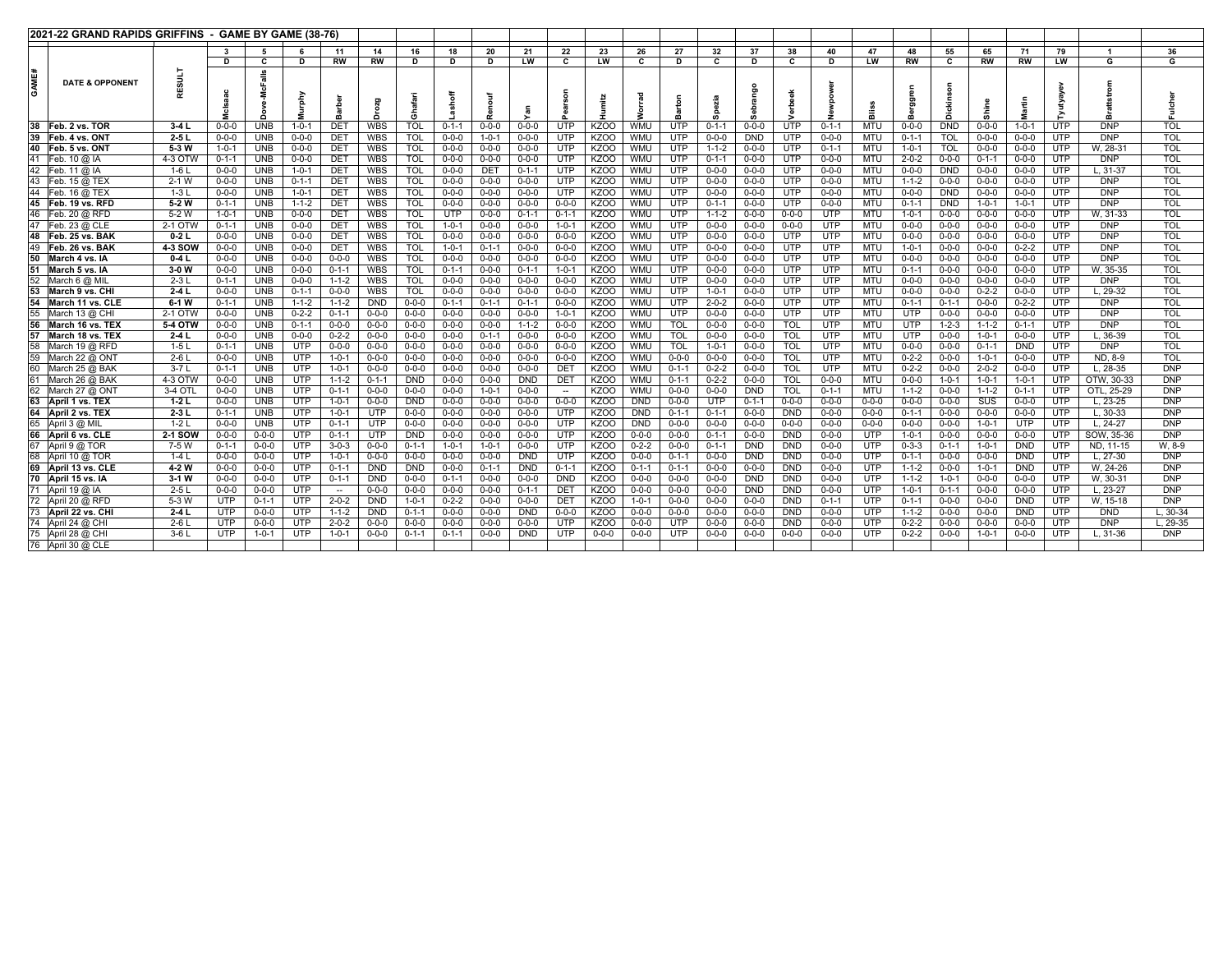#### **2021-22 GRAND RAPIDS GRIFFINS ROSTER - 4/30/2022**

|     | <b>FORWARDS (15)</b>  | <b>POS</b> | s            | <b>HGT</b> | <b>WGT</b> | <b>BIRTHPLACE</b>         | <b>BIRTHDATE</b> | 2020-21 CLUB(S)                  | <b>GP</b>                | G                        | Α              | <b>PTS</b>               | <b>PIM</b>     |
|-----|-----------------------|------------|--------------|------------|------------|---------------------------|------------------|----------------------------------|--------------------------|--------------------------|----------------|--------------------------|----------------|
| 5   | Samuel Dove-McFalls=  | C          | L            | $6 - 2$    | 207        | Montreal, Quebec          | 4/10/97          | Univ. of New Brunswick (USports) | $\overline{\phantom{a}}$ | $\overline{\phantom{a}}$ | $\sim$         | $\overline{\phantom{a}}$ | $\sim$         |
| -11 | Riley Barber* v       | <b>RW</b>  | $\mathsf{R}$ | $6-0$      | 205        | Pittsburgh, Pa.           | 2/7/94           | <b>GRIFFINS</b>                  | 32                       | 20                       | 14             | 34                       | 22             |
| 14  | Jan Drozg &           | <b>RW</b>  | R            | $6 - 2$    | 175        | Maribor, Slovenia         | 4/1/99           | HK Olimpija Ljubljana (Alps HL)  | 10                       | $\overline{7}$           | 10             | 17                       | 14             |
|     |                       |            |              |            |            |                           |                  | HK Olimpija Ljubljana (Slovenia) | 6                        | 9                        | $\overline{2}$ | 11                       | 37             |
|     |                       |            |              |            |            |                           |                  | Wilkes-Barre/Scranton (AHL)      | 30                       | 5                        | $\overline{2}$ | $\overline{7}$           | 10             |
| 21  | Dennis Yan+           | LW         | L            | $6-2$      | 192        | Portland, Ore.            | 4/14/97          | Black Wings (ICEHL)              | 13                       | $\overline{4}$           |                | 5                        | 8              |
| 22  | Chase Pearson*        | C          | L            | $6 - 3$    | 203        | Alpharetta, Ga.           | 8/23/97          | <b>GRIFFINS</b>                  | 28                       | 8                        | 14             | 22                       | $\overline{4}$ |
| 23  | Max Humitz -          | LW         | L            | $5-9$      | 175        | Livonia, Mich.            | 7/8/95           | <b>GRIFFINS</b>                  | 8                        | 3                        | $\overline{2}$ | 5                        | $\overline{2}$ |
| 26  | Drew Worrad+          | C          | R.           | $6-2$      | 186        | Denfield, Ontario         | 6/30/97          | Western Michigan Univ. (NCHC)    | 25                       | 5                        | 18             | 23                       | 8              |
| 32  | Tyler Spezia+         | C          | L            | $5 - 10$   | 175        | Clinton Township, Mich.   | 6/7/93           | <b>GRIFFINS</b>                  | 26                       | 5                        | 3              | 8                        | 11             |
| 38  | Hayden Verbeek+       | LW         |              | $5 - 10$   | 183        | Kingston, Ontario         | 10/17/97         | <b>GRIFFINS</b>                  | 8                        | $\Omega$                 | $\overline{2}$ | $\overline{c}$           | $\overline{2}$ |
|     |                       |            |              |            |            |                           |                  | HC Banska Bystrica (Slovakia)    |                          | $\overline{2}$           | $\Omega$       | $\boldsymbol{2}$         | $\Omega$       |
|     |                       |            |              |            |            |                           |                  | Laval (AHL)                      |                          |                          | $\overline{2}$ | $\mathbf{3}$             | $\Omega$       |
| 47  | Trenton Bliss+        | LW         | L            | $6 - 1$    | 195        | Dallas, Texas             | 3/16/98          | Michigan Tech Univ. (CCHA)       | 29                       | 12                       | 13             | 25                       | 27             |
| 48  | Jonatan Berggren*     | LW         | L            | $5 - 11$   | 195        | Uppsala, Sweden           | 7/16/00          | Skelleftea AIK (SHL)             | 49                       | 12                       | 33             | 45                       | 18             |
| 55  | Josh Dickinson -      | C          |              | $6 - 2$    | 190        | Georgetown, Ontario       | 11/17/97         | Colorado (AHL)                   |                          | $\Omega$                 | $\overline{2}$ | $\overline{\mathbf{c}}$  | 6              |
|     |                       |            |              |            |            |                           |                  | Utah (ECHL)                      |                          |                          | $\overline{2}$ | 3                        | $\overline{2}$ |
|     |                       |            |              |            |            |                           |                  | Indy (ECHL)                      | 14                       |                          | $\overline{7}$ | 8                        | $\overline{4}$ |
| 65  | Dominik Shine+        | <b>RW</b>  | R            | $5 - 11$   | 180        | Detroit, Mich.            | 4/18/93          | <b>GRIFFINS</b>                  | 29                       | $\overline{2}$           | $\overline{2}$ | $\overline{4}$           | 39             |
| 71  | Jon Martin+           | <b>RW</b>  | R.           | $6 - 2$    | 215        | Winnipeg, Manitoba        | 8/23/95          | Lausitzer Fuchse (DEL2)          | 37                       | 11                       | 13             | 24                       | 84             |
| 79  | Kirill Tyutyayev+     | LW         |              | $5 - 10$   | 177        | Yekaterinburg, Russia     | 8/8/00           | Yunost Minsk (Belarus)           | 43                       | 11                       | 21             | 32                       | 12             |
| #   | <b>DEFENSEMEN (8)</b> | <b>POS</b> | s            | <b>HGT</b> | <b>WGT</b> | <b>BIRTHPLACE</b>         | <b>BIRTHDATE</b> | 2020-21 CLUB(S)                  | <b>GP</b>                | G                        | Α              | <b>PTS</b>               | PIM            |
| 3   | Jared McIsaac*        | D          |              | $6 - 1$    | 192        | Truro, Nova Scotia        | 3/27/00          | <b>GRIFFINS</b>                  | 10                       | $\overline{0}$           | $\overline{2}$ | $\overline{2}$           | $\overline{2}$ |
|     |                       |            |              |            |            |                           |                  | HPK (Liiga)                      |                          | $\Omega$                 | $\mathbf 0$    | $\mathbf 0$              | $\Omega$       |
| 6   | Ryan Murphy* v        | D          | R            | $5 - 11$   | 180        | Markham, Ontario          | 3/31/93          | Henderson (AHL)                  | 37                       | 5                        | 22             | 27                       | 32             |
|     |                       |            |              |            |            |                           |                  | Dinamo Minsk (KHL)               | 12                       | $\overline{2}$           | 6              | 8                        | 6              |
| 16  | Butrus Ghafari -      | D          | L.           | $5 - 10$   | 194        | West Bloomfield, Mich.    | 7/4/96           | Rapid City (ECHL)                | 58                       |                          | 9              | 10                       | 72             |
| 18  | Brian Lashoff* v (C)  | D          |              | $6 - 3$    | 215        | Albany, N.Y.              | 7/16/90          | <b>GRIFFINS</b>                  | 13                       |                          | $\overline{2}$ | 3                        | 6              |
| 20  | Dan Renouf* v         | D          |              | $6-3$      | 205        | Pickering, Ontario        | 6/1/94           | Colorado (NHL)                   | 18                       | $\Omega$                 | 3              | 3                        | 16             |
|     |                       |            |              |            |            |                           |                  | Colorado (AHL)                   | 5                        |                          | $\overline{2}$ | 3                        | $\overline{4}$ |
| 27  | Seth Barton*          | D          | R            | $6 - 2$    | 185        | Kelowna, British Columbia | 8/18/99          | Umass-Lowell (NCAA)              | 20                       | $\overline{2}$           | 9              | 11                       | $\overline{4}$ |
|     |                       |            |              |            |            |                           |                  | <b>GRIFFINS</b>                  | $\Delta$                 | $\Omega$                 |                | $\mathbf{1}$             | $\overline{2}$ |
| 37  | Donovan Sebrango*     | D          |              | $6-2$      | 195        | Kingston, Ontario         | 1/12/02          | <b>GRIFFINS</b>                  | 31                       | $\Omega$                 | $\overline{4}$ | $\overline{4}$           | 18             |
|     |                       |            |              |            |            |                           |                  | HK Levice (Slovakia2)            | 5                        |                          | $\overline{2}$ | 3                        | 50             |
| 40  | Wyatt Newpower*       | D          | R.           | $6-3$      | 207        | Hugo, Minn.               | 12/9/97          | Cleveland (AHL)                  | 24                       | 3                        | $\overline{7}$ | 10                       | 14             |
| #   | <b>GOALIES (2)</b>    | <b>POS</b> | C            | <b>HGT</b> | <b>WGT</b> | <b>BIRTHPLACE</b>         | <b>BIRTHDATE</b> | 2020-21 CLUB(S)                  | <b>GP</b>                | <b>GAA</b>               |                | <b>SV% RECORD</b>        | <b>SO</b>      |
|     | Victor Brattstrom*    | G          |              | $6 - 4$    | 202        | Goteborg, Sweden          | 3/22/97          | KooKoo (Liiga)                   | 38                       | 2.20                     | 0.903          | $18 - 12 - 7$            |                |
| 36  | Kaden Fulcher*        | G          |              | $6-3$      | 201        | Brigden, Ontario          | 9/23/98          | <b>GRIFFINS</b>                  | $\overline{7}$           | 2.84                     | 0.905          | $2 - 2 - 3$              | $\mathbf{1}$   |
|     |                       |            |              |            |            |                           |                  |                                  |                          |                          |                |                          |                |

\* Detroit Red Wings Contract = ATO + Griffins Contract & Pittsburgh Penguins Contract v Veteran (260+ games in NHL/AHL/Europe) - PTO **VIDEO COACH:** Justin DeMartino **STRENGTH & CONDITIONING COORDINATOR**: Marcus Kinney **ASSISTANT COACH**: Mike Knuble **ASSISTANT COACH**: Todd Krygier **GENERAL MANAGER**: Shawn Horcoff **HEAD COACH**: Ben Simon **ASSISTANT COACH**: Matt Macdonald **GOALTENDING DEVELOPMENT COACH**: Brian Mahoney-Wilson **ATHLETIC TRAINER**: Josh Chapman **ASST. ATHLETIC TRAINER**: Anthony Polazzo **EQUIPMENT MANAGER**: Brad Thompson **ASST. EQUIPMENT MANAGER**: Charlie Kaser

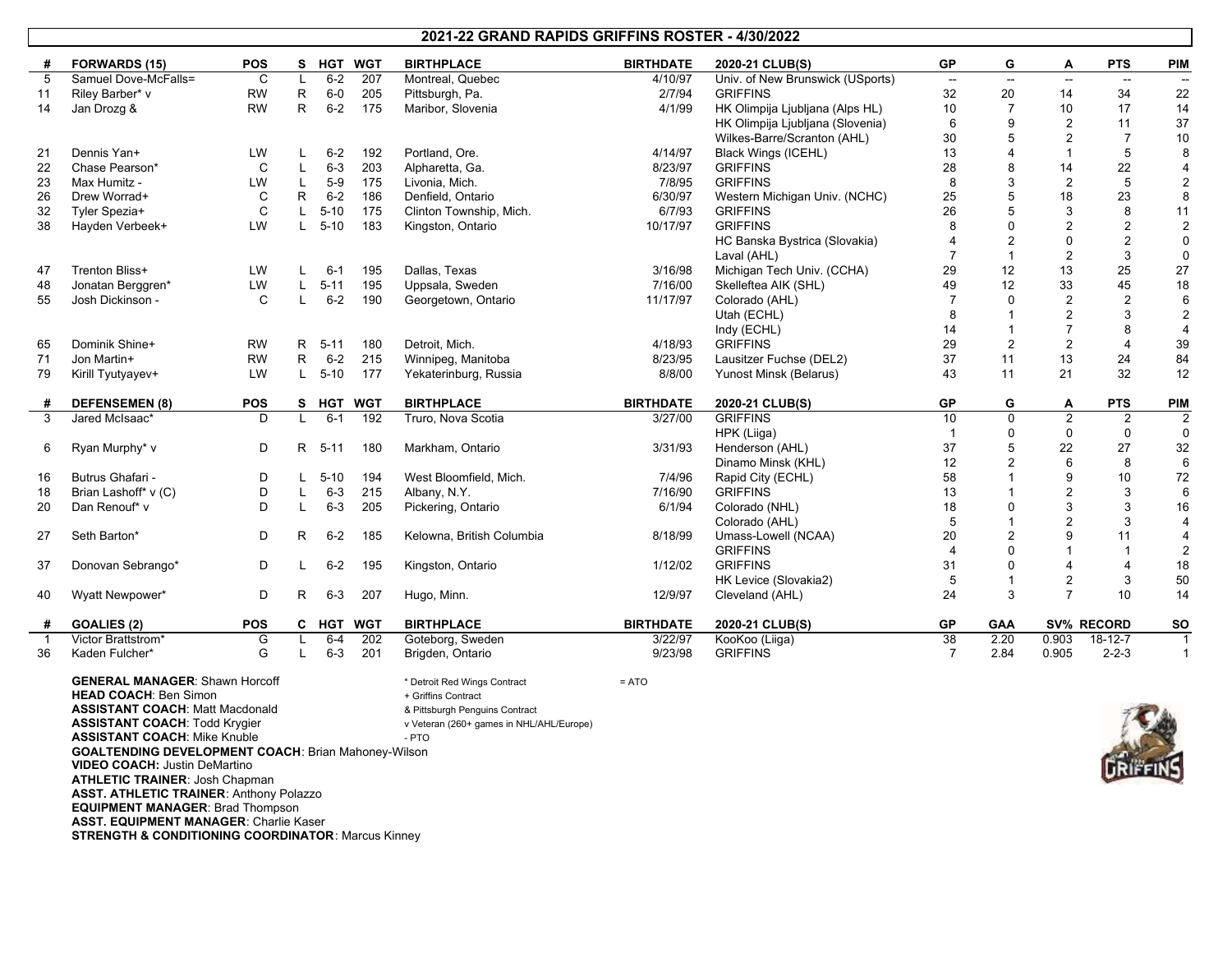#### **2021-22 GRAND RAPIDS GRIFFINS - PRONUNCIATION GUIDE**



| 1  | <b>Victor Brattstrom</b>        | G                           |                         |
|----|---------------------------------|-----------------------------|-------------------------|
| 3  | Jared McIsaac                   | D                           | muh-KIGH-zihk           |
| 5  | <b>Samuel Dove-McFalls</b>      | C                           | duhv-mihk-FALLS         |
| 6  | Ryan Murphy                     | D                           |                         |
| 11 | <b>Riley Barber</b>             | <b>RW</b>                   |                         |
| 14 | Jan Drozg                       | <b>RW</b>                   | YAHN DROHZG             |
| 16 | <b>Butrus Ghafari</b>           | D                           | BOO-trus guh-FAHR-ee    |
| 18 | Brian Lashoff (C)               | D                           | LASH-awf                |
| 20 | Dan Renouf                      | D.                          | re-NUFF                 |
| 21 | Dennis Yan                      | <b>LW</b>                   | yahn                    |
| 22 | Chase Pearson                   | $\mathsf{C}$                |                         |
| 23 | Max Humitz                      | <b>LW</b>                   | <b>HEW-mits</b>         |
| 26 | Drew Worrad                     | C                           | WOR-ad                  |
| 27 | Seth Barton                     | D                           |                         |
| 32 | <b>Tyler Spezia</b>             | C                           | SPEE-zhuh               |
| 36 | Kaden Fulcher                   | G                           |                         |
| 37 | Donovan Sebrango                | D                           | sah-BRANG-go            |
| 38 | Hayden Verbeek                  | C                           |                         |
| 40 | <b>Wyatt Newpower</b>           | D                           |                         |
| 47 | <b>Trenton Bliss</b>            | LW                          |                         |
| 48 | Jonatan Berggren                | <b>RW</b>                   | YAH-nah-thehn BER-grehn |
| 55 | <b>Josh Dickinson</b>           | C                           |                         |
| 65 | Dominik Shine (A)               | <b>RW</b>                   |                         |
| 71 | Jon Martin                      | <b>RW</b>                   |                         |
| 79 | Kirill Tyutyayev                | LW                          | kih-REEL too-TIE-yehv   |
|    | <b>HEAD COACH:</b>              | <b>Ben Simon</b>            |                         |
|    | <b>ASSISTANT COACH:</b>         | Matt Macdonald              |                         |
|    | <b>ASSISTANT COACH:</b>         | <b>Todd Krygier</b>         | KREE-ger                |
|    | <b>ASSISTANT COACH:</b>         | Mike Knuble                 | kuh-NOO-buhl            |
|    | <b>GOALTENDING DEV. COACH:</b>  | <b>Brian Mahoney-Wilson</b> |                         |
|    | <b>VIDEO COACH:</b>             | <b>Justin DeMartino</b>     |                         |
|    | <b>ATHLETIC TRAINER:</b>        | Josh Chapman                |                         |
|    | <b>ASST. ATHLETIC TRAINER:</b>  | Anthony Polazzo             |                         |
|    | <b>EQUIPMENT MANAGER:</b>       | <b>Brad Thompson</b>        |                         |
|    | <b>ASST. EQUIPMENT MANAGER:</b> | Charlie Kaser               |                         |

**STRENGTH & CONDITIONING COORD.: Marcus Kinney**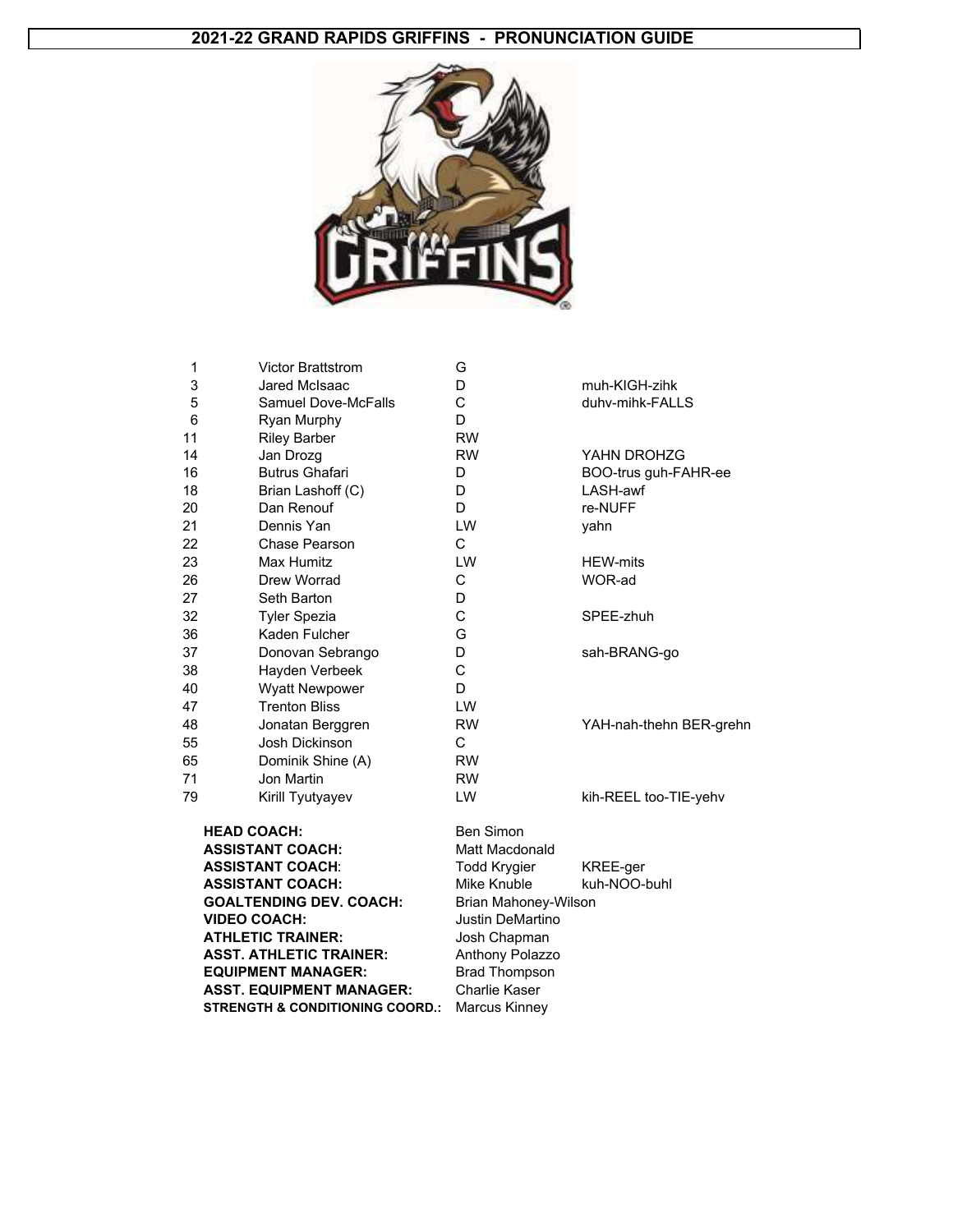#### **BEN SIMON HEAD COACH**

Ben Simon, who was named by the Detroit Red Wings as the 11th head coach in Griffins franchise history on June 5, 2018, begins his seventh season with Grand Rapids and his fourth as head coach. He served the first three seasons as an assistant under Todd Nelson, now an assistant coach with the NHL's Dallas Stars.

The 43-year-old Simon guided the Griffins to a 29-27-3-4 record in 2019-20, putting the team in position for what would have been an eighth straight postseason berth before the final 13 games and playoffs were canceled due to the COVID-19 pandemic. His club achieved that franchise-record seventh consecutive playoff appearance during the 2018-19 season by posting a 38-27-7-4 mark (0.572), and he played an integral role in helping the club win its second Calder Cup in 2017. During Simon's first six seasons as a coach in Grand Rapids, the Griffins compiled cumulative records of 216-144-17-22 (0.590) in the regular season and 24-14 (0.632) in the Calder Cup Playoffs.

Appearing in 21 games and scoring nine points (4-5—9) with the Griffins in 2006-07 as part of an 11-year professional playing career, Simon is the third former Griffins In six seasons as an AHL assistant coach, Simon showed a 250-168-17-21 (0.590) regular season record between Rockford (2011-13), Toronto (2014-15) and Grand

Rapids. He aided in his respective teams qualifying for the Calder Cup Playoffs in four campaigns and tallied a 24-14 (0.632) postseason ledger.

Prior to joining the Griffins, Simon was as an assistant coach and helped the Toronto Marlies reach the postseason in 2014-15 by placing second in the North Division with a 40-27-9-0 (0.586) regular season mark.

In his first stint as a professional head coach in North America in 2013-14, Simon became the second head coach in ECHL history to reach the Kelly Cup Finals in his initial season, as he guided the Cincinnati Cyclones to a 41-23-4-4 (0.625) regular season record – the fifth-best mark in the Eastern Conference – before falling in six games to the Alaska Aces.

Simon spent two seasons (2011-13) as an assistant with the Rockford IceHogs and totaled a 77-63-4-8 (0.532) record, which included a seven-win improvement in the second year.

Simon began his coaching career as a player/head coach of the Elite Ice Hockey League's Sheffield Steelers in 2010-11. Competing in the United Kingdom's top league, h led Sheffield to a 43-10-0-1 record (0.806) and helped the club capture the regular season championship.

A fifth-round draft selection by the Chicago Blackhawks in the 1997 NHL Entry Draft, Simon logged 81 career games in the NHL between Atlanta (2001-04) and Columbus (2005-06) and tallied four points (3-1—4). In total, Simon appeared in 762 regular season pro games from 2000-11 – which included 481 AHL contests – and recorded 297 points (119-178—297) and 771 penalty minutes from his forward position. In 84 postseason appearances, he added 28 points (14-14—28) and 131 PIM. Simon claimed consecutive league championships, as he helped the Orlando Solar Bears win the IHL's Turner Cup in 2001 before hoisting the Calder Cup with the Chicago Wolves in 2002.

Including a second trip to the Calder Cup Finals with Chicago in 2005, Simon has advanced to a professional league championship series a combined five times as a player or coach and won three titles.

Prior to his pro career, Simon played four seasons at Notre Dame (1996-2000), where he posted 130 points (44-86—130) in 144 games. He served as captain his senior season and was later named to Notre Dame's All-Decade First Team for 1990-2000.

A native of Shaker Heights, Ohio, Simon represented Team USA at both the 1997 and 1998 World Junior Championships, earning a silver medal in 1997.

|                 |                                  |                                          | <b>SIMON'S COACHING RECORD</b>           |           |     |                 |                       |            |            |                          |    |                          |                     |
|-----------------|----------------------------------|------------------------------------------|------------------------------------------|-----------|-----|-----------------|-----------------------|------------|------------|--------------------------|----|--------------------------|---------------------|
|                 |                                  |                                          |                                          |           |     |                 | <b>Regular Season</b> |            |            |                          |    | <b>Playoffs</b>          |                     |
| Season          | Team                             | League                                   | <b>Position</b>                          | <b>GP</b> | W   |                 | L OTL                 | <b>SOL</b> | <b>PCT</b> | GP                       | w  |                          | <b>PCT</b>          |
| 2010-11         | Sheffield                        | <b>EIHL</b>                              | Head Coach                               | 54        | 43  | 10 <sup>1</sup> |                       |            | 0.806      |                          |    |                          | 0.333               |
| 2011-12         | Rockford                         | AHL                                      | Asst. Coach                              | 76        | 35  | 32              |                       |            | 0.520      | $\overline{\phantom{a}}$ | -- | $\overline{\phantom{m}}$ | --                  |
| 2012-13         | Rockford                         | AHL                                      | Asst. Coach                              | 76        | 42  | 31              |                       |            | 0.572      | $\overline{\phantom{a}}$ |    | $\overline{\phantom{m}}$ | $\hspace{0.05cm} -$ |
| 2013-14         | Cincinnati                       | <b>ECHL</b>                              | Head Coach                               | 72        | 41  | 23              |                       |            | 0.625      | 24                       | 14 | 10                       | 0.583               |
| 2014-15         | Toronto                          | Asst. Coach<br>AHL<br>AHL<br>Asst. Coach |                                          |           |     | 27              |                       | 01         | 0.586      |                          |    |                          | 0.400               |
| 2015-16         | <b>Grand Rapids</b>              |                                          |                                          |           |     | 30              |                       |            | 0.592      | 9                        |    |                          | 0.556               |
| 2016-17*        | <b>Grand Rapids</b>              | AHL<br>Asst. Coach                       |                                          |           |     | 23              |                       |            | 0.658      | 19                       | 15 |                          | 0.789               |
| 2017-18         | <b>Grand Rapids</b>              | AHL                                      | Asst. Coach                              | 76        | 42  | 25              |                       |            | 0.612      |                          |    |                          | 0.400               |
| 2018-19         | <b>Grand Rapids</b>              | AHL                                      | Head Coach                               | 76        | 38  | 27              |                       |            | 0.572      |                          |    |                          | 0.400               |
| $2019 - 20 +$   | <b>Grand Rapids</b>              | <b>AHL</b>                               | Head Coach                               | 63        | 29  | 27              |                       |            | 0.516      | $\Omega$                 |    | $\Omega$                 | 0.000               |
| $2020 - 21 + +$ | <b>Grand Rapids</b>              | <b>AHL</b>                               | Head Coach                               | 32        | 16  | 12              |                       |            | 0.563      | $\Omega$                 |    | $\Omega$                 | 0.000               |
| 2021-22         | <b>Grand Rapids</b>              | <b>AHL</b>                               | Head Coach                               | 75        | 32  | 35              |                       |            | 0.480      | $\overline{\phantom{a}}$ |    |                          | $- -$               |
|                 | Detroit                          | <b>NHL</b>                               | Head Coach                               |           |     | $\Omega$        |                       |            | 1.000      | $\overline{\phantom{a}}$ | -- | $\overline{\phantom{a}}$ | --                  |
|                 | <b>INHL HEAD COACHING TOTALS</b> |                                          |                                          |           |     | $\bf{0}$        |                       |            | 1.000      | --                       | -- | --                       | --                  |
|                 |                                  |                                          | <b>GRIFFINS/AHL HEAD COACHING TOTALS</b> | 246       | 115 | 101             | 19                    | 11         | 0.528      |                          |    | 3                        | 0.400               |
|                 | <b>PRO HEAD COACHING TOTALS</b>  |                                          |                                          | 373       | 200 | 134             | 23                    | 16         | 0.588      | 32                       | 17 | 15                       | 0.531               |

*\* Won Calder Cup*

*+ The final 13 games plus playoffs were canceled due to the COVID-19 pandemic.*

*was held due to the COVID-19 pandemic. ++ A delayed, shortened and no-playoffs season*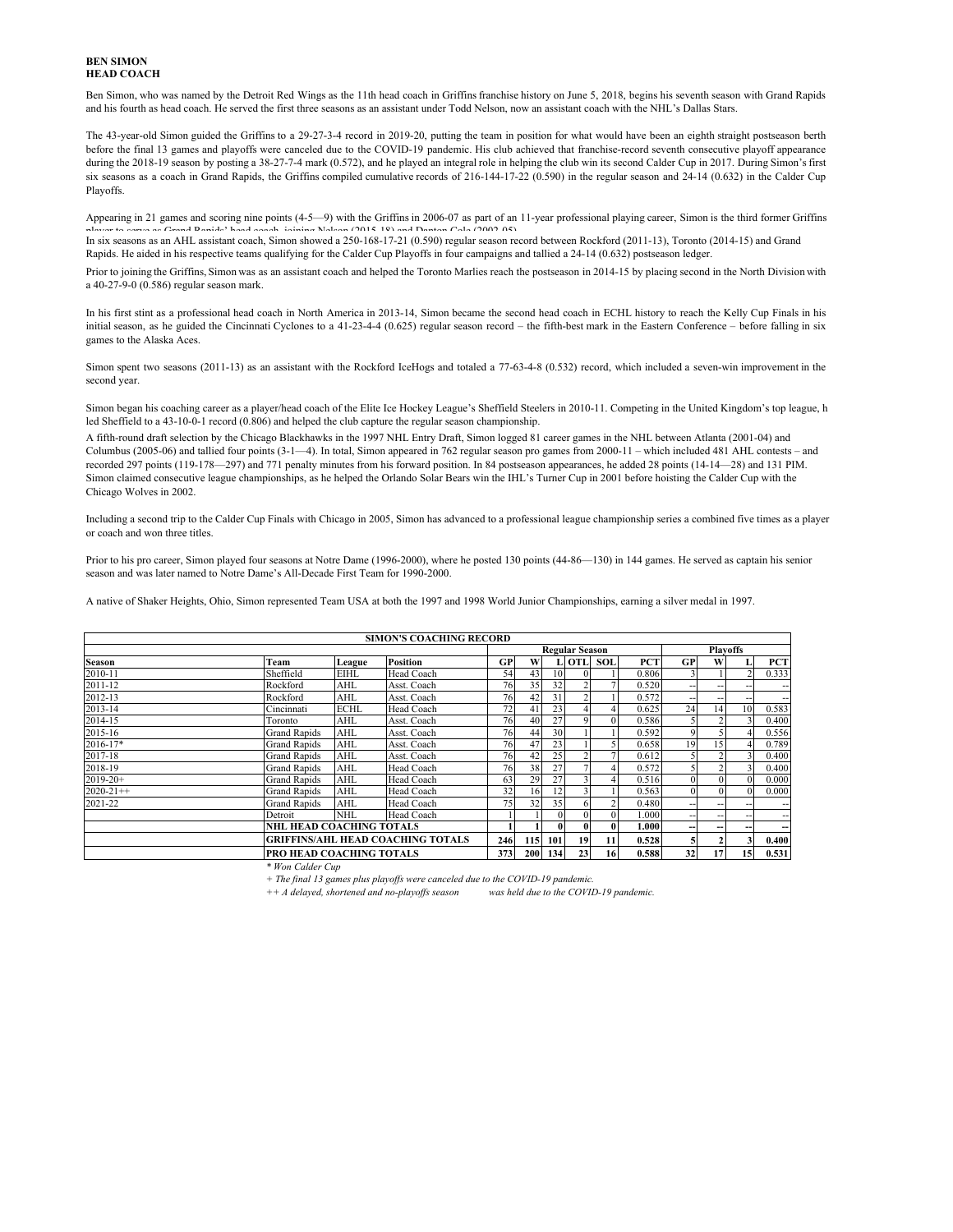#### **MATT MACDONALD ASSISTANT COACH**

Matt Macdonald begins his fourth season as an assistant coach for the Griffins. He helped guide Grand Rapids to its franchise-record seventh consecutive playoff appearance during the 2018-19 season behind a 38-27-7-4 record (0.572), then helped move the Griffins into position to extend that streak in 2019-20 before the final 13 games and playoffs were canceled due to the COVID-19 pandemic.

Macdonald, 38, spent the previous six seasons behind the bench for the ECHL's Cincinnati Cyclones, including the last four as head coach and director of hockey operations. He guided the Cyclones to a winning record during each of his four campaigns (2014-18) as the club's head coach, totaling a 142-116-16-14 record (0.545) and two Kelly Cup Playoff appearances.

In 2017-18, Macdonald helped the Cyclones post a 39-30-3-0 regular season mark (0.563) – due in part to a power play that placed second on the circuit at 20.1% – before falling in five games to Fort Wayne in the postseason's opening round. Macdonald mentored three Cyclones – defenseman Eric Knodel and forwards Justin Danforth and Jesse Schultz – to spots on the All-ECHL Second Team, while also seeing Danforth named to the All-Rookie Team.

During Macdonald's two seasons as an assistant with the Cyclones from 2012-14, Cincinnati posted a combined 83-45-9-7 record (0.632) and advanced to the playoffs both years. In 2013-14, he served under current Griffins head coach Ben Simon as the Cyclones advanced to the Kelly Cup Finals.

Prior to his coaching career, Macdonald played seven professional seasons as a defenseman from 2005-12. Appearing in 385 career games between the CHL (2005-06), ECHL (2006-09), AHL (2007-09), Italy (2009-10; 2011-12) and Denmark (2010-11), Macdonald combined for 133 points (30-103—133) and 601 penalty minutes. He won the Kelly Cup with Cincinnati in 2008.

A native of Niagara Falls, Ontario, Macdonald played college hockey at St. Lawrence University, where he tallied 30 points (14-16—30) and 131 PIM in 118 contests from 2001-05.

Macdonald and his wife, Erin, have two children, Hazel and Max.

#### **TODD KRYGIER ASSISTANT COACH**

Todd Krygier was named an assistant coach for the Griffins on June 17, 2019. He begins his third season behind the team's bench, having overseen a 2019-20 power play unit that ranked sixth in the AHL (20.9%) and powered the club to a third-place finish in the Central Division. Krygier improved on that performance in the shorten 2020-21 season with a power play conversion rate of 21.5%, which was good for fifth in the AHL.

Krygier, 55, spent the previous three seasons as an assistant coach for Western Michigan University (NCHC), helping the Broncos total a 58-47-8 record (0.549), finish in the top four of the conference standings twice, and advance to the NCAA Tournament for the sixth time in program history in 2017. During the 2018-19 campaign, WMU posted a 21-15-1 record overall, tied for fourth in the NCAA with a 3.47 goals per game average - which ranked as one of the highest in team history - and boasted its third consecutive year with a power play operating above 18 percent. The Broncos' 129 total goals in 2018-19 were the third most in team history since the 2000-01 season while the 133 tallies in 2016-17 were second most.

Prior to joining the college ranks, Krygier served as head coach of the United States Hockey League's Muskegon Lumberjacks from 2013-16. He amassed a 92-72-8-8 record (0.556), including a winning mark during each of his three seasons, and guided Muskegon to the 2015 Clark Cup Finals before falling in three games to Sioux Falls. Between the 2014, 2015 and 2016 NHL Entry Drafts combined, seven Lumberjacks were selected.

Born in Chicago Heights, Ill., Krygier spent seven seasons (2006-13) as head coach at Novi (Mich.) High School. He tallied a 102-51-15 mark (0.652) and was named MHSHCA Division I Coach of the Year in 2011 after leading Novi to the school's first hockey state championship.

A forward, Krygier was selected in the 1988 NHL Supplemental Draft by the Hartford Whalers and skated 12 years professionally from 1987-2000. He logged 543 NHL contests between Hartford (1989-91), the Washington Capitals (1991-94; 95-98) and Anaheim Mighty Ducks (1994-96), racking up 243 points (100-143—243) and 533 penalty minutes. He showed 17 points (10-7—17) in 48 Stanley Cup Playoff games and was a member of the Capitals' first-ever team to advance to the Stanley Cup Final in 1998 before being swept by the Detroit Red Wings. Krygier accumulated 81 points (30-51—81) in 107 AHL games between the New Haven Nighthawks (1987-88), Binghamton Whalers (1988-90) and Portland Pirates (1997-98), and 79 points (26-53—79) in 93 appearances with the International Hockey League's Orlando Solar Bears from 1998-2000.

Krygier played college hockey at the University of Connecticut from 1984-88 and holds a business administration degree with a focus on finance.

Krygier and his wife, Kim, have three sons, Brock, Cole and Christian, and two daughters, Natalie and Grace. Twins Cole and Christian are junior defensemen on Michigan State's hockey team.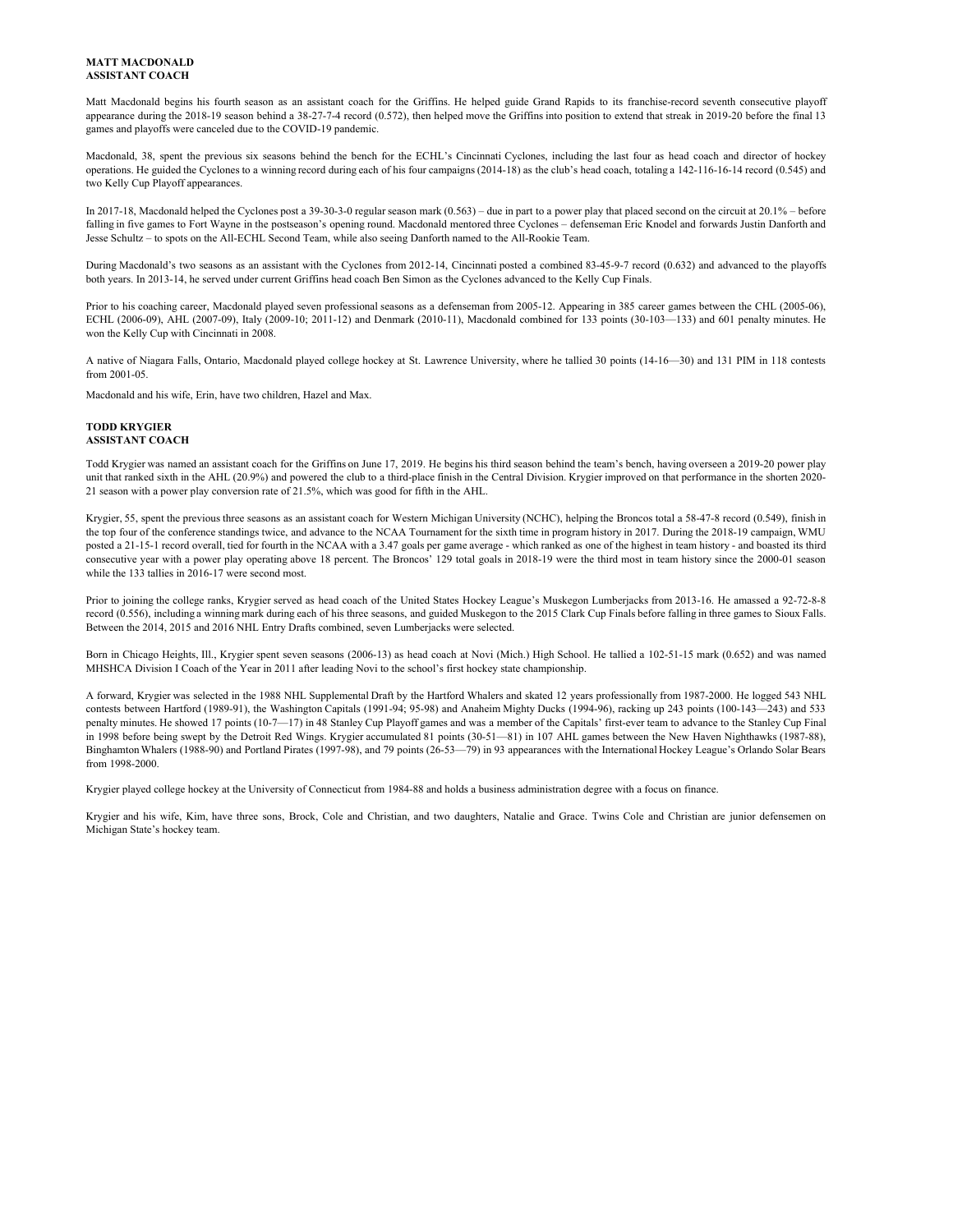#### **MIKE KNUBLE ASSISTANT COACH**

A 1997-98 Stanley Cup champion with the Detroit Red Wings and veteran of 1,068 NHL games, Mike Knuble earned his first Calder Cup in 2017 as a member of the Griffins' coaching staff. He returns for his ninth season as an assistant coach, having helped guide the team to the playoffs in each of his first six years before finishing third in the Central Division during the COVID-shortened 2019-20 and 2020-21 seasons.

Knuble, a native of Kentwood, Mich., logged 16 NHL seasons after being drafted by Detroit in the fourth round (76th overall) of the 1991 NHL Entry Draft. The 47-yearold made his NHL debut with the Red Wings in 1996-97 and capped off three seasons in the organization by helping the team win its second straight Cup in 1998, before playing for the New York Rangers (1998-00), Boston Bruins (1999-04), Philadelphia Flyers (2005-09; 2012-13) and Washington Capitals (2009-12).

Born in Toronto, Knuble led the East Kentwood High School Falcons to a Michigan state championship in 1990 and eventually played four seasons at the University of Michigan (1991-95). He even logged one game with the Griffins on Jan. 23, 2013, becoming just the second Greater Grand Rapids native to play for the team.

A 2014 inductee of the Grand Rapids Sports Hall of Fame and a member of the Griffins Youth Foundation's board of directors, Knuble resides in East Grand Rapids with his wife Megan and youngest son Cole. Their daughter Anna attends Michigan State University and their son Cam is a sophomore forward at Western Michigan University. Their youngest son Cole plays in the USHL with the Fargo Force.

#### **GOALTENDING DEVELOPMENT COACH BRIAN MAHONEY-WILSON**

Brian Mahoney-Wilson begins his sixth season as the Detroit Red Wings' goaltending development coach, working with the Griffins, the ECHL's Toledo Walleye and other Detroit prospects.

In 2016-17, Mahoney-Wilson mentored a Grand Rapids goaltending unit that backstopped a 100-point season before authoring a 15-4 record during the playoffs, resulting in the franchise's second Calder Cup championship.

Before joining the pro ranks, the 35-year-old spent the 2015-16 season as an assistant coach at Notre Dame and helped the Fighting Irish reach the NCAA Tournament with a 19-11-7 record. Working with the special teams and goaltenders, he saw Irish netminders post a 2.28 goals against average and a 0.925 save percentage, both fourthbest in Hockey East.

In 2014-15, Mahoney-Wilson served as an assistant/goaltending coach with the United States Military Academy (AHA). The West Roxbury, Mass., native also has coaching experience with the South Shore Kings (USPHL) in 2013-14 as well as several goaltending programs in Massachusetts, including Stop It Goaltending, Massachusetts Crease and Lovell's Hockey Schools.

San Jose's ninth choice (288th overall) in the 2004 NHL Entry Draft, Mahoney-Wilson appeared in 66 combined games during his junior career from 2004-07 with Walpole (EJHL), Lincoln (USHL), Newmarket (OPJHL) and Georgetown (OPJHL).

Mahoney-Wilson played four seasons (2007-11) at Lake Superior State (CCHA) and compiled a 27-41-15 record, a 2.95 goals against average and a 0.906 save percentage. Following his collegiate career, Mahoney-Wilson played one season as a professional in the Central Hockey League. In 28 games between Allen, Missouri and Bloomington, he totaled a 10-11-1 record, a 3.35 GAA and a 0.895 save percentage.

Mahoney-Wilson has family ties to the Red Wings organization. His father, Randy Wilson, was drafted by Detroit in round seven, 109th overall, in the 1977 NHL Amateur Draft. His grandfather, Larry Wilson, won the 1950 Stanley Cup with Detroit while appearing in 16 career games across two stints with the team (1949-50, 1952-53) and coached the Red Wings for 36 games during the 1976-77 season. His great uncle, Johnny Wilson, coached the Red Wings for two seasons (1971-73) and played in 379 games with the team (1949-55, 57-59), winning four Stanley Cups (1950, 1952, 1954, 1955). Finally his uncle, Ron Wilson, was an NHL head

coach with Anaheim (1993-97), Washington (1997-01), San Jose (2002-08) and Toronto (2008-12). Ron Wilson was also the head coach of two USA Olympic teams in 1998 and 2010.

Brian and his wife, Keri, celebrated their wedding in the summer of 2017, shortly after the Griffins' championship campaign concluded. They have two children, Teagan and Chase.Brian and his wife, Keri, celebrated their wedding in the summer of 2017, shortly after the Griffins' championship campaign concluded. They have two children, Teagan and Chase.

#### **JUSTIN DEMARTINO**

#### **VIDEO COACH**

Justin DeMartino will embark on his inaugural season with the Griffins after being named the video coach for the 2021 season by the Detroit Red Wings.

A native of Macomb, Mich., DeMartino most recently served as the assistant coach and video coordinator for the Youngstown Phantoms of the United States Hockey League during the 2020-21 campaign.

Prior to joining the Phantoms, DeMartino spent three years primarily as the associate head coach with the Topeka Pilots of the North American Hockey League. He was the team's interim head coach for most of 2017-18 and added director of scouting duties in 2019-20.

DeMartino also has experience in the college ranks with Ferris State University, where he served as an assistant coach and video coordinator during the 2016-17 season.

DeMartino graduated from Ferris State in 2014 with a bachelor's degree in communications with a focus on sports communications. During his four-year playing career as a Bulldog, DeMartino racked up 12 goals, 25 assists and 37 points. The right winger helped the Bulldogs capture the Central Collegiate Hockey Association's regularseason championship in 2011-12.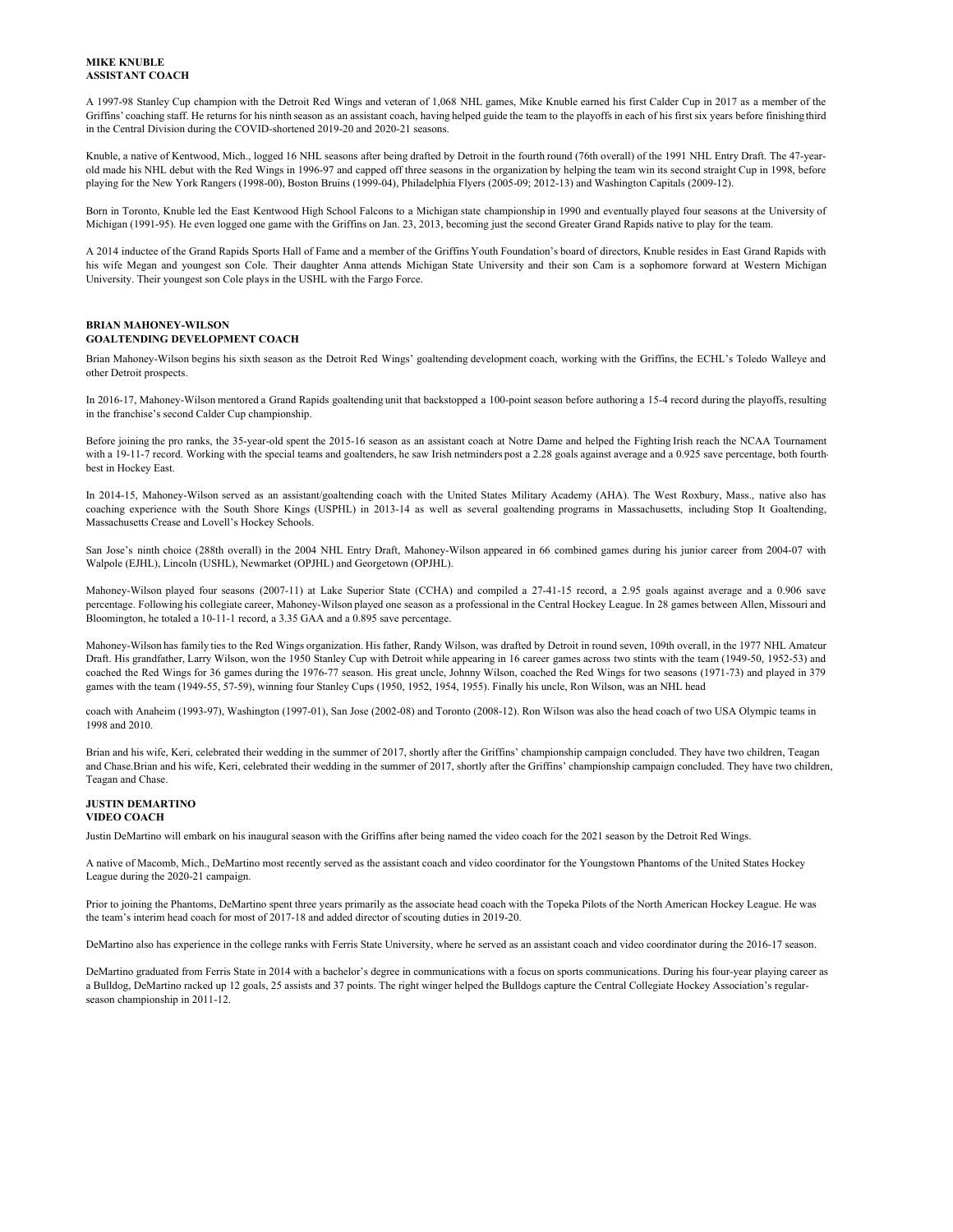### #1 VICTOR BRATTSTROM



**Goaltender SEASON HIGHS Height**: 6'4" **Saves, Game**: 36, Twice (MR:3/18/22 GR vs. TEX) **Weight**: 202 **Saves, Period**: 16, Three times (MR:4/15/22 GR vs. IA, 3rd) **Catches**: Left **Born**: 3/22/97 in Goteborg, Sweden **Drafted:** Detroit's 9th choice, 160th overall, in 2018 NHL Entry Draft **Originally Acquired:** Assigned by Detroit, 10/7/21

**2021-22 Notes:** First season as a Griffin…Fifth year pro…Assigned by Detroit, 10/7/21…Made his Griffins/AHL debut on Oct. 16 at Milwaukee…Reassigned to Toledo (ECHL) by Detroit, 11/16/21…Posted a 2-1-0 record in three games with Toledo, registering a 4.25 goals against average and a 0.829 save percentage...Reassigned by Detroit, 12/6/21...Reassigned to Toledo (ECHL) by Detroit, 12/18/21...Reassigned by Detroit, 12/20/21...Recalled to Detroit's taxi squad, 12/26/21...Reassigned by Detroit, 12/29/21...Earned his first win in the AHL on Dec. 31 against Milwaukee..Appeared in consecutive games (Jan. 26-28) for the first time this season...Notched a season-best 36 saves at Chicago on Jan. 28...Picked up his first road win in the AHL on Feb. 20 at Rockford, recording 31 saves in a 5-2 victory...Collected first-ever AHL shutout on March 5 against Iowa, stopping 35 shots...Tied his season-high for saves with 36 on March 18 against Texas...Recorded his first AHL assist on March 26 at Bakersfield...Recalled by Detroit, 3/29/22...Reassigned by Detroit, 3/31/22...Stopped 35 shots not including 11 in a 12-round shootout during a 2-1 win over Cleveland on April 6...Appeared in his 10th straight game on April 10 at Toronto...Skated in his 150th pro game on April 10 in Toronto...Appeared in his 30th game of the season on April 20 at Rockford, which is the fifth-most ever for a Griffins rookie goaltender.

**Career Notes:** Made professional debut in Sweden's second-highest professional league with the Allsvenskan's Timra IK in 2017-18, recording a 1.93 GAA and a .919 SV% in 15 outings…Helped guide Timra to a promotion to the SHL by winning the Allsvenskan league in 2017-18…Paced the J20 SuperElit league with a .943 save percentage in 2016-17…Won a J18 bronze medal with Frolunda and led the south division with a .930 SV% in 2013- 14.

|         |                            |                      |     |          |    | <b>Regular Season</b> |               |                |       |              | <b>Playoffs</b> |            |             |
|---------|----------------------------|----------------------|-----|----------|----|-----------------------|---------------|----------------|-------|--------------|-----------------|------------|-------------|
| Season  | Team                       | League               | GP  | W        |    | ОT                    | <b>GAA SO</b> |                | GP    | W            |                 | <b>GAA</b> | <b>SO</b>   |
| 2012-13 | Frolunda HC U16            | U <sub>16</sub> Elit | 22  | 13       | 3  | 0                     | 2.25          | 2              | --    |              |                 |            |             |
|         | Frolunda HC U16            | <b>U16 SM</b>        | 6   | 3        | 3  | 0                     | 2.70          | $\overline{0}$ |       |              |                 |            |             |
| 2013-14 | Frolunda HC J18            | J18 Elit             | 10  | 8        | 2  | 0                     | 1.81          | 2              | --    | --           |                 |            |             |
|         | Frolunda HC J18            | J18 Allsvenskan      | 10  | 7        | 3  | 0                     | 2.29          | $\overline{2}$ | 3     | 2            | 1               | 3.19       | 0           |
| 2014-15 | Frolunda HC J18            | J18 Elit             | 15  | 10       | 5  | 0                     | 2.46          | $\Omega$       | --    |              |                 |            |             |
|         | Frolunda HC J18            | J18 Allsvenskan      | 5   | 4        | 1  | 0                     | 1.81          |                | 4     | 2            | 2               | 3.22       | 1           |
| 2015-16 | Frolunda HC J20            | J20 SuperElit        | 27  | 18       | 9  | 0                     | 2.26          | 4              | 3     | 2            | $\Omega$        | 2.93       | $\mathbf 0$ |
|         | <b>Trollhattans HC</b>     | Division 2           | 3   |          |    | --                    | 3.43          | --             | $- -$ |              |                 |            |             |
| 2016-17 | Timra IK J20               | J20 SuperElit        | 31  | 18       | 11 | 0                     | 2.29          | 2              | 4     | 2            | 2               | 2.03       | 1           |
| 2017-18 | Timra IK J20               | J20 SuperElit        | 2   | $\Omega$ | 2  | 0                     | 2.40          | $\Omega$       |       |              |                 |            |             |
|         | Timra IK                   | HockeyAllsvenskan    | 15  | 10       | 5  | 0                     | 1.93          | 3              | $- -$ |              |                 |            |             |
| 2018-19 | Timra IK                   | <b>SHL</b>           | 23  | 5        | 14 | 0                     | 2.81          | $\Omega$       | 1     | 0            | 1               | 2.10       | 0           |
| 2019-20 | Timra IK                   | HockeyAllsvenskan    | 45  | 33       | 12 | 0                     | 2.13          | 3              | 1     | 1            | 0               | 3          | 0           |
| 2020-21 | KooKoo                     | Liiga                | 38  | 18       | 12 | 7                     | 2.20          |                | 1     | $\mathbf{0}$ | 1               | 4          | $\mathbf 0$ |
| 2021-22 | <b>Grand Rapids</b>        | <b>AHL</b>           | 31  | 10       | 16 | 3                     | 3.36          |                |       |              |                 |            |             |
|         | Toledo                     | <b>ECHL</b>          | 3   | 2        | 1  | 0                     | 4.25          | 0              |       |              |                 |            |             |
|         | Detroit                    | <b>NHL</b>           | 0   | 0        | 0  | 0                     | 0.00          | $\overline{0}$ |       |              |                 |            |             |
|         | <b>NHL TOTALS</b>          |                      | 0   | 0        | 0  | 0                     | 0.00          | 0              | --    | --           |                 | --         |             |
|         | <b>AHL/GRIFFINS TOTALS</b> |                      | 31  | 10       | 16 | 3                     | 3.36          | 1              |       |              |                 |            |             |
|         | <b>PRO TOTALS</b>          |                      | 155 | 78       | 60 | 10                    | 2.50          | 8              | 3     | 1            | $\mathbf{2}$    | 3.03       | 0           |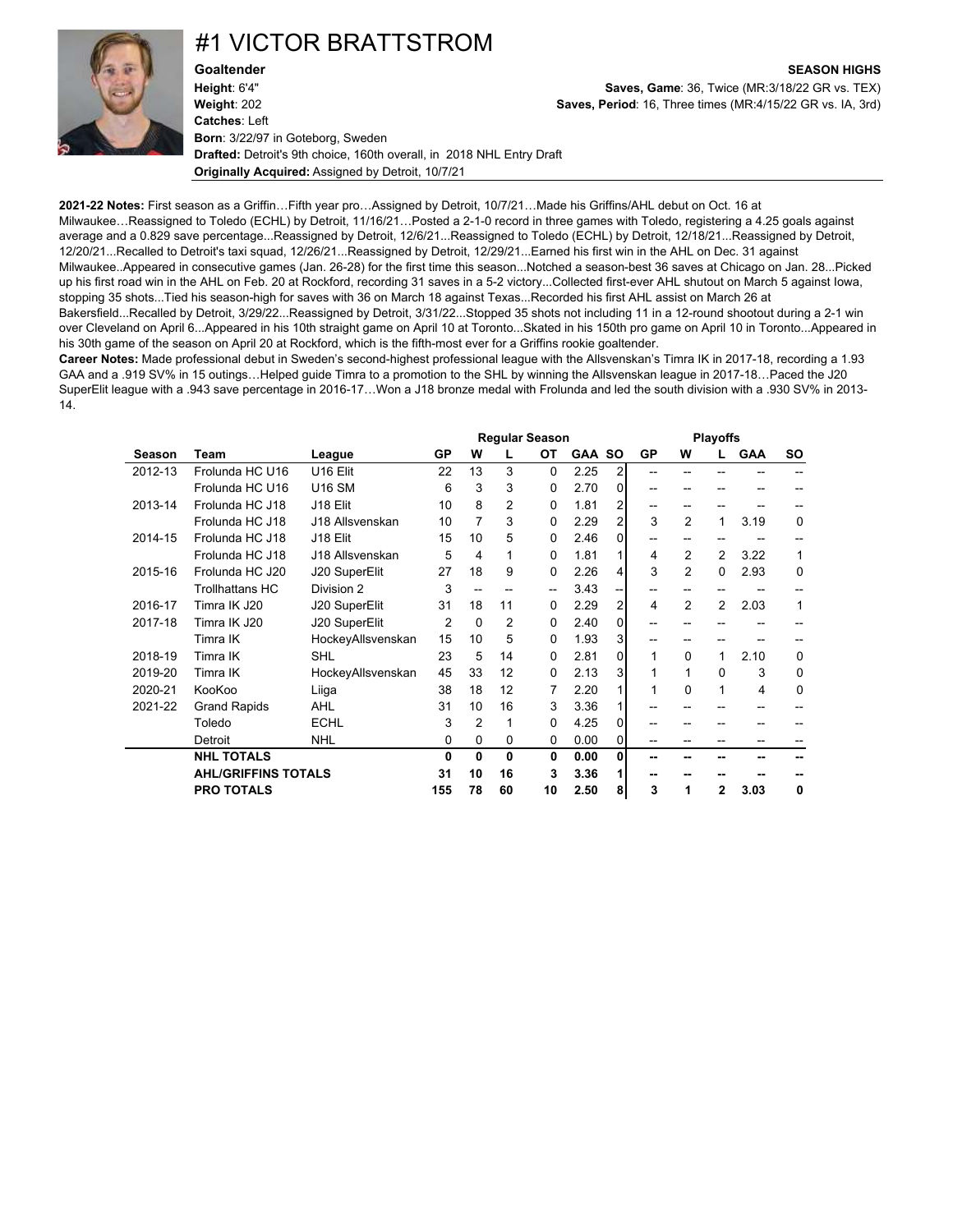

### #36 KADEN FULCHER

**Goaltender SEASON HIGHS Height**: 6'3" **Saves, Game**: 30, 4/22/22 GR vs. CHI **Weight**: 201 **Saves, Period**: 13, 4/42/22 GR at CHI, 1st **Catches**: Left **Born**: 9/23/98 in Brigden, Ontario **Drafted:** Undrafted **Originally Acquired:** Signed to a three-year entry-level contract by Detroit, 10/3/17

**2021-22 Notes:** Second season as a Griffin…Fourth year pro…Reassigned to Grand Rapids by Detroit, 11/16/21…Reassigned to Toledo (ECHL) by Detroit, 12/6/21…Reassigned to Grand Rapids by Detroit, 12/14/21…Recalled to Detroit's taxi squad, 1/2/22…Reassigned to Toledo by Detroit, 1/2/22...Recalled to Detroit's taxi squad, 1/5/22...Reassigned by Detroit, 1/16/22...Recalled to Detroit's taxi squad, 1/24/22...Reassigned by Detroit, 1/25/22...Made his AHL season debut on Jan. 29 at Milwaukee, which marked his first game since Dec. 11...Reassigned to Toledo by Detroit, 1/31/22...Reassigned to Grand Rapids by Detroit, 3/25/22...Collected his first win of the season in his second appearance with the Griffins on April 9 at Toronto...Made a season-high 30 saves on April 22 against Chicago.

**Career Notes:** Made his AHL debut on April 17, 2021 against Chicago…Collected his first AHL win on April 21, 2021 against Cleveland and earned his opening AHL shutout on March 11, 2021 at Cleveland…Skated in his first NHL game with Detroit on April 6, 2019 against Buffalo...Spent three seasons in the OHL with Sarnia and Hamilton, registering a 57-44-13 record and a 3.19 goals against average...Named the CHL Memorial Cup most outstanding goaltender in 2017-18...Captured an OHL championship with Hamilton in 2018, posting a 16-5 ledger in the playoffs with a 2.70 goals against average.

|         |                            |             |    |                |          | <b>Regular Season</b> |               |                |    |    | <b>Playoffs</b> |            |           |
|---------|----------------------------|-------------|----|----------------|----------|-----------------------|---------------|----------------|----|----|-----------------|------------|-----------|
| Season  | Team                       | League      | GP | w              |          | <b>OTL</b>            | <b>GAA SO</b> |                | GP | w  | L.              | <b>GAA</b> | <b>SO</b> |
| 2015-16 | Sarnia                     | OHL         | 3  | 2              | $\Omega$ | $\mathbf 1$           | 3.30          | $\Omega$       |    |    |                 |            |           |
|         | Hamilton                   | OHL         | 14 | 4              | 10       | $\Omega$              | 4.48          | $\Omega$       | -- |    |                 |            |           |
| 2016-17 | Hamilton                   | OHL         | 43 | 19             | 17       | 6                     | 3.21          | $\overline{2}$ | 1  | 0  | 0               | 3.00       | 0         |
| 2017-18 | Hamilton                   | OHL         | 55 | 32             | 17       | 6                     | 2.86          | 3              | 21 | 16 | 5               | 2.70       | 0         |
| 2018-19 | Toledo                     | <b>ECHL</b> | 28 | 15             | 7        | 6                     | 3.00          |                | -- |    |                 |            |           |
|         | Detroit                    | <b>NHL</b>  |    | $\Omega$       | $\Omega$ | $\Omega$              | 4.41          | $\Omega$       | -- |    |                 | --         |           |
| 2019-20 | Toledo                     | <b>ECHL</b> | 2  | 0              | 2        | 0                     | 5.51          | $\overline{0}$ |    |    |                 |            |           |
| 2020-21 | <b>Grand Rapids</b>        | <b>AHL</b>  | 7  | $\overline{2}$ | 2        | 3                     | 2.84          |                | -- |    |                 | --         |           |
| 2021-22 | Toledo                     | <b>ECHL</b> | 19 | 10             | 7        | $\Omega$              | 2.46          | 2              | -- |    |                 | --         |           |
|         | <b>Grand Rapids</b>        | <b>AHL</b>  | 4  | 1              | 3        | $\Omega$              | 4.42          | $\Omega$       |    |    |                 |            |           |
|         | Detroit                    | <b>NHL</b>  | 0  | $\Omega$       | 0        | 0                     | 0.00          | 0              |    |    |                 |            |           |
|         | <b>NHL TOTALS</b>          |             | 1  | 0              | 0        | 0                     | 4.41          | $\Omega$       |    |    |                 |            |           |
|         | <b>GRIFFINS/AHL TOTALS</b> |             | 11 | 3              | 5        | 3                     | 3.42          |                | -- |    |                 |            |           |
|         | <b>PRO TOTALS</b>          |             | 61 | 28             | 21       | 9                     | 3.17          | 4              |    |    |                 |            |           |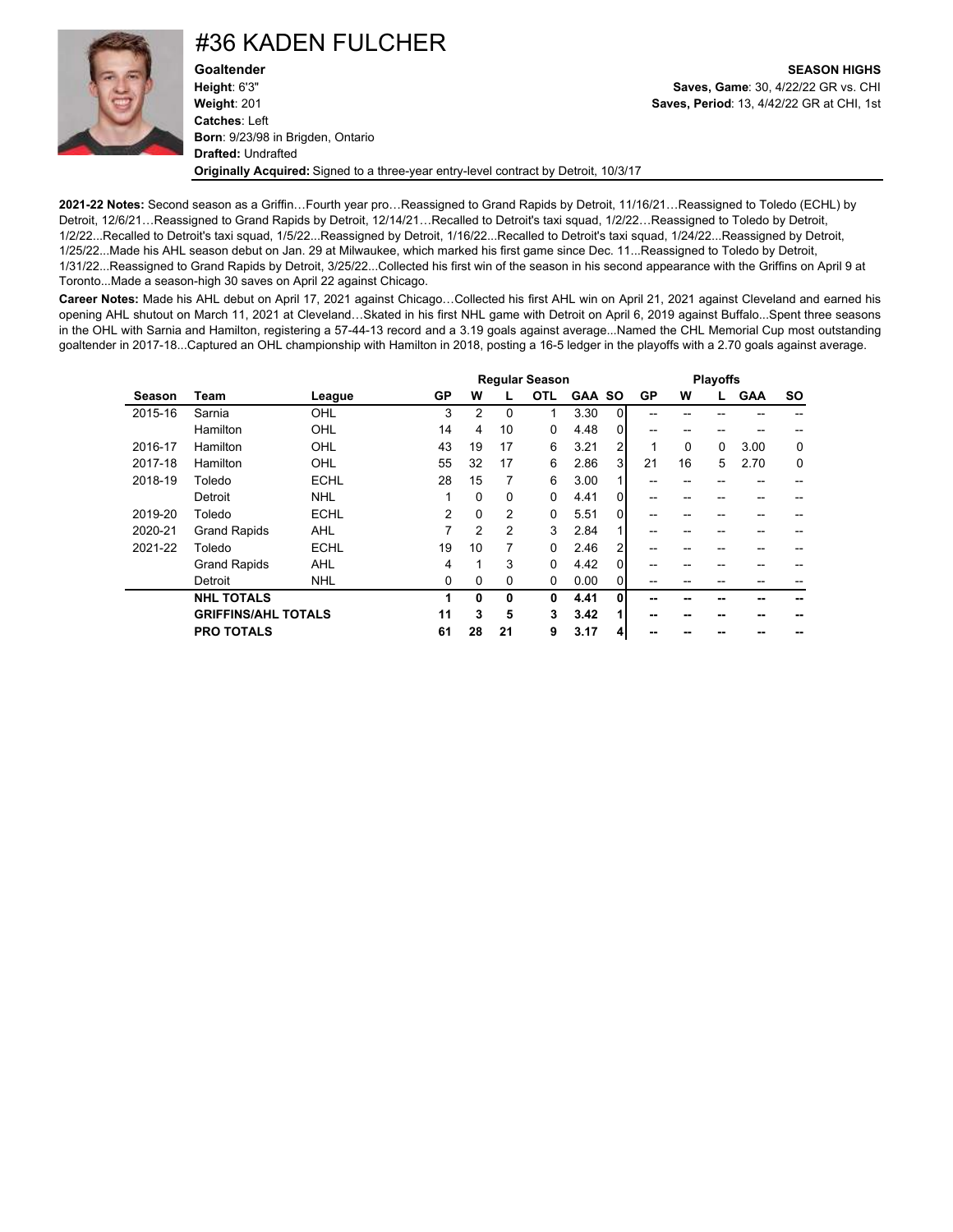

**Defenseman SEASON HIGHS Height**: 6'1" **Goals**: 1, Five times (MR:2/20/22 GR at RFD) **Weight**: 192 **Assists**: 2, 10/30/21 GR vs. MIL **Shoots**: Left **Points**: 2, Twice (MR:1/24/22 GR vs. TOR) **Born**: 3/27/00 in Truro, Nova Scotia **Drafted:** Detroit's 4th choice, 36th overall, in 2018 NHL Entry Draft **Originally Acquired:** 2018 NHL Entry Draft #3 JARED McISAAC *(muh-KIGH-zihk)*

**2021-22 Notes:** Second season as a Griffin…Second year pro…Assigned by Detroit, 10/7/21…Two-point (0-2--2) outing on Oct. 30 against Milwaukee…Collected first pro goal on Nov. 26 against Chicago…Scored his second pro goal on Jan. 5 vs. MIL…Second two-point night (1-1--2) of the season on Jan. 24 against Toronto...Collected his fifth goal of the season on Feb. 20 at Rockford...Three-game point streak (1-2--3) from Feb. 19-23.

**Career Notes:** Signed to a three-year entry-level contract by Detroit, 9/28/18...Made his North American and AHL debut with the Griffins on April 20, 2021 against Cleveland…Logged first AHL point on an assist in Rockford on May 1, 2021…Won a gold medal with Team Canada at the U20 World Junior Championship in 2020…Hlinka Memorial Gold Medal winner with Canada in 2018…Named the QMJHL Defensive Rookie of the Year in 2016-17 and earned a spot on the QMJHL All-Rookie Team…Achieved the NSMMHL Rookie Defenseman Award in 2014-15…Named to the NSMBHL Rookie All-Star Team in 2013-14.

|               |                            |               |    |          |                | <b>Regular Season</b> |                |    |                | <b>Playoffs</b> |            |                |
|---------------|----------------------------|---------------|----|----------|----------------|-----------------------|----------------|----|----------------|-----------------|------------|----------------|
| <b>Season</b> | Team                       | League        | GP | G        | A              | <b>PTS</b>            | <b>PIM</b>     | GP | G              | A               | <b>PTS</b> | <b>PIM</b>     |
| 2013-14       | Dartmouth                  | <b>NSMBHL</b> | 32 | 12       | 22             | 34                    | 30             |    |                |                 |            |                |
| 2014-15       | Cole Harbour               | <b>NSMMHL</b> | 32 | 10       | 19             | 29                    | 50             | 7  | $\overline{2}$ | 5               | 7          | 6              |
| 2015-16       | Cole Harbour               | <b>NSMMHL</b> | 33 | 14       | 22             | 36                    | 44             | 9  | 3              | 6               | 9          | 32             |
| 2016-17       | Halifax                    | QMJHL         | 59 | 4        | 28             | 32                    | 60             | 5  | $\Omega$       | 0               | 0          | $\overline{2}$ |
| 2017-18       | Halifax                    | <b>OMJHL</b>  | 65 | 9        | 38             | 47                    | 86             | 9  | $\Omega$       | 4               | 4          | 8              |
| 2018-19       | Halifax                    | QMJHL         | 53 | 16       | 46             | 62                    | 56             | 22 | $\overline{2}$ | 14              | 16         | 38             |
| 2019-20       | Halifax                    | <b>OMJHL</b>  | 3  | $\Omega$ | 2              | 2                     | 6              |    |                |                 |            |                |
|               | Moncton                    | QMJHL         | 25 | 4        | 13             | 17                    | 40             |    |                |                 |            |                |
| 2020-21       | <b>HPK</b>                 | Liiga         |    | 0        | 0              | $\Omega$              | 0              | -- |                |                 |            |                |
|               | <b>Grand Rapids</b>        | <b>AHL</b>    | 10 | $\Omega$ | $\overline{2}$ | $\overline{2}$        | $\overline{2}$ |    |                |                 |            |                |
| 2021-22       | <b>Grand Rapids</b>        | <b>AHL</b>    | 70 | 5        | 19             | 24                    | 34             | -- |                |                 |            |                |
|               | <b>GRIFFINS/AHL TOTALS</b> |               | 80 | 5        | 21             | 26                    | 36             |    |                |                 |            |                |
|               | <b>PRO TOTALS</b>          |               | 81 | 5        | 21             | 26                    | 36             |    |                |                 |            |                |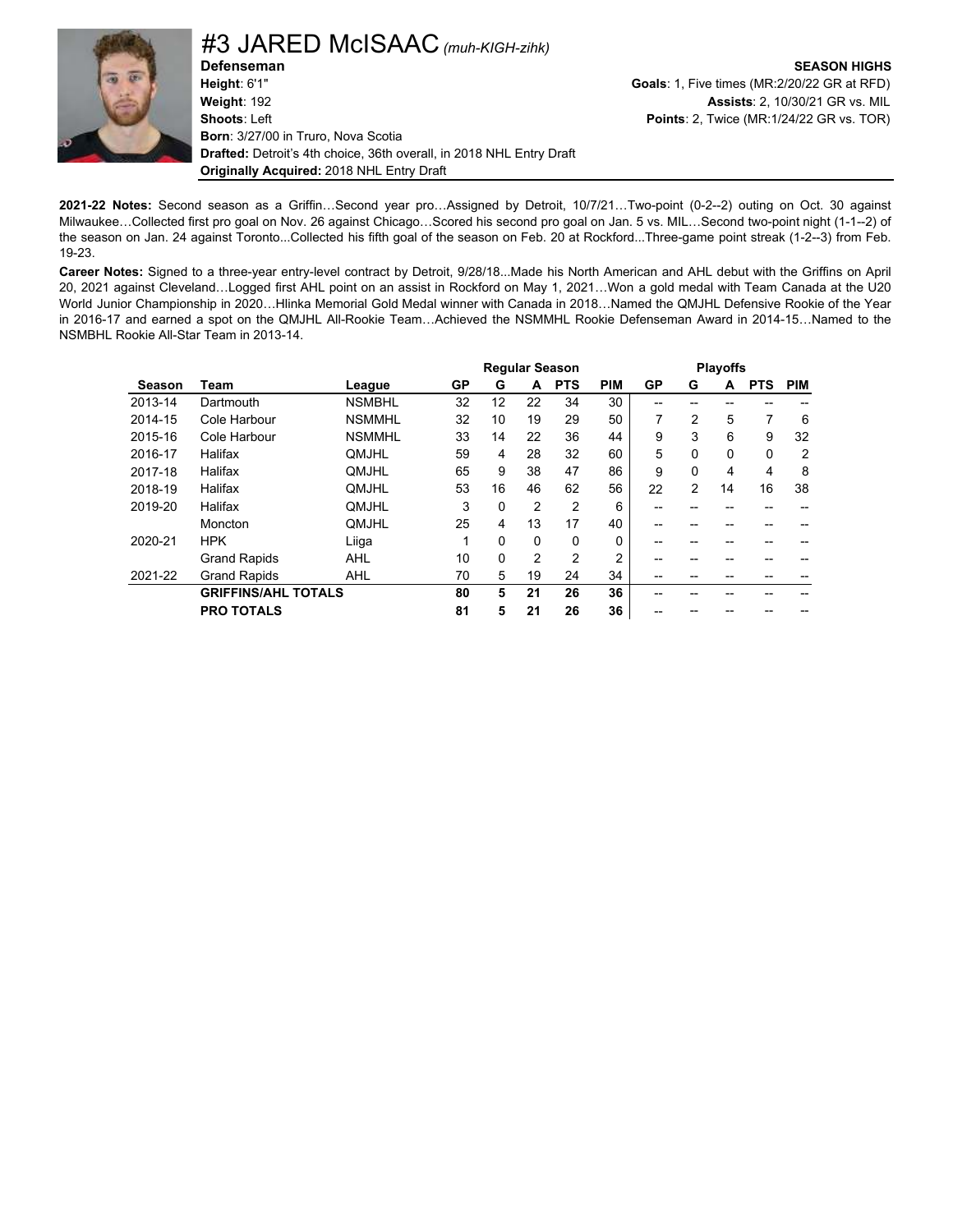

**Originally Acquired**: Signed to an ATO, 4/5/22

**2021-22 Notes:** First season as a Griffin…First year pro…Signed to an ATO, 4/5/22…Made his pro debut on April 6 against Cleveland…Registered his first pro point on an assist at Rockford on April 20…Scored his first pro goal on April 28 at Chicago.

**Career Notes:** Played junior hockey with the Saint John Sea Dogs for four seasons in the QMJHL, capturing a QMJHL championship during his final season with Saint John in 2016-17…In the QMJHL with Saint John (2013-17) and Rimouski Oceanic (2017-18), he logged 182 points (64-118-- 182) and 285 penalty minutes in 276 games...Awarded the Guy Carbonneau Trophy in 2018, awarded to the QMJHL's best defensive forward...Had his best offensive season in 2017-18 in the QMJHL when he totaled 73 points (22-51--73) in 64 outings...Spent the last four seasons with the University of New Brunswick and captained the team in 2021-22...Amassed 55 points (25-30--55), 74 penalty minutes and a plus-21 rating with New Brunswick...2019 USports University Cup Champion with New Brunswick.

|         |                                | <b>Regular Season</b><br><b>PTS</b><br>GP<br>G<br>A<br>League<br><b>OMJHL</b><br>52<br>6<br>10<br>4<br>66<br>20<br>34<br><b>OMJHL</b><br>14<br>29<br>5<br>12<br><b>OMJHL</b> |    |    |    |              |            |                |                | <b>Playoffs</b> |            |          |
|---------|--------------------------------|------------------------------------------------------------------------------------------------------------------------------------------------------------------------------|----|----|----|--------------|------------|----------------|----------------|-----------------|------------|----------|
| Season  | Team                           |                                                                                                                                                                              |    |    |    |              | <b>PIM</b> | <b>GP</b>      | G              | A               | <b>PTS</b> | PIM      |
| 2013-14 | Saint John                     |                                                                                                                                                                              |    |    |    |              | 52         |                |                |                 |            |          |
| 2014-15 | Saint John                     |                                                                                                                                                                              |    |    |    |              | 73         | 5              | 1              | $\Omega$        |            | 4        |
| 2015-16 | Saint John                     |                                                                                                                                                                              |    |    |    |              | 41         | 17             | 6              |                 | 7          | 2        |
| 2016-17 | Saint John                     | <b>OMJHL</b>                                                                                                                                                                 | 65 | 17 | 36 | 53           | 57         | 18             | 5              | 7               | 12         | 14       |
| 2017-18 | Rimouski Oceanic               | <b>OMJHL</b>                                                                                                                                                                 | 64 | 22 | 51 | 73           | 62         | $\overline{7}$ | 3              | 6               | 9          | 6        |
| 2018-19 | Univ. of New Brunswick         | <b>USports</b>                                                                                                                                                               | 19 | 6  | 3  | 9            | 14         | 5              | $\Omega$       | $\Omega$        | $\Omega$   | 2        |
| 2019-20 | Univ. of New Brunswick         | <b>USports</b>                                                                                                                                                               | 30 | 9  | 17 | 26           | 28         | 6              | $\overline{2}$ | 3               | 5          | 4        |
| 2020-21 | Univ. of New Brunswick         | <b>USports</b>                                                                                                                                                               |    |    |    |              | --         |                |                |                 |            |          |
| 2021-22 | Univ. of New Brunswick         | <b>USports</b>                                                                                                                                                               | 24 | 10 | 10 | 20           | 32         | 3              | 2              | 3               | 5          | $\Omega$ |
|         | <b>Grand Rapids</b>            | <b>AHL</b>                                                                                                                                                                   | 10 |    |    | 2            | 9          | --             |                |                 |            |          |
|         | <b>GRIFFINS/AHL/PRO TOTALS</b> |                                                                                                                                                                              | 10 |    | 1  | $\mathbf{2}$ | 9          | --             |                |                 |            |          |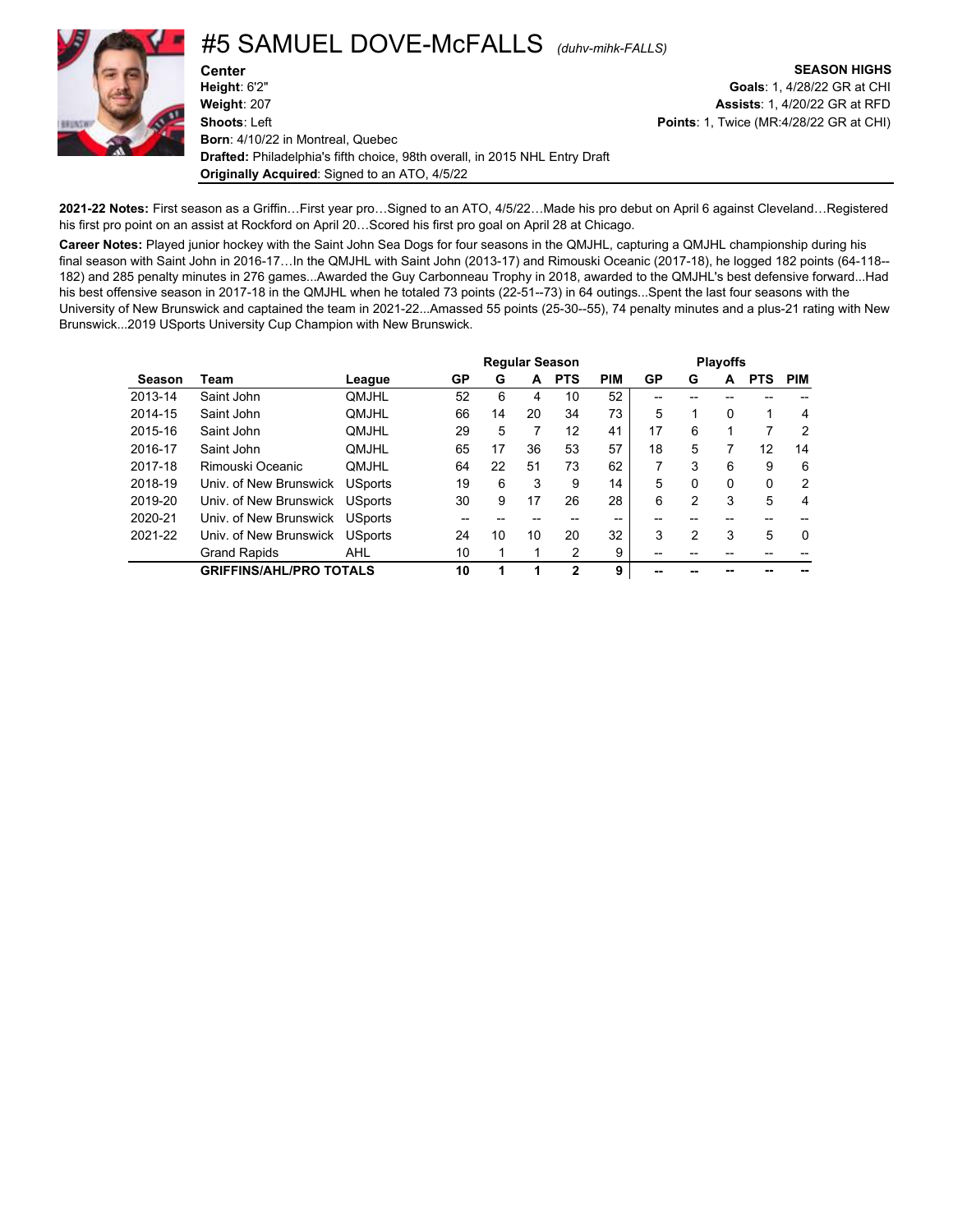

#6 RYAN MURPHY

**Height**: 5'11" **Goals**: 1, 11 times (MR:3/11/22 GR vs. CLE) **Shoots**: Right **Points**: 2, Six times (MR:3/13/22 GR at CHI) **Born**: 3/31/93 in Aurora, Ontario **Drafted:** Carolina's 1st choice, 12th overall, in 2011 NHL Entry Draft **Originally Acquired:** Assigned by Detroit, 10/8/21

**Defenseman SEASON HIGHS Assists**: 2, Three times (MR:3/13/22 GR at CHI)

**2021-22 Notes:** First season as a Griffin…Ninth year pro…Assigned by Detroit, 10/8/21…Made his Griffins debut on Oct. 15 against Rockford…Consecutive two-assist games to start the season…Recorded his first goal on Oct. 25 at Manitoba…Notched his third mutli-point game of the season on Dec. 4 against Rockford...Bagged his fifth goal of the season on Jan. 1 at Milwaukee...Fourth two-point night of the season on Feb. 19 versus Rockford...Four-game point streak (3-2--5) from Feb. 11-19...Shootout winner on Feb. 26 against Bakersfield...Fifth two-point night of the season on March 11 against Cleveland...Back-to-back two-point nights from March 11-13...Assists in four straight games from March 9-16, which is tied for the longest assist streak this season by a Griffin.

**Career Notes:** Signed to a one-year contract by Detroit, 7/28/21...Paced AHL blueliners in points (27) and assists (22) in 2020-21…Represented the Pacific Division as a 2021 AHL All-Star…Recipient of the Eddie Shore Award in 2020-21, given to the AHL's best defenseman…Named to the AHL All-Star Game in 2014-15…Led the OHL in postseason assists (20) in 2011-12…In 2010-11, named to the OHL First All-Star Team and paced the OHL defensemen with 26 goals…Achieved the U18 World Junior Championship Best Defenseman award in 2011 after leading all blueliners in goals (four) and points (13)…Won a U17 World Hockey Championship silver medal in 2010…OHL First All-Rookie Team nominee in 2010.

|               |                        |            |                |                | <b>Regular Season</b> |                |                |                |                | <b>Playoffs</b>          |                |                |
|---------------|------------------------|------------|----------------|----------------|-----------------------|----------------|----------------|----------------|----------------|--------------------------|----------------|----------------|
| <b>Season</b> | <b>Team</b>            | League     | GP             | G              | A                     | <b>PTS</b>     | <b>PIM</b>     | <b>GP</b>      | G              | A                        | <b>PTS</b>     | <b>PIM</b>     |
| 2009-10       | Kitchener              | OHL        | 62             | 6              | 33                    | 39             | 22             | 20             | 5              | 12                       | 17             | 16             |
| 2010-11       | Kitchener              | OHL        | 63             | 26             | 53                    | 79             | 36             | $\overline{7}$ | 2              | 9                        | 11             | 8              |
| 2011-12       | Kitchener              | OHL        | 49             | 11             | 43                    | 54             | 30             | 16             | $\overline{2}$ | 20                       | 22             | 12             |
| 2012-13       | Kitchener              | OHL        | 54             | 10             | 38                    | 48             | 34             | 10             | 3              | 4                        | $\overline{7}$ | 8              |
|               | Carolina               | <b>NHL</b> | 4              | $\mathbf 0$    | $\mathbf 0$           | 0              | $\overline{2}$ | --             | $-$            | $-$                      | $-$            | $\overline{a}$ |
|               | Charlotte              | <b>AHL</b> | 3              | $\Omega$       | $\overline{2}$        | $\overline{2}$ | $\mathbf{0}$   | --             | --             | $-$                      | --             | --             |
| 2013-14       | Carolina               | <b>NHL</b> | 48             | $\overline{2}$ | 10                    | 12             | 10             | --             | --             | --                       | --             |                |
|               | Charlotte              | <b>AHL</b> | 22             | 3              | 19                    | 22             | 8              | --             | --             | -−                       | --             |                |
| 2014-15       | Carolina               | <b>NHL</b> | 37             | 4              | 9                     | 13             | 8              | --             | --             | --                       | --             |                |
|               | Charlotte              | <b>AHL</b> | 25             | 0              | 17                    | 17             | 10             | --             | --             | -−                       | --             | --             |
| 2015-16       | Carolina               | <b>NHL</b> | 35             | $\Omega$       | 10                    | 10             | 10             | --             | --             |                          | --             |                |
|               | Charlotte              | <b>AHL</b> | 32             | 7              | 17                    | 34             | 18             | --             | --             | --                       | --             |                |
| 2016-17       | Carolina               | <b>NHL</b> | 27             | $\Omega$       | $\overline{2}$        | $\overline{2}$ | 8              | --             | --             | --                       | -−             |                |
|               | Charlotte              | <b>AHL</b> | 7              | 0              | 1                     | 1              | 4              | --             | --             | --                       | --             | --             |
| 2017-18       | Minnesota              | <b>NHL</b> | 21             | $\overline{2}$ | 3                     | 5              | 16             | 1              | $\mathbf 0$    | $\Omega$                 | 0              | $\mathbf 0$    |
|               | lowa                   | <b>AHL</b> | 48             | 4              | 24                    | 28             | 30             | --             | --             | --                       | --             | --             |
| 2018-19       | Minnesota              | <b>NHL</b> | $\overline{2}$ | $\mathbf 0$    | $\mathbf 0$           | $\mathbf 0$    | 0              | --             |                |                          | --             |                |
|               | lowa                   | <b>AHL</b> | 35             | 3              | 12                    | 15             | 12             | --             | --             | --                       | --             |                |
|               | New Jersey             | <b>NHL</b> | 1              | $\Omega$       | 1                     | 1              | 0              | --             | --             | --                       | --             |                |
|               | Binghamton             | <b>AHL</b> | 23             | 0              | 10                    | 10             | 8              | --             | --             | --                       | --             | --             |
| 2019-20       | Neftekhimik            | KHL        | 56             | 8              | 15                    | 23             | 22             | 4              | $\mathbf 0$    | 0                        | 0              | $\pmb{0}$      |
| 2020-21       | Dinamo                 | KHL        | 12             | 2              | 6                     | 8              | 6              | --             | --             | $\overline{a}$           | --             | --             |
|               | Henderson              | <b>AHL</b> | 37             | 5              | 22                    | 27             | 32             | 3              | $\mathbf 0$    | 1                        | 1              | $\,6$          |
| 2021-22       | <b>Grand Rapids</b>    | <b>AHL</b> | 53             | 11             | 18                    | 29             | 30             | --             | --             | $\overline{\phantom{a}}$ | --             | --             |
|               | <b>NHL TOTALS</b>      |            | 175            | 8              | 35                    | 43             | 54             | 1              | $\mathbf{0}$   | $\mathbf{0}$             | $\mathbf{0}$   | $\mathbf 0$    |
|               | <b>GRIFFINS TOTALS</b> |            | 53             | 11             | 18                    | 29             | 30             | --             | н.             | --                       | --             | --             |
|               | <b>AHL TOTALS</b>      |            | 286            | 33             | 142                   | 175            | 154            | 8              | 0              | 3                        | 3              | 8              |
|               | <b>PRO TOTALS</b>      |            | 529            | 51             | 197                   | 248            | 236            | 13             | 0              | 3                        | 3              | 10             |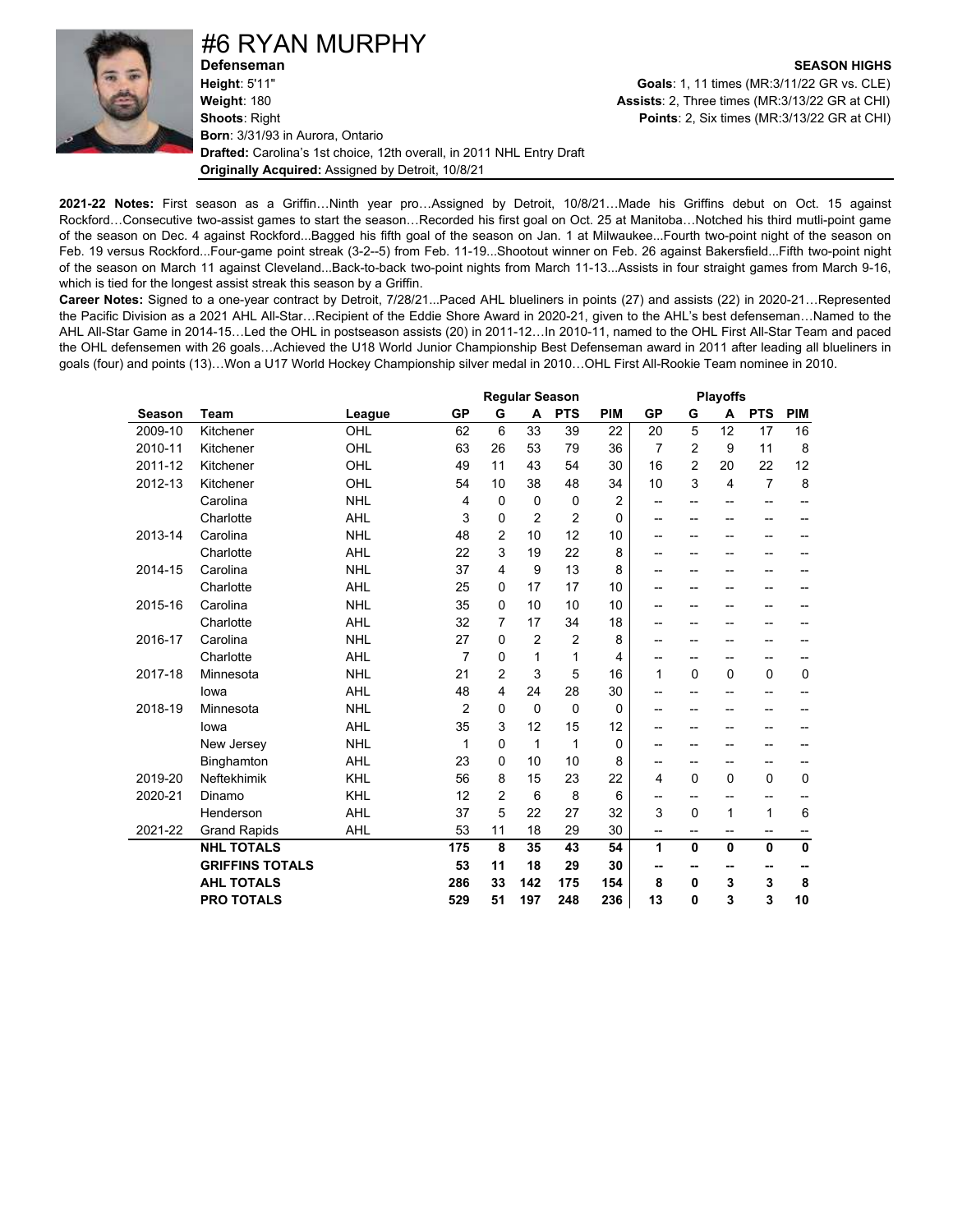

### #11 RILEY BARBER

**Right Wing SEASON HIGHS Height**: 6'0" **Goals**: 3, 4/9/22 GR at TOR **Weight**: 205 **Shoots**: Right **Born**: 2/7/94 in Pittsburgh, Pa. **Drafted**: Washington's 7th choice, 167th overall, in 2012 NHL Entry Draft **Originally Acquired**: Agreed to terms on a two-year contract with Detroit, 10/9/20

**Assists**: 2, Three times (MR:3/18/22 GR vs. TEX) **Points**: 3, 4/9/22 GR at TOR

**2021-22 Notes:** Second season as a Griffin…Seventh year pro…Agreed to terms on a two-year contract with Detroit, 10/9/20…Assigned by Detroit, 10/11/21…Collected a two-point night against Milwaukee on Oct. 30…Registered two goals on Oct. 31 against Chicago...Six-game point streak (4-5- -9) from Oct. 30-Nov. 13...Recalled by Detroit, 12/18/21...Made his NHL season debut on Dec. 18 against New Jersey...Reassigned by Detroit, 12/19/21...Recalled to Detroit's taxi squad, 12/26/21...Reassigned by Detroit, 12/30/21...Five-game point streak (3-3--6) from Dec. 6-Jan. 1...Recalled to Detroit's taxi squad, 1/2/22...Reassigned by Detroit, 1/2/22...Recalled to Detroit's taxi squad, 1/5/22...Recalled by Detroit, 1/11/22...Reassigned by Detroit 3/2/22...On March 4, made his first appearance for the Griffins since Jan. 1...Fifth two-point outing of the season on March 6 at Milwaukee...Goals in three straight games from March 22-26...Bagged the overtime winner in his 350th AHL game on March 26 at Bakersfield...Recorded his first hat trick as a Griffin on April 9 at Toronto...Recalled by Detroit, 4/17/22...Reassigned by Detroit, 4/19/22...Two-goal outing on April 20 at Rockford...Recalled by Detroit, 4/23/22...Reassigned by Detroit, 4/23/22...Recalled by Detroit, 4/26/22...Reassigned by Detroit, 4/26/22...Achieved his 300th pro point on April 28 at Chicago...Career-high 16-game point streak (15-7--22) from March 22-April 28, which is the longest streak in the AHL this season.

**Career Notes:** Entered 2020-21 with 291 career AHL contests to his name, totaling 217 points (106-111--217) while playing for Hershey, Laval and Wilkes-Barre/Scranton...Recorded his first goal during his AHL debut with Hershey on Oct. 10, 2015 against Springfield…Bagged inaugural AHL assist on Oct. 24, 2015 against Hartford…Made NHL debut on with Washington against Edmonton on Feb. 24, 2017 Named to the AHL Central Division All-Star Team in 2020-21 AHL Rookie of the Month in February 2016 …2014-15 NCHC Conference Champion with Miami (OH)…Named to the NCAA Second All-Star Team in 2013-14…Earned CCHA Rookie of the Year, All-Rookie and First All-Star Team honors in 2012- 13…Captured a gold medal with Team USA at the 2013 World Junior Championship and the 2012 IIHF U-18 World Championship…USHL Clark Cup Champion in 2011 with Dubuque.

|         |                        |             |     |          | <b>Regular Season</b> |                |                |           |                | <b>Playoffs</b> |                |            |
|---------|------------------------|-------------|-----|----------|-----------------------|----------------|----------------|-----------|----------------|-----------------|----------------|------------|
| Season  | Team                   | League      | GP  | G        | A                     | <b>PTS</b>     | <b>PIM</b>     | <b>GP</b> | G              | A               | <b>PTS</b>     | <b>PIM</b> |
| 2010-11 | Dubuque                | <b>USHL</b> | 57  | 14       | 14                    | 28             | 48             | 11        | $\overline{2}$ | $\Omega$        | $\overline{2}$ | 6          |
|         | U.S. National U17 Team | <b>USDP</b> | 3   | 1        | 1                     | $\overline{2}$ | 2              | --        | --             | --              | --             |            |
| 2011-12 | <b>USNTDP Juniors</b>  | <b>USHL</b> | 24  | 5        | 6                     | 11             | 59             | --        | --             | --              | --             |            |
|         | U.S. National U18 Team | <b>USDP</b> | 60  | 21       | 15                    | 36             | 85             | --        | --             | --              | --             |            |
| 2012-13 | Miami U.               | <b>CCHA</b> | 40  | 15       | 24                    | 39             | 22             | --        | --             | --              | --             |            |
| 2013-14 | Miami U.               | <b>NCHC</b> | 38  | 19       | 25                    | 44             | 28             | --        | $- -$          | --              | --             |            |
| 2014-15 | Miami U.               | <b>NCHC</b> | 38  | 20       | 20                    | 40             | 12             | --        | --             |                 | --             |            |
| 2015-16 | Hershey                | AHL         | 74  | 26       | 29                    | 55             | 34             | 17        | 1              | 3               | 4              | 24         |
| 2016-17 | Hershey                | <b>AHL</b>  | 39  | 13       | 14                    | 27             | 12             | 12        | 1              | 4               | 5              | 4          |
|         | Washington             | <b>NHL</b>  | 3   | $\Omega$ | $\Omega$              | 0              | 0              | --        | --             | --              | --             |            |
| 2017-18 | Hershey                | AHL         | 60  | 20       | 18                    | 38             | 49             | --        | $-$            | --              | --             | --         |
| 2018-19 | Hershey                | <b>AHL</b>  | 64  | 31       | 29                    | 60             | 84             | 9         | 3              | 3               | 6              | 4          |
| 2019-20 | Laval                  | <b>AHL</b>  | 39  | 13       | 18                    | 31             | 19             | --        | $- -$          | --              | --             |            |
|         | Montreal               | <b>NHL</b>  | 9   | 0        | $\Omega$              | 0              | $\overline{2}$ | --        |                |                 |                |            |
|         | Wilkes-Barre/Scranton  | <b>AHL</b>  | 7   | 3        | 3                     | 6              | 6              | --        | --             |                 | --             |            |
| 2020-21 | <b>Grand Rapids</b>    | <b>AHL</b>  | 32  | 20       | 14                    | 34             | 22             | --        | --             | --              | --             |            |
| 2021-22 | <b>Grand Rapids</b>    | <b>AHL</b>  | 48  | 25       | 24                    | 49             | 24             | --        |                |                 | --             |            |
|         | Detroit                | <b>NHL</b>  | 4   | $\Omega$ | $\Omega$              | 0              | $\overline{2}$ | --        | --             | --              | --             |            |
|         | <b>NHL TOTALS</b>      |             | 16  | 0        | 0                     | 0              | 4              | --        |                | --              | --             |            |
|         | <b>GRIFFINS TOTALS</b> |             | 80  | 45       | 38                    | 83             | 46             | --        | --             | --              | --             |            |
|         | <b>AHL TOTALS</b>      |             | 363 | 151      | 149                   | 300            | 250            | 38        | 5              | 10              | 15             | 32         |
|         | <b>PRO TOTALS</b>      |             | 379 | 151      | 149                   | 300            | 254            | 38        | 5              | 10              | 15             | 32         |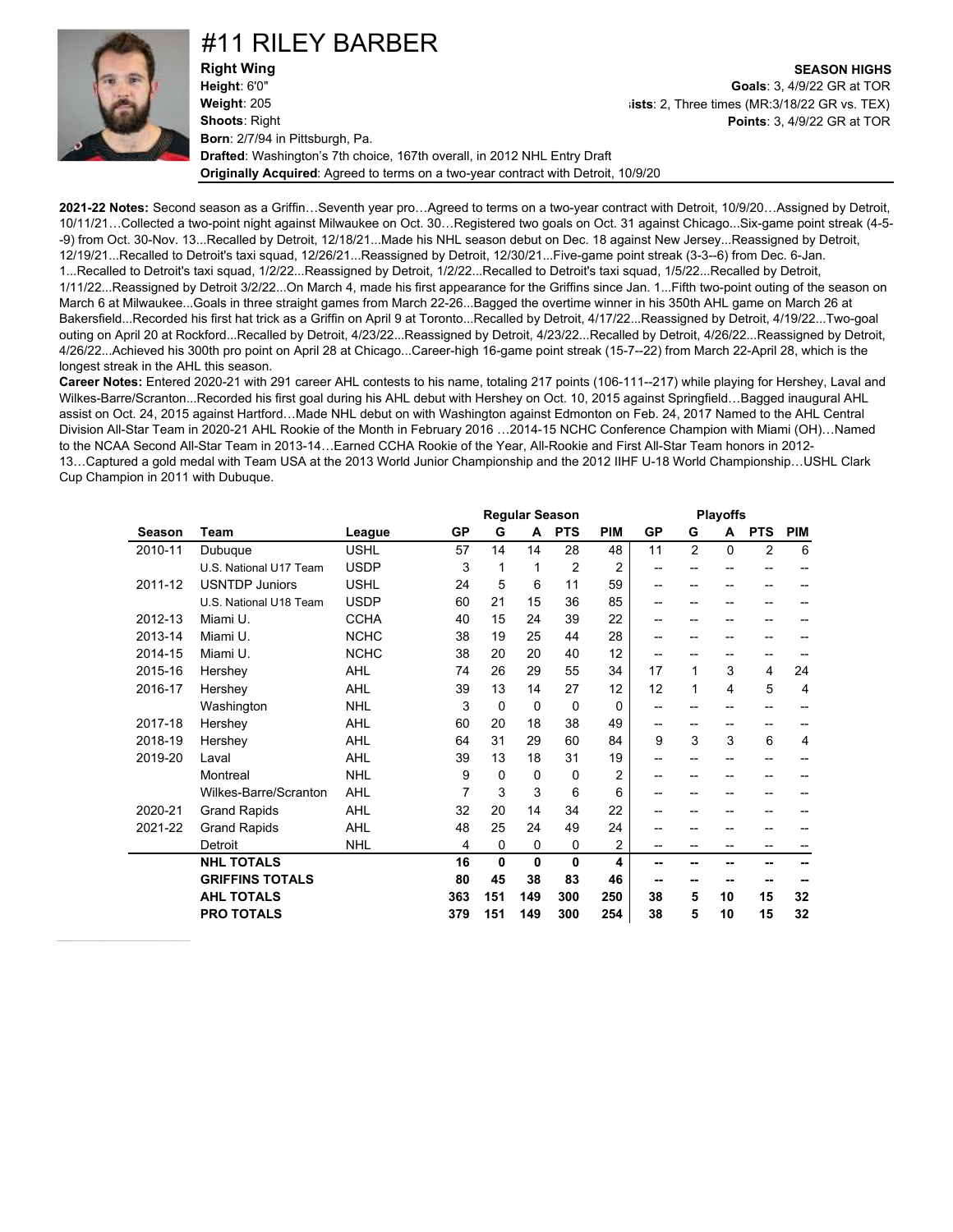### #14 JAN DROZG *(YAHN DROHZG)*

**Right Wing SEASON HIGHS Height**: 6'2" **Goals**: 1, Four times (MR:2/4/22 WBS vs. BRI) **Weight**: 175 **Assists**: 1, Seven times (MR:3/26/22 GR at BAK) **Shoots**: Right **Points**: 1, 11 times (MR:3/26/22 GR at BAK) **Born**: 4/1/99 in Maribor, Slovenia. **Drafted**: Pittsburgh's 3rd choice, 152nd overall, in 2017 NHL Entry Draft **Originally Acquired**: Reassigned from Wilkes-Barre/Scranton by Pittsburgh, 3/11/22

**2021-22 Notes:** First season as a Griffin…third year pro…Reassigned from Wilkes-Barre/Scranton by Pittsburgh, 3/11/22…Made his Griffins debut on March 13 at Chicago…Recorded his first point as a Griffin on March 26 with an assist at Bakersfield…Skated in his 150th pro game on April 10 at Toronto...Appeared in his 100th AHL game on April 19 at Iowa.

**Career Notes:** Played much of his junior hockey overseas in Sweden and Slovenia, logging 214 points (115-99--214) in 128 outings…Had his best youth season in 2014-15 with HK Celje U18 in the EBJL when he racked up 78 points (47-31--78) in 25 games…Drafted in 2017 by Pittsburgh with the 152nd overall pick in the fifth round...Went on to play in the QMJHL with Shawinigan and totaled 50 points (16-34--50) in 61 contests in 2017- 18...After the conclusion of the QMJHL that season, he made his AHL debut with Wilkes-Barre/Scranton on April 15, 2018 at Hershey...Turned pro in 2019 and appeared in 32 games with WBS and totaled five goals and three assists in 32 games...Coming into the 2021-22 seaosn, he has played 65 AHL games and compiled 16 points (10-6--16) and 24 penalty minutes...Competed in 24 games with Wheeling (ECHL) in 2019-20, amassing 23 points (13-10--23) in 24 games...Has won two U20 WJC bronze medals, one U20 WJC gold medal and a U18 WJC gold medal, all with Slovenia...Won the AlpsHL championship with HK Olimpija Ljubljana in 2020-21.

|         |                        |                 |                |                          | <b>Regular Season</b> |                |                |                | <b>Playoffs</b>          |                          |                          |             |
|---------|------------------------|-----------------|----------------|--------------------------|-----------------------|----------------|----------------|----------------|--------------------------|--------------------------|--------------------------|-------------|
| Season  | Team                   | League          | GP             | G                        | A                     | <b>PTS</b>     | <b>PIM</b>     | <b>GP</b>      | G                        | A                        | <b>PTS</b>               | <b>PIM</b>  |
| 2013-14 | HK Maribor U18         | EBJL            | 25             | 20                       | 11                    | 31             | 46             | $-$            | $\overline{\phantom{a}}$ | $-$                      | $-$                      |             |
|         | HK Maribor U18         | Slovenia U18    |                |                          |                       |                | $\overline{a}$ | 6              | 5                        | $\Omega$                 | 5                        | 10          |
| 2014-15 | <b>HK Maribor</b>      | Slovenia        | 11             | 4                        | 3                     | $\overline{7}$ | 6              |                | --                       | --                       | $\overline{\phantom{a}}$ |             |
|         | HK Celje U18           | Slovenia U18    |                | $\overline{\phantom{a}}$ | --                    |                | --             | 5              | 10                       | 9                        | 19                       | 6           |
|         | HK Celje U18           | <b>EBJL</b>     | 25             | 47                       | 31                    | 78             | 37             | 3              | 3                        | 2                        | 5                        | 0           |
| 2015-16 | Leksands IF J18        | J18 Elit        | 22             | 16                       | 15                    | 31             | 16             | --             | $\overline{\phantom{a}}$ | --                       | $\overline{\phantom{a}}$ | --          |
|         | Leksands IF J18        | J18 Allsvenskan | 16             | 10                       | 10                    | 20             | 10             | 5              | $\Omega$                 | 1                        | 1                        | $\mathbf 0$ |
|         | Leksands IF J20        | J20 SuperElit   | 1              | $\Omega$                 | $\Omega$              | $\Omega$       | $\overline{2}$ | --             | --                       | --                       | --                       |             |
| 2016-17 | Leksands IF J18        | J18 Elit        | 18             | 12                       | 16                    | 28             | 8              | --             | --                       | $\overline{\phantom{a}}$ | $\overline{\phantom{a}}$ | --          |
|         | Leksands IF J18        | J18 Allsvenskan | 17             | $\overline{7}$           | 14                    | 21             | 10             | 4              | 1                        | $\overline{2}$           | 3                        | 8           |
|         | Leksands IF J20        | J20 SuperElit   | 4              | 3                        | $\overline{2}$        | 5              | $\Omega$       | $\overline{2}$ | 1                        | $\Omega$                 | 1                        | 0           |
| 2017-18 | Shawinigan             | QMJHL           | 61             | 16                       | 34                    | 50             | 44             | --             | --                       |                          | --                       |             |
|         | Wilkes-Barre/Scranton  | <b>AHL</b>      | 1              | $\Omega$                 | 1                     | 1              | 0              |                | --                       | --                       | --                       |             |
| 2018-19 | Shawinigan             | <b>OMJHL</b>    | 60             | 21                       | 41                    | 62             | 48             | 6              | 4                        | 2                        | 6                        | 8           |
|         | Wilkes-Barre/Scranton  | AHL             | $\overline{2}$ | $\Omega$                 | 0                     | $\Omega$       | $\overline{2}$ | --             | --                       | --                       | $\overline{a}$           |             |
| 2019-20 | Wilkes-Barre/Scranton  | AHL             | 32             | 5                        | 3                     | 8              | 12             | --             | --                       |                          | --                       |             |
|         | Wheeling               | <b>ECHL</b>     | 24             | 13                       | 10                    | 23             | 16             | --             | --                       |                          | --                       |             |
| 2020-21 | HK Olimpija Ljubljana  | AlpsHL          | 10             | $\overline{7}$           | 10                    | 17             | 14             | --             |                          |                          |                          |             |
|         | HK Olimpija Ljubljana  | Slovenia        | 6              | 9                        | $\overline{2}$        | 11             | 37             | --             | --                       | --                       | --                       |             |
|         | Wilkes-Barre/Scranton  | AHL             | 30             | 5                        | $\overline{2}$        | $\overline{7}$ | 10             | --             | --                       | $-$                      | $\overline{\phantom{a}}$ |             |
| 2021-22 | Wilkes-Barre/Scranton  | AHL             | 23             | 4                        | 6                     | 10             | 8              | --             | --                       |                          |                          |             |
|         | <b>Grand Rapids</b>    | <b>AHL</b>      | 14             | $\Omega$                 | 1                     | 1              | 4              | --             | --                       | --                       | $\overline{a}$           | --          |
|         | <b>GRIFFINS TOTALS</b> |                 | 14             | 0                        | 1                     | 1              | 4              | --             | --                       | --                       | --                       |             |
|         | <b>AHL TOTALS</b>      |                 | 102            | 14                       | 13                    | 27             | 36             | --             |                          |                          |                          |             |
|         | <b>PRO TOTALS</b>      |                 | 153            | 47                       | 38                    | 85             | 109            | --             |                          |                          |                          |             |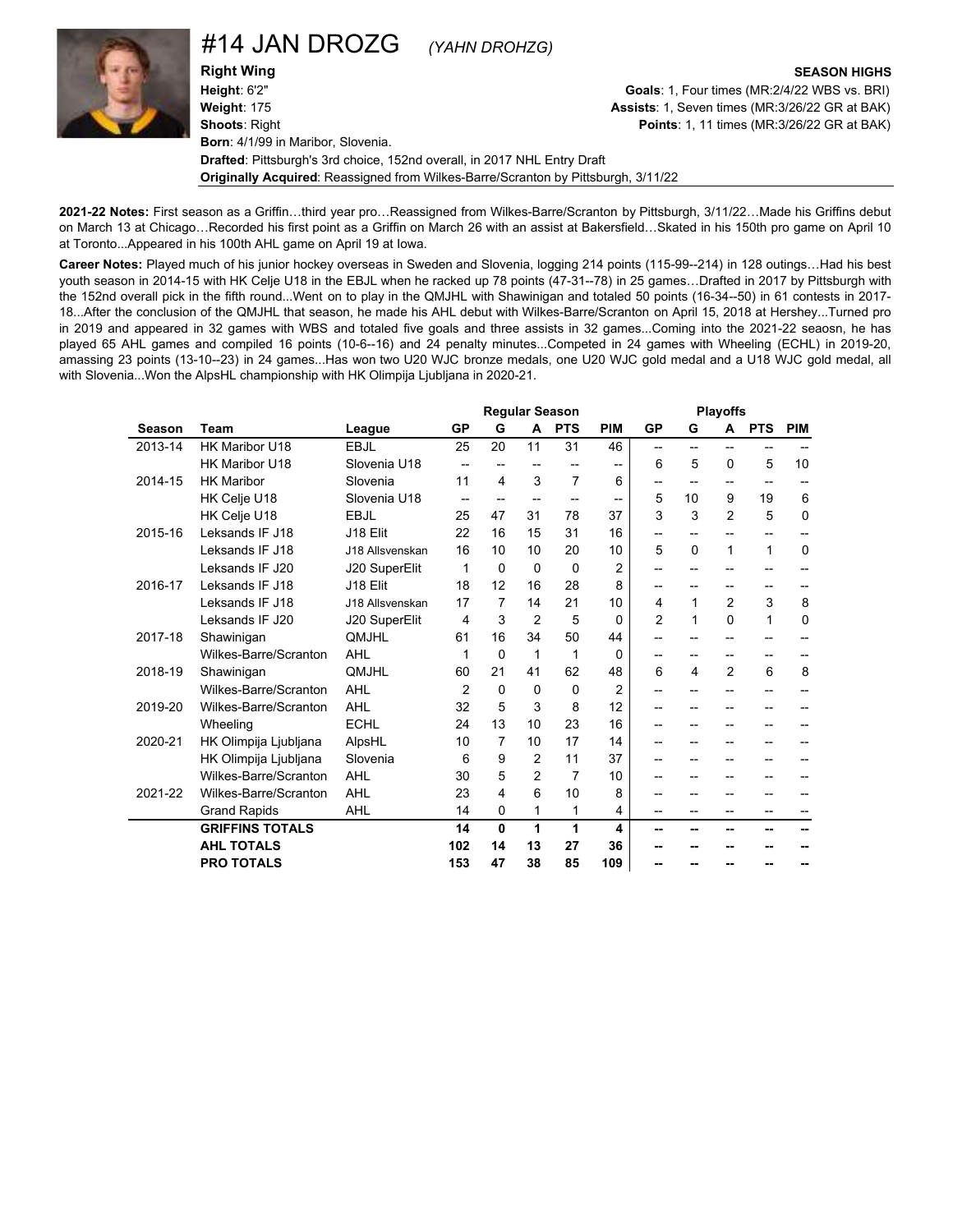

**Defenseman SEASON HIGHS Height**: 5'10" **Goals**: 1, 4/20/22 GR at RFD **Weight**: 194 **Assists**: 1, Four times (MR:4/28/22 GR at CHI) **Shoots**: Left **Points**: 1, Five times (MR:4/28/22 GR at CHI) **Born**: 7/4/96 in West Bloomfield, Mich. **Drafted**: Undrafted **Originally Acquired**: Signed to a PTO, 3/11/22.

**2021-22 Notes:** First season as a Griffin…second year pro…Signed to a PTO, 3/11/22…Made his Griffins debut on March 11 against Cleveland…Recorded his first point as a Griffin on an assist at Toronto on April 9…Scored his first AHL goal on April 20 at Rockford.

**Career Notes:** Spent four seasons in the USHL with Fargo and Bloomington, racking up 39 points (6-33--39) and 202 penalty minutes in 200 outings…Went on to play for Michigan State University from 2016-20, totaling nine points (4-5--9) and 78 penalty minutes in 114 contests...Made his pro debut on March 11, 2020 with the Toledo Walleye (ECHL) against Cincinnati...Played first full pro season in 2020-21 with the Rapid City Rush (ECHL), amassing 10 points (1-9--10) in 58 games...Has 13 asssits in 51 contests with Toledo this season...Made his AHL debut on Dec. 29, 2021 with Rochester against Providence and collected his first AHL point three days later at Springfield.

|         |                        |             |     |                |                | <b>Regular Season</b> |                |           |              | <b>Playoffs</b> |             |             |
|---------|------------------------|-------------|-----|----------------|----------------|-----------------------|----------------|-----------|--------------|-----------------|-------------|-------------|
| Season  | Team                   | League      | GP  | G              | A              | <b>PTS</b>            | <b>PIM</b>     | <b>GP</b> | G            | A               | <b>PTS</b>  | <b>PIM</b>  |
| 2012-13 | Fargo                  | <b>USHL</b> | 48  | 1              | 6              | 7                     | 37             | 9         | $\mathbf{0}$ | $\Omega$        | $\mathbf 0$ | $\mathbf 0$ |
| 2013-14 | Fargo                  | <b>USHL</b> | 41  | 1              | 5              | 6                     | 56             | --        |              |                 |             |             |
| 2014-15 | Bloomington            | <b>USHL</b> | 52  | 2              | $\overline{7}$ | 9                     | 61             | --        | --           |                 | --          |             |
| 2015-16 | Bloomington            | <b>USHL</b> | 59  | 2              | 15             | 17                    | 45             | 10        | $\mathbf 0$  | $\overline{2}$  | 2           | 8           |
| 2016-17 | Michigan State         | Big Ten     | 21  | $\Omega$       | 1              |                       | 16             | --        |              |                 |             |             |
| 2017-18 | Michigan State         | Big Ten     | 29  | $\overline{2}$ | 1              | 3                     | 18             | --        |              |                 |             |             |
| 2018-19 | Michigan State         | Big Ten     | 28  | $\Omega$       | 0              | $\Omega$              | 20             | --        | --           | --              | --          |             |
| 2019-20 | Michigan State         | Big Ten     | 36  | $\overline{2}$ | 3              | 5                     | 24             | --        | --           | --              | --          |             |
|         | Toledo                 | <b>ECHL</b> |     | $\Omega$       | 0              | $\Omega$              | $\overline{2}$ | --        |              |                 |             |             |
| 2020-21 | Rapid City             | <b>ECHL</b> | 58  | 1              | 9              | 10                    | 72             | --        |              |                 |             |             |
| 2021-22 | Toledo                 | <b>ECHL</b> | 51  | $\Omega$       | 13             | 13                    | 37             |           |              |                 |             |             |
|         | Rochester              | <b>AHL</b>  | 3   | 0              | 1              |                       | 0              |           |              |                 |             |             |
|         | <b>Grand Rapids</b>    | <b>AHL</b>  | 18  | 1              | 3              | 4                     | 19             | --        |              |                 |             |             |
|         | <b>GRIFFINS TOTALS</b> |             | 18  | 1              | 3              | 4                     | 19             | --        |              |                 |             |             |
|         | <b>AHL TOTALS</b>      |             | 21  | 1              | 4              | 5                     | 19             | --        |              |                 |             |             |
|         | <b>PRO TOTALS</b>      |             | 131 | $\mathbf{2}$   | 26             | 28                    | 130            |           |              |                 |             |             |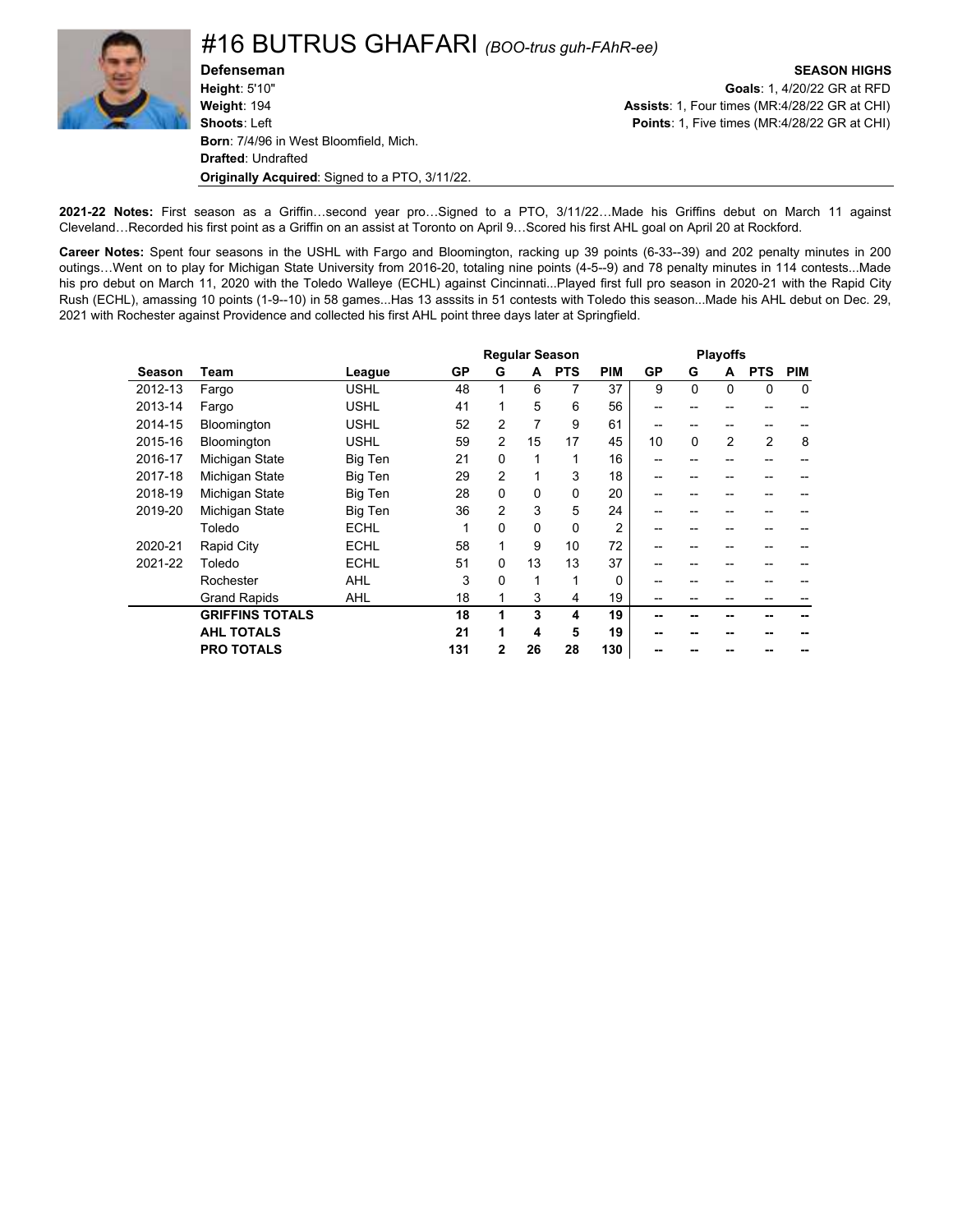

#18 BRIAN LASHOFF *(LASH-awf)*

**Captain | Defenseman SEASON HIGHS Height**: 6'3" **Goals**: 1, Five times (MR:4/9/22 GR at TOR) **Weight**: 215 **Assists:** 2, 4/20/22 GR at RFD **Shoots**: Left **Points**: 2, 4/20/22 GR at RFD **Born**: 7/16/90 in Albany, N.Y. **Drafted:** Undrafted

**Originally Acquired:** Signed to a three-year entry-level contract by Detroit, 9/30/08

**2021-22 Notes:** Captain...13th season as a Griffin...12th year pro…Assigned by Detroit, 10/8/21…Recorded first goal of the season on Nov. 19 at Texas…Recalled by Detroit, 12/9/21…Reassigned by Detroit, 12/11/21…Registered the game-winner in overtime on Feb. 23 at Cleveland...Two goals in three games from Feb. 23-26...Appeared in his 700th game as a pro on March 18 against Texas...Added his fifth goal of the season on April 9 at Toronto...Tied a career-high two assists on April 20 at Rockford.

**Career Notes:** Signed to a one-year contract by Detroit, 7/30/21…Won the 2013 and 2017 Calder Cups with Grand Rapids, one of only three players to be a part of both championships (Mitch Callahan, Nathan Paetsch)…513 career regular season games played ranks first among active players who have spent their entire AHL career with the same club and tie for eighth all-time in league history…Appeared in 75 Calder Cup Playoff games with the Griffins, ranking second in team history…Places second on the franchise's all-time list with 513 regular season games played…Became the 126th Griffins alumnus to play in the NHL when he debuted with Detroit and registered his first goal in the same game on Jan. 21, 2013 in Columbus…Won a gold medal with Team USA at the 2010 World Junior Championship.

|               |                            |             | <b>Regular Season</b> |                         |                |                |                |                |                          | <b>Playoffs</b> |                         |                |
|---------------|----------------------------|-------------|-----------------------|-------------------------|----------------|----------------|----------------|----------------|--------------------------|-----------------|-------------------------|----------------|
| <b>Season</b> | <b>Team</b>                | League      | <b>GP</b>             | G                       | A              | <b>PTS</b>     | PIM            | <b>GP</b>      | G                        | А               | <b>PTS</b>              | <b>PIM</b>     |
| 2006-07       | Barrie                     | OHL         | 47                    | $\overline{2}$          | 10             | 12             | 20             | 5              | $\Omega$                 | 1               | 1                       | 2              |
| 2007-08       | <b>Barrie</b>              | OHL         | 50                    | 5                       | 15             | 20             | 44             | 8              | 0                        | 1               | $\mathbf 1$             | 4              |
| 2008-09       | <b>Barrie</b>              | OHL         | 25                    | 1                       | 12             | 13             | 19             | --             | $-$                      | $-$             | --                      |                |
|               | Kingston                   | OHL         | 35                    | 6                       | 13             | 19             | 32             | --             | --                       | $-$             | --                      |                |
|               | <b>Grand Rapids</b>        | <b>AHL</b>  | 6                     | 1                       | 4              | 5              | $\Omega$       | 8              | $\mathbf{1}$             | 4               | 5                       | 2              |
| 2009-10       | Kingston                   | OHL         | 58                    | 6                       | 21             | 27             | 71             | $\overline{7}$ | $\mathbf{0}$             | $\Omega$        | $\mathbf 0$             | 12             |
|               | <b>Grand Rapids</b>        | <b>AHL</b>  | 6                     | $\Omega$                | $\overline{2}$ | $\overline{2}$ | 2              | $-$            | $\overline{\phantom{a}}$ | $-$             | --                      |                |
| 2010-11       | <b>Grand Rapids</b>        | <b>AHL</b>  | 37                    | $\Omega$                | 3              | 3              | 25             | --             | --                       | --              | -−                      |                |
|               | Toledo                     | <b>ECHL</b> | 3                     | $\Omega$                | 1              | 1              | $\Omega$       | --             | --                       | --              | --                      |                |
| 2011-12       | <b>Grand Rapids</b>        | <b>AHL</b>  | 76                    | 8                       | 11             | 19             | 41             | --             | --                       | $-$             | --                      |                |
| 2012-13       | <b>Grand Rapids</b>        | <b>AHL</b>  | 37                    | $\overline{2}$          | 4              | 6              | 23             | 18             | $\mathbf{0}$             | 1               | 1                       | 10             |
|               | Detroit                    | <b>NHL</b>  | 31                    | 1                       | 4              | 5              | 15             | 3              | $\mathbf{0}$             | 0               | $\mathbf 0$             | $\mathbf 0$    |
| 2013-14       | Detroit                    | <b>NHL</b>  | 75                    | 1                       | 5              | 6              | 36             | 5              | 0                        | 0               | $\mathbf 0$             | $\mathbf 0$    |
| 2014-15       | <b>Grand Rapids</b>        | <b>AHL</b>  | 32                    | 1                       | 6              | $\overline{7}$ | 12             | 16             | $\mathbf{0}$             | 3               | 3                       | 8              |
|               | Detroit                    | <b>NHL</b>  | 11                    | $\Omega$                | $\overline{2}$ | $\overline{2}$ | 6              | $-$            | --                       | $-$             | --                      |                |
| 2015-16       | <b>Grand Rapids</b>        | <b>AHL</b>  | 74                    | 1                       | 15             | 16             | 30             | 9              | $\overline{2}$           | 1               | 3                       | $\mathbf 0$    |
| 2016-17       | <b>Grand Rapids</b>        | <b>AHL</b>  | 62                    | 3                       | 8              | 11             | 32             | 17             | $\mathbf{1}$             | 3               | $\overline{\mathbf{4}}$ | 12             |
|               | Detroit                    | <b>NHL</b>  | 5                     | 0                       | 0              | 0              | 0              | --             | --                       | $\overline{a}$  | --                      |                |
| 2017-18       | <b>Grand Rapids</b>        | <b>AHL</b>  | 70                    | 5                       | 10             | 15             | 29             | 5              | $\mathbf{1}$             | $\overline{2}$  | 3                       | $\overline{2}$ |
|               | Detroit                    | <b>NHL</b>  | 1                     | $\Omega$                | $\mathbf 0$    | $\mathbf{0}$   | $\Omega$       | --             | --                       | --              | --                      |                |
| 2018-19       | <b>Grand Rapids</b>        | <b>AHL</b>  | 53                    | 1                       | 13             | 14             | 33             | $\overline{2}$ | 0                        | $\mathbf{1}$    | 1                       | $\mathbf 0$    |
|               | Detroit                    | <b>NHL</b>  | 4                     | $\mathbf 0$             | 1              | 1              | $\overline{2}$ | $-$            | --                       | $-$             | --                      |                |
| 2019-20       | <b>Grand Rapids</b>        | <b>AHL</b>  | 47                    | 3                       | 5              | 8              | 36             | --             | --                       | --              | --                      |                |
|               | Detroit                    | <b>NHL</b>  | 9                     | 0                       | 1              | 1              | 6              | --             | --                       | $-$             | --                      |                |
| 2020-21       | <b>Grand Rapids</b>        | <b>AHL</b>  | 13                    | 1                       | 2              | 3              | 6              | --             |                          | --              | --                      |                |
| 2021-22       | <b>Grand Rapids</b>        | <b>AHL</b>  | 66                    | 5                       | 10             | 15             | 30             | --             | --                       | --              | --                      |                |
|               | Detroit                    | <b>NHL</b>  | $\mathbf 0$           | 0                       | $\mathbf 0$    | 0              | $\Omega$       | --             | --                       | --              | --                      | --             |
|               | <b>NHL TOTALS</b>          |             | 136                   | $\overline{\mathbf{2}}$ | 13             | 15             | 65             | 8              | 0                        | $\mathbf{0}$    | $\mathbf 0$             | $\mathbf{0}$   |
|               | <b>GRIFFINS/AHL TOTALS</b> |             | 579                   | 31                      | 93             | 124            | 299            | 75             | 5                        | 15              | 20                      | 34             |
|               | <b>PRO TOTALS</b>          |             | 718                   | 33                      | 107            | 140            | 364            | 83             | 5                        | 15              | 20                      | 34             |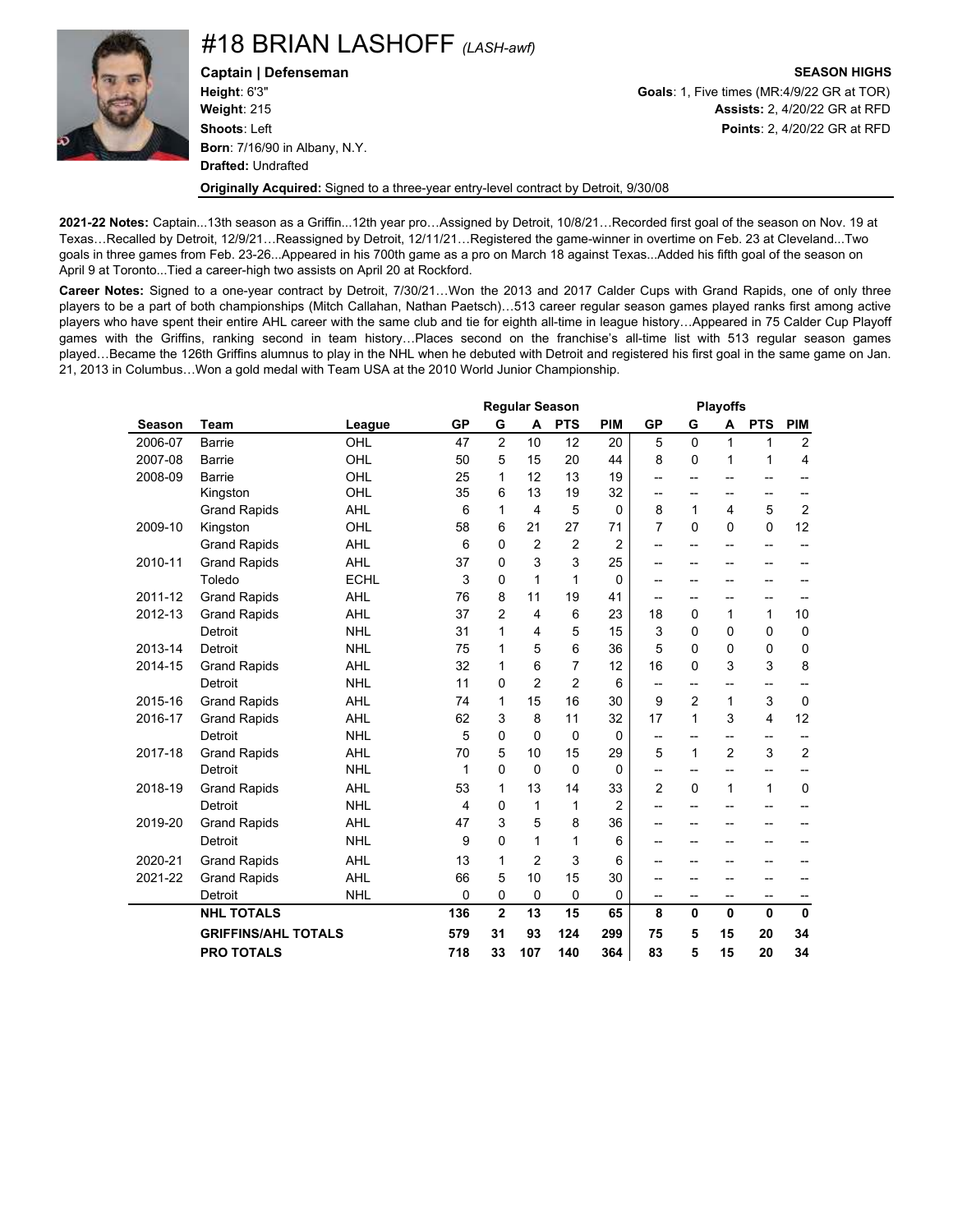#20 DAN RENOUF *(re-NUFF)*

**Defenseman SEASON HIGHS Height**: 6'3" **Goals**: 1, Three times (MR:4/9/22 GR at TOR) **Weight**: 205 **Assists**: 2, 1/22/22 GR vs. MIL **Shoots**: Left **Points**: 2, 1/22/22 GR vs. MIL **Born**: 6/1/94 in Pickering, Ontario **Drafted:** Undrafted **Originally Acquired:** Signed to an amateur tryout, 3/10/16

**2021-22 Notes:** Fourth season as a Griffin…Sixth year pro…Assigned by Detroit, 10/9/21…Earned his first point (0-1--1) of the season on Oct. 24 at Manitoba…Recalled by Detroit, 11/23/21…Reassigned by Detroit, 12/2/21…Recalled by Detroit, 12/6/21…Reassigned by Detroit, 12/19/21...Recalled to Detroit's taxi squad, 12/26/21...Reassigned by Detroit, 12/31/21...Recalled to Detroit's taxi squad, 1/2/22...Reassigned by Detroit, 1/2/22...Season-high two-points (0-2--2) on Jan. 22 against Milwaukee...Assists in consecutive games from Jan. 22-24...Recorded his first goal of the season on Feb. 4 against Ontario...Recalled by Detroit, 2/11/22...Reassigned by Detroit, 2/12/22....Scored a goal in his 200th game as a Griffin on April 9 at Toronto.

**Career Notes:** Signed to a one-year contract by Detroit, 7/29/21...Won Calder Cups with Grand Rapids in 2017 and Charlotte in 2019…Became the 162nd Griffins alumnus to play in the NHL when he debuted with Detroit on March 27, 2017 at Carolina…Made his professional debut with Grand Rapids against Manitoba on March 12, 2016…Recorded his first professional point on an assist against Lake Erie on April 13, 2016…Led Maine's defensemen in goals, assists, points and shots as a junior in 2015-16.

|         |                        |             |                |                |                | <b>Regular Season</b> |                |           |                | <b>Playoffs</b> |                |                |
|---------|------------------------|-------------|----------------|----------------|----------------|-----------------------|----------------|-----------|----------------|-----------------|----------------|----------------|
| Season  | Team                   | League      | <b>GP</b>      | G              | A              | <b>PTS</b>            | <b>PIM</b>     | <b>GP</b> | G              | A               | <b>PTS</b>     | <b>PIM</b>     |
| 2009-10 | Whitby                 | OJHL        | $\overline{2}$ | $\Omega$       | $\Omega$       | 0                     | 0              | $-$       | --             | $-$             |                |                |
|         | Ajax/Pickering         | ETAHL U18   | 73             | 17             | 39             | 56                    | 60             | $- -$     |                |                 |                |                |
| 2010-11 | Hill Academy           | <b>CAHS</b> | 62             | 10             | 43             | 53                    | 34             | $- -$     | --             | --              | --             |                |
| 2011-12 | Youngstown             | <b>USHL</b> | 58             | 1              | 14             | 15                    | 53             | 6         | $\Omega$       | $\overline{2}$  | $\overline{2}$ | 4              |
| 2012-13 | Youngstown             | <b>USHL</b> | 57             | 10             | 18             | 28                    | 83             | 9         | 0              | 1               | 1              | $\overline{7}$ |
| 2013-14 | Maine                  | H-East      | 34             | 1              | 10             | 11                    | 12             | $- -$     |                |                 | --             |                |
| 2014-15 | Maine                  | H-East      | 39             | 3              | 9              | 12                    | 24             | --        |                |                 |                |                |
| 2015-16 | Maine                  | H-East      | 38             | 6              | 9              | 15                    | 36             | --        |                | --              | --             |                |
|         | <b>Grand Rapids</b>    | <b>AHL</b>  | 6              | 0              | 1              | 1                     | 5              | --        | --             | --              | --             |                |
| 2016-17 | <b>Grand Rapids</b>    | <b>AHL</b>  | 67             | 3              | 13             | 16                    | 95             | 19        | $\overline{2}$ | 2               | 4              | 6              |
|         | Detroit                | <b>NHL</b>  | 1              | 0              | $\Omega$       | $\mathbf{0}$          | 0              | $- -$     | --             | --              | --             |                |
| 2017-18 | <b>Grand Rapids</b>    | <b>AHL</b>  | 73             | $\overline{2}$ | 10             | 12                    | 83             | 5         | 0              | 1               | 1              | 19             |
| 2018-19 | Charlotte              | <b>AHL</b>  | 74             | $\overline{2}$ | 22             | 24                    | 121            | 12        | 1              | $\overline{2}$  | 3              | 23             |
| 2019-20 | Colorado               | <b>AHL</b>  | 54             | $\overline{2}$ | 14             | 16                    | 82             | $- -$     |                |                 | --             |                |
| 2020-21 | Colorado               | <b>NHL</b>  | 18             | 0              | 3              | 3                     | 16             | $-$       | --             | --              | --             |                |
|         | Colorado               | <b>AHL</b>  | 5              | 1              | $\overline{2}$ | 3                     | 4              | $- -$     | --             | --              | --             |                |
| 2021-22 | <b>Grand Rapids</b>    | AHL         | 62             | 3              | 11             | 14                    | 43             | --        |                |                 |                |                |
|         | Detroit                | <b>NHL</b>  | 4              | 0              | $\mathbf 0$    | $\Omega$              | $\overline{7}$ | --        | --             | --              | --             |                |
|         | <b>NHL TOTALS</b>      |             | 23             | 0              | 3              | 3                     | 23             | --        | --             | --              | --             |                |
|         | <b>GRIFFINS TOTALS</b> |             | 208            | 8              | 35             | 43                    | 226            | 24        | $\mathbf{2}$   | 3               | 5              | 25             |
|         | <b>AHL TOTALS</b>      |             | 344            | 13             | 73             | 86                    | 433            | 36        | 3              | 5               | 8              | 48             |
|         | <b>PRO TOTALS</b>      |             | 367            | 13             | 76             | 89                    | 456            | 36        | 3              | 5               | 8              | 48             |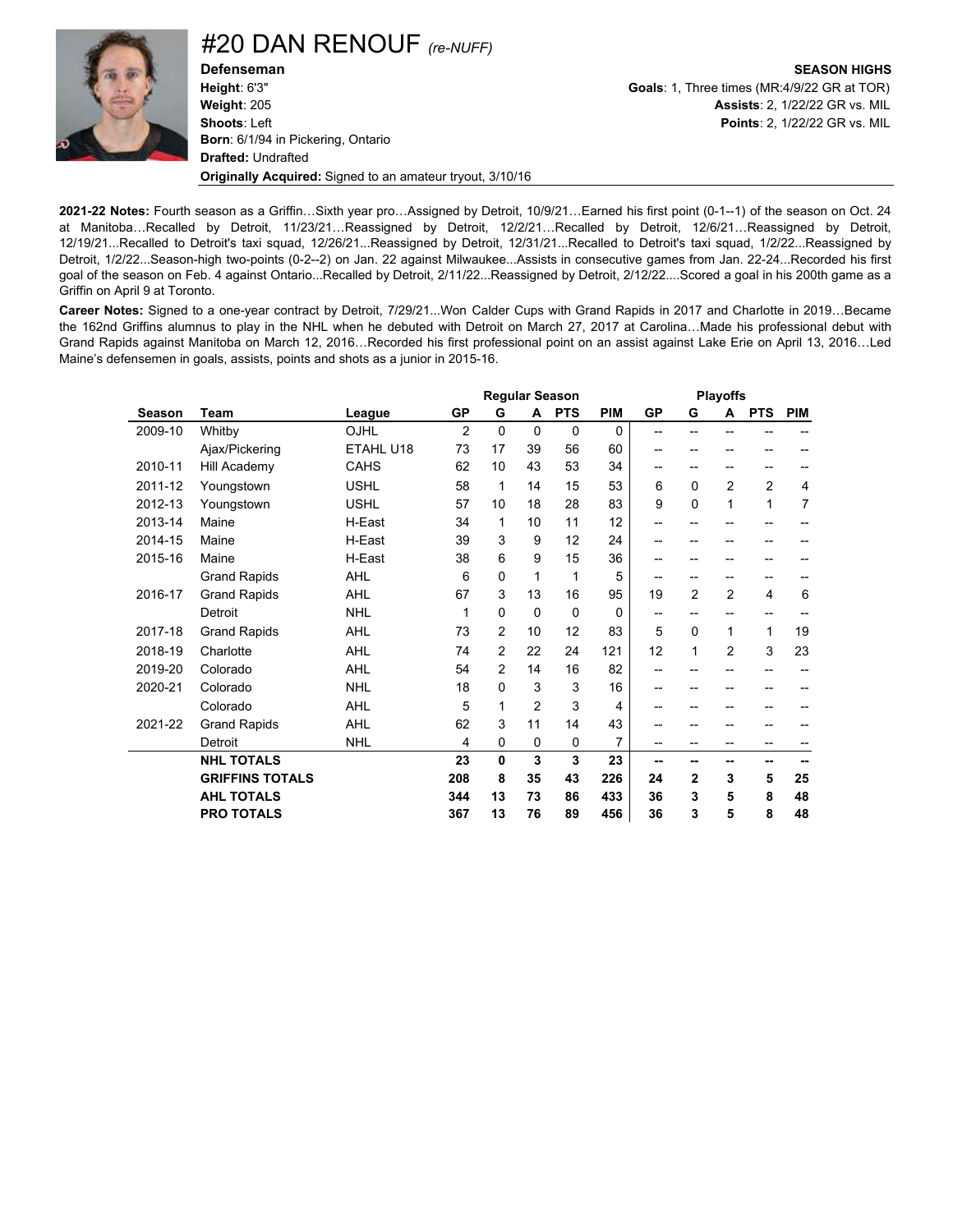#21 DENNIS YAN *(yahn)*

**Left Wing SEASON HIGHS Height**: 6'2" **Goals**: 2, 1/5/22 GR vs. MIL **Weight**: 192 **Assists**: 1, Eight times (MR:4/19/22 GR at IA) **Shoots**: Left **Points**: 2, Three times (MR:3/16/22 GR vs. TEX) **Born**: 4/14/97 in Portland, Ore. **Drafted:** Tampa Bay's 3rd choice, 64th overall, in 2015 NHL Entry Draft **Originally Acquired:** Signed to a one-year contract, 9/16/21

**2021-22 Notes:** First season as a Griffin…Fifth year pro…Recorded an assist and a goal during his Griffins debut on Oct. 15 against Rockford…Returned from injury on Dec. 3 against Rockford after missing the previous 12 games…Tied a career-high with two goals on Jan. 5 vs. Milwaukee...Goals in back-to-back games from Jan. 22-24...Skated in his 200th game as a pro on March 9 against Chicago...Multi-point game on March 16 against Texas...Appeared in his 200th game in the AHL on April 9 at Toronto.

**Career Notes:** Signed a one-year contract, 9/16/21...Totaled career highs in games (53), assists (11) and penalty minutes (46) in 2018-19…In 2017-18, compiled a career-high 23 points (13-10—23), including a pro-best 13 goals during his rookie season…Made pro debut on April 8, 2017 against Albany…Collected first AHL goal during a two-point (2-0—2) night on Oct. 13, 2017 against Belleville…Added inaugural AHL assist on Oct. 27, 2017 against Toronto…Won a bronze medal with Team USA at the Hlinka Gretzky Cup in 2014-15, earning eight points (4-4—8) in five games…Took home the gold at the 2013-14 U17 World Hockey Challenge after recording three points (1-2—3) in six contest.

|         |                        |              |     |          |          |            | <b>Playoffs</b> |    |          |                |            |            |
|---------|------------------------|--------------|-----|----------|----------|------------|-----------------|----|----------|----------------|------------|------------|
| Season  | Team                   | League       | GP  | G        | A        | <b>PTS</b> | <b>PIM</b>      | GP | G        | A              | <b>PTS</b> | <b>PIM</b> |
| 2014-15 | Shawinigan             | QMJHL        | 59  | 33       | 31       | 64         | 71              | 7  |          |                | 8          | 6          |
| 2015-16 | Shawinigan             | <b>OMJHL</b> | 62  | 32       | 37       | 69         | 86              | 20 | 10       | 5              | 15         | 32         |
| 2016-17 | Shawinigan             | QMJHL        | 64  | 46       | 29       | 75         | 52              | 6  | 3        | $\overline{2}$ | 5          | 8          |
|         | Syracuse               | <b>AHL</b>   | 3   | $\Omega$ | $\Omega$ | $\Omega$   | 0               | -- | --       |                |            |            |
| 2017-18 | Syracuse               | <b>AHL</b>   | 43  | 13       | 10       | 23         | 20              | -- |          |                |            |            |
| 2018-19 | Syracuse               | AHL          | 53  | 11       | 11       | 22         | 46              | 3  | $\Omega$ | $\Omega$       | 0          | 0          |
| 2019-20 | Syracuse               | <b>AHL</b>   | 50  | 10       | 8        | 18         | 31              | -- | --       | --             |            |            |
| 2020-21 | <b>Black Wings</b>     | <b>ICEHL</b> | 13  | 4        | 1        | 5          | 8               | -- |          |                |            |            |
| 2021-22 | <b>Grand Rapids</b>    | <b>AHL</b>   | 55  | 8        | 8        | 16         | 39              |    |          |                |            |            |
|         | <b>GRIFFINS TOTALS</b> |              | 55  | 8        | 8        | 16         | 39              | -- |          |                |            |            |
|         | <b>AHL TOTALS</b>      |              | 204 | 42       | 37       | 79         | 136             | 3  | 0        | 0              | 0          | 0          |
|         | <b>PRO TOTALS</b>      |              | 217 | 46       | 38       | 84         | 144             | 3  | 0        | 0              | 0          | 0          |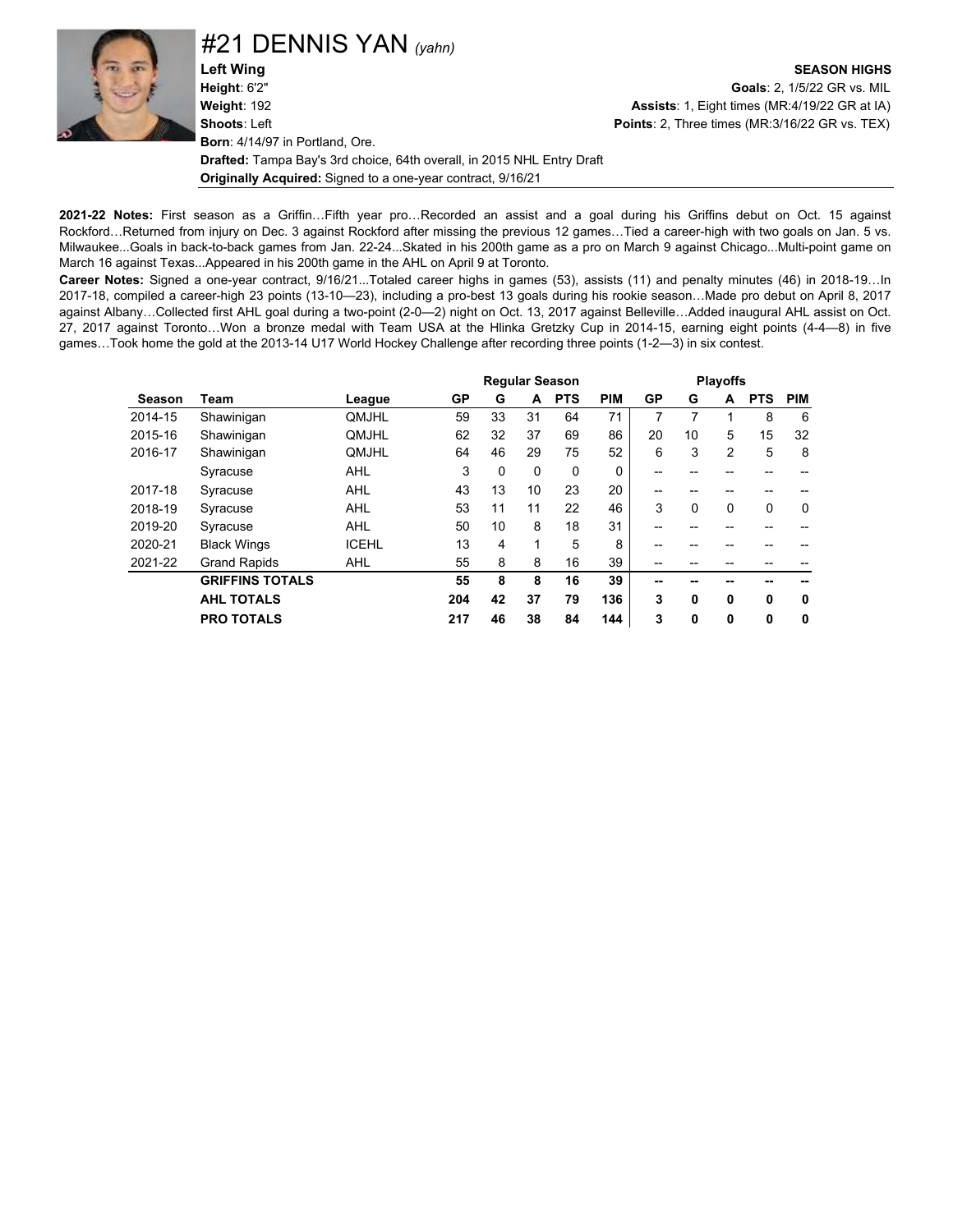

### #22 CHASE PEARSON

**Height**: 6'3" **Goals**: 2, 10/30/21 GR vs. MIL **Weight**: 203 **Assists**: 3, 11/5/21 GR at IA **Shoots**: Left **Points**: 3, 11/5/21 GR at IA **Born**: 8/23/97 in Alpharetta, Ga. **Drafted:** Detroit's 4th choice, 140th overall, in 2015 NHL Entry Draft **Originally Acquired:** 2015 NHL Entry Draft

**Center SEASON HIGHS**

**2021-22 Notes:** Fourth season as a Griffin…Third year pro…Assigned by Detroit, 10/8/21…Two-game point streak (1-2--3) to begin the season...Two-goal game on Oct. 30 against Milwaukee...Three-game point streak (2-4--6) from Oct. 30-Nov. 5...Bagged a career-high three assists on Nov. 5 at Iowa...On Feb. 19, he skated in his first game since Jan. 24 due to an injury...Recalled by Detroit, 3/24/22...Made his NHL debut at the Islanders on March 24...Reassigned by Detroit, 3/26/22...Recalled by Detroit, 3/26/22...Reassigned by Detroit, 3/27/22...Recalled by Detroit, 4/16/22...Reassigned by Detroit, 4/17/22...Recalled by Detroit, 4/18/22...Reassigned by Detroit, 4/22/22.

**Career Notes:** Re-signed a one-year contract with Detroit, 8/5/21...Ranked third on the Griffins' roster with 22 points (8-14—22) in 2020-21, which tied a career high set in 2019-20, but with 31 less games played…Skated in 10 games and scored two goals during his professional debut with the Griffins in 2018-19…Named Hockey East's best defensive forward and a Hockey East Second Team All-Star in 2018-19…Finished second on Maine in scoring in 2017-18 with 27 points and was named to the Hockey East All-Star Honorable Mention team and All-Academic Team.

**Other:** Father, Scott Pearson, played 292 NHL games with the Toronto Maple Leafs, Quebec Nordiques, Edmonton Oilers, Buffalo Sabres and New York Islanders during a North American pro career that spanned from 1988-00.

|         |                            |                    |                |             |             | <b>Regular Season</b> |                |    |             | <b>Playoffs</b> |                |                |
|---------|----------------------------|--------------------|----------------|-------------|-------------|-----------------------|----------------|----|-------------|-----------------|----------------|----------------|
| Season  | Team                       | League             | <b>GP</b>      | G           | A           | <b>PTS</b>            | <b>PIM</b>     | GP | G           | A               | <b>PTS</b>     | <b>PIM</b>     |
| 2013-14 | Cornwall                   | <b>CCHL</b>        | 39             | 8           | 15          | 23                    | 18             | 5  | $\Omega$    | 1               | 1              | $\overline{2}$ |
|         | Youngstown                 | <b>USHL</b>        | $\overline{2}$ | $\Omega$    | $\Omega$    | $\Omega$              | 0              | -- | --          |                 |                |                |
| 2014-15 | Youngstown                 | <b>USHL</b>        | 57             | 12          | 14          | 26                    | 96             | 4  | $\mathbf 0$ | $\overline{2}$  | $\overline{2}$ | $\mathbf 0$    |
| 2015-16 | Youngstown                 | <b>USHL</b>        | 55             | 12          | 38          | 50                    | 61             | -- | --          |                 | --             |                |
| 2016-17 | Maine                      | <b>Hockey East</b> | 36             | 14          | 8           | 22                    | 56             |    |             |                 |                |                |
| 2017-18 | Maine                      | <b>Hockey East</b> | 37             | 7           | 20          | 27                    | 42             | -- |             |                 |                |                |
| 2018-19 | Maine                      | <b>Hockey East</b> | 34             | 16          | 13          | 29                    | 34             | -- |             |                 | --             |                |
|         | <b>Grand Rapids</b>        | <b>AHL</b>         | 10             | 2           | $\Omega$    | $\overline{2}$        | $\overline{2}$ | -- | --          | --              | --             |                |
| 2019-20 | <b>Grand Rapids</b>        | <b>AHL</b>         | 59             | 8           | 14          | 22                    | 17             |    |             |                 |                |                |
| 2020-21 | <b>Grand Rapids</b>        | <b>AHL</b>         | 28             | 8           | 14          | 22                    | 4              | -- |             |                 | --             |                |
| 2021-22 | <b>Grand Rapids</b>        | <b>AHL</b>         | 50             | 7           | 11          | 18                    | 18             |    |             |                 |                |                |
|         | Detroit                    | <b>NHL</b>         | 3              | $\Omega$    | $\mathbf 0$ | $\mathbf 0$           | 0              | -- |             | --              | --             |                |
|         | <b>NHL TOTALS</b>          |                    | 3              | $\mathbf 0$ | 0           | $\mathbf{0}$          | 0              |    |             |                 |                |                |
|         | <b>GRIFFINS/AHL TOTALS</b> |                    | 147            | 25          | 39          | 64                    | 41             | -- |             |                 |                |                |
|         | <b>PRO TOTALS</b>          |                    | 150            | 25          | 39          | 64                    | 41             |    |             |                 |                |                |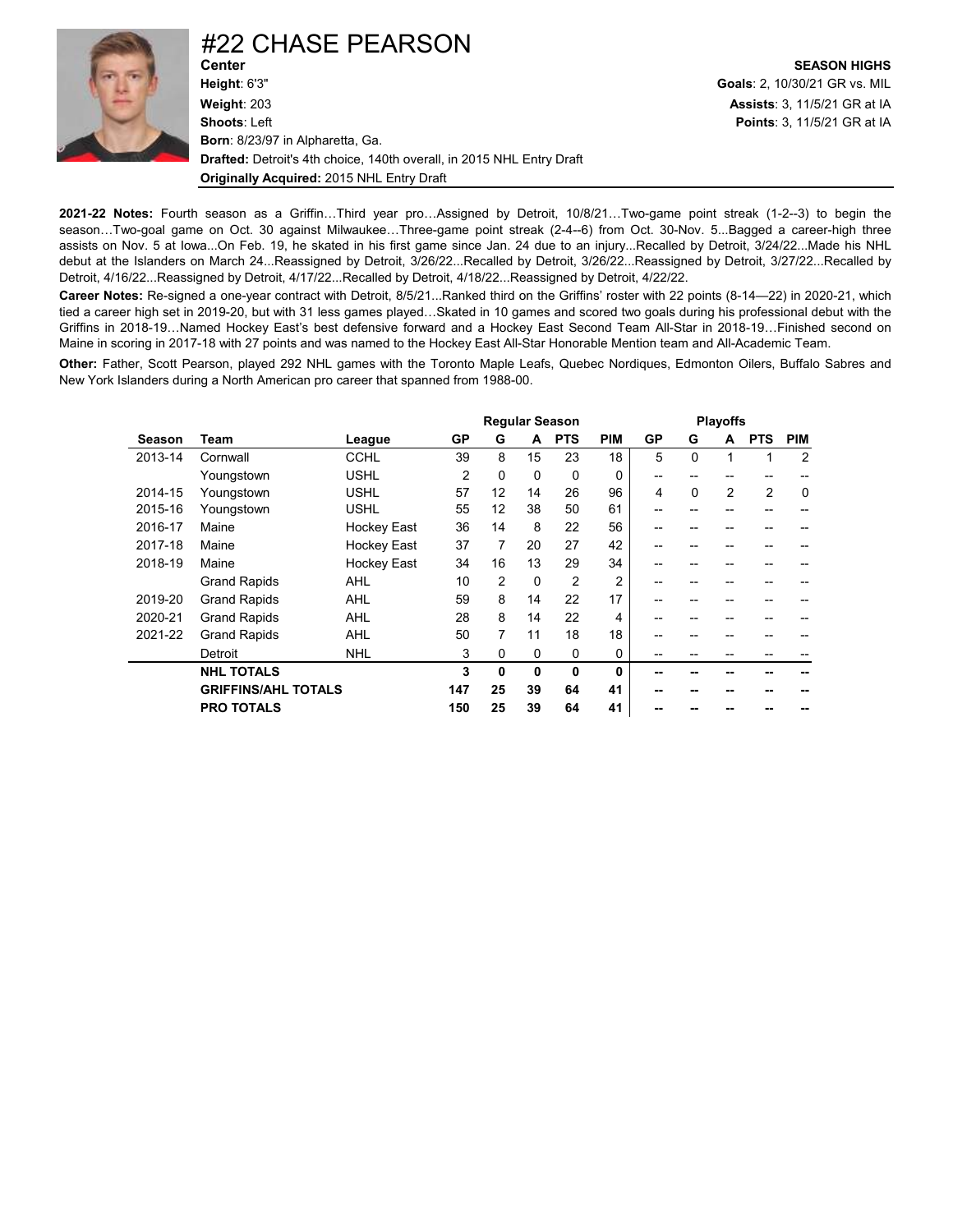

#23 MAX HUMITZ *(HEW-mitz)*

**Left Wing SEASON HIGHS Height**: 5'8" **Goals**: 1, 1/5/22 GR vs. MIL **Weight**: 168 **Assists**: 1, Twice (MR:1/5/22 GR vs. MIL) **Shoots**: Left **Points**: 2, 1/5/22 GR vs. MIL **Born**: 7/8/95 in Livonia, Mich. **Drafted**: Undrafted **Originally Acquired**: Signed to a one-year contract, 3/23/20

**2021-22 Notes:** Second season as a Griffin…Second year pro…Began the season in the ECHL with the Kalamazoo Wings and registered two goals in the season opener…Signed to a PTO, 11/3/21…Earned an assists during his season debut on Nov. 5 at Iowa…Released from PTO, 11/8/21...Signed to a PTO, 11/16/21...Released from PTO, 11/30/21...Signed to a PTO, 12/8/21...Released by PTO, 12/17/21...Signed to PTO, 12/20/21...Released from PTO, 12/23/21...Signed to a PTO, 12/27/21...Scored his first goal of the season on Jan. 5 against Milwaukee during a twopoint (1-1--2) night...Released from PTO, 1/6/22...Signed to a PTO, 4/26/22.

**Career Notes:** Made AHL debut with the Griffins on Feb. 11, 2021 at Chicago…Bagged first goal, assist and multi-point game (2-1--3) on March 3, 2021 in Rockford…Appeared in eight AHL games, totaling five points (3-2--5) and two penalty minutes…Spent four years at Lake Superior State University and amassed 111 points (64-47--111) and 153 penalty minutes in 149 outings...Captained LSSU during his senior season...Spent six season in the USHL, logging 73 points (29-44--73) in 166 games between Lincoln, Muskegon and Tri-City.

|         |                            |             |    |                  |                | <b>Regular Season</b> |                |           |    | <b>Playoffs</b> |            |            |
|---------|----------------------------|-------------|----|------------------|----------------|-----------------------|----------------|-----------|----|-----------------|------------|------------|
| Season  | Team                       | League      | GP | G                | A              | <b>PTS</b>            | <b>PIM</b>     | <b>GP</b> | G  | A               | <b>PTS</b> | <b>PIM</b> |
| 2012-13 | Lincoln                    | <b>USHL</b> | 18 | $\Omega$         | $\overline{2}$ | 2                     | 18             |           |    |                 |            |            |
| 2013-14 | Lincoln                    | <b>USHL</b> | 58 | 10               | 19             | 29                    | 24             |           |    |                 |            |            |
| 2014-15 | Lincoln                    | <b>USHL</b> | 27 | 3                | 6              | 9                     | 4              |           |    |                 |            |            |
|         | Muskegon                   | <b>USHL</b> | 30 | 5                | 9              | 14                    | 6              | 12        | 2  | 2               | 4          | 2          |
| 2015-16 | Muskegon                   | <b>USHL</b> | 33 | $\overline{7}$   | 5              | 12                    | 6              | --        |    |                 | --         |            |
|         | Tri-City                   | <b>USHL</b> | 21 | 4                | 3              | 7                     | 6              | 11        | 3  | $\Omega$        | 3          | 4          |
| 2016-17 | Lake Superior State        | <b>WCHA</b> | 36 | 13               | 7              | 20                    | 12             | --        | -- |                 |            |            |
| 2017-18 | <b>Lake Superior State</b> | <b>WCHA</b> | 36 | 13               | 10             | 23                    | 54             |           |    |                 |            |            |
| 2018-19 | <b>Lake Superior State</b> | <b>WCHA</b> | 36 | 16               | 17             | 33                    | 25             |           |    |                 |            |            |
| 2019-20 | <b>Lake Superior State</b> | <b>WCHA</b> | 41 | 22               | 13             | 35                    | 62             |           |    |                 |            |            |
| 2020-21 | <b>Grand Rapids</b>        | <b>AHL</b>  | 8  | 3                | $\overline{2}$ | 5                     | $\overline{2}$ |           |    |                 |            |            |
| 2021-22 | Kalamazoo                  | <b>ECHL</b> | 45 | 13               | 11             | 24                    | 16             |           |    |                 |            |            |
|         | <b>Grand Rapids</b>        | <b>AHL</b>  | 10 | 1                | 2              | 3                     | $\Omega$       |           |    |                 |            |            |
|         | <b>GRIFFINS/AHL TOTALS</b> |             | 18 | $\boldsymbol{4}$ | 4              | 8                     | $\overline{2}$ |           |    |                 |            |            |
|         | <b>PRO TOTALS</b>          |             | 63 | 17               | 15             | 32                    | 18             |           |    |                 |            |            |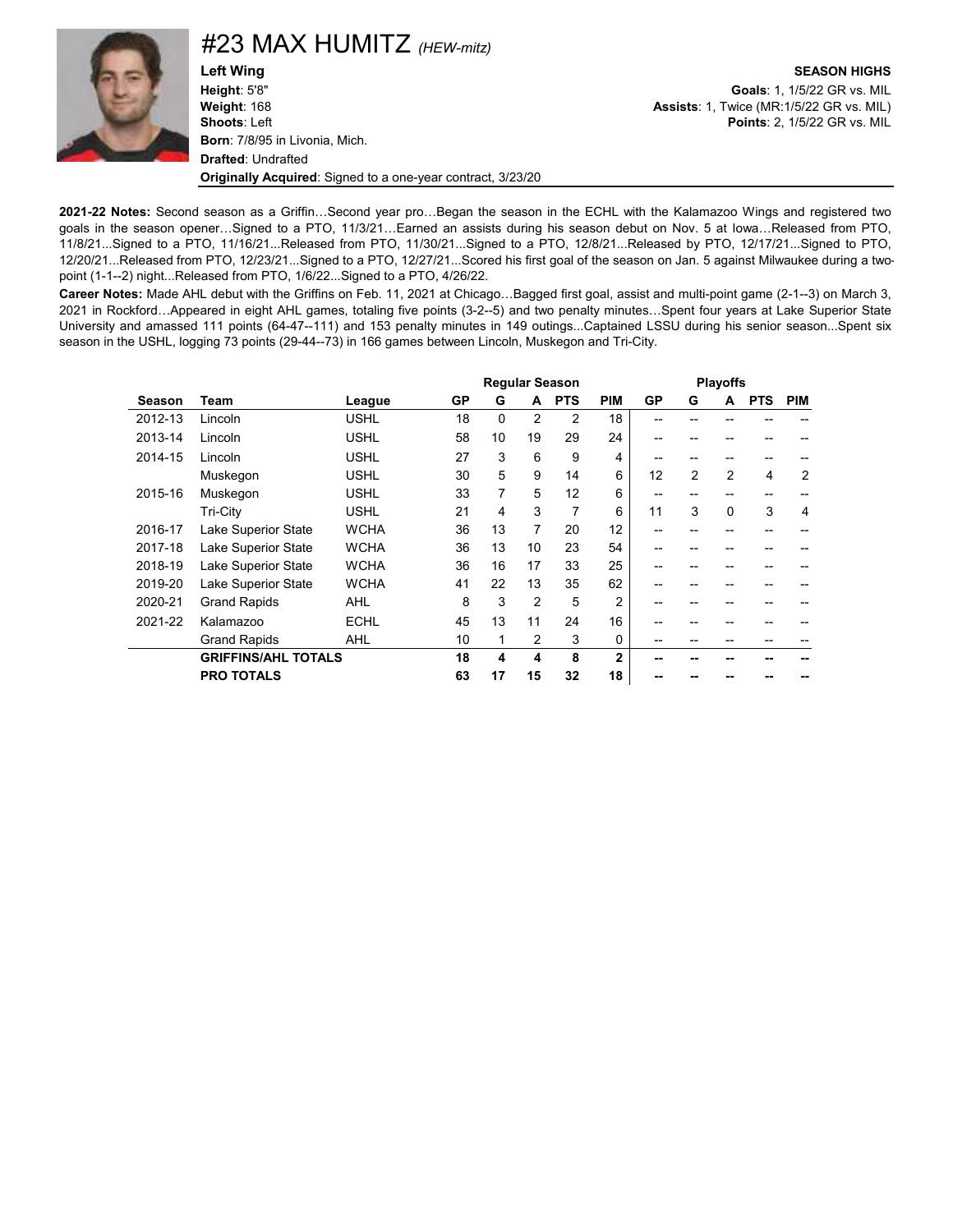

### #26 DREW WORRAD *(WOR-ad)*

**Center SEASON HIGHS Height**: 6'2" **Goals**: 1, 4/20/22 GR at RFD **Weight**: 186 **Assists**: 2, 4/9/22 GR at TOR **Shoots**: Right **Points**: 2, 4/9/22 GR at TOR **Born**: 6/30/97 in Denfield, Ontario **Drafted:** Undrafted **Originally Acquired:** Signed by Grand Rapids, 3/30/22

**2021-22 Notes:** First season as a Griffin…First year pro…Signed by Grand Rapids, 3/30/22…Made his pro debut on April 6 against Cleveland…Bagged his first point as a pro during a two-point outing on April 9 at Toronto…Scored his first pro goal on April 20 at Rockford.

**Career Notes:** Competed with London in the GOJHL from 2013-15, totaling 76 points (26-50--76) in 84 outings…Moved on to the OJHL where he played two seasons with Oakville from 2015-17…During his time with Oakville, he logged 101 points (40-61--101) in 101 games...In 2017-18, he won the MJHL championship with Steinback and was named the MJHL Playoff MVP as well as being on the MJHL First All-Star Team...During the championship season, he ranked second on the team with 75 points (26-49--75) in 47 games...He paced Steinback with 18 points (6-12--18) in 16 playoff games...Went on to play four years at Western Michigan University in the NCHC and accumulated 95 points (25-70--95) and 40 penalty minutes in 129 contests...Led the Broncos in scoring in 2020-21 with five goals and 18 assists...He also paced WMU this season with 45 points (9- 36--45) in 39 games and helped lead the Broncos to their first-ever NCAA Tournament victory with a 2-1 win over Northeastern.

|         |                                |              |              |    |    | <b>Regular Season</b> |                |    |   | <b>Playoffs</b> |            |                |
|---------|--------------------------------|--------------|--------------|----|----|-----------------------|----------------|----|---|-----------------|------------|----------------|
| Season  | Team                           | League       | GP           | G  | A  | <b>PTS</b>            | <b>PIM</b>     | GP | G | A               | <b>PTS</b> | <b>PIM</b>     |
| 2013-14 | London                         | <b>GOJHL</b> | 36           |    | 12 | 19                    | 4              | 10 |   | 2               | 3          | $\Omega$       |
| 2014-15 | London                         | <b>GOJHL</b> | 48           | 19 | 38 | 57                    | 16             | 8  | 2 |                 | 9          | 2              |
| 2015-16 | Oakville                       | OJHL         | 49           | 22 | 27 | 49                    | 10             | 13 | 7 | 6               | 13         | $\overline{2}$ |
| 2016-17 | Oakville                       | OJHL         | 52           | 18 | 34 | 52                    | 23             | 16 | 4 | 5               | 9          | 10             |
| 2017-18 | Steinbach                      | <b>MJHL</b>  | 47           | 26 | 49 | 75                    | 14             | 16 | 6 | 12              | 18         | $\mathbf 0$    |
| 2018-19 | Western Michigan               | <b>NCHC</b>  | 34           | 5  | 5  | 10                    | 10             | -- |   |                 |            |                |
| 2019-20 | Western Michigan               | <b>NCHC</b>  | 31           | 6  | 11 | 17                    | $\overline{2}$ |    |   |                 |            |                |
| 2020-21 | Western Michigan               | <b>NCHC</b>  | 25           | 5  | 18 | 23                    | 8              |    |   |                 |            |                |
| 2021-22 | Western Michigan               | <b>NCHC</b>  | 39           | 9  | 36 | 45                    | 20             |    |   |                 |            |                |
|         | <b>Grand Rapids</b>            | <b>AHL</b>   | 10           | 1  | 3  | 4                     | 2              |    |   |                 |            |                |
|         | <b>GRIFFINS/AHL/PRO TOTALS</b> |              | 10<br>3<br>1 |    |    | 4                     | $\overline{2}$ |    |   |                 |            |                |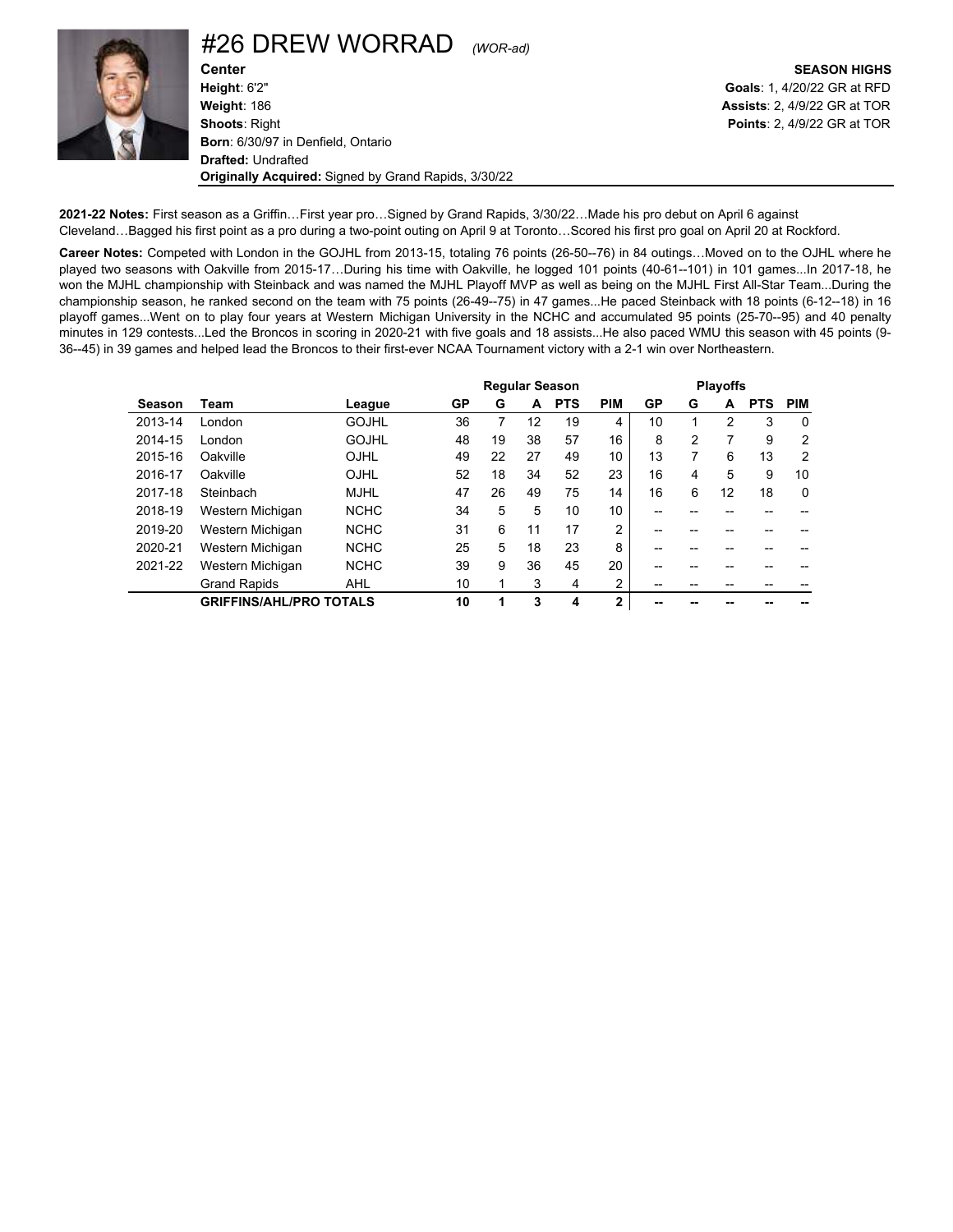

### #27 SETH BARTON

**Defenseman SEASON HIGHS Height**: 6'2" **Goals**: 1, 12/31/21 GR vs. MIL **Weight**: 185 **Assists**: 1, Five times (MR:4/13/22 GR vs. CLE) **Shoots**: Right **Points**: 1, Six times (MR:4/13/22 GR vs. CLE) **Born**: 8/18/99 in Kelowna, British Columbia **Drafted:** Detroit's 6th choice, 81st overall, in 2018 NHL Entry Draft **Originally Acquired:** 2018 NHL Entry Draft

**2021-22 Notes:** Second season as a Griffin…First year pro…Assigned to Toledo (ECHL) by Detroit, 12/4/21…Made his season debut in the ECHL on Dec. 5...Reassigned to Grand Rapids by Detroit, 12/6/21…Made his AHL season debut on Dec. 10 at Manitoba…Bagged his first pro goal against Milwaukee on Dec. 31...Reassigned to Toledo by Detroit, 3/16/22...Reassigned to Grand Rapids by Detroit, 3/21/22...Collected his first assist of the season on March 25 at Bakersfield.

**Career Notes:** Made his AHL debut on May 11, 2021 at Cleveland…Logged his first point as a pro on an assist on May 14, 2021 in Cleveland…Logged 36 points (7-29--36) and 49 penalty minutes in 83 games at Umass-Lowell during his three seasons at the college...At the junior level, he totaled 33 points (6-27--33) and 34 penalty minutes in 51 outings...WJAC-19 Champion with Canada West U19.

|         |                            |                    |                |               |    | <b>Regular Season</b> |                |    |   | <b>Playoffs</b> |            |            |
|---------|----------------------------|--------------------|----------------|---------------|----|-----------------------|----------------|----|---|-----------------|------------|------------|
| Season  | Team                       | League             | GP             | G             | A  | <b>PTS</b>            | <b>PIM</b>     | GP | G | A               | <b>PTS</b> | <b>PIM</b> |
| 2016-17 | Okanagan                   | <b>BC U18</b>      | 35             | 11            | 27 | 38                    | 33             | 2  | 0 | $\Omega$        | $\Omega$   | 4          |
|         | Nanaimo                    | <b>BCHL</b>        | $\mathfrak{p}$ | $\Omega$      | 0  | $\Omega$              | 2              | -- |   |                 |            |            |
| 2017-18 | <b>Trail Smoke</b>         | <b>BCHL</b>        | 49             | 6             | 27 | 33                    | 32             | 16 | 3 | 8               | 11         | 8          |
| 2018-19 | UMass-Lowell               | <b>Hockey East</b> | 33             | $\mathcal{P}$ | 8  | 10                    | 25             |    |   |                 |            |            |
| 2019-20 | UMass-Lowell               | <b>Hockey East</b> | 30             | 3             | 12 | 15                    | 20             |    |   |                 |            |            |
| 2020-21 | UMass-Lowell               | Hockey East        | 20             | 2             | 9  | 11                    | 4              | -- |   |                 |            |            |
|         | <b>Grand Rapids</b>        | AHL                | 4              | $\Omega$      | 1  |                       | $\overline{2}$ | -- |   |                 |            |            |
| 2021-22 | <b>Grand Rapids</b>        | <b>AHL</b>         | 20             | 1             | 5  | 6                     | 4              | -- |   |                 |            |            |
|         | Toledo                     | <b>ECHL</b>        | 5              | $\Omega$      |    |                       | 2              |    |   |                 |            |            |
|         | <b>GRIFFINS/AHL TOTALS</b> |                    | 24             | 1             | 5  | 6                     | 6              |    |   |                 |            |            |
|         | <b>PRO TOTALS</b>          |                    | 29             | 1             | 6  |                       | 8              | -- |   |                 |            |            |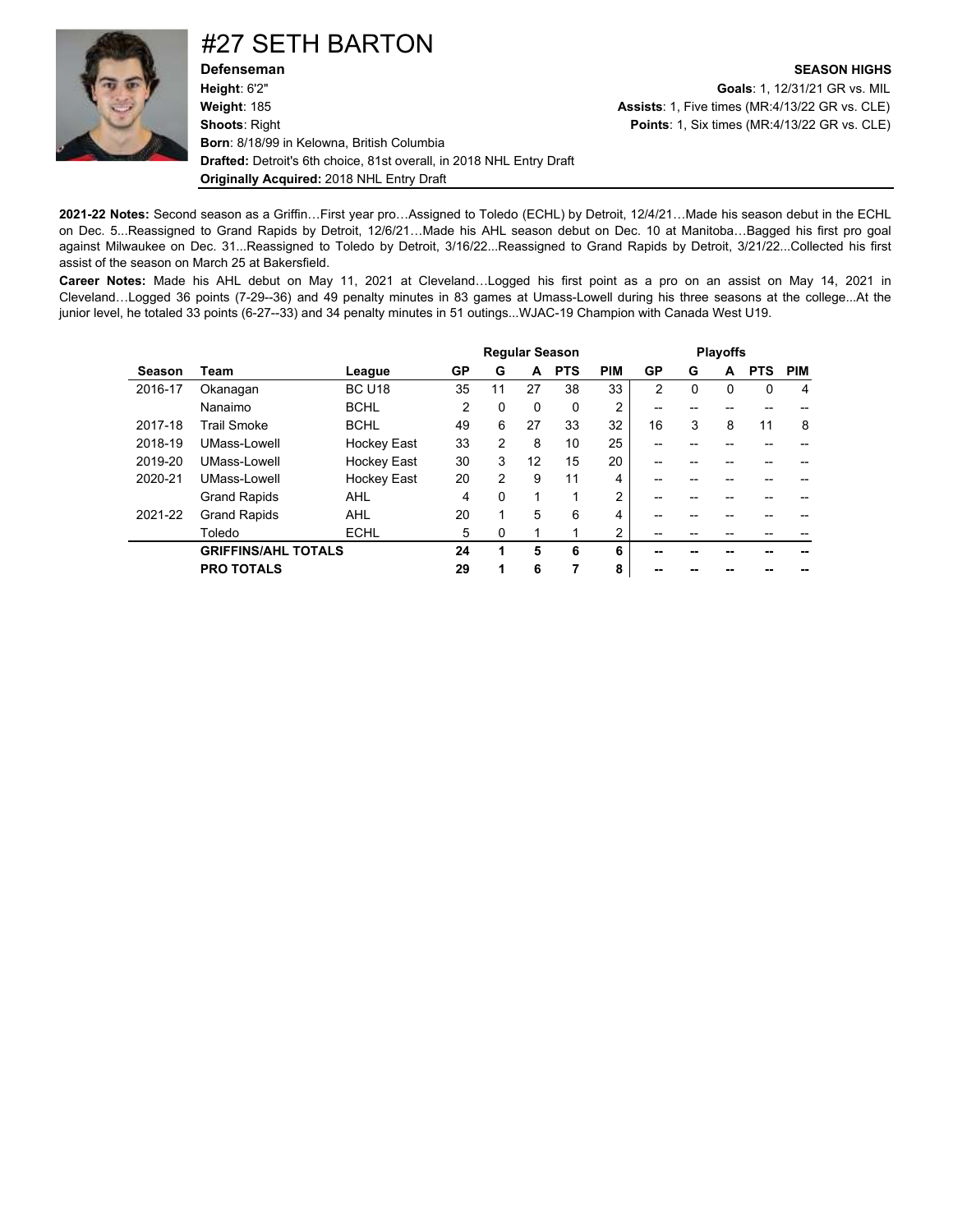

#32 TYLER SPEZIA *(SPEE-zhuh)*

**Height**: 5'10" **Goals**: 2, 3/11/22 GR vs. CLE **Weight**: 175 **Assists**: 2, Three times (MR:3/26/22 GR at BAK) **Shoots**: Left **Points**: 3, 1/5/22 GR vs. MIL **Born**: 6/7/93 in Clinton Township, Mich. **Drafted:** Undrafted **Originally Acquired:** Signed to a one-year contract, 7/1/19

#### **Center SEASON HIGHS**

**2021-22 Notes:** Fourth season as a Griffin…Fourth year pro…Goal and an assist during the season opener on Oct. 15 against Rockford…Twopoint (1-1--2) night on Nov. 19 against Texas…Set a new career high for points in a game with three (1-2--3) against Milwaukee on Jan. 5...Added his seventh goal of the season on Jan. 18 at Cleveland...Two-point night (1-1--2) against Ontario on Feb. 5...Picked up his 20th point of the season on an assist at Iowa on Feb. 10...Appeared in his 100th game in the AHL on Feb. 19 versus Rockford...Collected his 100th point in the AHL during a two-point night (1-1--2) on Feb. 20 at Rockford...Tied a career-high two goals on March 11 against Cleveland...Consecutive games with two assists from March 25-26 at Bakersfield...Played in his 200th game as a pro on April 9 at Toronto.

**Career Notes:** Re-signed to a one-year contract, 8/4/21...Notched a career-high nine points (6-3—9) and 18 penalty minutes with Grand Rapids in 2019-20…Helped lead the Toledo Walleye to their first trip to the 2019 Kelly Cup Finals after skating in all 24 postseason games and scoring 12 points…Contributed two points and skated in eight games while making his AHL debut with the Griffins in 2018-19…Two-time selection (2017, 2016) to the WCHA All-Academic Team…Scored a collegiate career-high 30 points as a junior at Bowling Green State and tied for second on the team in scoring.

|         |                            |             |                |    |                | <b>Regular Season</b> |            |    |          | <b>Playoffs</b> |            |            |
|---------|----------------------------|-------------|----------------|----|----------------|-----------------------|------------|----|----------|-----------------|------------|------------|
| Season  | Team                       | League      | GP             | G  | A              | <b>PTS</b>            | <b>PIM</b> | GP | G        | A               | <b>PTS</b> | <b>PIM</b> |
| 2011-12 | Port Huron                 | <b>NAHL</b> | $\overline{2}$ |    | $\Omega$       | 1                     | $\Omega$   | -- |          |                 |            |            |
| 2012-13 | Port Huron                 | <b>NAHL</b> | 14             | 9  | 11             | 20                    | 12         | 5  | $\Omega$ | $\Omega$        | 0          | 2          |
|         | Dubuque                    | <b>USHL</b> | 23             | 4  | $\overline{2}$ | 6                     | 14         | -- |          |                 | --         |            |
| 2013-14 | Youngstown                 | <b>USHL</b> | 58             | 10 | 12             | 22                    | 73         | -- |          |                 |            |            |
| 2014-15 | <b>Bowling Green State</b> | <b>WCHA</b> | 32             | 6  | $\overline{2}$ | 8                     | 6          | -- |          |                 |            |            |
| 2015-16 | <b>Bowling Green State</b> | <b>WCHA</b> | 41             | 10 | 8              | 18                    | 10         | -- |          |                 |            |            |
| 2016-17 | <b>Bowling Green State</b> | <b>WCHA</b> | 41             | 8  | 22             | 30                    | 53         | -- |          |                 |            |            |
| 2017-18 | <b>Bowling Green State</b> | <b>WCHA</b> | 33             | 10 | 6              | 16                    | 34         | -- | --       | --              | --         |            |
| 2018-19 | Toledo                     | <b>ECHL</b> | 58             | 11 | 28             | 39                    | 36         | 24 | 3        | 9               | 12         | 8          |
|         | <b>Grand Rapids</b>        | <b>AHL</b>  | 8              | 1  | 1              | $\overline{2}$        | $\Omega$   | -- |          |                 |            |            |
| 2019-20 | Toledo                     | <b>ECHL</b> | 21             | 10 | 10             | 20                    | 26         | -- | --       |                 | --         |            |
|         | <b>Grand Rapids</b>        | <b>AHL</b>  | 22             | 6  | 3              | 9                     | 18         | -- |          |                 |            |            |
| 2020-21 | <b>Grand Rapids</b>        | <b>AHL</b>  | 26             | 5  | 3              | 8                     | 11         |    |          |                 |            |            |
| 2021-22 | <b>Grand Rapids</b>        | <b>AHL</b>  | 73             | 13 | 21             | 35                    | 24         |    |          |                 |            |            |
|         | <b>GRIFFINS/AHL TOTALS</b> |             | 129            | 25 | 28             | 53                    | 53         | -- |          |                 |            |            |
|         | <b>PRO TOTALS</b>          |             | 208            | 46 | 66             | 112                   | 115        | 24 | 3        | 9               | 12         | 8          |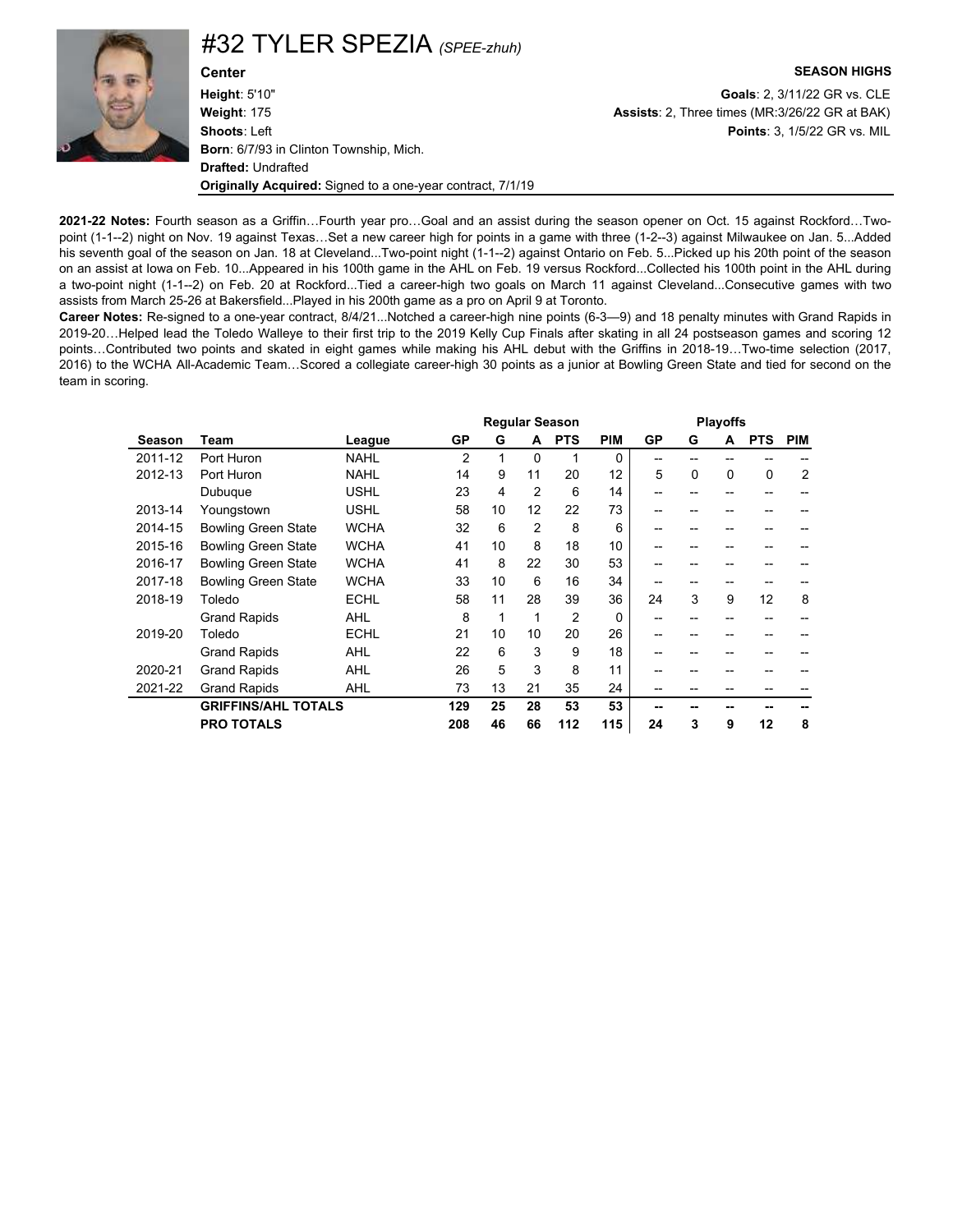

### #37 DONOVAN SEBRANGO *(sah-BRANG-go)*

**Defenseman SEASON HIGHS**<br> **Height**: 6'2" **Coals: 1, 1/1/22 GR** at MIL **Weight**: 195 **Assists**: 2, 11/19/21 GR at TEX **Shoots**: Left **Points**: 2, 11/19/21 GR at TEX **Born**: 1/12/02 in Ottawa, Ontario **Drafted:** Detroit's 5th choice, 63rd overall, in 2020 NHL Entry Draft **Originally Acquired:** Signed to an amateur tryout, 1/20/21

**Goals**: 1, 1/1/22 GR at MIL

**2021-22 Notes:** Second season as a Griffin…Second year pro…Assigned by Detroit, 10/7/21…Earned his first assist of the season on Oct. 16 at Milwaukee…Two-point (0-2--2) game on Nov. 19 at Texas…Reassigned to Team Canada by Detroit, 12/10/21…Logged one goal and a plus-two rating in two games with Team Canada at the World Junior Championship...Reassigned by Detroit, 12/30/21...Registered his first AHL goal on Jan. 1 at Milwaukee...Skated in his 100th pro game on April 28 at Chicago at the age of 20.

**Career Notes:** Signed to a three-year entry-level contract by Detroit, 3/14/21...Appeared in 118 career OHL games from 2018-20, recording 56 points (13-43—56) and 87 penalty minutes…Made his North American pro debut with Grand Rapids on Feb. 11, 2021 in Chicago…Registered first AHL point on an assist at Rockford on March 3, 2021.

|         |                            |             |     |   |    | <b>Regular Season</b> |            |    |          | <b>Playoffs</b> |            |                |
|---------|----------------------------|-------------|-----|---|----|-----------------------|------------|----|----------|-----------------|------------|----------------|
| Season  | Team                       | League      | GP  | G | A  | <b>PTS</b>            | <b>PIM</b> | GP | G        | A               | <b>PTS</b> | PIM            |
| 2017-18 | Ottawa                     | <b>CCHL</b> | 4   | 0 | 0  | 0                     | 0          | -- |          |                 |            |                |
| 2018-19 | Kitchener                  | OHL         | 62  |   | 19 | 26                    | 54         | 4  | $\Omega$ | $\Omega$        | 0          | $\overline{2}$ |
| 2019-20 | Kitchener                  | OHL         | 56  | 6 | 24 | 30                    | 33         | -- |          |                 |            |                |
| 2020-21 | <b>HK Levice</b>           | Slovakia2   | 5   |   | 2  | 3                     | 50         | -- |          |                 |            |                |
|         | <b>Grand Rapids</b>        | <b>AHL</b>  | 31  | 0 | 4  | 4                     | 18         | -- |          |                 |            |                |
| 2021-22 | <b>Grand Rapids</b>        | <b>AHL</b>  | 64  |   | 6  |                       | 23         |    |          |                 |            |                |
|         | <b>GRIFFINS/AHL TOTALS</b> |             | 95  | 1 | 10 | 11                    | 41         | -- |          |                 |            |                |
|         | <b>PRO TOTALS</b>          |             | 100 | 2 | 12 | 14                    | 91         | -- |          |                 |            |                |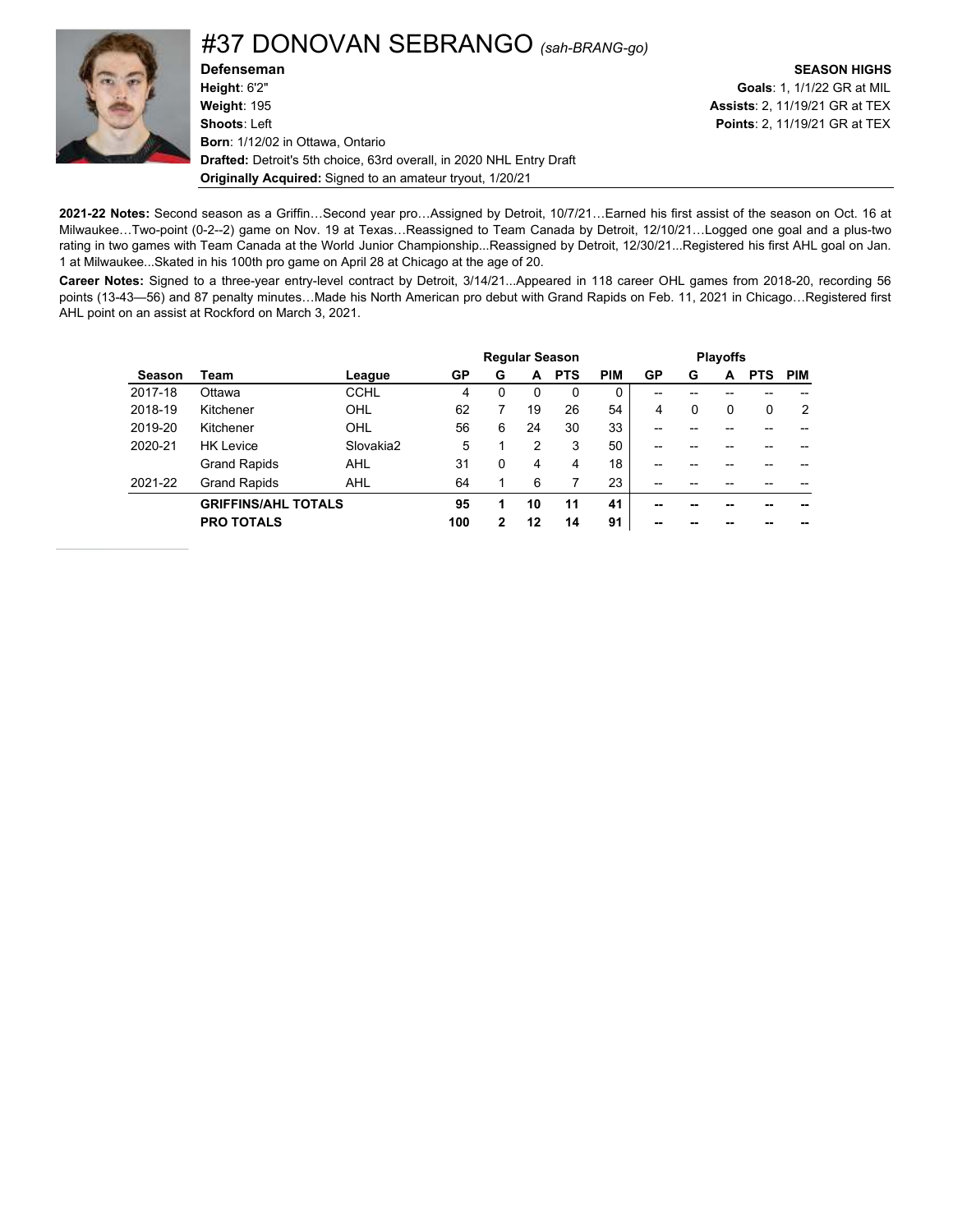

### #38 HAYDEN VERBEEK

**Left Wing SEASON HIGHS Height**: 5'10" **Goals**: 1, Twice (MR:11/5/21 GR at IA) **Weight**: 183 **Assists**: 1, 11/5/21 GR at IA **Shoots**: Left **Points**: 2, 11/5/21 GR at IA **Born**: 10/17/97 in Kingston, Ontario **Drafted:** Undrafted **Originally Acquired:** Assigned by Detroit, 4/11/21

**2021-22 Notes:** Second season as a Griffin…Fourth year pro…Skated in his 100th pro game on Oct. 16 at Milwaukee…Two-point (1-1--2) night on Nov. 5 at Iowa…On Feb. 20, he returned to the lineup for the first time since Nov. 25 due to an injury…Assigned to Toledo (ECHL) by Grand Rapids, 3/14/22...Recalled by Grand Rapids, 3/30/22...Appeared in his first Griffins game since Feb. 23 on April 1.

**Career Notes:** Signed to a one-year contract, 7/29/21…Enters 2021-22 with 12 points (5-7—12) over 69 career AHL games…Made AHL debut on Oct. 19, 2018 with Laval against Springfield…Recorded first pro point (0-1—1) against Belleville on Jan. 2, 2019…Bagged opening AHL goal on Feb. 18, 2019 at Belleville…Spent parts of five seasons with the OHL's Soo Greyhounds from 2013-18, logging 136 points (59-77—136), a plus-50 rating and 114 penalty minutes in 250 games.

|               |                        |              |     |                |          | <b>Regular Season</b> |                |    | <b>Playoffs</b> |    |                |                |  |  |
|---------------|------------------------|--------------|-----|----------------|----------|-----------------------|----------------|----|-----------------|----|----------------|----------------|--|--|
| <b>Season</b> | Team                   | League       | GP  | G              | A        | <b>PTS</b>            | <b>PIM</b>     | GP | G               | A  | <b>PTS</b>     | <b>PIM</b>     |  |  |
| 2013-14       | Chatham                | <b>GOJHL</b> | 35  | 8              | 19       | 27                    | 45             | 12 | 1               | 1  | $\overline{2}$ | 12             |  |  |
|               | Sault Ste. Marie       | OHL          | 5   | $\Omega$       | $\Omega$ | 0                     | 0              | -- |                 |    | --             |                |  |  |
| 2014-15       | Sault Ste. Marie       | OHL          | 51  | 4              | 6        | 10                    | 12             | 14 | $\Omega$        | 5  | 5              | 17             |  |  |
| 2015-16       | Sault Ste, Marie       | OHL          | 63  | 14             | 20       | 34                    | 33             | 9  | 1               | 3  | 4              | $\overline{2}$ |  |  |
| 2016-17       | Sault Ste, Marie       | OHL          | 64  | 11             | 20       | 31                    | 31             | 11 | $\overline{2}$  | 2  | 4              | 8              |  |  |
| 2017-18       | Sault Ste. Marie       | OHL          | 67  | 30             | 31       | 61                    | 38             | 11 | 4               | 3  | 7              | 10             |  |  |
| 2018-19       | Laval                  | <b>AHL</b>   | 48  | 4              | 3        | 7                     | 17             | -- |                 |    |                |                |  |  |
|               | Maine                  | <b>ECHL</b>  | 4   | $\Omega$       | 3        | 3                     | 2              | -- |                 |    |                |                |  |  |
| 2019-20       | Laval                  | <b>AHL</b>   | 6   | 0              | $\Omega$ | $\Omega$              | 2              | -- |                 |    | --             |                |  |  |
|               | Adirondack             | <b>ECHL</b>  | 21  | 5              | 14       | 19                    | 4              | -- | --              | -- | --             |                |  |  |
| 2020-21       | HC Banska Bystrica     | Slovakia     | 4   | $\overline{2}$ | $\Omega$ | $\overline{2}$        | 0              | -- | --              | -- | --             |                |  |  |
|               | Laval                  | <b>AHL</b>   | 7   | 1              | 2        | 3                     | 0              | -- | --              | -- | --             |                |  |  |
|               | <b>Grand Rapids</b>    | <b>AHL</b>   | 8   | $\Omega$       | 2        | $\overline{2}$        | $\overline{2}$ | -- | --              | -- | --             |                |  |  |
| 2021-22       | <b>Grand Rapids</b>    | <b>AHL</b>   | 20  | $\overline{2}$ | 1        | 3                     | 6              |    |                 |    |                |                |  |  |
|               | Toledo                 | <b>ECHL</b>  | 6   | 2              | 2        | 4                     | 2              |    |                 |    |                |                |  |  |
|               | <b>GRIFFINS TOTALS</b> |              | 28  | $\mathbf{2}$   | 3        | 5                     | 8              |    |                 |    |                |                |  |  |
|               | <b>AHL TOTALS</b>      |              | 89  | 7              | 8        | 15                    | 27             |    |                 |    |                |                |  |  |
|               | <b>PRO TOTALS</b>      |              | 124 | 16             | 27       | 43                    | 35             |    |                 |    |                |                |  |  |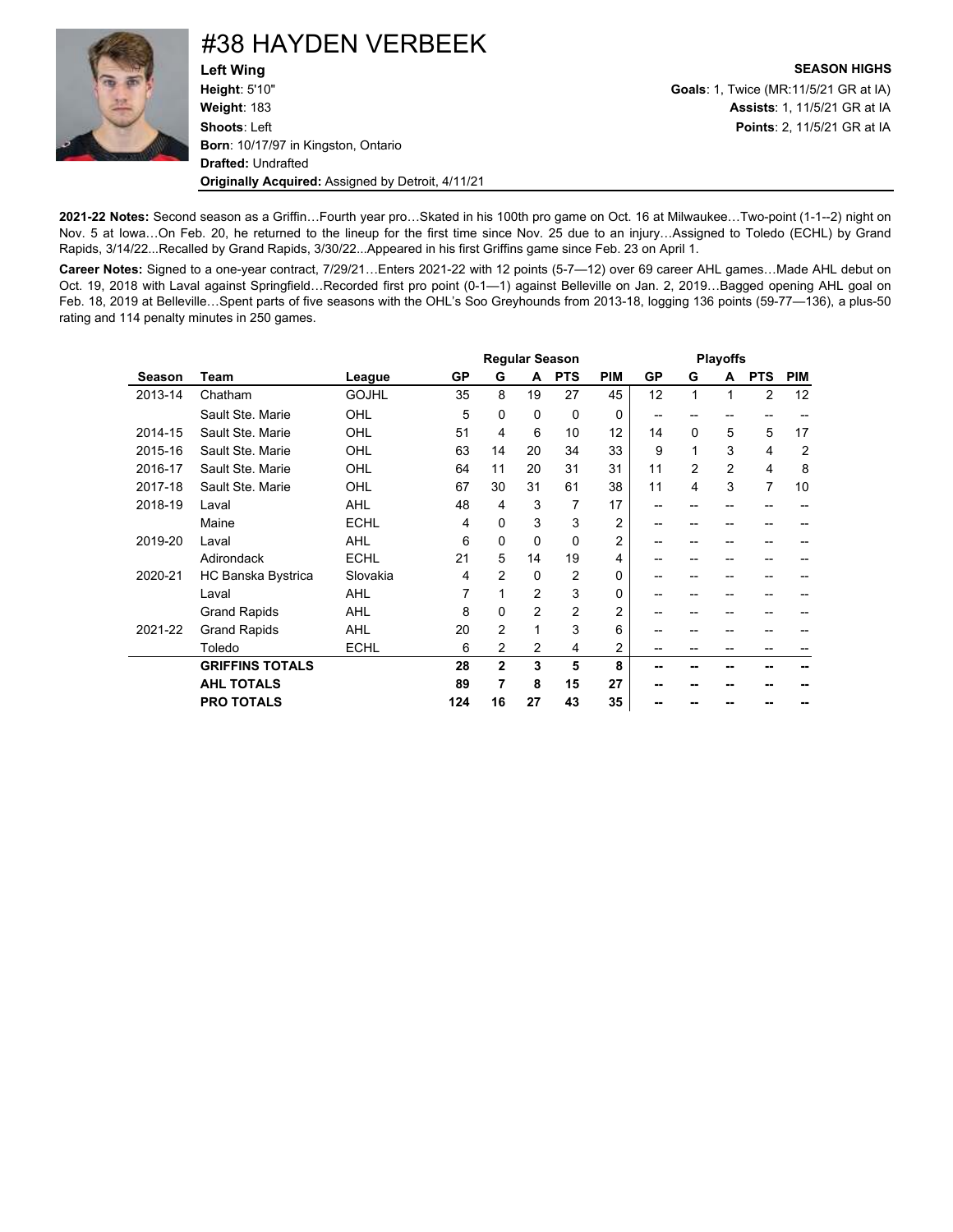

## #40 WYATT NEWPOWER

**Defenseman SEASON HIGHS Height**: 6'3" **Goals**: 1, Three times (MR:1/5/22 GR vs. MIL) **Weight**: 207 **Assists**: 1, Seven times (MR:4/20/22 GR at RFD) **Shoots**: Right **Points**: 2, 12/6/21 GR at CLE **Born**: 12/9/97 in Hugo, Minn. **Drafted:** Undrafted **Originally Acquired:** Assigned by Detroit, 10/7/21

**2021-22 Notes:** First season as a Griffin…Second year pro…Assigned by Detroit, 10/7/21…Appeared in his first game as a Griffin on Oct. 15 against Rockford…Earned his first point as a Griffins on an assist against Chicago on Nov. 17…Scored first goal as a Griffin on Nov. 24 at Milwaukee...First two-point (1-1--2) night as a Griffin on Dec. 6 at Cleveland...Points in consecutive games from Jan. 5-7...First game since Feb. 19 on March 26 due to rehabbing an injury.

**Career Notes:** Signed to a two-year entry-level contract by Detroit, 5/31/21...Skated in first AHL game on Feb. 12, 2021 against Rochester…Earned first AHL point, assist, and multi-point game on Feb. 22, 2021 at Rockford…Netted inaugural AHL goal on March 20, 2021 against Grand Rapids…Appeared in 114 collegiate games with UCONN and tallied 47 points (11-36—47)…In 2019-20, named the Hockey East Best Defensive Defenseman and earned a spot on the Hockey East Second All-Star Team.

|         |                        |                    |    | <b>Playoffs</b> |    |            |            |                |                |          |            |                |
|---------|------------------------|--------------------|----|-----------------|----|------------|------------|----------------|----------------|----------|------------|----------------|
| Season  | Team                   | League             | GP | G               | A  | <b>PTS</b> | <b>PIM</b> | GP             | G              | A        | <b>PTS</b> | <b>PIM</b>     |
| 2012-13 | White Bear Lake High   | <b>MSHSL</b>       | 25 | $\mathcal{P}$   | 6  | 8          | 12         | 3              | $\Omega$       | $\Omega$ | $\Omega$   | $\Omega$       |
| 2013-14 | White Bear Lake High   | <b>MSHSL</b>       | 25 | 2               | 14 | 16         | 12         | $\overline{2}$ | $\Omega$       | 1        | 1          | 6              |
| 2014-15 | White Bear Lake High   | <b>MSHSL</b>       | 25 | 6               | 22 | 28         | 16         | $\overline{2}$ | $\Omega$       | 1        | 1          | 0              |
| 2015-16 | White Bear Lake High   | <b>MSHSL</b>       | 25 | 8               | 12 | 20         | 39         | $\overline{2}$ | $\Omega$       | 1        | 1          | 0              |
|         | <b>Team Northeast</b>  | <b>UMHSEHL</b>     | 19 | 3               | 6  | 9          | 24         | 3              | $\overline{2}$ | 3        | 5          | $\overline{2}$ |
| 2016-17 | <b>UCONN</b>           | Hockey East        | 31 | 2               | 3  | 5          | 28         |                |                |          |            |                |
| 2017-18 | <b>UCONN</b>           | Hockey East        | 15 | 3               | 3  | 6          | 6          |                |                |          |            |                |
| 2018-19 | <b>UCONN</b>           | <b>Hockey East</b> | 34 | 3               | 11 | 14         | 14         |                |                |          |            |                |
| 2019-20 | <b>UCONN</b>           | <b>Hockey East</b> | 34 | 3               | 19 | 22         | 20         |                |                |          |            |                |
| 2020-21 | Cleveland              | <b>AHL</b>         | 24 | 3               | 7  | 10         | 14         |                |                |          |            |                |
| 2021-22 | <b>Grand Rapids</b>    | <b>AHL</b>         | 54 | 3               | 7  | 10         | 54         |                |                |          |            |                |
|         | <b>GRIFFINS TOTALS</b> |                    | 54 | 3               | 7  | 10         | 54         |                |                |          |            |                |
|         | <b>AHL/PRO TOTALS</b>  |                    | 78 | 6               | 14 | 20         | 68         |                |                |          |            |                |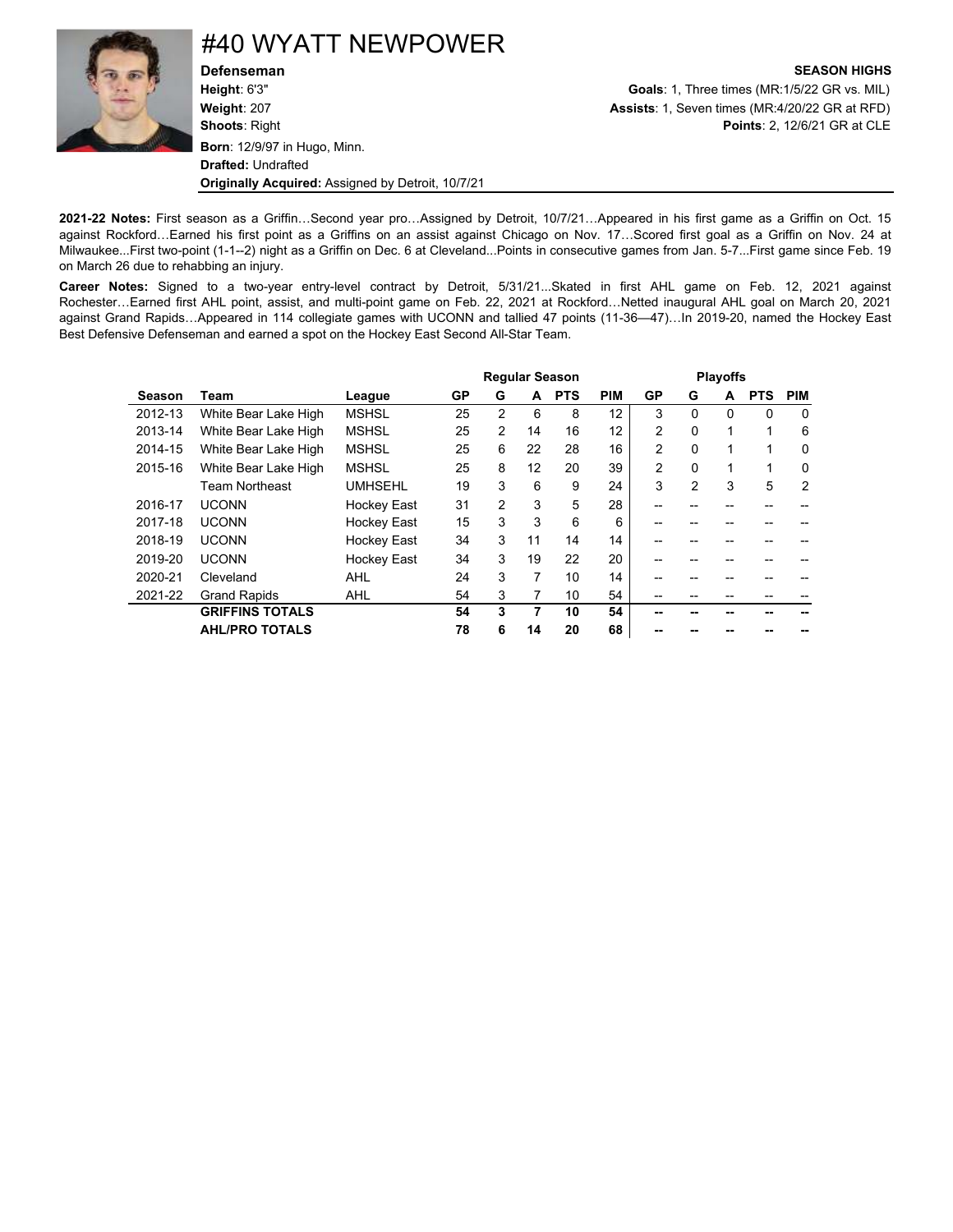

# #47 TRENTON BLISS<br>Left Wing

**Left Wing SEASON HIGHS Height**: 6'1" **Goals**: N/A **Weight**: 195 **Assists**: N/A **Shoots**: Left **Points**: N/A **Born**: 3/16/98 in Dallas, Texas **Drafted:** Undrafted **Originally Acquired:** Signed by Grand Rapids, 3/30/22

**2021-22 Notes:** First season as a Griffin…First year pro…Signed by Grand Rapids, 3/30/22…Made his pro debut on April 1 against Texas.

**Career Notes:** Played four years of high school hockey in the state of Wisconsin with Appleton United…During his time in high school, he logged 174 points (91-83--174) in 90 outings…Had his best high school season in 2015-16 when he amassed 49 points (25-24--49) in 20 games...Named to the USHS All-USA Hockey Second Team in 2015-16...Went on to play two seasons of junior hockey in the USHL with Green Bay, scoring 56 times (21-35--56) in 85 contests...Competed in four campaigns with Michigan Tech University, totaling 107 points (42-65--107) in 138 games...Alternate captain for Michigan Tech in 2020-21...Ranked second on the team in points in 2021-22 with 50 (12-28--40) in 36 outings and paced the team with 28 assists...Helped lead No. 14 Michigan Tech to a NCAA Tournament appearance in 2021-22, losing 3-0 to Minnesota Duluth in the Regional Semifinal.

|         |                                |                |    | <b>Regular Season</b> |                |            |                |                | <b>Playoffs</b> |                |             |          |  |  |
|---------|--------------------------------|----------------|----|-----------------------|----------------|------------|----------------|----------------|-----------------|----------------|-------------|----------|--|--|
| Season  | Team                           | League         | GP | G                     | A              | <b>PTS</b> | <b>PIM</b>     | GP             | G               | A              | <b>PTS</b>  | PIM      |  |  |
| 2012-13 | Appleton                       | USHS-WI        | 24 | 15                    | 12             | 27         | 34             | 3              | 3               | $\Omega$       | 3           | $\Omega$ |  |  |
| 2013-14 | Appleton                       | USHS-WI        | 23 | 24                    | 19             | 43         | 51             | $\overline{2}$ | 1               | $\overline{2}$ | 3           | 0        |  |  |
| 2014-15 | Appleton                       | USHS-WI        | 23 | 27                    | 28             | 55         | 61             | 4              | $\overline{2}$  | 4              | 6           | 4        |  |  |
|         | Team Wisconsin                 | <b>UMHSEHL</b> | 3  | $\mathbf 0$           | $\mathbf 0$    | 0          | $\Omega$       |                |                 |                |             |          |  |  |
| 2015-16 | Appleton                       | USHS-WI        | 20 | 25                    | 24             | 49         | 39             | 5              | 5               | 6              | 11          | 0        |  |  |
|         | <b>Team Wisconsin</b>          | <b>UMHSEHL</b> | 18 | 5                     | 4              | 9          | 10             | 3              | 3               | $\Omega$       | 3           | 6        |  |  |
| 2016-17 | Green Bay                      | <b>USHL</b>    | 24 | 0                     | 1              | 1          | 10             |                |                 |                |             |          |  |  |
|         | <b>Coulee Region</b>           | <b>NAHL</b>    | 9  | 3                     | $\overline{2}$ | 5          | 22             | --             |                 |                |             |          |  |  |
| 2017-18 | Green Bay                      | <b>USHL</b>    | 60 | 21                    | 34             | 55         | 55             | $\overline{2}$ | $\Omega$        | $\Omega$       | $\mathbf 0$ | 0        |  |  |
| 2018-19 | Michigan Tech                  | <b>CCHA</b>    | 34 | 6                     | 9              | 15         | 10             |                |                 |                |             |          |  |  |
| 2019-20 | Michigan Tech                  | <b>CCHA</b>    | 39 | 12                    | 15             | 27         | 35             |                |                 |                |             |          |  |  |
| 2020-21 | Michigan Tech                  | <b>CCHA</b>    | 29 | 12                    | 13             | 25         | 27             |                |                 |                |             |          |  |  |
| 2021-22 | Michigan Tech                  | <b>CCHA</b>    | 36 | 12                    | 28             | 40         | 26             |                |                 |                |             |          |  |  |
|         | <b>Grand Rapids</b>            | AHL            | 3  | 0                     | 0              | 0          | $\overline{2}$ |                |                 |                |             |          |  |  |
|         | <b>GRIFFINS/AHL/PRO TOTALS</b> |                | 3  | 0                     | 0              | 0          | $\mathbf{2}$   |                |                 |                |             |          |  |  |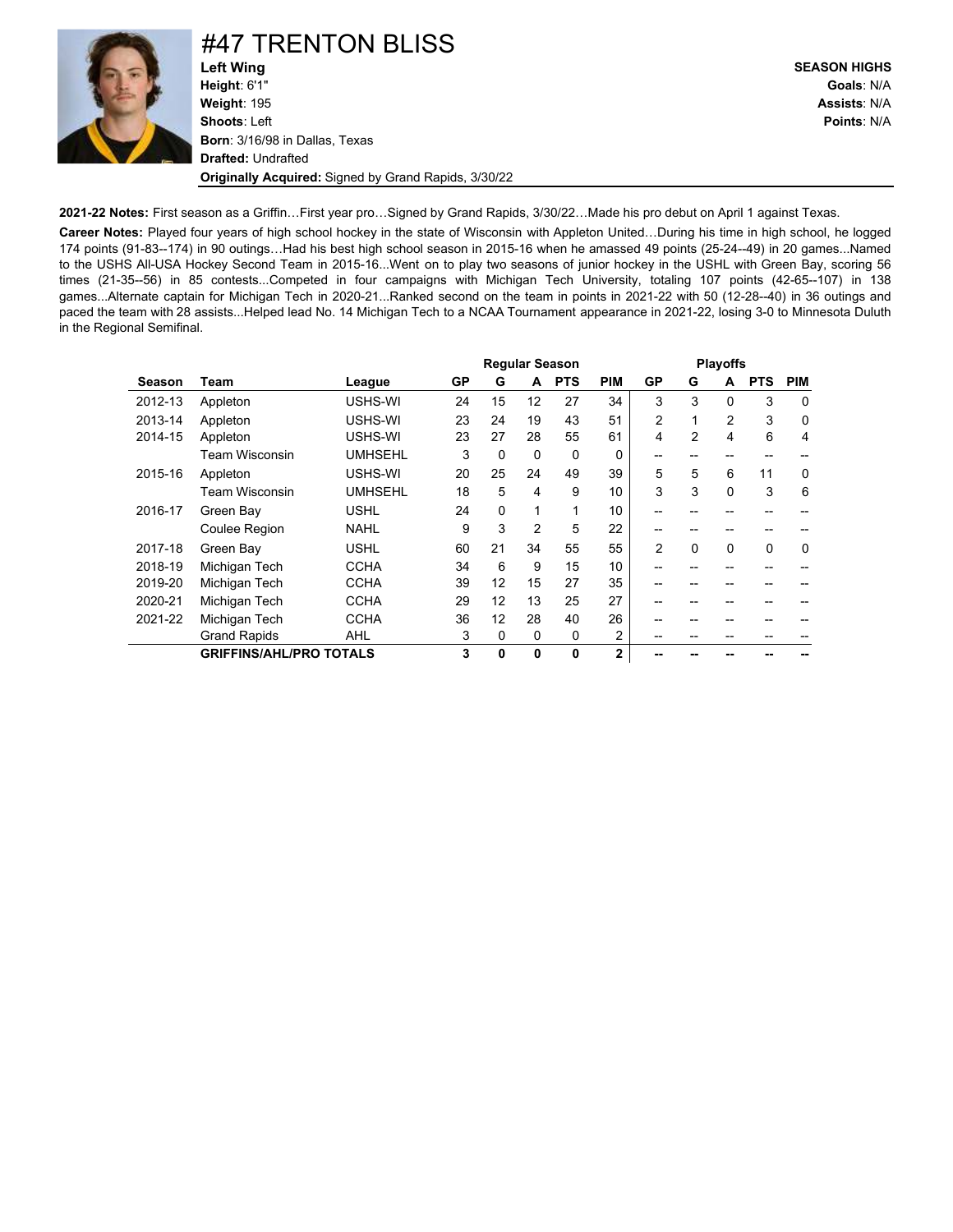### #48 JONATAN BERGGREN (YAH-nah-thehn BER-grehn)

**Right Wing SEASON HIGHS Height**: 5'11" **Goals**: 2, Twice (MR:2/10/22 GR at IA) **Weight**: 195 **Assists**: 4, 1/18/22 GR at CLE **Shoots**: Left **Points**: 4, 1/18/22 GR at CLE **Born**: 7/16/00 in Uppsala, Sweden **Drafted:** Detroit's 3rd choice, 33rd overall, in 2018 NHL Entry Draft **Originally Acquired:** Assigned by Detroit, 10/9/21

**2021-22 Notes:** First season as a Griffin…Fourth year pro…Assigned by Detroit, 10/9/21…Earned an assist during his Griffins/AHL debut on Oct. 15 against Rockford…Recorded his first AHL goal on Oct. 30 against Milwauke during a two-point outing…Six-game point streak (3-4--7) from Oct. 30-Nov. 13...Two-goal game on Nov. 20 at Texas...Back-to-back two-point nights from Nov. 20-24...Fourth multi-point game on Dec. 4 versus Rockford...Three-game (1-3--4) point streak from Dec. 3-6...Fifth multi-point night of the season on Dec. 31 against Milwaukee...Four-game point streak (0-5--5) from Dec. 22-Jan. 8...Recorded the game-winner in overtime against Manitoba on Jan. 14...Amassed a career-high four assists in a 5-3 win at Cleveland on Jan. 18...Picked up his 20th assist of the season in his 36th game on Feb. 4 against Ontario...Potted two goals, including the overtime winner, at Iowa on Feb. 10...Multi-point night (1-1--2) and game-winner at Texas on Feb. 15...Earned his 100th point as a pro during a two-assist night at Ontario on March 22...Back-to-back games recording two assists from March 22-25...Picked up three assists on April 9 at Toronto...Recorded his 50th point of the season on April 10 at Toronto, becoming just the sixth rookie in Griffins' history to reach 50 points...Claimed the Griffins rookie single-season scoring title when he reached 60 points on April 24 at Chicago, a record previously held by Teemu Pulkkinen (2013-14) with 59 points...Ten-game point streak (5-12--17) from April 6-28.

**Career Notes:** 45 points (12-33—45) in 49 games with Skelleftea AIK in the Swedish Hockey League…33 assists notched a career high…Led Skelleftea in scoring and tied for sixth in the league…Became 13th player in SHL history to compile 40-plus points in a season at age 20 or younger, first since 2017-18…Made first pro playoff appearance and totaled four helpers in 12 outings.

|         |                            |                  |                |                 |          | <b>Regular Season</b> |                |                | <b>Playoffs</b> |                |            |                |
|---------|----------------------------|------------------|----------------|-----------------|----------|-----------------------|----------------|----------------|-----------------|----------------|------------|----------------|
| Season  | Team                       | League           | GP             | G               | A        | <b>PTS</b>            | <b>PIM</b>     | GP             | G               | A              | <b>PTS</b> | <b>PIM</b>     |
| 2013-14 | Enkopings SK U16           | <b>U16 Div.2</b> | 16             | 26              | 28       | 54                    | 6              | --             | --              |                |            |                |
|         | Enkopings SK U16           | <b>U16 Div.1</b> | 7              | 4               | 8        | 12                    | $\overline{2}$ |                | --              | --             | --         |                |
|         | Enkopings SK J18           | <b>J18 Div.1</b> | 33             | 21              | 12       | 33                    | 14             |                | --              | --             |            |                |
| 2014-15 | Enkopings SK U16           | <b>U16 Div.1</b> | $\overline{2}$ | 1               | $\Omega$ | 1                     | $\Omega$       | --             | --              | --             |            |                |
|         | Enkopings SK J18           | <b>J18 Div.1</b> | 26             | 22              | 28       | 50                    | 12             | 6              | 4               | $\overline{7}$ | 11         | 6              |
| 2015-16 | Skelleftea AIK U16         | <b>U16 SM</b>    | 6              | 6               | 7        | 13                    | 6              |                |                 |                |            |                |
|         | Skelleftea AIK J18         | J18 Elit         | 17             | 10              | 11       | 21                    | 8              |                |                 |                | --         |                |
|         | Skelleftea AIK J18         | J18 Allsvenskan  | 17             | 6               | 10       | 16                    | $\overline{2}$ | $\overline{2}$ | 0               | 0              | $\Omega$   | $\Omega$       |
| 2016-17 | Skelleftea AIK J18         | J18 Elit         | 8              | 6               | 5        | 11                    | 12             |                |                 | $-$            | --         |                |
|         | Skelleftea AIK J18         | J18 Allsvenskan  | 7              | 2               | 6        | 8                     | 45             | 6              | 6               | 3              | 9          | 4              |
|         | Skelleftea AIK J20         | J20 SuperElit    | 29             | 6               | 6        | 12                    | 8              | --             |                 |                |            |                |
| 2017-18 | Skelleftea AIK J18         | J18 Allsvenskan  | 1              | $\Omega$        | 1        | 1                     | $\Omega$       |                |                 |                |            |                |
|         | Skelleftea AIK J20         | J20 SuperElit    | 38             | 18              | 39       | 57                    | 34             | 3              | 1               | 4              | 5          | 4              |
|         | Skelleftea AIK             | <b>SHL</b>       | 10             | $\Omega$        | $\Omega$ | 0                     | $\Omega$       | $\overline{2}$ | $\Omega$        | 1              | 1          | $\overline{2}$ |
| 2018-19 | Skelleftea AIK             | <b>SHL</b>       | 16             | $\Omega$        | 3        | 3                     | 4              | --             |                 |                |            |                |
| 2019-20 | Skelleftea AIK             | <b>SHL</b>       | 24             | 2               | 10       | 12                    | 6              |                |                 |                |            |                |
| 2020-21 | Skelleftea AIK             | <b>SHL</b>       | 49             | 12 <sup>2</sup> | 33       | 45                    | 18             | 12             | $\mathbf{0}$    | 4              | 4          | 2              |
| 2021-22 | <b>Grand Rapids</b>        | <b>AHL</b>       | 69             | 20              | 42       | 62                    | 22             | --             |                 |                | --         |                |
|         | <b>GRIFFINS/AHL TOTALS</b> |                  | 69             | 20              | 42       | 62                    | 22             | --             |                 |                |            |                |
|         | <b>PRO TOTALS</b>          |                  | 168            | 34              | 88       | 122                   | 50             | 14             | 0               | 5              | 5          | 4              |

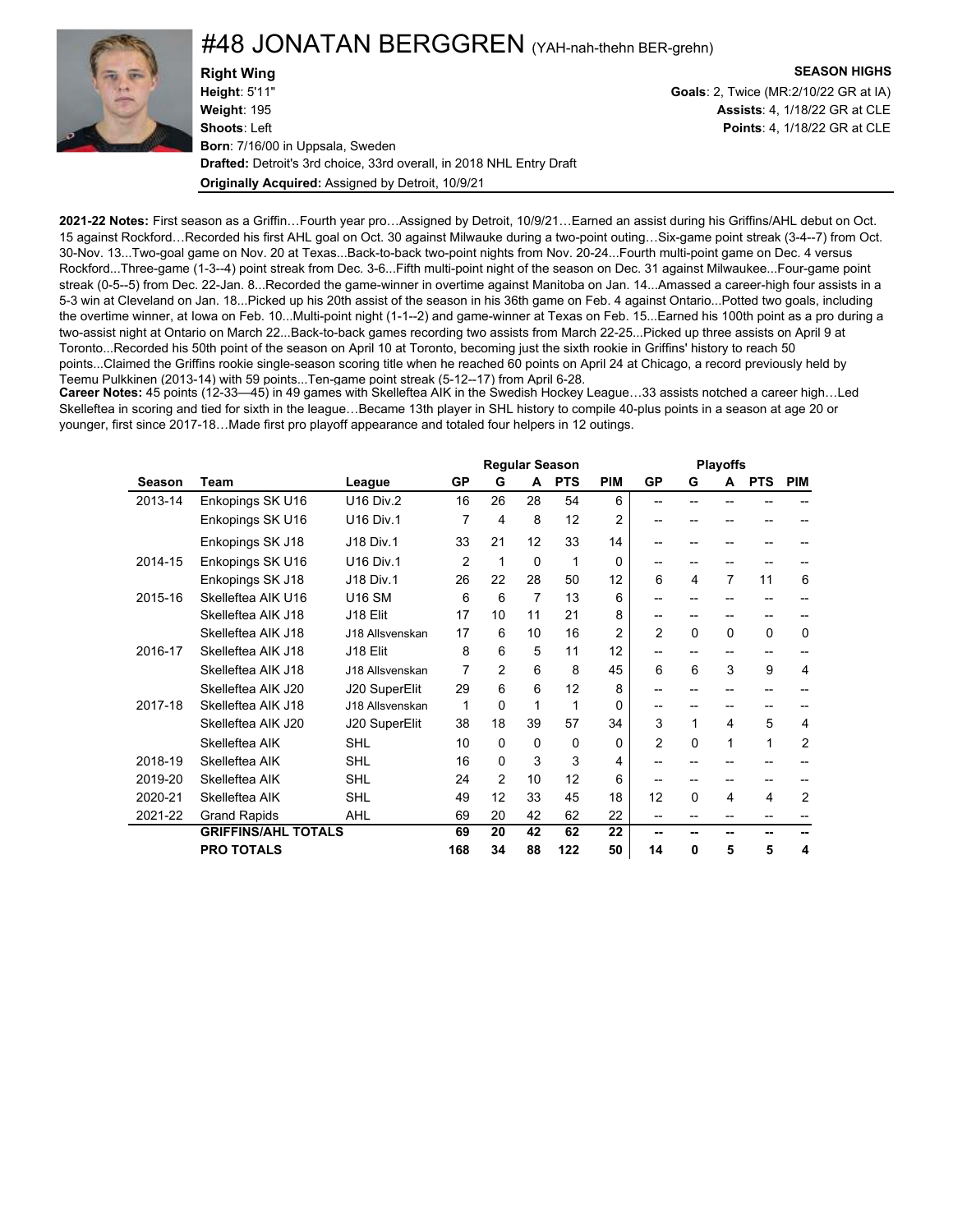

**2021-22 Notes:** First season as a Griffin…Fourth year pro…Began the season in the ECHL with the Toledo Walleye…Signed to a PTO, 10/19/21...Made his Griffins debut on Oct. 24 at Manitoba…Released from PTO, 10/26/21...Signed to a PTO, 12/10/21…Recorded his first point as a Griffin on Dec. 10 at Manitoba...Released from PTO, 12/23/21...Signed to a PTO, 12/27/21...First goal as a Griffin on Dec. 31 versus Milwaukee...Snatched the game-winning goal against Iowa on Jan. 7...Released from PTO, 2/3/22...Signed to a PTO, 2/8/22...Career-high three points (1-2--3) on March 16 against Texas...Resigned to a PTO, 4/4/22...Tallied the shootout-winner in the 12th round on April 6 against Cleveland.

**Career Notes:** Made pro debut on April 6, 2018 with San Antonio against Cleveland…Has logged 48 games in the AHL between Grand Rapids, Colorado and San Antonio, totaling 14 points (2-12--14) and 16 penalty minutes…Has spent much of his career in the ECHL with Utah, Indy and Toledo...In the ECHl, he has amassed 95 points (35-60--95) and 55 penalty minutes in 98 outings...Won the OJHL Championship with Georgetown in 2016-17...Received the OHA Top Prospect Award in 2015-16...Spent one year of college at Clarkson Univ., regsitering 26 points (15-11--26) in 40 contests.

|         |                        |              |     | <b>Regular Season</b> |                |                |                |           |    | <b>Playoffs</b> |                |            |  |  |  |
|---------|------------------------|--------------|-----|-----------------------|----------------|----------------|----------------|-----------|----|-----------------|----------------|------------|--|--|--|
| Season  | Team                   | League       | GP  | G                     | A              | <b>PTS</b>     | <b>PIM</b>     | <b>GP</b> | G  | A               | <b>PTS</b>     | <b>PIM</b> |  |  |  |
| 2014-15 | Georgetown             | OJHL         | 54  | 8                     | 15             | 23             | 27             | 11        | 1  | 1               | 2              | 8          |  |  |  |
| 2015-16 | Georgetown             | OJHL         | 47  | 23                    | 30             | 53             | 62             | 14        | 7  | 5               | 12             | 22         |  |  |  |
| 2016-17 | Georgetown             | OJHL         | 52  | 25                    | 41             | 66             | 58             | 22        | 8  | 14              | 22             | 26         |  |  |  |
| 2017-18 | Clarkson Univ.         | <b>ECACH</b> | 40  | 15                    | 11             | 26             | 12             | --        | -- |                 | --             |            |  |  |  |
|         | San Antonio            | <b>AHL</b>   | 5   | 0                     | $\overline{2}$ | $\overline{2}$ | 2              | --        | -- | --              | --             |            |  |  |  |
| 2018-19 | Colorado               | <b>AHL</b>   | 21  | 1                     | 3              | 4              | 4              | --        | -- | --              | --             |            |  |  |  |
|         | Utah                   | <b>ECHL</b>  | 31  | 8                     | 21             | 29             | 25             | 5         | 3  | 4               | $\overline{7}$ | 0          |  |  |  |
| 2019-20 | Colorado               | <b>AHL</b>   | 14  | 1                     | 5              | 6              | 4              | --        | -- | --              | --             |            |  |  |  |
|         | Utah                   | <b>ECHL</b>  | 29  | 16                    | 14             | 30             | 16             | --        | -- | --              | --             |            |  |  |  |
| 2020-21 | Colorado               | <b>AHL</b>   | 7   | 0                     | $\overline{2}$ | $\overline{2}$ | 6              | --        | -- |                 | --             |            |  |  |  |
|         | Utah                   | <b>ECHL</b>  | 8   | 1                     | $\overline{2}$ | 3              | $\overline{2}$ | --        | -- |                 | --             |            |  |  |  |
|         | Indy                   | <b>ECHL</b>  | 14  |                       | 7              | 8              | 4              | 4         | 0  | 0               | 0              | 0          |  |  |  |
| 2021-22 | Toledo                 | <b>ECHL</b>  | 21  | 9                     | 19             | 28             | 10             | --        | -- | --              | --             |            |  |  |  |
|         | <b>Grand Rapids</b>    | <b>AHL</b>   | 47  | 5                     | 6              | 11             | 20             | --        | -- | --              | --             |            |  |  |  |
|         | <b>GRIFFINS TOTALS</b> |              | 47  | 5                     | 6              | 11             | 20             | --        | -- |                 |                |            |  |  |  |
|         | <b>AHL TOTALS</b>      |              | 94  | 7                     | 18             | 25             | 36             | --        | -- | --              |                |            |  |  |  |
|         | <b>PRO TOTALS</b>      |              | 197 | 42                    | 81             | 123            | 93             | 9         | 3  | 4               | 7              | 0          |  |  |  |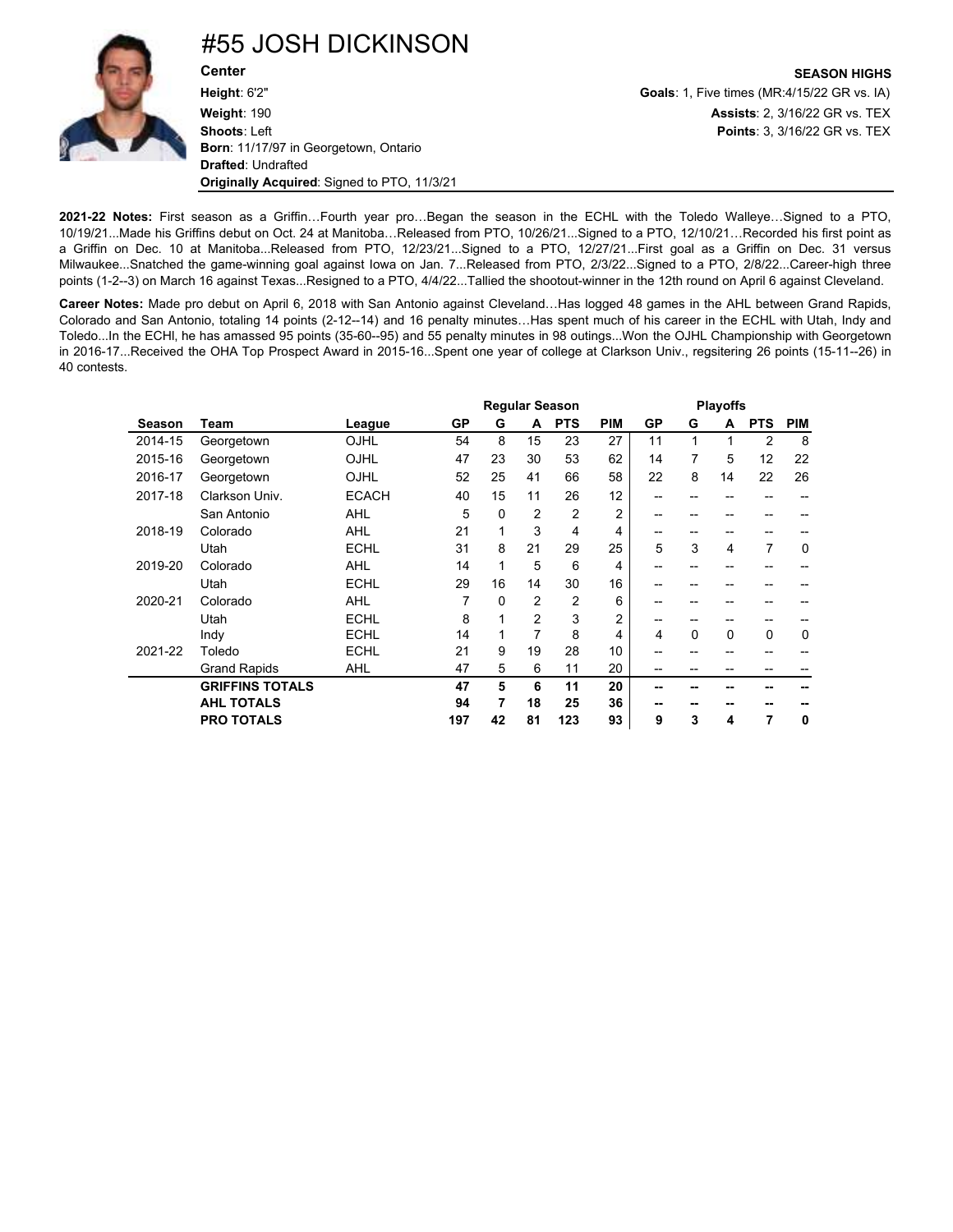

### #65 DOMINIK SHINE

**Height**: 5'11" **Goals**: 2, Twice (MR:3/25/22 GR at BAK) **Weight**: 180 **Assists**: 2, 3/9/22 GR vs. CHI **Shoots**: Right **Points**: 2, Six times (MR:3/27/22 GR at ONT) **Born**: 4/18/93 in Detroit, Mich. **Drafted:** Undrafted **Originally Acquired:** Signed to a one-year contract, 3/14/17

**Alternate Captain | Right Wing SEASON HIGHS**

**2020-21 Notes:** Sixth season as a Griffin…Fifth year pro…Registered first goal of the season on Nov. 19 at Texas…Two-goal game on Nov. 24 at Milwaukee…Fourth goal of the season on Dec. 4 against Rockford…Three-game point streak (1-2--3) from Dec. 3-6...Two-point night (1-1--2) on Dec. 31 against Milwaukee...Three points (1-2--3) in two games from Dec. 31-Jan. 1...Season-high two assists on March 9 against Chicago...Fourth multi-point game of the season on March 16 against Texas...Two-goal outing on March 25 at Bakersfield...Career-high seven-game point streak (6- 3--9) from March 16-27...Career-best four-game goal streak from March 22-27.

**Career Notes:** Re-signed to a one-year contract with Grand Rapids, 7/15/21...Logged a career-high 10 assists and 57 penalty minutes in 2019-20 with Grand Rapids…Recorded 16 points (8-8—16) in 58 games during his rookie season with Grand Rapids in 2017-18…Made his professional debut with the Griffins on March 19, 2017 at Milwaukee…Led the WCHA in goals with 20 in 2016-17 and was named an All-WCHA Third Team selection…Finished second on Northern Michigan in points in 2015-16 and was named to the All-WCHA Second Team.

|         |                                |             |     | <b>Regular Season</b> |                |            |            |                |              | <b>Playoffs</b> |                |                |  |  |  |  |
|---------|--------------------------------|-------------|-----|-----------------------|----------------|------------|------------|----------------|--------------|-----------------|----------------|----------------|--|--|--|--|
| Season  | Team                           | League      | GP  | G                     | A              | <b>PTS</b> | <b>PIM</b> | GP             | G            | A               | <b>PTS</b>     | <b>PIM</b>     |  |  |  |  |
| 2009-10 | Lincoln                        | <b>USHL</b> | 54  | 15                    | 14             | 29         | 165        | --             |              |                 |                |                |  |  |  |  |
| 2010-11 | Lincoln                        | <b>USHL</b> | 52  | 12                    | 16             | 28         | 158        | $\overline{2}$ | 0            | 0               | $\mathbf 0$    | $\Omega$       |  |  |  |  |
| 2011-12 | Lincoln                        | <b>USHL</b> | 32  | 11                    | 21             | 32         | 60         | 8              | 1            | 1               | $\overline{2}$ | 18             |  |  |  |  |
| 2012-13 | Lincoln                        | <b>USHL</b> | 50  | 26                    | 19             | 45         | 120        | 5              | 1            | $\overline{2}$  | 3              | 4              |  |  |  |  |
| 2013-14 | Northern Michigan              | <b>WCHA</b> | 38  | 6                     | 11             | 17         | 43         | --             |              |                 |                |                |  |  |  |  |
| 2014-15 | Northern Michigan              | <b>WCHA</b> | 26  | 7                     | 13             | 20         | 24         |                |              |                 |                |                |  |  |  |  |
| 2015-16 | Northern Michigan              | <b>WCHA</b> | 34  | 15                    | 15             | 30         | 88         | --             |              |                 | --             |                |  |  |  |  |
| 2016-17 | Northern Michigan              | <b>WCHA</b> | 33  | 20                    | 10             | 30         | 30         |                |              |                 |                |                |  |  |  |  |
|         | <b>Grand Rapids</b>            | AHL         | 8   | 0                     | 3              | 3          | 7          | --             |              |                 |                |                |  |  |  |  |
| 2017-18 | <b>Grand Rapids</b>            | <b>AHL</b>  | 58  | 8                     | 8              | 16         | 54         | 5              | $\mathbf{0}$ | 0               | $\mathbf 0$    | 2              |  |  |  |  |
| 2018-19 | <b>Grand Rapids</b>            | <b>AHL</b>  | 72  | 6                     | 5              | 11         | 53         | 5              | 1            | 1               | $\overline{2}$ | $\overline{2}$ |  |  |  |  |
| 2019-20 | <b>Grand Rapids</b>            | <b>AHL</b>  | 50  | 4                     | 10             | 14         | 57         |                |              |                 |                |                |  |  |  |  |
| 2020-21 | <b>Grand Rapids</b>            | <b>AHL</b>  | 29  | $\overline{2}$        | $\overline{2}$ | 4          | 39         |                |              |                 |                |                |  |  |  |  |
| 2021-22 | <b>Grand Rapids</b>            | <b>AHL</b>  | 70  | 17                    | 14             | 31         | 141        |                |              |                 |                |                |  |  |  |  |
|         | <b>GRIFFINS/AHL/PRO TOTALS</b> |             | 287 | 37                    | 42             | 79         | 351        | 10             | 1            | 1               | $\mathbf{2}$   | 4              |  |  |  |  |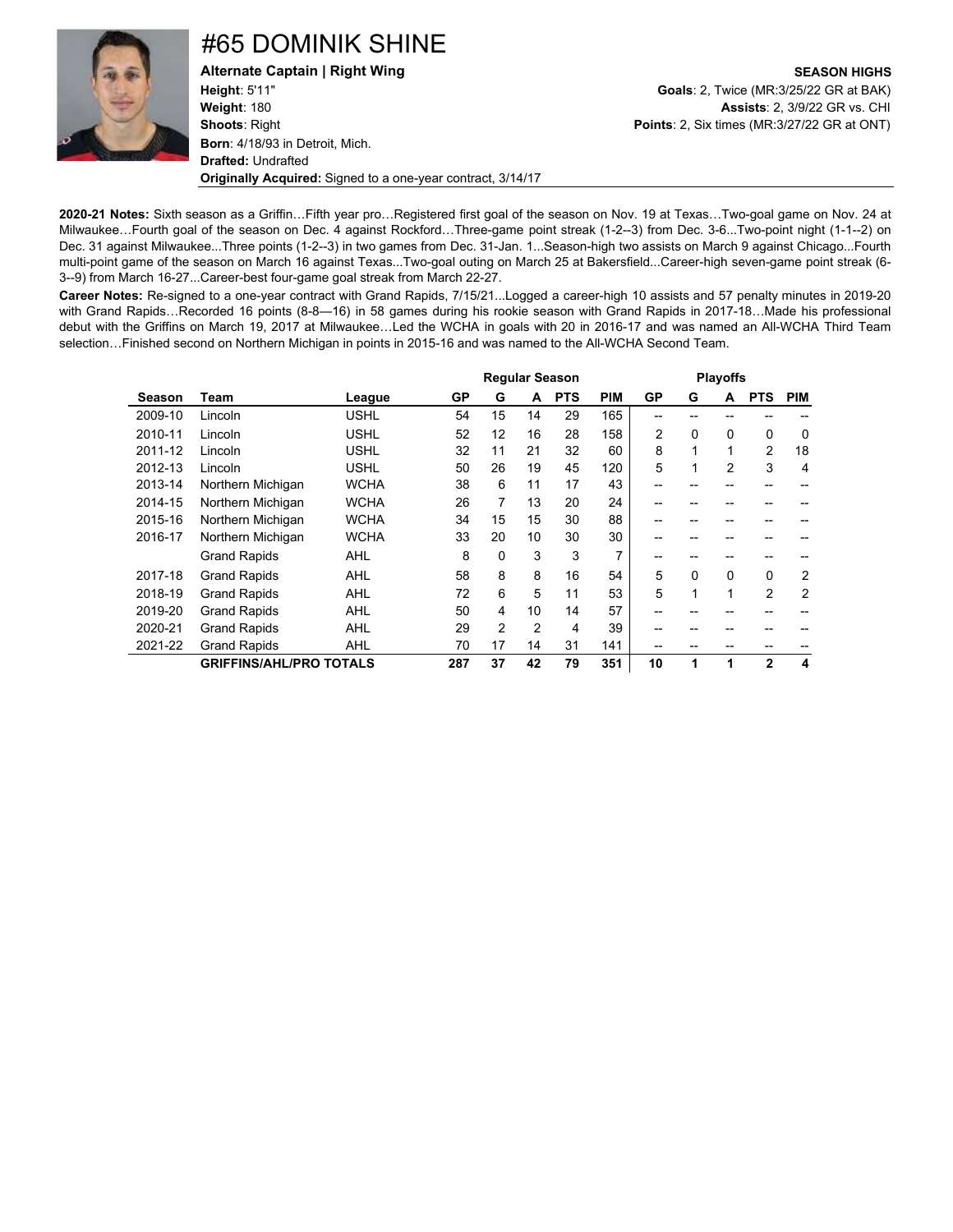#71 JON MARTIN

**Right Wing SEASON HIGHS Height**: 6'2" **Goals**: 1, Four times (MR:3/26/22 GR at BAK) **Weight**: 215 **Assists**: 2, Twice (MR:3/11/22 GR vs. CLE) **Shoots**: Right **Points**: 2, Twice (MR:3/11/22 GR vs. CLE) **Born**: 8/23/95 in Winnipeg, Manitoba **Drafted:** Undrafted **Originally Acquired:** Signed to a one-year contract, 7/29/21

**2021-22 Notes:** First season as a Griffin…Sixth year pro…Made his Griffins debut on Oct. 22 in his hometown of Winnipeg, Manitoba against the Moose…Secured his first point as a Griffin on an assist against Chicago on Nov. 17…Two-game point streak (0-2--2) from Nov. 19-20...Recorded first goal as a Griffin on Jan. 18 at Cleveland...Points (1-1--2) in consecutive games from Jan. 18-22...Picked up his second of the season on Feb. 2 against Toronto...Tied a career-high two points (0-2--2) on Feb. 26 against Bakersfield...Recorded his 100th point as a pro versus Bakersfield on Feb. 26...Second multi-point outing of the season on March 11 against Cleveland...Appeared in his 250th AHL game on March 25 in Bakersfield...Competed in his 300th pro game on April 15 against Iowa.

**Career Notes:** Signed to a one-year contract, 7/29/21…Netted a career-best 12 goals for Tucson in 2019-20…Compiled career highs in games (57), points (28) and assists (17) in 2018-19 with San Jose…Made his AHL debut with San Jose on March 26, 2016 against San Diego…Bagged first AHL point on a goal against Bakersfield on Dec. 17, 2016…Recorded opening AHL helper on Dec. 28, 2016 at Bakersfield…Amassed 141 points (73-68-141) in 316 regular season games at the junior level in the WHL with Kootenay and Swift from 2011-16.

|         |                        |                  |     | <b>Regular Season</b> |                |              |                |    |              | <b>Playoffs</b> |                |                |  |  |  |
|---------|------------------------|------------------|-----|-----------------------|----------------|--------------|----------------|----|--------------|-----------------|----------------|----------------|--|--|--|
| Season  | Team                   | League           | GP  | G                     | A              | <b>PTS</b>   | <b>PIM</b>     | GP | G            | A               | <b>PTS</b>     | <b>PIM</b>     |  |  |  |
| 2011-12 | Kootenay               | <b>WHL</b>       | 59  | 6                     | 4              | 10           | 52             | 1  | $\mathbf{0}$ | $\Omega$        | 0              | $\overline{2}$ |  |  |  |
| 2012-13 | Kootenay               | <b>WHL</b>       | 68  | 9                     | 7              | 16           | 97             | 5  | 0            | 0               | 0              | 10             |  |  |  |
| 2013-14 | Kootenay               | <b>WHL</b>       | 63  | 10                    | 8              | 18           | 105            | 13 | 2            | 1               | 3              | 8              |  |  |  |
| 2014-15 | Kootenay               | <b>WHL</b>       | 56  | $\overline{7}$        | 17             | 24           | 86             | 6  | 0            | $\overline{2}$  | $\overline{2}$ | 2              |  |  |  |
| 2015-16 | Kootenay               | <b>WHL</b>       | 4   | 3                     | 1              | 4            | 6              | -- | --           | --              | --             |                |  |  |  |
|         | Swift                  | <b>WHL</b>       | 66  | 38                    | 31             | 69           | 74             | -- | --           | --              | --             |                |  |  |  |
|         | San Jose               | <b>AHL</b>       | 8   | $\Omega$              | $\Omega$       | $\mathbf{0}$ | $\overline{2}$ | 3  | $\mathbf{0}$ | $\Omega$        | 0              | 0              |  |  |  |
| 2016-17 | San Jose               | <b>AHL</b>       | 26  | 2                     | 3              | 5            | 23             | -- | --           | --              | --             |                |  |  |  |
|         | Allen                  | <b>ECHL</b>      | 7   | $\mathfrak{p}$        | $\mathfrak{p}$ | 4            | 12             | -- | --           | --              | --             |                |  |  |  |
| 2017-18 | San Jose               | <b>AHL</b>       | 53  | 4                     | 7              | 11           | 54             | 1  | $\mathbf{0}$ | $\Omega$        | 0              | $\Omega$       |  |  |  |
| 2018-19 | San Jose               | <b>AHL</b>       | 57  | 11                    | 17             | 28           | 85             | 4  | 3            | $\Omega$        | 3              | 12             |  |  |  |
| 2019-20 | Tucson                 | <b>AHL</b>       | 56  | 12                    | 6              | 18           | 36             | -- | --           | --              | --             |                |  |  |  |
| 2020-21 | Lausitzer              | DEL <sub>2</sub> | 37  | 11                    | 13             | 24           | 84             | -- | --           |                 |                |                |  |  |  |
| 2021-22 | <b>Grand Rapids</b>    | <b>AHL</b>       | 59  | 4                     | 11             | 15           | 34             | -- | --           |                 |                |                |  |  |  |
|         | <b>GRIFFINS TOTALS</b> |                  | 59  | 4                     | 11             | 15           | 34             | -- | --           | --              | --             |                |  |  |  |
|         | <b>AHL TOTALS</b>      |                  | 259 | 33                    | 44             | 77           | 234            | 8  | 3            | 0               | 3              | 12             |  |  |  |
|         | <b>PRO TOTALS</b>      |                  | 303 | 46                    | 59             | 105          | 330            | 8  | 3            | 0               | 3              | 12             |  |  |  |